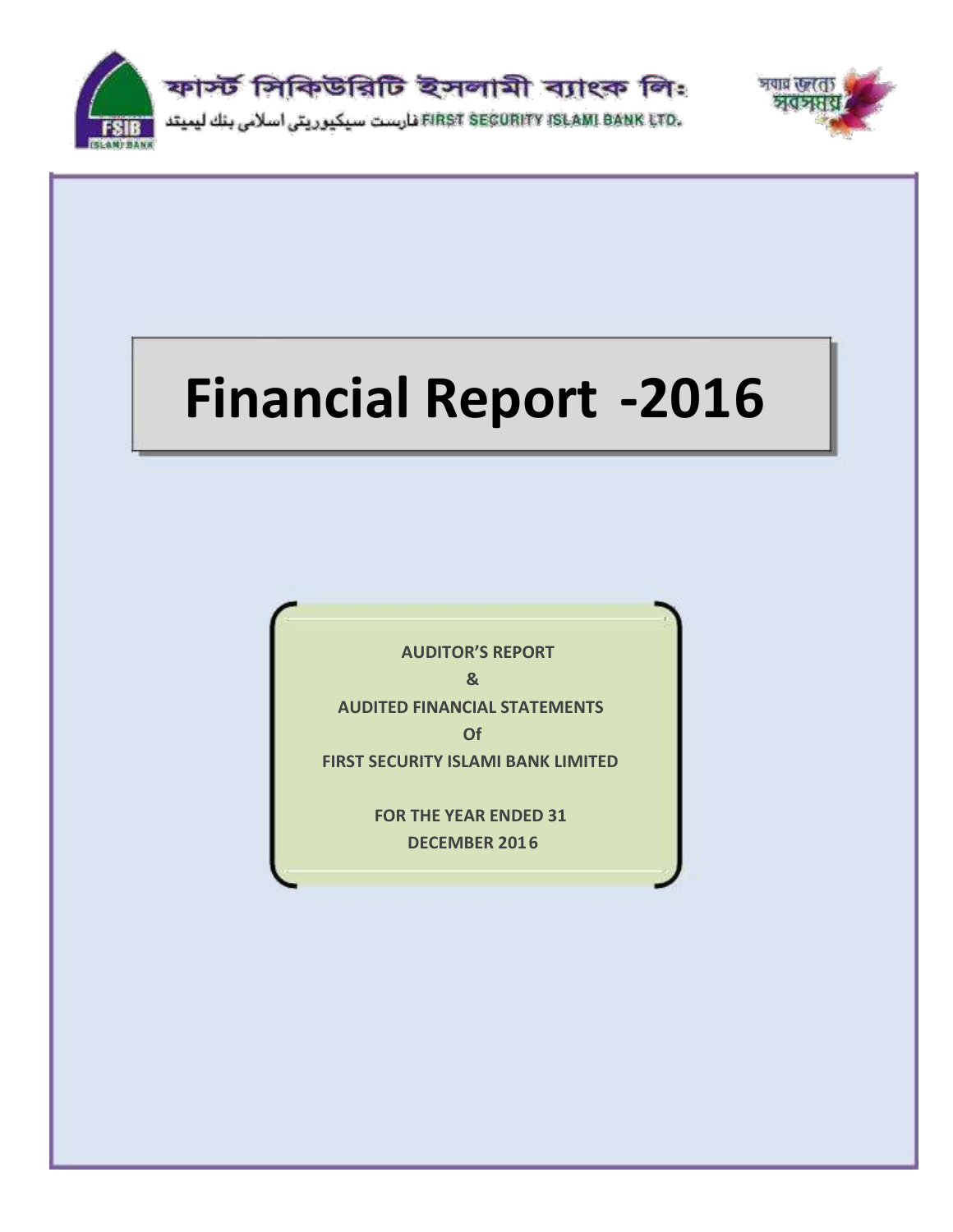# **Independent Auditors' Report to the Shareholders Of**

#### **First Security Islami Bank Limited**

We have audited the accompanying consolidated financial statements of First Security Islami Bank Ltd. (FSIBL) and its subsidiary (together referred to as the "Group") as well as the separate financial statements of First Security Islami Bank Ltd. (the "Bank") which comprise the consolidated and separate Balance Sheets as at 31 December 2016, consolidated and separate profit and loss accounts, statements of changes in equity and cash flow statements for the year then ended, and a summary of significant accounting policies and other explanatory information disclosed in notes 1 to 48.

#### **Management's Responsibility for the Financial Statements**

Management of the Bank is responsible for the preparation and fair presentation of these consolidated financial statements of the Group and also separate financial statements of the Bank that give a true and fair view in accordance with Bangladesh Financial Reporting Standards (BFRS) as explained in Note 2 and for such internal control as management determines is necessary to enable the preparation of consolidated financial statements of the Group and also separate financial statements of the Bank that are free from material misstatement, whether due to fraud or error. The Bank Companies Act, 1991(as amended in the year 2013) and the local central bank (Bangladesh Bank) Regulations require the Management to ensure effective internal audit, internal control and risk management functions of the Bank. The Management is also required to make a self-assessment on the effectiveness of anti-fraud internal controls and report to Bangladesh Bank on instances of fraud and forgeries.

#### **Auditors' Responsibility**

Our responsibility is to express an opinion on these consolidated financial statements of the Group and the separate financial statements of the Bank based on our audit. We conducted our audit in accordance with Bangladesh Standards on Auditing (BSA). Those standards require that we comply with ethical requirements and plan and perform the audit to obtain reasonable assurance about whether the consolidated financial statements of the Group and the separate financial statements of the Bank are free from material misstatement.

An audit involves performing procedures to obtain audit evidence about the amounts and disclosures in the consolidated financial statements of the Group and separate financial statements of the Bank. The procedures selected depend on our judgment, including the assessment of the risks of material misstatement of the consolidated financial statements of the Group and the separate financial statements of the Bank, whether due to fraud or error. In making those risk assessments, the auditor considers internal control relevant to the entity's preparation of consolidated financial statements of the Group and separate financial statements of the Bank that give a true and fair view in order to design audit procedures that are appropriate in the circumstances. An audit also includes evaluating the appropriateness of accounting policies used and the reasonableness of accounting estimates made by management, as well as evaluating the overall presentation of the consolidated financial statements of the Group and the separate financial statements of the Bank.

We believe that the audit evidence we have obtained is sufficient and appropriate to provide a basis for our audit opinion.

#### **Opinion**

In our opinion, the consolidated financial statements of the Group and also separate financial statements of the Bank are prepared and maintained according to the Bangladesh Accounting Standard (BAS) and reported in accordance with the Bangladesh Financial Reporting Standard (BFRS) as explained in note-2 give a true and fair view of the consolidated financial position of the Group and the separate financial position of the Bank as at 31 December 2016, and of its consolidated and separate financial performance and its consolidated and separate cash flows for the year then ended and comply with the Companies Act 1994 and Banking Companies Act 1991 (as amended in the year 2013).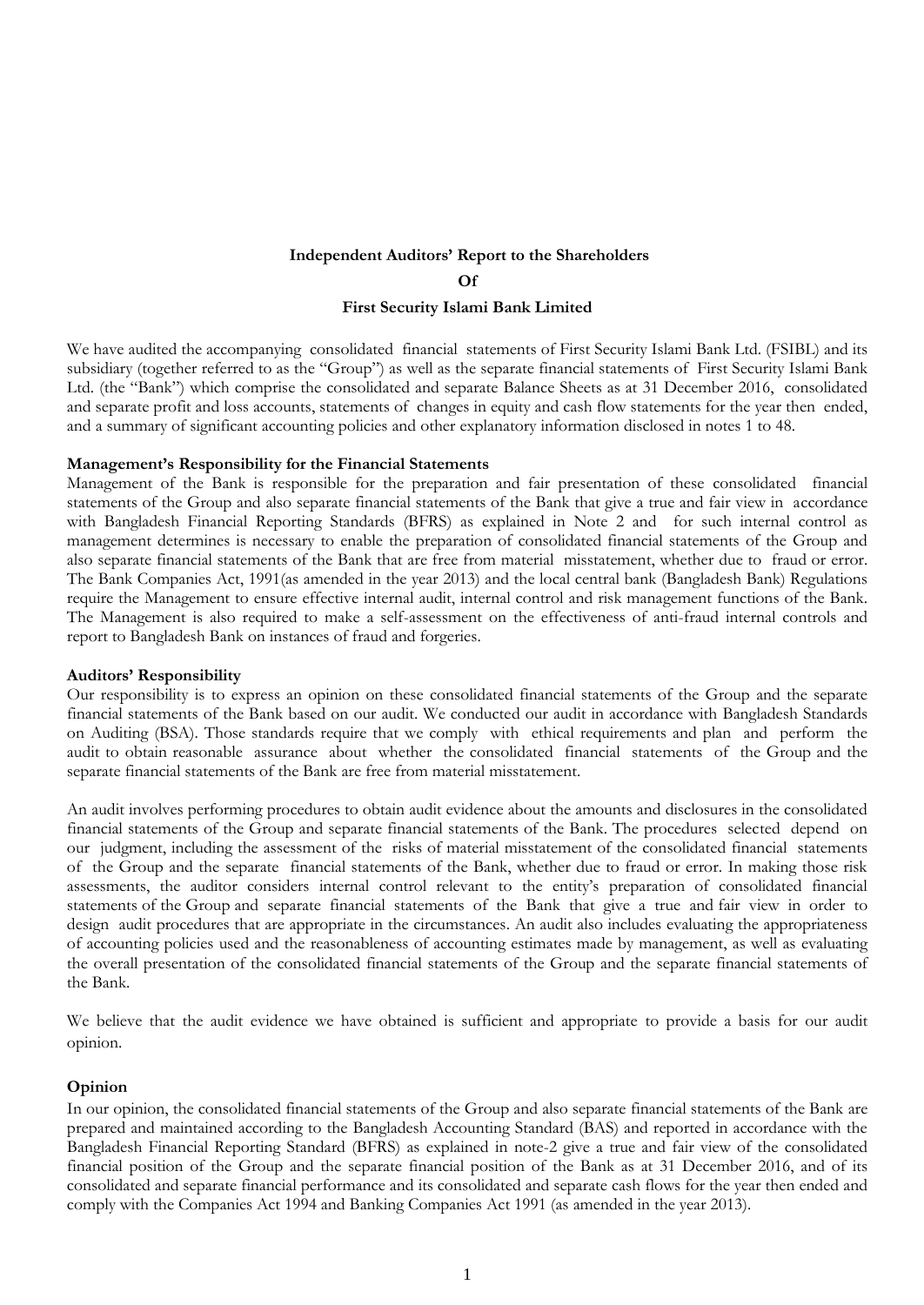#### **Report on Other Legal and Regulatory Requirements**

In accordance with the Companies Act 1994, Securities and Exchange Rules 1987, the Bank Companies Act 1991 (as amended in the year 2013) and the rules and regulations issued by Bangladesh Bank, we also report the following:

- i. we have obtained all the information and explanations which to the best of our knowledge and belief were necessary for the purpose of our audit and made due verification thereof;
- ii. to the extent noted during the course of our audit work performed on the basis stated under the Auditors' Responsibility section in forming the above opinion on the consolidated financial statements of the Group and the separate financial statements of the Bank and considering the reports of the Management to Bangladesh Bank on anti-fraud internal controls and instances of fraud and forgeries as stated under the Management's Responsibility for the Financial Statements and Internal Control:
	- a) internal audit, internal control and risk management procedure practicable for the respective job of the Group and the Bank as disclosed in Note 2 to the financial statements appeared to be materially adequate;
	- b) nothing has come to our attention regarding material instances of forgery or irregularity or administrative error and exception or anything detrimental committed by employees of the Bank and its related entities;
- iii. financial statements of subsidiary company of the Bank namely First Security Islami Capital & Investment Limited have been audited by us and have been properly reflected in the consolidated financial statements;
- iv. in our opinion, proper books of account as required by law have been kept by the Group and the Bank so far as it appeared from our examination of those books and proper returns adequate for the purpose of our audit have been received from branches not visited by us;
- v. the consolidated balance sheet and consolidated profit and loss account of the Group and the separate balance sheet and separate profit and loss account of the Bank together with the annexed notes dealt with by the report are in agreement with the books of account and returns;
- vi. the expenditures incurred were for the purpose of the Bank's business;
- vii. the consolidated financial statements of the Group and the separate financial statements of the Bank have been drawn up in conformity with prevailing rules, regulations and accounting standards as well as related guidance issued by Bangladesh Bank;
- viii. adequate provisions have been made for investments which are, in our opinion, doubtful of recovery and as per decision taken in tripartite meeting amongst Inspection Team of Bangladesh Bank, External Auditors and the Management of First Security Islami Bank Limited held on 23rd March 2017 and subsequent letter issued by Bangladesh Bank vide no. DBI-4/42(5)/2017-528 dated 27 March 2017 and letter no. DBI-4/42(5)/2017-599 dated 05 April 2017;
- ix. the records and statements submitted by the branches have been properly maintained and consolidated in the financial statements;
- x. the information and explanations required by us have been received and found satisfactory;
- xi. we have reviewed over 80% of the risk weighted assets of the Bank and we have spent around 6,792 person hours during the audit;
- xii. Minimum Capital to Risk Weighted Assets Ratio (CRAR) as required by the Bangladesh Bank has been maintained adequately during the year.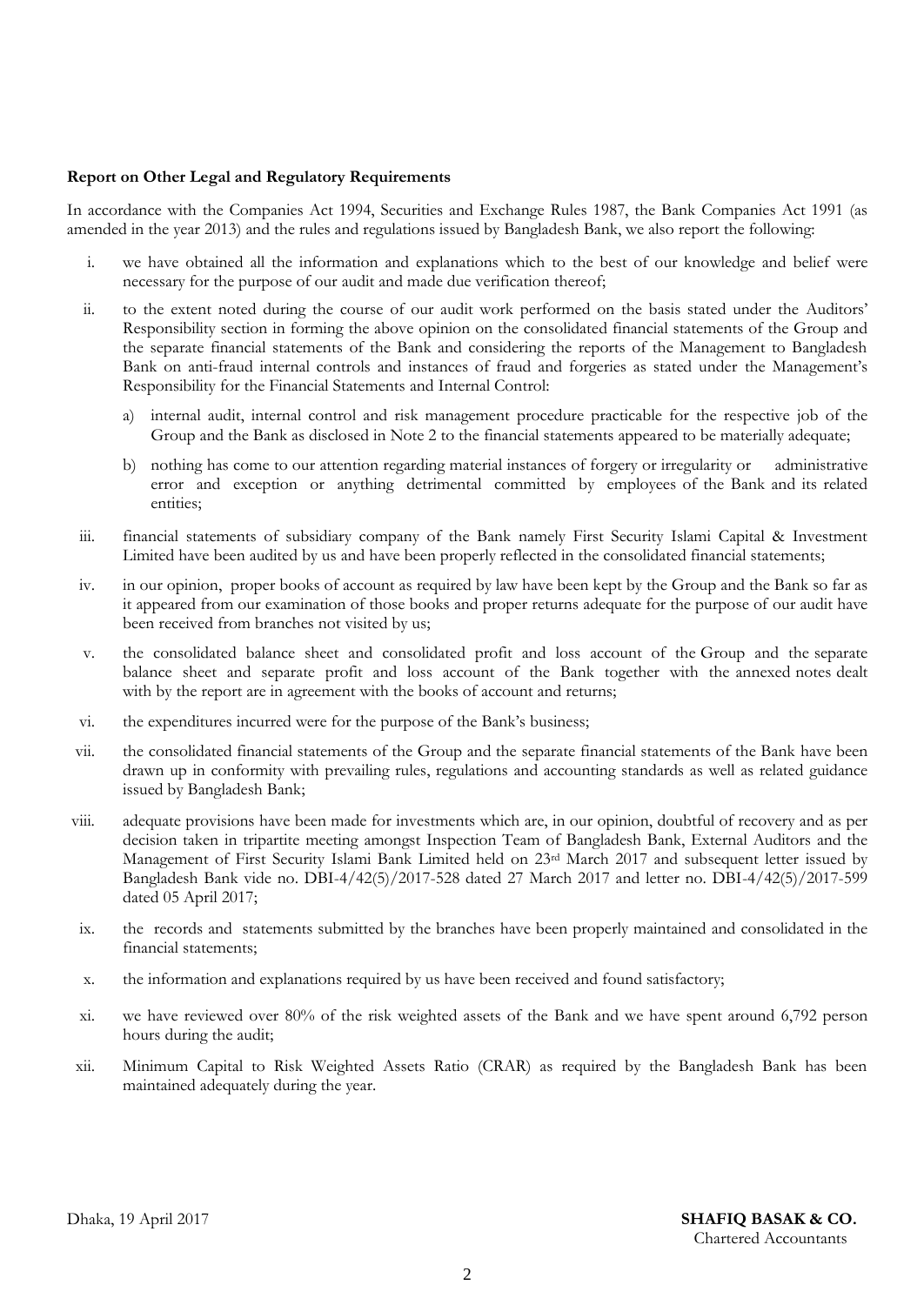#### **FIRST SECURITY ISLAMI BANK LIMITED CONSOLIDATED BALANCE SHEET AS AT 31 DECEMBER 2016**

|                                                                                                      | <b>Notes</b> | 31.12.2016<br><b>BDT</b>       | 31.12.2015<br><b>BDT</b>       |
|------------------------------------------------------------------------------------------------------|--------------|--------------------------------|--------------------------------|
| <b>PROPERTY AND ASSETS</b>                                                                           |              |                                |                                |
| Cash                                                                                                 | 3(a)         | 32,300,518,914                 | 27,230,981,774                 |
| In hand (Including Foreign Currencies)                                                               |              | 1,709,030,260                  | 1,304,096,013                  |
| Balance with Bangladesh Bank and its Agent Bank(s)<br>(Including foreign currencies)                 |              | 30,591,488,654                 | 25,926,885,761                 |
| Balance with other Banks and Financial Institutions                                                  | 4.1(a)       | 516,948,766                    | 346, 454, 159                  |
| In Bangladesh                                                                                        |              | 84,689,825                     | 85,340,676                     |
| Outside Bangladesh                                                                                   |              | 432,258,941                    | 261, 113, 483                  |
| Placement with Banks & Other Financial Institutions                                                  | 4.2          | 14,509,000,000                 | 14,895,000,000                 |
| <b>Investments in Shares &amp; Securities</b>                                                        | 5(a)         | 14,855,836,534                 | 13,340,858,897                 |
| Government                                                                                           |              | 13,900,000,000                 | 12,200,005,000                 |
| Others                                                                                               |              | 955,836,534                    | 1,140,853,897                  |
| Investments                                                                                          |              | 225,889,892,521                | 187,239,077,399                |
| General Investment etc.                                                                              | 6.A(a)       | 225,345,248,091                | 186, 884, 413, 142             |
| Bills Purchased and Negotiated                                                                       | 6.B          | 544,644,430                    | 354,664,257                    |
| Fixed Assets Including Premises, Furniture & Intangible<br>Assets                                    | 7(a)         | 3,450,117,792                  | 3,261,041,676                  |
| <b>Other Assets</b>                                                                                  | 8(a)         | 10, 121, 788, 567              | 10,266,381,443                 |
| <b>Non Banking Assets</b>                                                                            | 9            | 25, 145, 280                   | 25, 145, 280                   |
| <b>Total Assets</b>                                                                                  |              | 301,669,248,374                | 256,604,940,627                |
| <b>LIABILITIES AND CAPITAL</b><br>Liabilities<br>Placement from Banks & Other Financial Institutions | 10(a)        | 711, 115, 048                  | 1, 182, 198, 146               |
| <b>Deposits and Other Accounts</b>                                                                   |              | 274, 224, 785, 993             | 231,259,393,256                |
| Al-Wadia Current Deposits and Other Deposit Accounts                                                 | 11.1(a)      | 15,946,290,541                 | 11,154,100,706                 |
| <b>Bills Payable</b>                                                                                 | 11.2         | 1,477,937,977                  | 881,045,753                    |
| Mudaraba Savings Deposits                                                                            | 11.3         | 18,421,853,013                 | 13,596,802,883                 |
| Mudaraba Term Deposits                                                                               | 11.4         | 188, 431, 972, 412             | 159,937,995,888                |
| Other Mudaraba Deposits                                                                              | 11.5         | 49,946,732,050                 | 45,689,448,026                 |
| Mudaraba Subordinated Bond                                                                           | 12           | 1,382,000,000                  | 1,882,000,000                  |
| <b>Other Liabilities</b>                                                                             | 13(a)        | 14,290,910,754                 | 12,288,833,838                 |
| <b>Total Liabilities</b>                                                                             |              | 290,608,811,795                | 246, 612, 425, 240             |
| Capital/Shareholders' equity                                                                         |              |                                |                                |
| Paid-up Capital                                                                                      | 14.1         | 6,788,738,880                  | 6,788,738,880                  |
| <b>Statutory Reserve</b>                                                                             | 15           | 2,412,128,110                  | 1,902,246,794                  |
| Other Reserve<br><b>Asset Revaluation Reserve</b>                                                    | 16<br>17     | 402,850,965                    | 75,556,891                     |
| Retained Earnings                                                                                    | 18(a)        | 362,198,654<br>793,919,776     | 372,259,728<br>555,733,247     |
| <b>Total Shareholders' Equity</b>                                                                    |              | 10,759,836,385                 | 9,694,535,540                  |
|                                                                                                      |              |                                |                                |
| Non-controlling Interest<br>Total Liabilities and Shareholders' Equity                               | 18(b)        | 300,600,194<br>301,669,248,374 | 297,979,846<br>256,604,940,627 |
|                                                                                                      |              |                                |                                |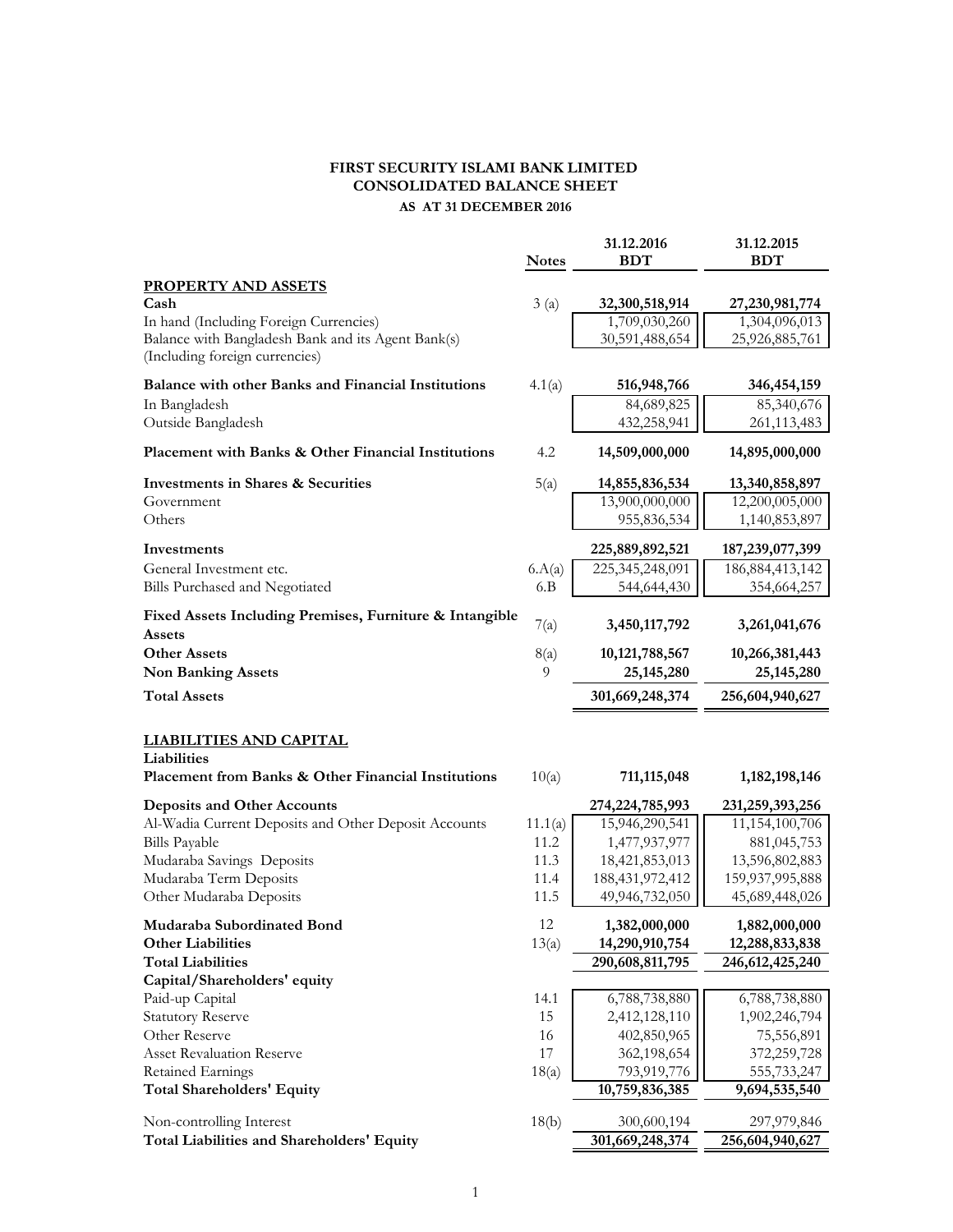#### **FIRST SECURITY ISLAMI BANK LIMITED CONSOLIDATED BALANCE SHEET AS AT 31 DECEMBER 2016**

|                                                                                           |              | 31.12.2016     | 31.12.2015     |
|-------------------------------------------------------------------------------------------|--------------|----------------|----------------|
|                                                                                           | <b>Notes</b> | <b>BDT</b>     | <b>BDT</b>     |
| <b>OFF- BALANCE SHEET ITEMS</b>                                                           |              |                |                |
| <b>Contingent Liabilities</b>                                                             |              |                |                |
| Acceptances and Endorsements                                                              |              | 21,750,937,662 | 16,515,014,236 |
| Letters of Guarantee                                                                      | 19           | 6,317,021,800  | 6,097,088,677  |
| Irrevocable Letters of Credit                                                             | 20           | 4,335,806,257  | 2,219,227,721  |
| <b>Bills</b> for Collection                                                               | 21           | 1,165,010,799  | 1,015,969,601  |
| Other Contingent Liabilities                                                              |              |                |                |
| Total                                                                                     |              | 33,568,776,518 | 25,847,300,235 |
| <b>Other Commitments</b><br>Documentary Credits And Short Term Trade Related Transactions |              |                |                |
| Forward Assets Purchased And Forward Deposits Placed                                      |              |                |                |
| Undrawn Note Issuance And Revolving Underwriting Facilities                               |              |                |                |
| Undrawn Formal Standby Facilities, Credit Lines And Other Commitments                     |              |                |                |
| Total                                                                                     |              |                |                |
|                                                                                           |              |                |                |
| Total Off-Balance Sheet Items Including Contingent Liabilities                            |              | 33,568,776,518 | 25,847,300,235 |
|                                                                                           |              |                |                |
|                                                                                           |              |                |                |

The annexed notes (1 to 48) form an integral part of these financial statements

**Managing Director Director**

**Director Chairman**

Signed as per annexed report on even date

Dhaka, 19 April 2017 **SHAFIQ BASAK & CO.** Chartered Accountants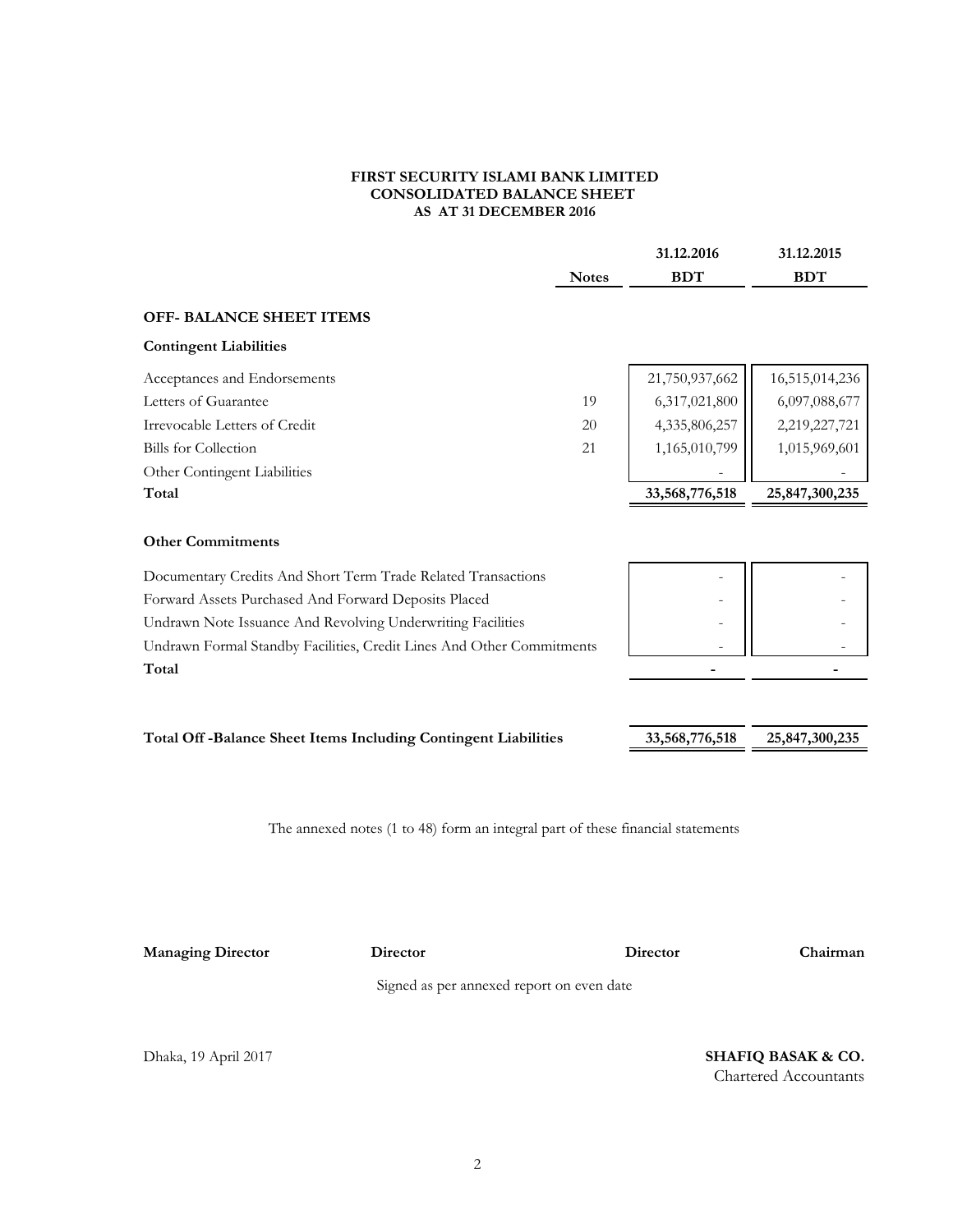#### **FIRST SECURITY ISLAMI BANK LIMITED CONSOLIDATED PROFIT AND LOSS ACCOUNT FOR THE YEAR ENDED 31 DECEMBER 2016**

|                                                            |              | 31.12.2016       | 31.12.2015          |
|------------------------------------------------------------|--------------|------------------|---------------------|
|                                                            | <b>Notes</b> | <b>BDT</b>       | <b>BDT</b>          |
| Investments Income                                         | 22(a)        | 26,395,273,387   | 23,894,528,740      |
| Profit Paid on Deposits                                    | 23           | (19,070,214,244) | (18, 472, 881, 092) |
| <b>Net Investment Income</b>                               |              | 7,325,059,143    | 5,421,647,648       |
| Income from Investment in shares and securities            | 24(a)        | (63, 638, 223)   | 122,043,442         |
| Commission, Exchange and Brokerage                         | 25(a)        | 502,152,520      | 577,760,662         |
| Other Operating Income                                     | 26(a)        | 374,366,872      | 281,214,050         |
|                                                            |              | 812,881,169      | 981,018,154         |
| <b>Total Operating Income</b>                              |              | 8, 137, 940, 312 | 6,402,665,802       |
| <b>Less: Operating Expenses</b>                            |              |                  |                     |
| Salary and Allowances                                      | 27(a)        | 2,243,307,464    | 1,784,800,332       |
| Rent, Taxes, Insurances, Electricity etc.                  | 28(a)        | 517,208,547      | 467,213,269         |
| Legal Expenses                                             | 29           | 6,277,241        | 2,686,617           |
| Postage, Stamps, Telecommunication etc.                    | 30(a)        | 86,564,139       | 82,553,727          |
| Stationery, Printings, Advertisements etc.                 | 31           | 189,932,230      | 215,681,711         |
| Managing Director's Salary and Fees                        | $32\,$       | 10,395,403       | 8,983,675           |
| Directors' Fees & Expenses                                 | 33(a)        | 2,855,400        | 2,806,600           |
| Shariah Supervisory Committee's Fees & Expenses            | 34           | 184,000          | 109,750             |
| Auditor's Fees                                             | 35           | 1,021,500        | 936,500             |
| Depreciation & Repair of Bank's Assets                     | 36(a)        | 424,306,180      | 380,192,683         |
| Zakat Expenses                                             |              | 50,248,608       | 42,175,331          |
| Other Expenses                                             | 37(a)        | 877,015,194      | 863,251,647         |
| <b>Total Operating Expenses</b>                            |              | 4,409,315,906    | 3,851,391,842       |
| Profit before Provision and Tax                            |              | 3,728,624,406    | 2,551,273,960       |
| Provisions for Investments including off-B/S items         | 13.2(a)      | 1,285,643,508    | 838, 333, 664       |
| Provisions for Diminution in Value of Investment in Shares |              | (112, 735, 890)  | 170,636,520         |
| Provision for Other Assets                                 |              |                  | 356,000             |
| <b>Total Provisions</b>                                    |              | 1,172,907,618    | 1,009,326,184       |
| <b>Total Profit before Taxes</b>                           |              | 2,555,716,788    | 1,541,947,776       |
| Provision for Current Tax                                  |              | 1,145,386,558    | 805, 637, 127       |
| Deferred Tax Income                                        | 38           |                  | (117, 233, 000)     |
|                                                            |              | 1,145,386,558    | 688,404,127         |
| Net Profit after tax                                       |              | 1,410,330,230    | 853,543,649         |
| Retained Earnings from Previous Year                       |              | 555,733,247      | 669, 349, 319       |
|                                                            |              | 1,966,063,476    | 1,522,892,968       |
| Appropriations:                                            |              |                  |                     |
| <b>Statutory Reserve</b>                                   |              | 509,881,316      | 292,978,798         |
| Other Reserve                                              |              | 317,233,000      | 30,000,000          |
| <b>Bonus Share Issued</b>                                  |              |                  | 617,158,080         |
| Cash Dividend Paid                                         |              | 342,409,037      |                     |
| Non-controlling Interest                                   |              | 2,620,348        | 27,022,843          |
|                                                            |              | 1,172,143,701    | 967, 159, 721       |
| Retained Earnings Carried Forward                          |              | 793,919,776      | 555,733,247         |
| Earnings Per Share (EPS)                                   | 39(a)        | 2.08             | 1.26                |

The annexed notes (1 to 48) form an integral part of these financial statements

**Managing Director Director**

**Director Chairman**

Signed as per annexed report on even date

Dhaka, 19 April 2017 **SHAFIQ BASAK & CO.** Chartered Accountants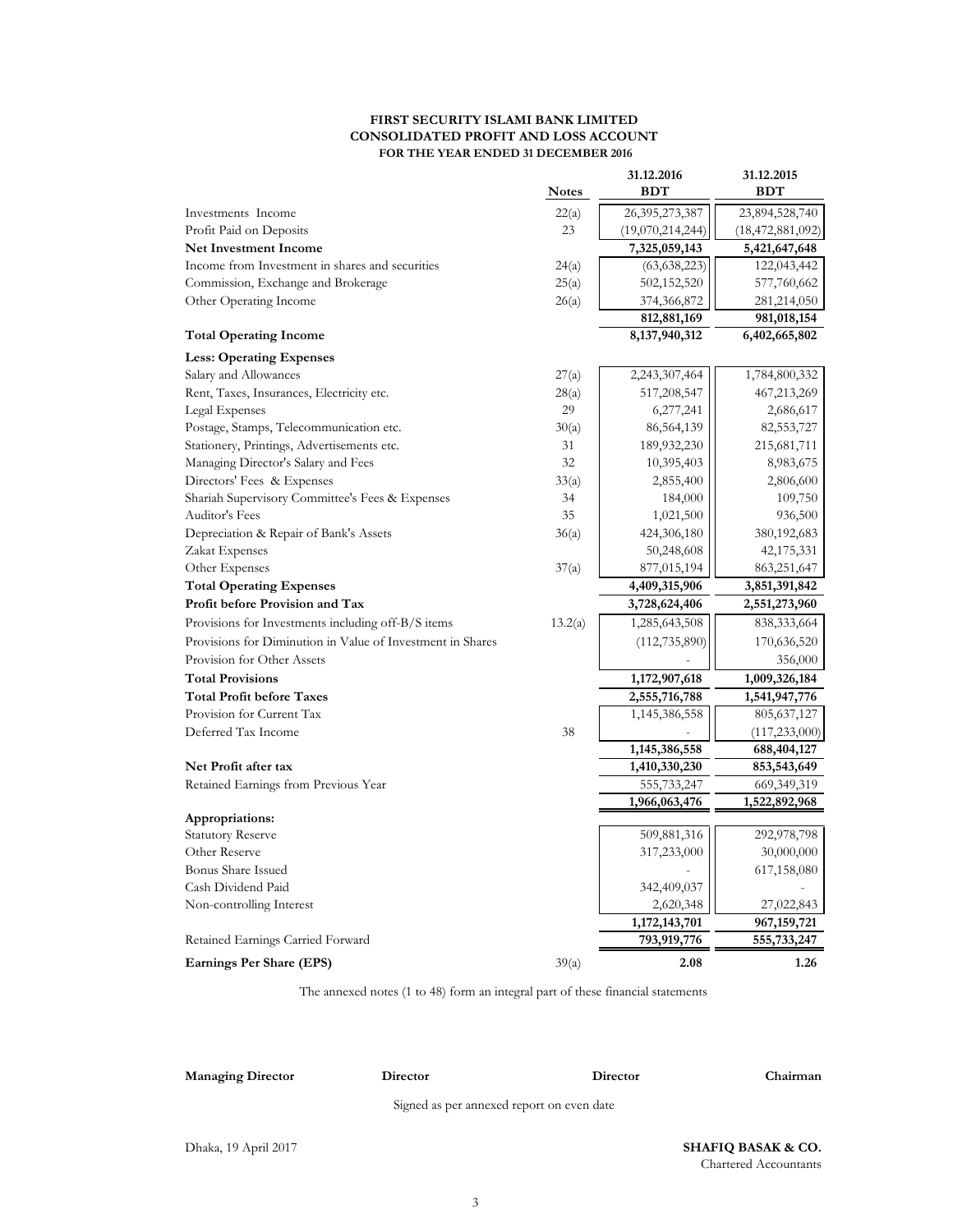#### **FIRST SECURITY ISLAMI BANK LIMITED CONSOLIDATED CASH FLOW STATEMENT FOR THE YEAR ENDED 31 DECEMBER 2016**

|                                                                   | <b>Notes</b> | 31.12.2016<br><b>BDT</b> | 31.12.2015<br><b>BDT</b>        |
|-------------------------------------------------------------------|--------------|--------------------------|---------------------------------|
| A. Cash Flow from Operating Activities                            |              |                          |                                 |
| Investment Income Receipt                                         |              | 25,480,515,560           | 23,767,167,001                  |
| Profit paid on Deposits                                           |              | (16, 248, 205, 289)      | (18, 108, 072, 225)             |
| Dividend Receipts                                                 |              | 10,152,597               | 4,799,230                       |
| Fees & Commission Receipt                                         |              | 502,152,520              | 577,760,662                     |
| Payment to Employees                                              |              | (2,253,702,867)          | (1,793,784,007)                 |
| Payment to Suppliers                                              |              | (266, 202, 449)          | (261, 363, 590)                 |
| Income Tax Paid                                                   |              | (963,003,411)            | (799, 698, 787)                 |
| Receipts from Other Operating Activities                          | 40(a)        | 372,243,570              | 278,382,495                     |
| Payment for Other Operating Activities                            | 41(a)        | (1,493,453,220)          | (1,421,605,511)                 |
| Operating Profit before changes in Operating Assets & Liabilities |              | 5,140,497,011            | 2,243,585,268                   |
| Increase / (Decrease) in Operating Assets & Liabilities           |              |                          |                                 |
| Investments to Customers                                          |              | (40,601,612,469)         | (32,291,689,695)                |
| Other Assets                                                      | 42(a)        | 1,460,221,083            | (1,588,608,866)                 |
| Deposits Received from Customers                                  |              | 42,548,083,074           | 46,512,389,269                  |
| Other Liabilities                                                 | 43(a)        | (317, 205, 543)          | (432, 094, 311)                 |
|                                                                   |              | 3,089,486,146            | $\overline{12}$ , 199, 996, 397 |
| Net Cash Inflow/(Outflow) from Operating Activities               |              | 8,229,983,157            | 14,443,581,666                  |
| <b>B.</b> Cash Flow from Investing Activities                     |              |                          |                                 |
| Investment in Shares and Securities                               |              | (1,514,977,637)          | (2,757,623,024)                 |
| Purchase of Property, Plant and Equipment                         |              | (549, 609, 940)          | (462, 468, 564)                 |
| Sale of Property, Plant and Equipment                             |              | 2,123,302                | 2,831,555                       |
| Net Cash Inflow/(Outflow) from Investing Activities               |              | (2,062,464,275)          | (3,217,260,033)                 |
| C. Cash Flow from Financing Activities                            |              |                          |                                 |
| Receipt/(Payment) of Mudaraba Subordinated Bond                   |              | (500,000,000)            | (500,000,000)                   |
| Increase/(Decrease) in Placement from Banks & FIS                 |              | (471,083,098)            | 764,632,599                     |
| Dividend Paid in Cash                                             |              | (342, 409, 037)          |                                 |
| Net Cash Inflow/(Outflow) from Financing Activities               |              | (1,313,492,135)          | 264,632,599                     |
|                                                                   |              |                          |                                 |
| D. Net Increase/(Decrease) of Cash & Cash Equivalents (A+B+C)     |              | 4,854,026,747            | 11,490,954,231                  |
| Effect of Exchange Rate on Cash & Cash Equivalents                |              |                          |                                 |
| E. Opening Cash & Cash Equivalents                                |              | 42,472,440,933           | 30,981,486,701                  |
| F. Closing Cash & Cash Equivalents (D+E)                          |              | 47,326,467,680           | 42,472,440,933                  |
| The above closing Cash and Cash Equivalents include:              |              |                          |                                 |
| Cash in Hand (Including Foreign Currencies)                       |              | 1,709,030,260            | 1,304,096,013                   |
| Balance with Bangladesh Bank, Other Banks, FIS & Placement        |              | 45,617,437,420           | 41,168,339,920                  |
| Prize Bond                                                        |              |                          | 5,000                           |
|                                                                   |              | 47,326,467,680           | 42, 472, 440, 933               |

The annexed notes (1 to 48) form an integral part of these financial statements

**Managing Director Director**

**Director Chairman**

Dhaka, 19 April 2017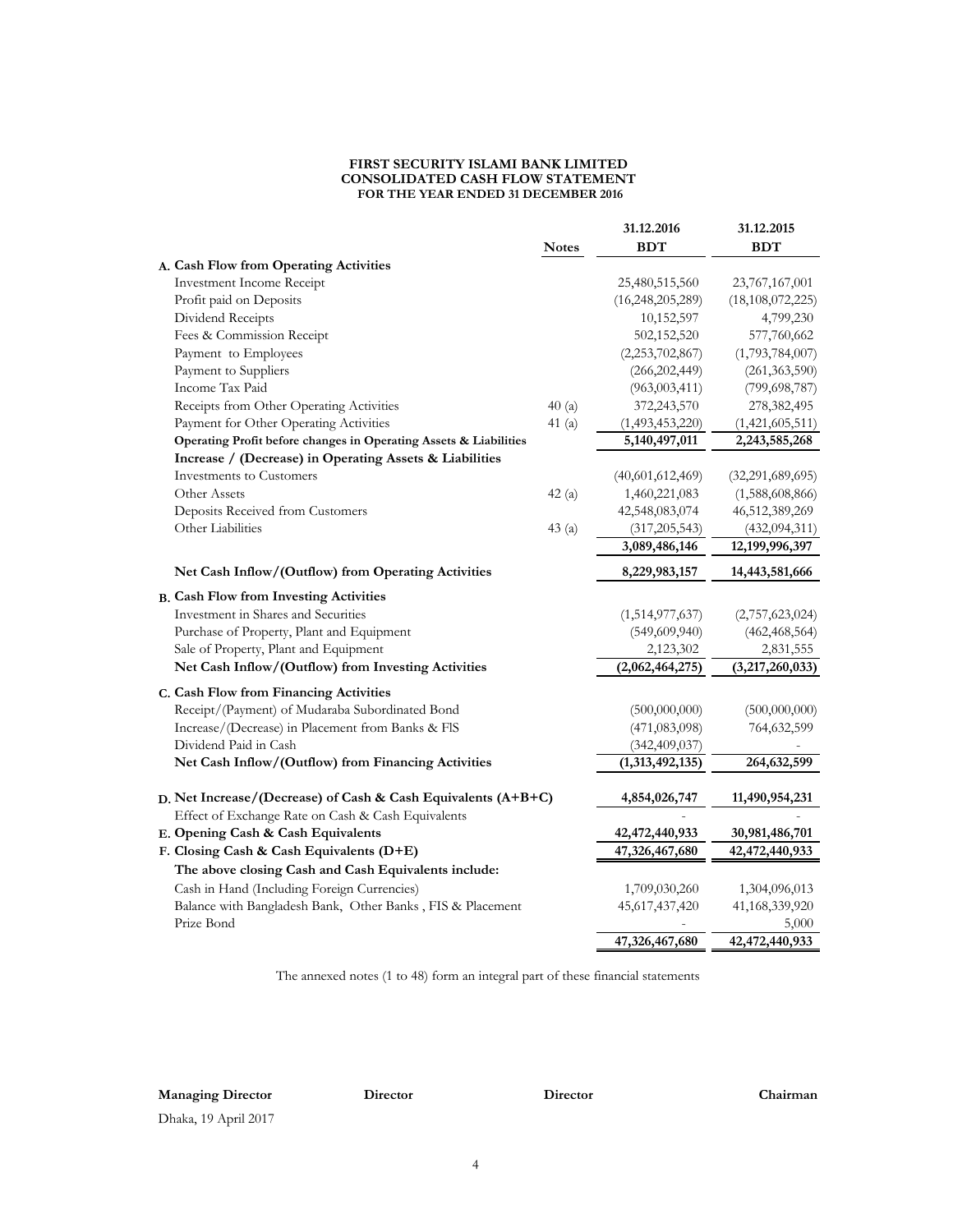#### **FIRST SECURITY ISLAMI BANK LIMITED CONSOLIDATED STATEMENT OF CHANGES IN EQUITY FOR THE YEAR ENDED 31 DECEMBER 2016**

| Particulars                                                           | Paid-up Capital | Statutory<br>Reserve | <b>Other Reserve</b> | <b>Assets Reval.</b><br>Reserve | Retained<br>Earnings | Non-controlling<br>Interest | Total                          |  |
|-----------------------------------------------------------------------|-----------------|----------------------|----------------------|---------------------------------|----------------------|-----------------------------|--------------------------------|--|
|                                                                       | <b>BDT</b>      | <b>BDT</b>           | <b>BDT</b>           | <b>BDT</b>                      | <b>BDT</b>           | <b>BDT</b>                  | <b>BDT</b>                     |  |
| Balance as on 01 January 2016                                         | 6,788,738,880   | 1,902,246,794        | 75,556,891           | 372,259,728                     | 555,733,247          | 297,979,846                 | 9,992,515,386                  |  |
| Changes in Accounting Policy                                          |                 |                      |                      |                                 |                      |                             |                                |  |
| <b>Restated Balance</b>                                               | 6,788,738,880   | 1,902,246,794        | 75,556,891           | 372,259,728                     | 555,733,247          | 297,979,846                 | 9,992,515,386                  |  |
| Surplus/(Deficit) on Account of Revaluation of<br>Properties          |                 |                      |                      |                                 |                      |                             |                                |  |
| Surplus/(Deficit) on Account of Revaluation of<br>Investments         |                 |                      |                      |                                 |                      |                             |                                |  |
| Net Gains and Losses not Recognized in the<br><b>Income Statement</b> |                 |                      |                      |                                 |                      |                             |                                |  |
| Net Profit for the Year                                               |                 |                      |                      |                                 | 1,410,330,230        |                             | 1,410,330,230                  |  |
| Cash Dividends                                                        |                 |                      |                      |                                 | (342, 409, 037)      |                             | (342, 409, 037)                |  |
| Transfer to Statutory Reserve                                         |                 | 509,881,316          |                      |                                 | (509, 881, 316)      |                             |                                |  |
| Transfer to Other Reserve                                             |                 |                      | 317,233,000          |                                 | (317, 233, 000)      |                             |                                |  |
| Revaluation Reserve to Other Reserve                                  |                 |                      | 10,061,074           | (10,061,074)                    |                      |                             |                                |  |
| Capital Increase in Subsidiary                                        |                 |                      |                      |                                 |                      |                             |                                |  |
| Non-controlling Interest                                              |                 |                      |                      |                                 | (2,620,348)          | 2,620,348                   |                                |  |
| Total Group Shareholders' Equity as on 31                             | 6,788,738,880   | 2,412,128,110        | 402,850,965          | 362,198,654                     | 793,919,776          | 300,600,194                 | 11,060,436,579                 |  |
| December 2016                                                         |                 |                      |                      |                                 |                      |                             |                                |  |
| Add: General Provision for Unclassified Investments                   |                 |                      |                      |                                 |                      |                             | 2,575,094,803                  |  |
| Less: 50% of Assets Revaluation reserves                              |                 |                      |                      |                                 |                      |                             | (181,099,327)<br>1,382,000,000 |  |
| Add: Mudaraba Subordinated Bond                                       |                 |                      |                      |                                 |                      |                             |                                |  |
| Less: Adjustments<br>(259, 811, 081)                                  |                 |                      |                      |                                 |                      |                             |                                |  |
| Total Regulatory Eligible Capital as on 31 Dec. 2016                  |                 |                      |                      |                                 |                      |                             |                                |  |

The annexed notes (1 to 48) form an integral part of these financial statements

**Managing Director Director Director Chairman**

Dhaka, 19 April 2017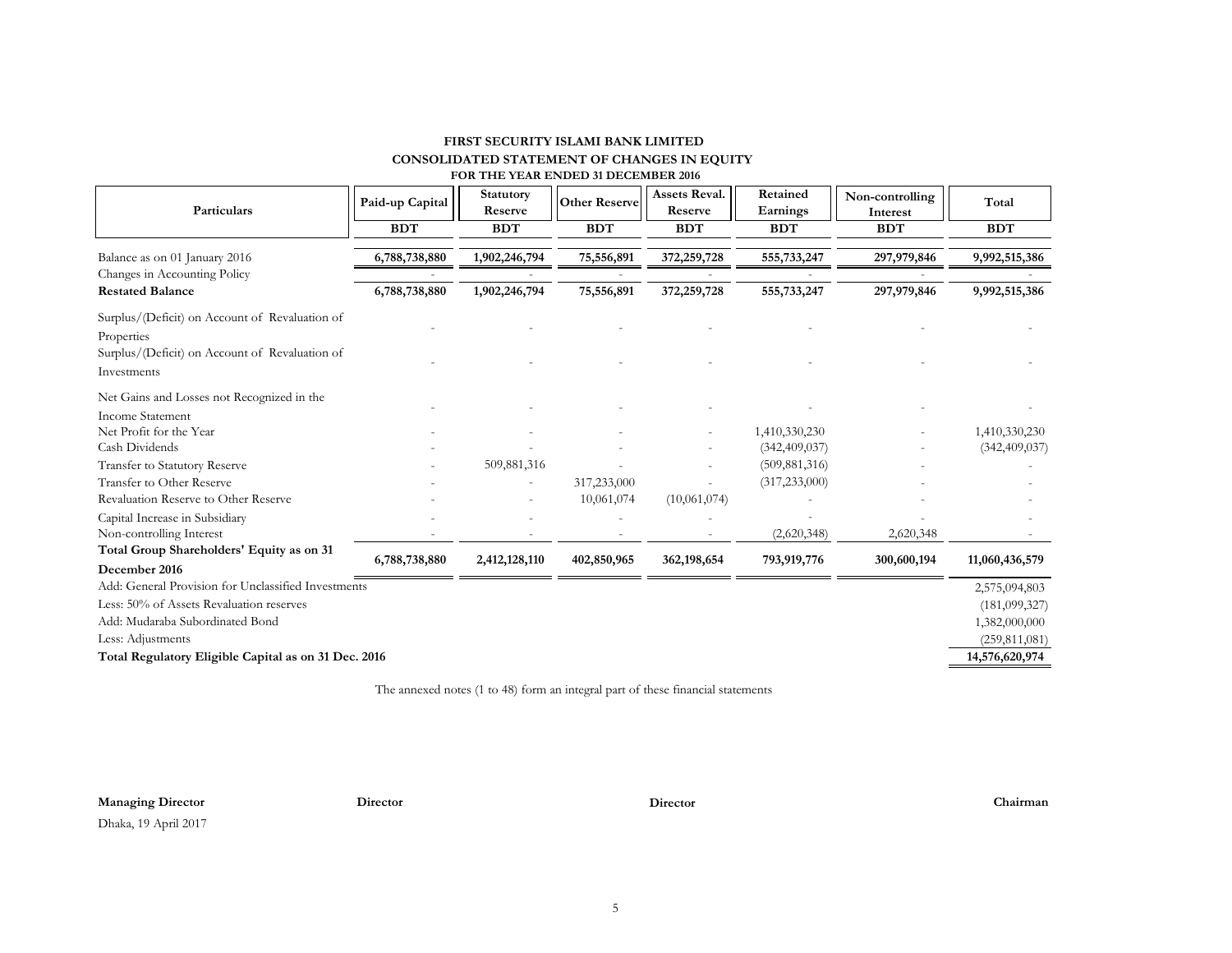#### **FIRST SECURITY ISLAMI BANK LIMITED BALANCE SHEET AS AT 31 DECEMBER 2016**

|                                                                    | <b>Notes</b>   | 31.12.2016<br><b>BDT</b>       | 31.12.2015<br><b>BDT</b>       |
|--------------------------------------------------------------------|----------------|--------------------------------|--------------------------------|
| <b>PROPERTY AND ASSETS</b>                                         |                |                                |                                |
| Cash                                                               | $\mathfrak{Z}$ | 32,300,509,774                 | 27,230,976,084                 |
| In hand (Including Foreign Currencies)                             |                | 1,709,021,120                  | 1,304,090,323                  |
| Balance with Bangladesh Bank and its Agent Bank(s)                 |                | 30,591,488,654                 | 25,926,885,761                 |
| (Including Foreign Currencies)                                     |                |                                |                                |
| <b>Balance with other Banks and Financial Institutions</b>         | 4.1            | 514,632,409                    | 344,460,964                    |
| In Bangladesh                                                      |                | 82,373,468                     | 83, 347, 481                   |
| Outside Bangladesh                                                 |                | 432,258,941                    | 261,113,483                    |
| Placement with Banks & Other Financial Institutions                | 4.2            | 14,509,000,000                 | 14,895,000,000                 |
| <b>Investments in Shares &amp; Securities</b>                      | 5              | 14,786,490,432                 | 13,064,062,181                 |
| Government                                                         |                | 13,900,000,000                 | 12,200,005,000                 |
| Others                                                             |                | 886,490,432                    | 864,057,181                    |
| Investments                                                        | 6              | 226,065,271,502                | 187,680,007,932                |
| General Investment etc.                                            | 6.A            | 225,520,627,072                | 187, 325, 343, 675             |
| Bills Purchased and Negotiated                                     | 6.B            | 544,644,430                    | 354,664,257                    |
| Fixed Assets Including Premises, Furniture & Intangible<br>Assets  | 7              | 3,430,730,939                  | 3,239,963,395                  |
| <b>Other Assets</b>                                                | $\,8\,$        | 9,596,694,604                  | 9,000,725,382                  |
| <b>Non Banking Assets</b>                                          | 9              | 25, 145, 280                   | 25, 145, 280                   |
| <b>Total Assets</b>                                                |                | 301,228,474,940                | 255,480,341,218                |
| <b>LIABILITIES AND CAPITAL</b>                                     |                |                                |                                |
| Liabilities<br>Placement from Banks & Other Financial Institutions | 10             | 711,115,048                    | 563,260,324                    |
| <b>Deposits and Other Accounts</b>                                 | 11             | 274,252,894,129                | 231,274,244,689                |
| Al-Wadia Current Deposits and Other Deposit Accounts               | 11.1           | 15,974,398,677                 | 11,168,952,139                 |
| <b>Bills Payable</b>                                               | 11.2           | 1,477,937,977                  | 881,045,753                    |
| Mudaraba Savings Deposits                                          | 11.3           | 18,421,853,013                 | 13,596,802,883                 |
| Mudaraba Term Deposits                                             | 11.4           | 188,431,972,412                | 159,937,995,888                |
| Other Mudaraba Deposits                                            | 11.5           | 49,946,732,050                 | 45,689,448,026                 |
| Mudaraba Subordinated Bond                                         | 12             | 1,382,000,000                  | 1,882,000,000                  |
| <b>Other Liabilities</b>                                           | 13             | 14,180,498,968                 | 12, 121, 442, 955              |
| <b>Total Liabilities</b>                                           |                | 290,526,508,145                | 245,840,947,968                |
| Capital/Shareholders' equity                                       |                |                                |                                |
| Paid-up Capital<br><b>Statutory Reserve</b>                        | 14.1<br>15     | 6,788,738,880<br>2,412,128,110 | 6,788,738,880<br>1,902,246,794 |
| Other Reserve                                                      | 16             | 402,850,965                    | 75,556,891                     |
| <b>Assets Revaluation Reserve</b>                                  | 17             | 362,198,654                    | 372,259,728                    |
| <b>Retained Earnings</b>                                           | 18             | 736,050,186                    | 500,590,957                    |
| <b>Total Shareholders' Equity</b>                                  |                | 10,701,966,795                 | 9,639,393,250                  |
| Total Liabilities and Shareholders' Equity                         |                | 301,228,474,940                | 255,480,341,218                |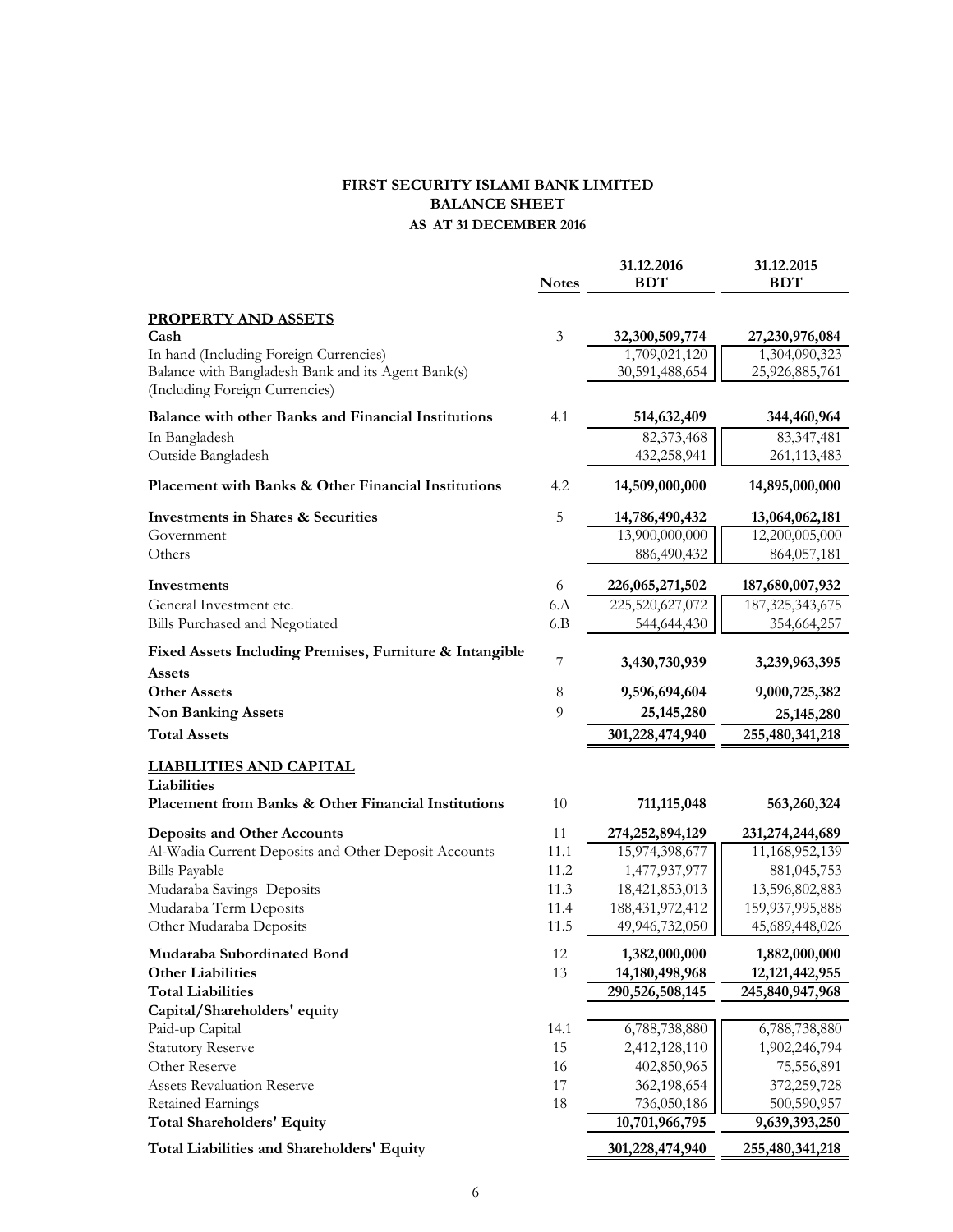#### **FIRST SECURITY ISLAMI BANK LIMITED BALANCE SHEET AS AT 31 DECEMBER 2016**

|                                                                                 |              | 31.12.2016      | 31.12.2015                    |
|---------------------------------------------------------------------------------|--------------|-----------------|-------------------------------|
|                                                                                 | <b>Notes</b> | <b>BDT</b>      | <b>BDT</b>                    |
| <b>OFF- BALANCE SHEET ITEMS</b>                                                 |              |                 |                               |
| <b>Contingent Liabilities</b>                                                   |              |                 |                               |
| Acceptances and Endorsements                                                    |              | 21,750,937,662  | 16,515,014,236                |
| Letters of Guarantee                                                            | 19           | 6,317,021,800   | 6,097,088,677                 |
| Irrevocable Letters of Credit                                                   | 20           | 4,335,806,257   | 2,219,227,721                 |
| <b>Bills</b> for Collection                                                     | 21           | 1,165,010,799   | 1,015,969,601                 |
| Other Contingent Liabilities                                                    |              |                 |                               |
| Total                                                                           |              | 33,568,776,518  | 25,847,300,235                |
|                                                                                 |              |                 |                               |
| <b>Other Commitments</b>                                                        |              |                 |                               |
| Documentary Credits And Short Term Trade Related Transactions                   |              |                 |                               |
| Forward Assets Purchased And Forward Deposits Placed                            |              |                 |                               |
| Undrawn Note Issuance And Revolving Underwriting Facilities                     |              |                 |                               |
| Undrawn Formal Standby Facilities, Credit Lines And Other Commitments           |              |                 |                               |
| Total                                                                           |              | $\overline{a}$  | $\overline{\phantom{0}}$      |
|                                                                                 |              |                 |                               |
|                                                                                 |              |                 |                               |
| Total Off-Balance Sheet Items Including Contingent Liabilities                  |              | 33,568,776,518  | 25,847,300,235                |
|                                                                                 |              |                 |                               |
| The annexed notes (1 to 48) form an integral part of these financial statements |              |                 |                               |
|                                                                                 |              |                 |                               |
|                                                                                 |              |                 |                               |
|                                                                                 |              |                 |                               |
|                                                                                 |              |                 |                               |
|                                                                                 |              |                 |                               |
| <b>Managing Director</b><br>Director                                            |              | <b>Director</b> | Chairman                      |
| Signed as per annexed report on even date                                       |              |                 |                               |
|                                                                                 |              |                 |                               |
| Dhaka, 19 April 2017                                                            |              |                 | <b>SHAFIQ BASAK &amp; CO.</b> |

Chartered Accountants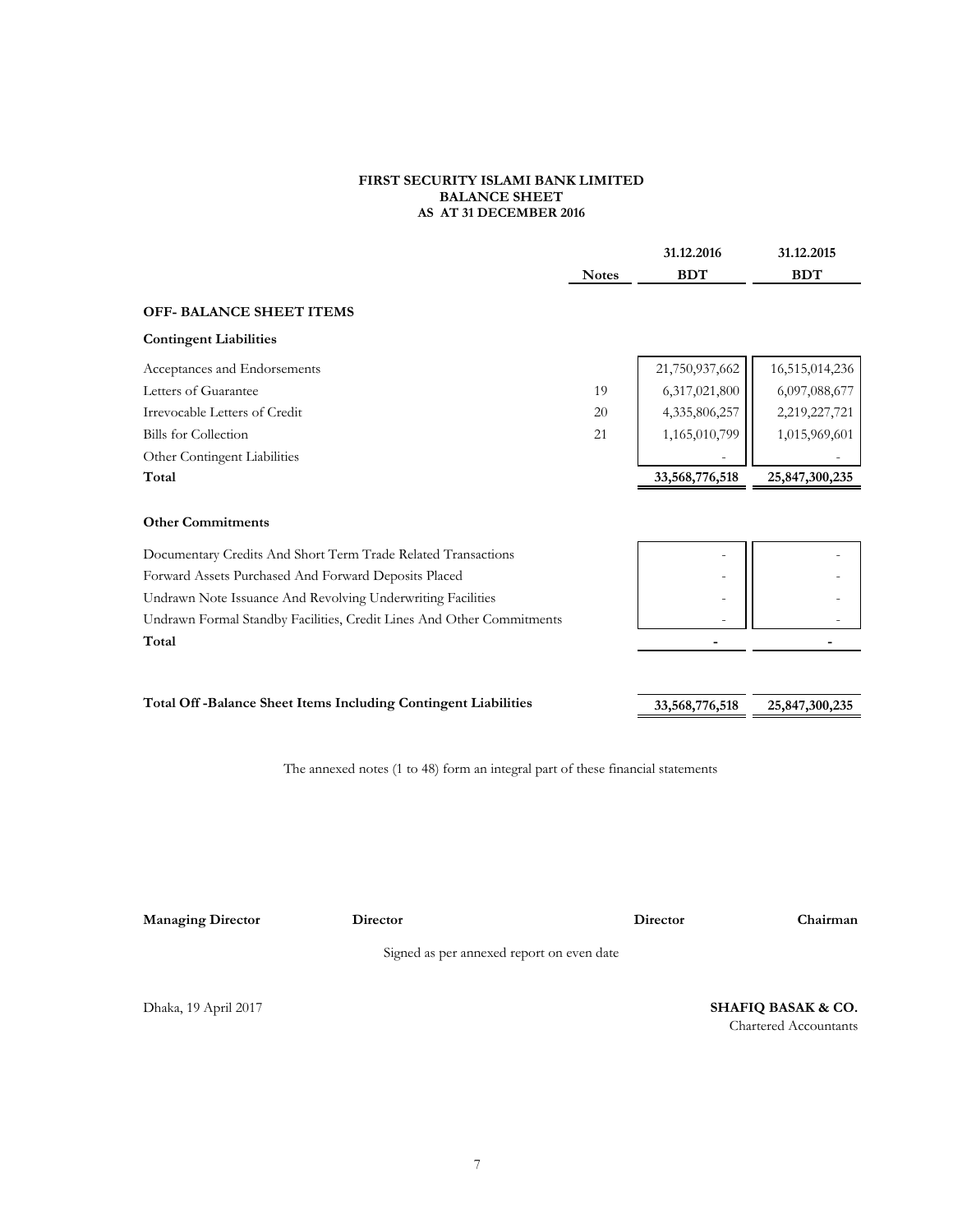#### **FIRST SECURITY ISLAMI BANK LIMITED PROFIT AND LOSS ACCOUNT FOR THE YEAR ENDED 31 DECEMBER 2016**

|                                                            | <b>Notes</b> | 31.12.2016<br><b>BDT</b> | 31.12.2015<br><b>BDT</b> |
|------------------------------------------------------------|--------------|--------------------------|--------------------------|
| Investments Income                                         | 22           | 26, 251, 715, 799        | 23,730,665,441           |
| Profit Paid on Deposits                                    | 23           | (19,070,214,244)         | (18, 472, 881, 092)      |
| <b>Net Investment Income</b>                               |              | 7,181,501,555            | 5,257,784,349            |
| Income from Investment in Shares and Securities            | 24           | 27,074,196               | 93,221,217               |
| Commission, Exchange and Brokerage                         | 25           | 444,989,228              | 532,584,581              |
| Other Operating Income                                     | 26           | 371,322,122              | 278,678,550              |
|                                                            |              | 843,385,546              | 904,484,348              |
| <b>Total Operating Income</b>                              |              | 8,024,887,101            | 6, 162, 268, 697         |
| <b>Less: Operating Expenses</b>                            |              |                          |                          |
| Salary and Allowances                                      | 27           | 2,227,271,077            | 1,772,250,637            |
| Rent, Taxes, Insurances, Electricity etc.                  | 28           | 512,068,869              | 462,812,269              |
| Legal Expenses                                             | 29           | 6,277,241                | 2,686,617                |
| Postage, Stamps, Telecommunication etc.                    | 30           | 86,381,890               | 82,394,123               |
| Stationery, Printings, Advertisements etc.                 | 31           | 189, 932, 230            | 215,681,711              |
| Managing Director's Salary and Fees                        | 32           | 10,395,403               | 8,983,675                |
| Directors' Fees & Expenses                                 | 33           | 2,180,400                | 2,254,100                |
| Shariah Supervisory Committee's Fees & Expenses            | 34           | 184,000                  | 109,750                  |
| Auditor's Fees                                             |              | 730,250                  | 730,250                  |
| Depreciation & Repair of Bank's Assets                     | 36           | 411,694,970              | 368,405,532              |
| Zakat Expenses                                             |              | 50,248,608               | 42,175,331               |
| Other Expenses                                             | 37           | 801,464,578              | 737,884,105              |
| <b>Total Operating Expenses</b>                            |              | 4,298,829,516            | 3,696,368,100            |
| Profit before Provision and Tax                            |              | 3,726,057,585            | 2,465,900,597            |
| Provisions for Investments including off-B/S items         | 13.2         | 1,276,300,000            | 837,134,700              |
| Provisions for Diminution in Value of Investment in Shares |              | (99, 648, 997)           | 163,515,908              |
| Provision for Other Assets                                 |              |                          | 356,000                  |
| <b>Total Provisions</b>                                    |              | 1,176,651,003            | 1,001,006,608            |
| <b>Total Profit before Taxes</b>                           |              | 2,549,406,582            | 1,464,893,989            |
| Provision for Current Tax                                  |              | 1,144,424,000            | 783,732,000              |
| Deferred Tax Income                                        | 38           |                          | (117, 233, 000)          |
|                                                            |              | 1,144,424,000            | 666,499,000              |
| Net Profit after tax                                       |              | 1,404,982,582            | 798,394,989              |
| Retained Earnings from Previous Year                       |              | 500,590,957              | 642,332,846              |
|                                                            |              | 1,905,573,539            | 1,440,727,835            |
| Appropriations:                                            |              |                          |                          |
| <b>Statutory Reserve</b>                                   |              | 509,881,316              | 292,978,798              |
| Other Reserve                                              |              | 317,233,000              | 30,000,000               |
| <b>Bonus Share Issued</b>                                  |              |                          | 617,158,080              |
| Cash Dividend                                              |              | 342,409,037              |                          |
|                                                            |              | 1,169,523,353            | 940,136,878              |
| Retained Earnings Carried Forward                          |              | 736,050,186              | 500,590,957              |
| <b>Earnings Per Share (EPS)</b>                            | 39           | 2.07                     | 1.18                     |

The annexed notes (1 to 48) form an integral part of these financial statements

**Managing Director Director**

Signed as per annexed report on even date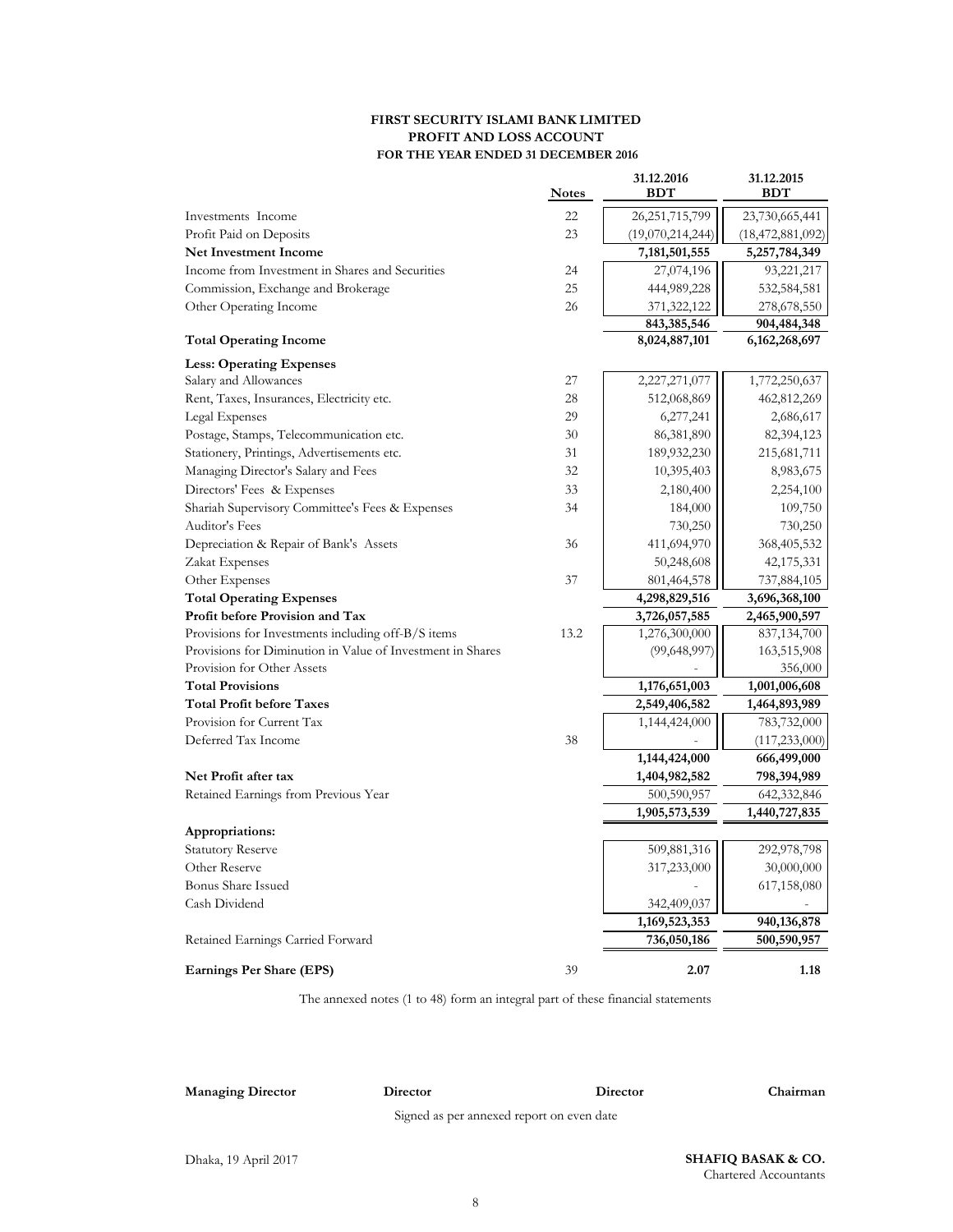#### **FIRST SECURITY ISLAMI BANK LIMITED CASH FLOW STATEMENT FOR THE YEAR ENDED 31 DECEMBER 2016**

|                                                                   |              | 31.12.2016          | 31.12.2015          |
|-------------------------------------------------------------------|--------------|---------------------|---------------------|
|                                                                   | <b>Notes</b> | <b>BDT</b>          | <b>BDT</b>          |
| A. Cash Flow from Operating Activities                            |              |                     |                     |
| <b>Investment Income Receipt</b>                                  |              | 25,336,957,972      | 23,603,303,702      |
| Profit paid on Deposits                                           |              | (16, 248, 205, 289) | (18, 108, 072, 225) |
| Dividend Receipts                                                 |              | 10,152,597          | 4,799,230           |
| Fees & Commission Receipt                                         |              | 444,989,228         | 532,584,581         |
| Payment to Employees                                              |              | (2,237,666,480)     | (1,781,234,312)     |
| Payment to Suppliers                                              |              | (253, 591, 239)     | (261, 363, 590)     |
| Income Tax Paid                                                   |              | (963, 003, 411)     | (799, 698, 787)     |
| Receipts from Other Operating Activities                          | 40           | 369,198,820         | 275,846,995         |
| Payment for other Operating Activities                            | 41           | (1,409,287,228)     | (1,288,871,213)     |
| Operating Profit before changes in Operating Assets & Liabilities |              | 5,049,544,970       | 2,177,294,381       |
| Increase / (Decrease) in Operating Assets & Liabilities           |              |                     |                     |
| <b>Investments to Customers</b>                                   |              | (40,336,060,916)    | (32, 336, 253, 486) |
| Other Assets                                                      | 42           | 719,658,986         | (822, 199, 050)     |
| Deposits Received from Customers                                  |              | 42,661,882,265      | 46,527,240,702      |
| Other Liabilities                                                 | 43           | (287, 662, 400)     | (528, 984, 950)     |
|                                                                   |              | 2,757,817,935       | 12,839,803,216      |
| Net Cash Inflow/(Outflow) from Operating Activities               |              | 7,807,362,905       | 15,017,097,598      |
| <b>B. Cash Flow from Investing Activities</b>                     |              |                     |                     |
| Investment in Shares and Securities                               |              | (1,722,428,251)     | (2,736,588,767)     |
| Purchase of Property, Plant and Equipment                         |              | (538, 803, 508)     | (460, 201, 529)     |
| Sale of Property, Plant and Equipment                             |              | 2,123,302           | 2,831,555           |
| Net Cash Inflow/(Outflow) from Investing Activities               |              | (2,259,108,457)     | (3, 193, 958, 741)  |
| C. Cash Flow from Financing Activities                            |              |                     |                     |
| Receipt/(Payment) of Mudaraba Subordinated Bond                   |              | (500,000,000)       | (500,000,000)       |
| Increase/(Decrease) in Placement from Banks & Fls                 |              | 147,854,724         | 165,881,754         |
| Dividend Paid in Cash                                             |              | (342, 409, 037)     |                     |
| Net Cash Inflow/(Outflow) from Financing Activities               |              | (694, 554, 313)     | (334, 118, 246)     |
|                                                                   |              |                     |                     |
| D. Net Increase/Decrease of Cash & Cash Equivalents (A+B+C)       |              | 4,853,700,135       | 11,489,020,610      |
| Effect of Exchange Rate on Cash & Cash Equivalents                |              |                     |                     |
| E. Opening Cash & Cash Equivalents                                |              | 42,470,442,048      | 30,981,421,438      |
| F. Closing Cash & Cash Equivalents (D+E)                          |              | 47,324,142,183      | 42,470,442,048      |
| The above closing Cash and Cash Equivalents include:              |              |                     |                     |
| Cash in Hand (Including Foreign Currencies)                       |              | 1,709,021,120       | 1,304,090,323       |
| Balance with Bangladesh Bank, other banks, FIS & Placement        |              | 45,615,121,063      | 41,166,346,725      |
| Prize Bond                                                        |              |                     | 5,000               |
|                                                                   |              | 47,324,142,183      | 42,470,442,048      |

The annexed notes (1 to 48) form an integral part of these financial statements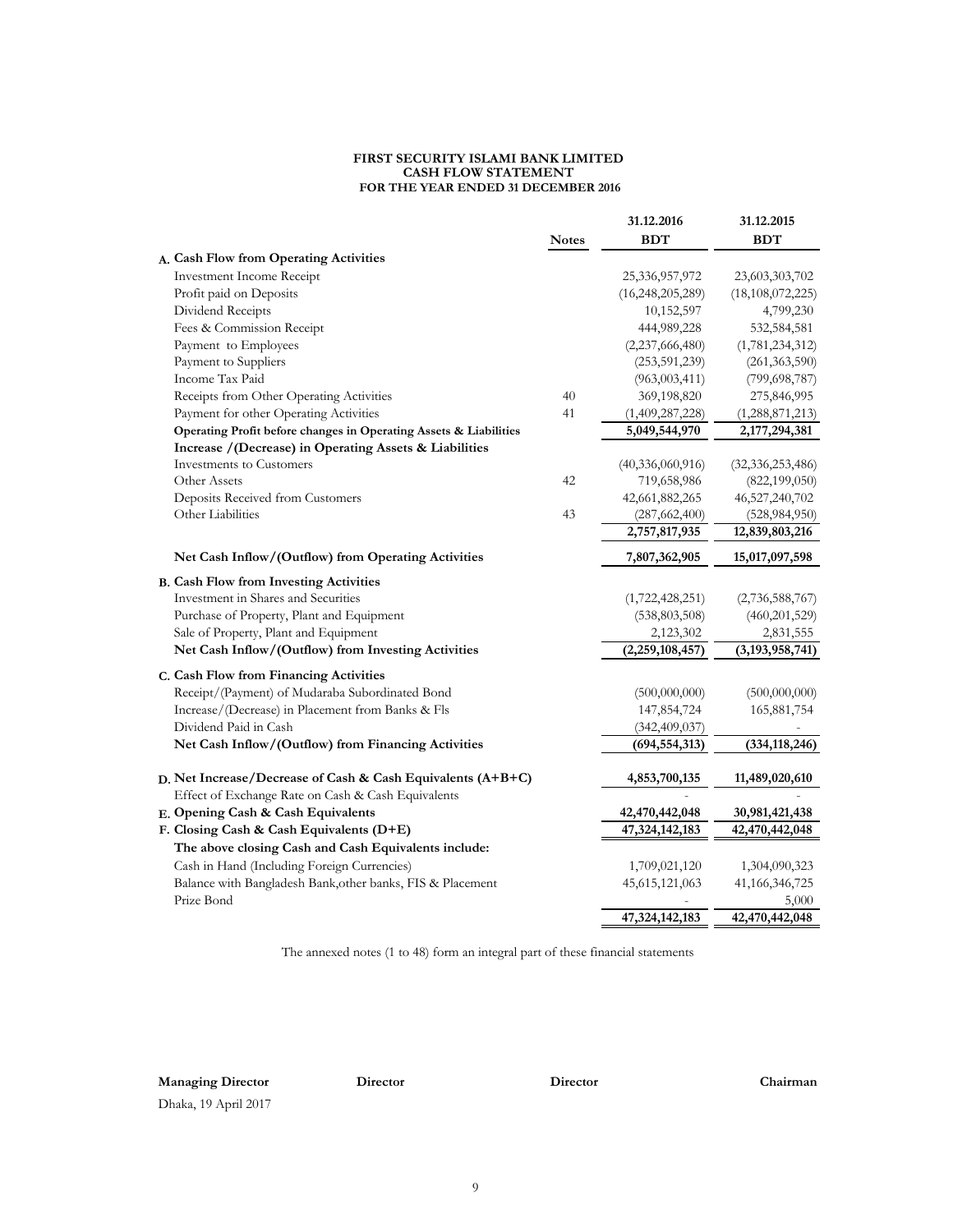#### **FIRST SECURITY ISLAMI BANK LIMITED FOR THE YEAR ENDED 31 DECEMBER 2016 STATEMENT OF CHANGES IN EQUITY**

| Particulars                                                           | Paid-up Capital | Statutory<br>Reserve | <b>Other Reserve</b> | <b>Assets Reval.</b><br>Reserve | Retained<br>Earnings | Total           |
|-----------------------------------------------------------------------|-----------------|----------------------|----------------------|---------------------------------|----------------------|-----------------|
|                                                                       | <b>BDT</b>      | <b>BDT</b>           | <b>BDT</b>           | <b>BDT</b>                      | <b>BDT</b>           | <b>BDT</b>      |
| Balance as on 01 January 2016                                         | 6,788,738,880   | 1,902,246,794        | 75,556,891           | 372,259,728                     | 500,590,957          | 9,639,393,249   |
| Changes in Accounting Policy                                          |                 |                      |                      |                                 |                      |                 |
| <b>Restated Balance</b>                                               | 6,788,738,880   | 1,902,246,794        | 75,556,891           | 372,259,728                     | 500,590,957          | 9,639,393,249   |
| Surplus/(Deficit) on Account of Revaluation of                        |                 |                      |                      |                                 |                      |                 |
| Properties                                                            |                 |                      |                      |                                 |                      |                 |
| Surplus/(Deficit) on Account of Revaluation of                        |                 |                      |                      |                                 |                      |                 |
| Investments                                                           |                 |                      |                      |                                 |                      |                 |
| Net Gains and Losses not Recognized in the<br><b>Income Statement</b> |                 |                      |                      |                                 |                      |                 |
| Net Gains and Losses not Recognized in the                            |                 |                      |                      |                                 |                      |                 |
| <b>Income Statement</b>                                               |                 |                      |                      |                                 |                      |                 |
| Net Profit for the Year                                               |                 |                      |                      |                                 | 1,404,982,582        | 1,404,982,582   |
| Cash Dividends                                                        |                 |                      |                      |                                 | (342, 409, 037)      | (342, 409, 037) |
| Transfer to Statutory Reserve                                         |                 | 509,881,316          |                      |                                 | (509, 881, 316)      |                 |
| Transfer to Other Reserve                                             |                 |                      | 317,233,000          |                                 | (317, 233, 000)      |                 |
| Revaluation Reserve transfer to Other Reserve                         |                 |                      | 10,061,074           | (10,061,074)                    |                      |                 |
| Total Shareholders' Equity as on 31 December<br>2016                  | 6,788,738,880   | 2,412,128,110        | 402,850,965          | 362,198,654                     | 736,050,186          | 10,701,966,795  |
| Add: General Provision for Unclassified Investments                   |                 |                      |                      |                                 |                      | 2,575,094,803   |
| Less: 50% of Assets Revaluation Reserves                              |                 |                      |                      |                                 |                      | (181,099,327)   |
| Add: Mudaraba Subordinated Bond                                       |                 |                      |                      |                                 |                      | 1,382,000,000   |
| Less: Adjustments                                                     |                 |                      |                      |                                 |                      | (259, 811, 081) |
| Total Regulatory Eligible Capital as on 31 Dec. 2016                  |                 |                      |                      |                                 |                      | 14,218,151,190  |

The annexed notes (1 to 48) form an integral part of these financial statements

#### **Managing Director Director Director Chairman**

Dhaka, 19 April 2017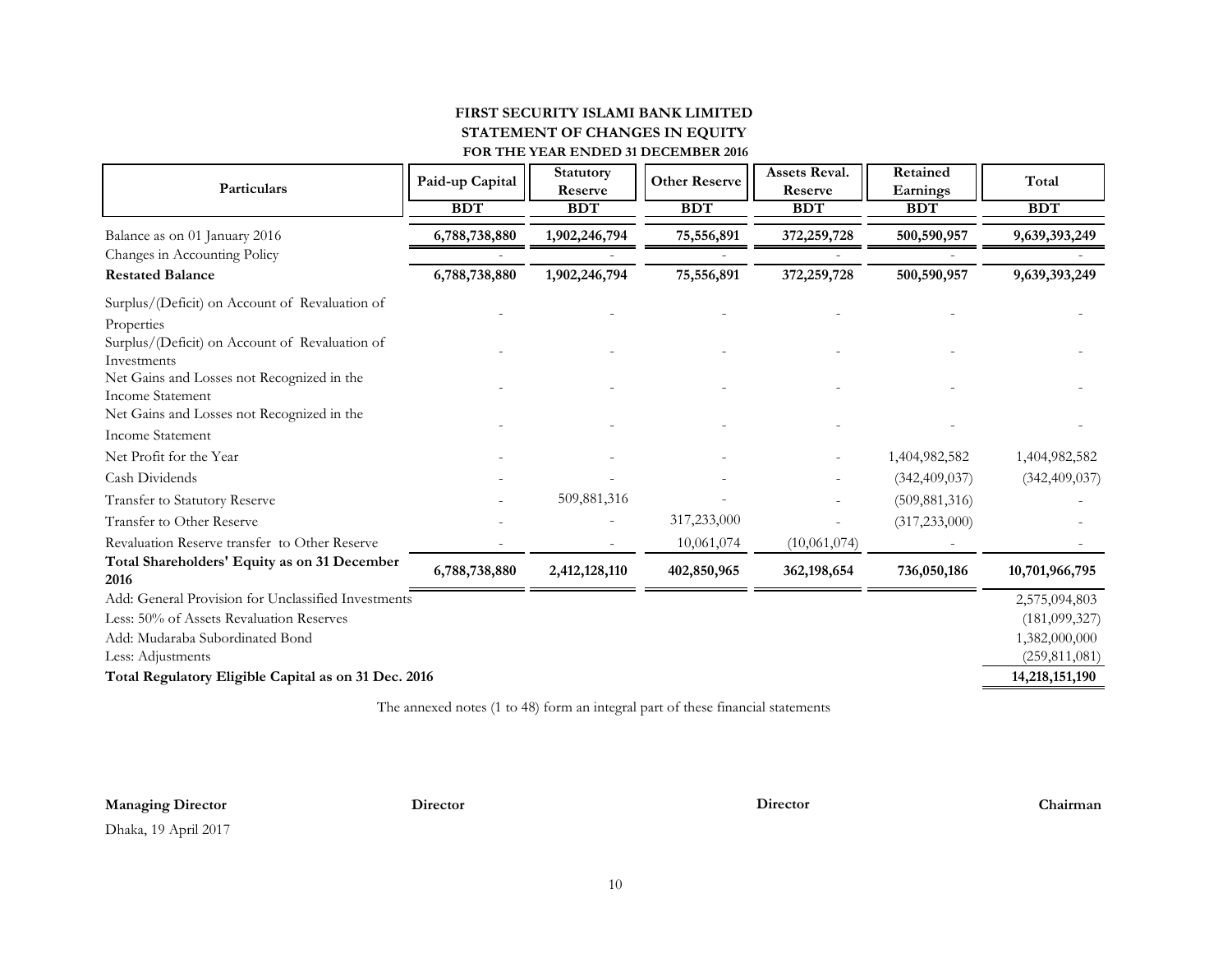#### **FIRST SECURITY ISLAMI BANK LIMITED LIQUIDITY STATEMENT ( ASSETS AND LIABILITY MATURITY ANALYSIS) AS AT 31 DECEMBER 2016**

|                                                        | $Up$ to $01$   | $01 - 03$      | $03-12$        | $01 - 05$      | More than         | Total 2016         | Total 2015         |
|--------------------------------------------------------|----------------|----------------|----------------|----------------|-------------------|--------------------|--------------------|
| Particulars                                            | Month          | Months         | Months         | Years          | 05 years          |                    |                    |
|                                                        | <b>BDT</b>     | <b>BDT</b>     | <b>BDT</b>     | <b>BDT</b>     | <b>BDT</b>        | <b>BDT</b>         | <b>BDT</b>         |
| <b>Assets</b>                                          |                |                |                |                |                   |                    |                    |
| Cash in Hand                                           | 15,215,509,774 |                |                |                | 17,085,000,000    | 32,300,509,774     | 27,230,976,084     |
| Balance with other Banks & FIs and<br>Placement        | 8,274,632,409  | 5,369,000,000  | 1,380,000,000  |                |                   | 15,023,632,409     | 15,239,460,964     |
| Investments in Shares and Securities                   | 2,300,000,000  | 7,500,000,000  | 4,584,920,982  |                | 401,569,450       | 14,786,490,432     | 13,064,062,181     |
| Investments                                            | 38,527,936,687 | 39,298,537,796 | 48,960,504,177 | 62,086,457,588 | 37, 191, 835, 255 | 226, 065, 271, 502 | 187,680,007,932    |
| Fixed Assets including Premises,                       |                |                |                | 1,791,330,939  | 1,639,400,000     | 3,430,730,939      | 3,239,963,395      |
| Furniture and Fixtures                                 |                |                |                |                |                   |                    |                    |
| Other Assets                                           |                | 2,578,800,000  | 5,040,300,000  | 1,977,594,604  |                   | 9,596,694,604      | 9,000,725,382      |
| Non-banking Assets                                     |                |                |                |                | 25,145,280        | 25,145,280         | 25,145,280         |
| <b>Total Assets</b>                                    | 64,318,078,870 | 54,746,337,796 | 59,965,725,159 | 65,855,383,131 | 56, 342, 949, 985 | 301,228,474,940    | 255,480,341,218    |
| <b>Liabilities</b>                                     |                |                |                |                |                   |                    |                    |
| Placement from Banks & Other<br>Financial Institutions |                |                |                | 711,115,048    |                   | 711,115,048        | 563,260,324        |
| Deposits and Other Accounts                            | 56,154,200,000 | 49,646,200,000 | 55,424,000,000 | 63,493,894,129 | 49,534,600,000    | 274,252,894,129    | 231, 274, 244, 689 |
| Mudaraba Subordinated Bond                             | 382,000,000    |                | 118,000,000    | 882,000,000    |                   | 1,382,000,000      | 1,882,000,000      |
| Other Liabilities                                      | 763,400,000    | 2,850,000,000  | 3,098,700,000  | 716,600,966    | 6,751,798,002     | 14,180,498,968     | 12, 121, 442, 955  |
| <b>Total Liabilities</b>                               | 57,299,600,000 | 52,496,200,000 | 58,640,700,000 | 65,803,610,143 | 56,286,398,002    | 290,526,508,145    | 245,840,947,968    |
| Net Liquidity Gap                                      | 7,018,478,870  | 2,250,137,796  | 1,325,025,159  | 51,772,988     | 56,551,983        | 10,701,966,795     | 9,639,393,250      |

**Managing Director Director Director Chairman**

Dhaka, 19 April 2017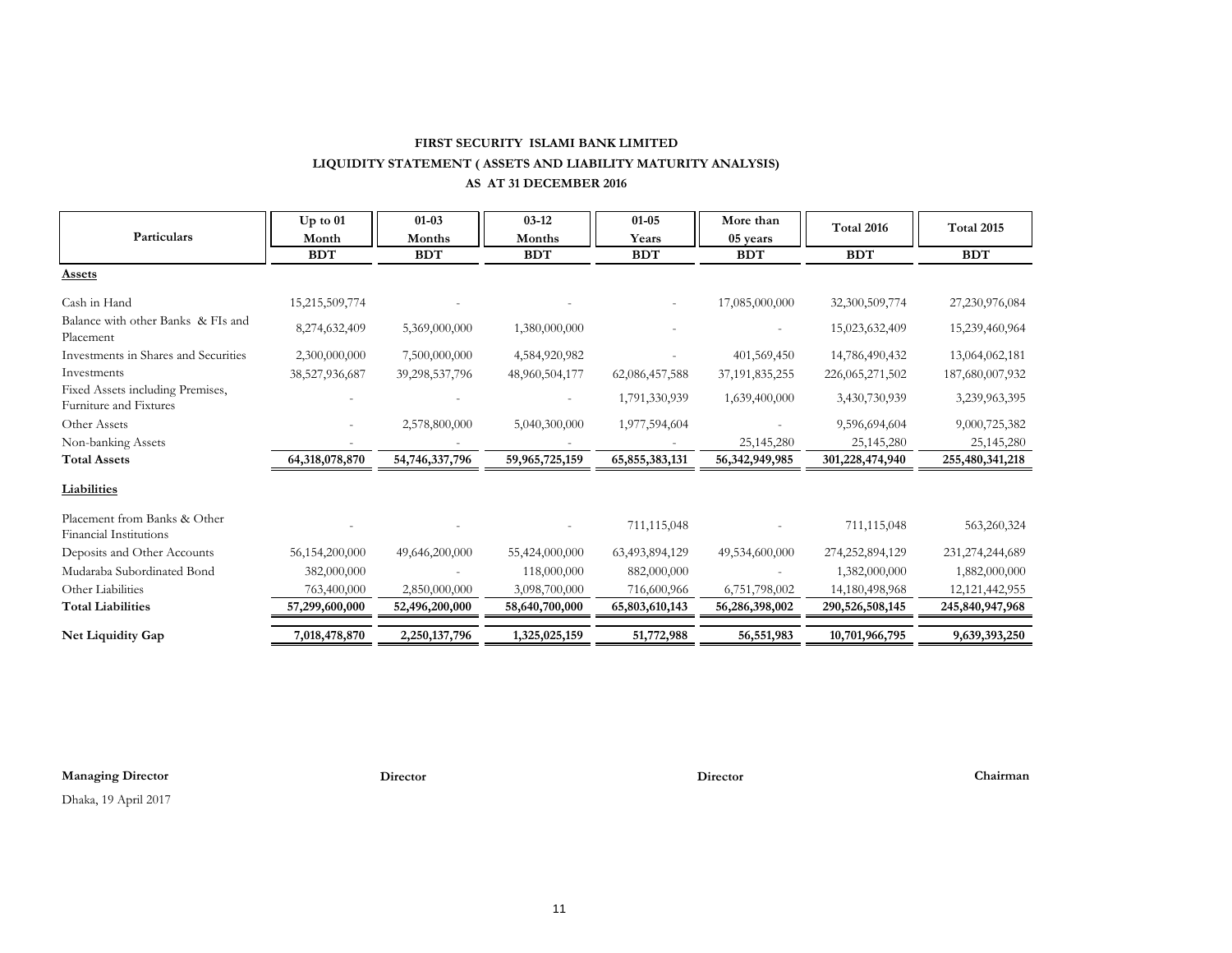#### **Notes to the Financial Statements For the year ended and as at 31 December 2016**

#### **1. The Bank and its activities:**

#### **1.1 Status of the Bank**

The Bank was incorporated as a Public Limited Company in Bangladesh on 29 August 1999 under Companies Act 1994 to carry on banking business. The Bank converted its banking operation into Islamic Banking based on Islamic Shari'ah from traditional banking operation on 01 January 2009 after obtaining approval from honorable High Court, Ministry of Finance and Bangladesh Bank. It obtained permission from Bangladesh Bank on 22 September 1999 to commence its business. The Bank is one of the interest-free Shari'ah based banks in the country and its modus-operandi are substantially different from other conventional banks. The Bank went for public issue on 20 July 2008 and its shares are listed with Dhaka Stock Exchange (DSE) Ltd. and Chittagong Stock Exchange (CSE) Ltd. Presently the Bank carries banking activities through its one hundred & fifty eight (158) branches in the country. The Bank had no overseas branches as at December 31, 2016.

The registered office of the Bank is located at 23, Dilkusha C/A, Dhaka-1000.

#### **1.2 Principal Activities**

#### **1.2.1 Commercial banking services**

All kinds of commercial banking services are provided by the Bank to the customers following the principles of Islamic Shari'ah, the provisions of the Bank Company Act 1991 and Bangladesh Bank's directives.

The bank renders commercial banking services to all types of customers. The range of services offered by the bank includes accepting deposit, making investment, purchasing bills, conducting domestic and international money transfer, carrying out foreign exchange transactions in addition to international money transfers, and offering other customer services such as safe keeping, collections and issuing guarantees, acceptances and letters of credit. Core business of the bank includes deposit mobilization and investing activities comprising short-term, long-term, import and export financing. Investment activities are extended to different sectors of the economy that could be grouped into several sectors including Rural & agriculture, Garments & Textiles, Jute, Cement & Bricks, Tannery, Steel & Engineering, Food & Beverage, Chemical & Pharmaceuticals, Printing & Packaging, Glass & Ceramics and Miscellaneous.

At a glance, the principal activities of the bank are:

- (a) To facilitate and handle all kinds of commercial banking services to its customers authorized by Bangladesh Bank.
- (b) To handle the export and import trade of Bangladesh
- (c) To take part in international banking etc.

#### **1.3 Mobile financial services-" First Pay Sure Cash"**

FSIBL has launched mobile banking services from 2012 under the name of **"**First Pay Sure Cash". First Security Islami Bank offers different services through the Mobile banking services that include free and quick opening of customer account, deposit and withdrawal of cash money, fund transfer from one account to another, receiving remittance from abroad, knowing account balance and mini-statement, giving and receiving salary, mobile recharge and payment of utility bill, merchant bill payment etc.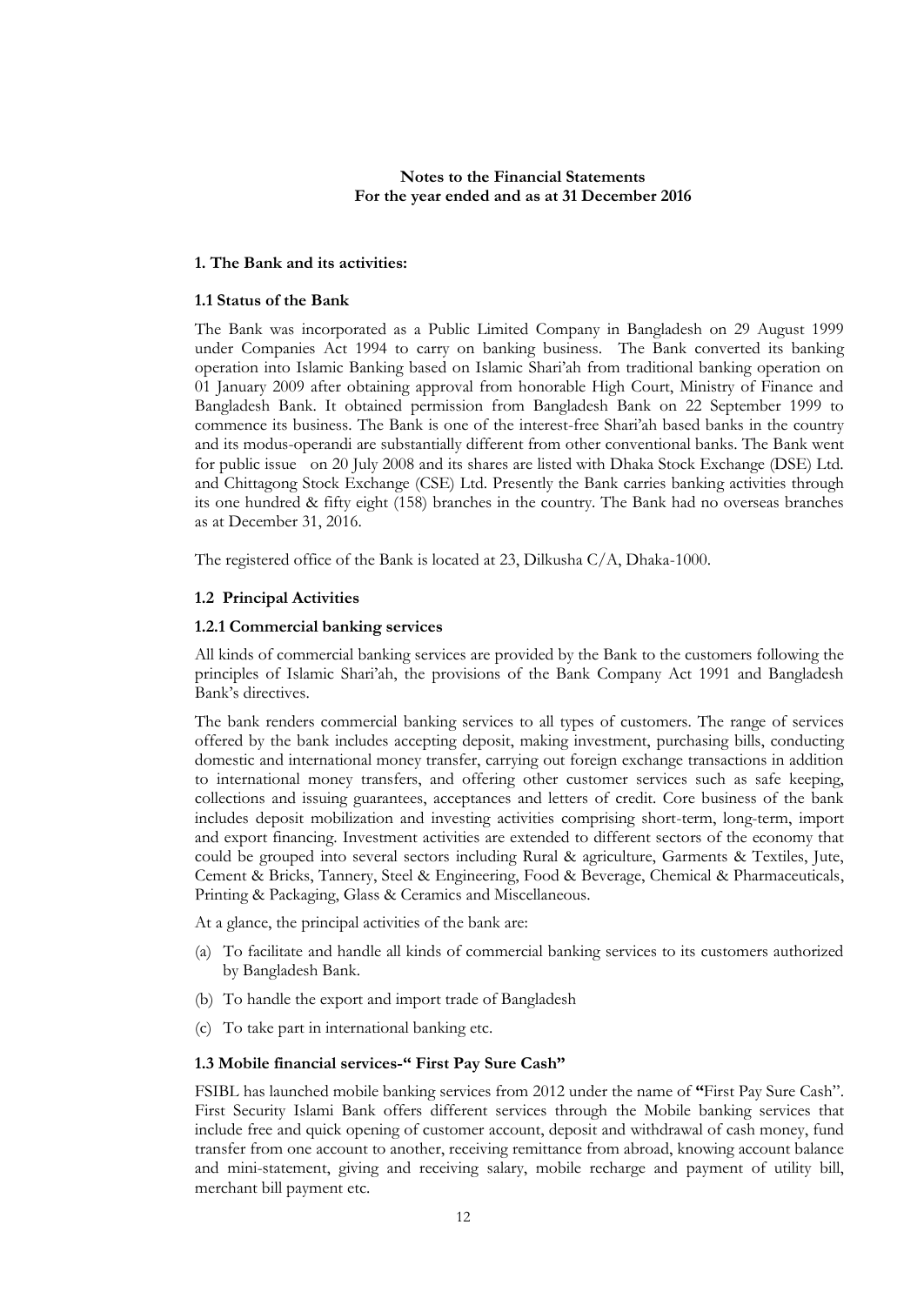#### **1.4 First Security Islami Capital & Investment Limited**

First Security Islami Capital & Investment Limited, a private company limited by shares has been formed and registered under the Companies Act, 1994 with the Registrar of Joint Stock Companies, Dhaka vide certificate of incorporation no. C-88567/10 dated 02 December 2010.The Securities and Exchange Commission vide its certificate No. MB-65/2011 dated 27 March 2011 has accorded approval to the bank for a full fledged Merchant Banking operation under the Securities and Exchange Commission Act, 1993. First Security Islami Bank Ltd. holds 51% shares and 49% shares are held by other individuals. The company's reporting period is January to December.

#### **1.5 First Security Islami Exchange Italy S.R.L**

First Security Islami Exchange Italy S.R.L has been formed as per approval of Bangladesh Bank vide their Letter No. BRPD (M) 204/17/2009-95 dated 08 September 2009 for opening an owned exchange house. The main activities of the exchange house are to carry on the remittance business and to undertake and participate in transactions activities and operations commonly carried on or undertaken by remittance and exchange houses.

#### **2. Significant Accounting Policies**

#### **2.1 Basis of Presentation of Financial Statements**

The Financial Statements, namely, Balance Sheet, Profit and Loss Account, Cash Flow Statements, Statements of changes in Equity, Statement of Liquidity Analysis and relevant notes to the financial statements and disclosures thereto, of the Bank are prepared under historical cost convention on a going concern basis.

#### **2.2 Statements of Compliance**

The financial statements of the Bank are made up to December 31, 2016 and are prepared under the historical cost convention on a going concern basis and in accordance with the " First Schedule Section 38(4) of the Bank Companies Act, 1991and Amendment 2013, BRPD Circular # 14 dated 25 June 2003, BRPD Circular # 15 dated 09 November 2009, Other Bangladesh bank Circulars, Bangladesh Accounting Standards and Bangladesh Financial Reporting Standards, The Companies Act 1994, The Security and Exchange Rules 1987, Dhaka & Chittagong Stock Exchanges listing regulations, Income Tax Ordinance 1984 and other laws and rules applicable in Bangladesh.

### **2.2.1 Compliance of Bangladesh Accounting Standards (BAS) and Bangladesh Financial Reporting standards (BFRS):**

| In compliance with                         | <b>BAS</b><br>No.           | <b>Status</b>                     |
|--------------------------------------------|-----------------------------|-----------------------------------|
| Presentation of Financial Statements       |                             | Applied to the context of         |
|                                            |                             | compliance with BRPD circular no. |
|                                            |                             | 15, Dated: 09.11.2009             |
| Inventories                                | $\mathcal{D}_{\mathcal{A}}$ | N/A                               |
| <b>Statement of Cash Flows</b>             | 7                           | Applied                           |
| Accounting Policies, Changes in Accounting | 8                           | Applied                           |
| <b>Estimates and Errors</b>                |                             |                                   |
| Events After the Reporting Period          | 10                          | Applied                           |
| <b>Construction Contracts</b>              | 11                          | N/A                               |
| Income Taxes                               | 12                          | Applied                           |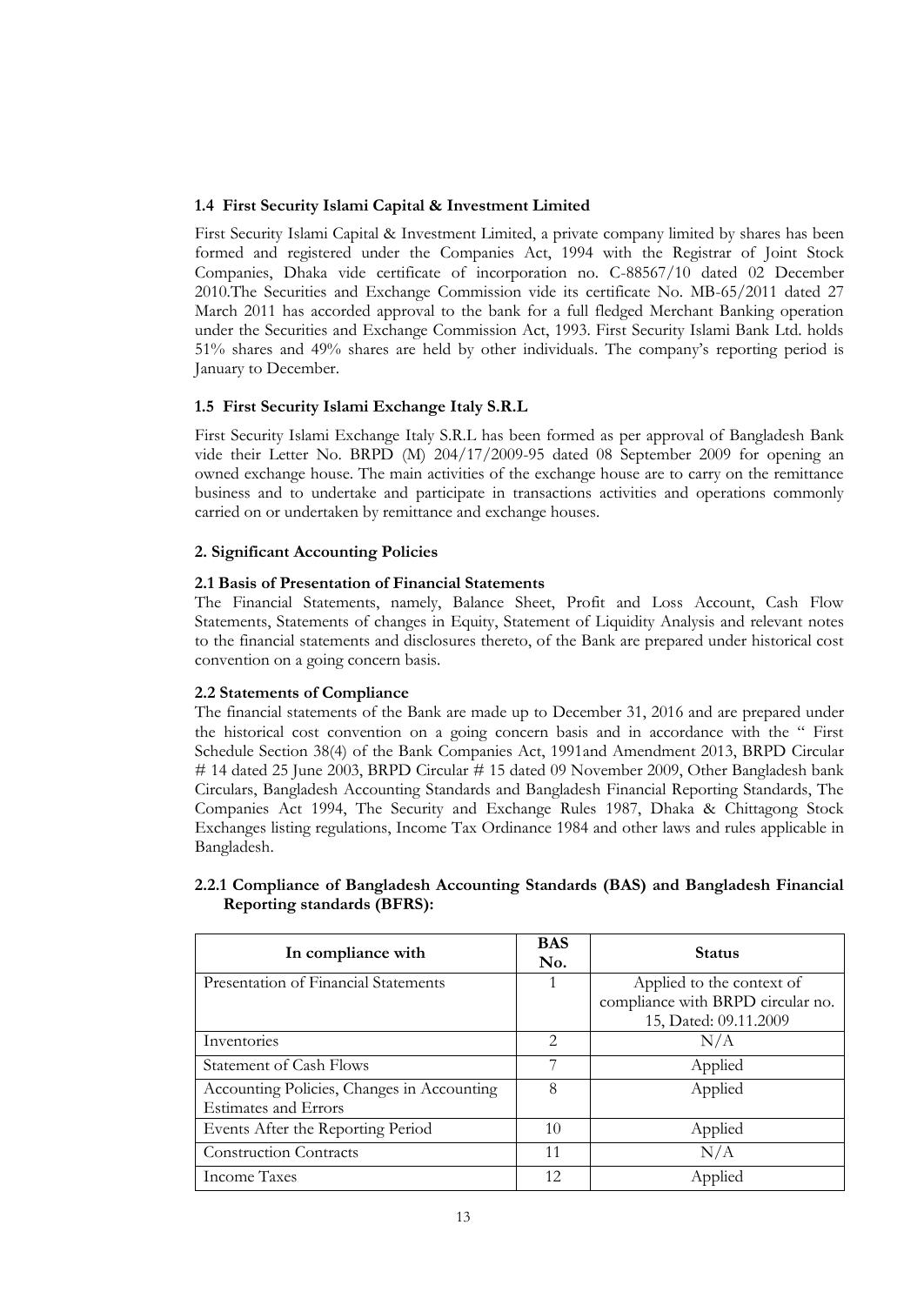| Property, Plant and Equipment                                         | 16                 | Applied                                                                                                                                                                          |
|-----------------------------------------------------------------------|--------------------|----------------------------------------------------------------------------------------------------------------------------------------------------------------------------------|
| Leases                                                                | 17                 | N/A                                                                                                                                                                              |
| Revenue                                                               | 18                 | Applied                                                                                                                                                                          |
| <b>Employee Benefits</b>                                              | 19                 | Applied                                                                                                                                                                          |
| Accounting for Government Grants and                                  | 20                 | N/A                                                                                                                                                                              |
| Disclosure of Government Assistance                                   |                    |                                                                                                                                                                                  |
| The Effects of Changes in Foreign Exchange<br>Rates                   | 21                 | Applied                                                                                                                                                                          |
| <b>Borrowing Costs</b>                                                | 23                 | N/A                                                                                                                                                                              |
| <b>Related Party Disclosures</b>                                      | 24                 | Applied                                                                                                                                                                          |
| Accounting and Reporting by Retirement<br><b>Benefit Plans</b>        | 26                 | N/A                                                                                                                                                                              |
| Consolidated and Separate Financial                                   | 27                 | Applied                                                                                                                                                                          |
| Statements                                                            |                    |                                                                                                                                                                                  |
| Investments in Associates                                             | 28                 | N/A                                                                                                                                                                              |
| Interests In Joint Ventures                                           | 31                 | N/A                                                                                                                                                                              |
| Financial Instruments: Presentation                                   | 32                 | Applied to the context of<br>compliance with BRPD circular no.<br>15, Dated: 09.11.2009, DOS<br>Circular No. 5, Dated: 28.01.2009.                                               |
| Earnings Per Share                                                    | 33                 | Applied                                                                                                                                                                          |
| Interim Financial Reporting                                           | 34                 | Applied                                                                                                                                                                          |
| <b>Impairment of Assets</b>                                           | 36                 | Applied                                                                                                                                                                          |
| Provisions, Contingent Liabilities and<br><b>Contingent Assets</b>    | 37                 | Applied to the context of<br>compliance with BRPD Circular<br>No.5, Dated: 05.06.2006 and<br>BRPD circular no.14 Dated:<br>14.09.2012.                                           |
| Intangible Assets                                                     | 38                 | Applied                                                                                                                                                                          |
| Financial Instruments: Recognition and<br>Measurement                 | 39                 | Applied to the context of<br>compliance with BRPD Circular<br>No.15, Dated: 09.11.2009, DOS<br>circular no. 5, Dated: 26.05.2008<br>and DOS Circular No.5, Dated:<br>28.01.2009. |
| <b>Investment Property</b>                                            | 40                 | N/A                                                                                                                                                                              |
| Agriculture                                                           | 41                 | N/A                                                                                                                                                                              |
| In compliance with                                                    | <b>BFRS</b><br>No. | <b>Status</b>                                                                                                                                                                    |
| First-time Adoption of International<br>Financial Reporting Standards | 1                  | N/A                                                                                                                                                                              |
| Share-based Payment                                                   | $\overline{2}$     | N/A                                                                                                                                                                              |
| <b>Business Combinations</b>                                          | 3                  | N/A                                                                                                                                                                              |
| <b>Insurance Contracts</b>                                            | $\overline{4}$     | N/A                                                                                                                                                                              |
| Non-current Assets Held for Sale and<br>Discontinued Operations       | 5                  | N/A                                                                                                                                                                              |
| Exploration for and Evaluation of Mineral<br>Assets                   | 6                  | N/A                                                                                                                                                                              |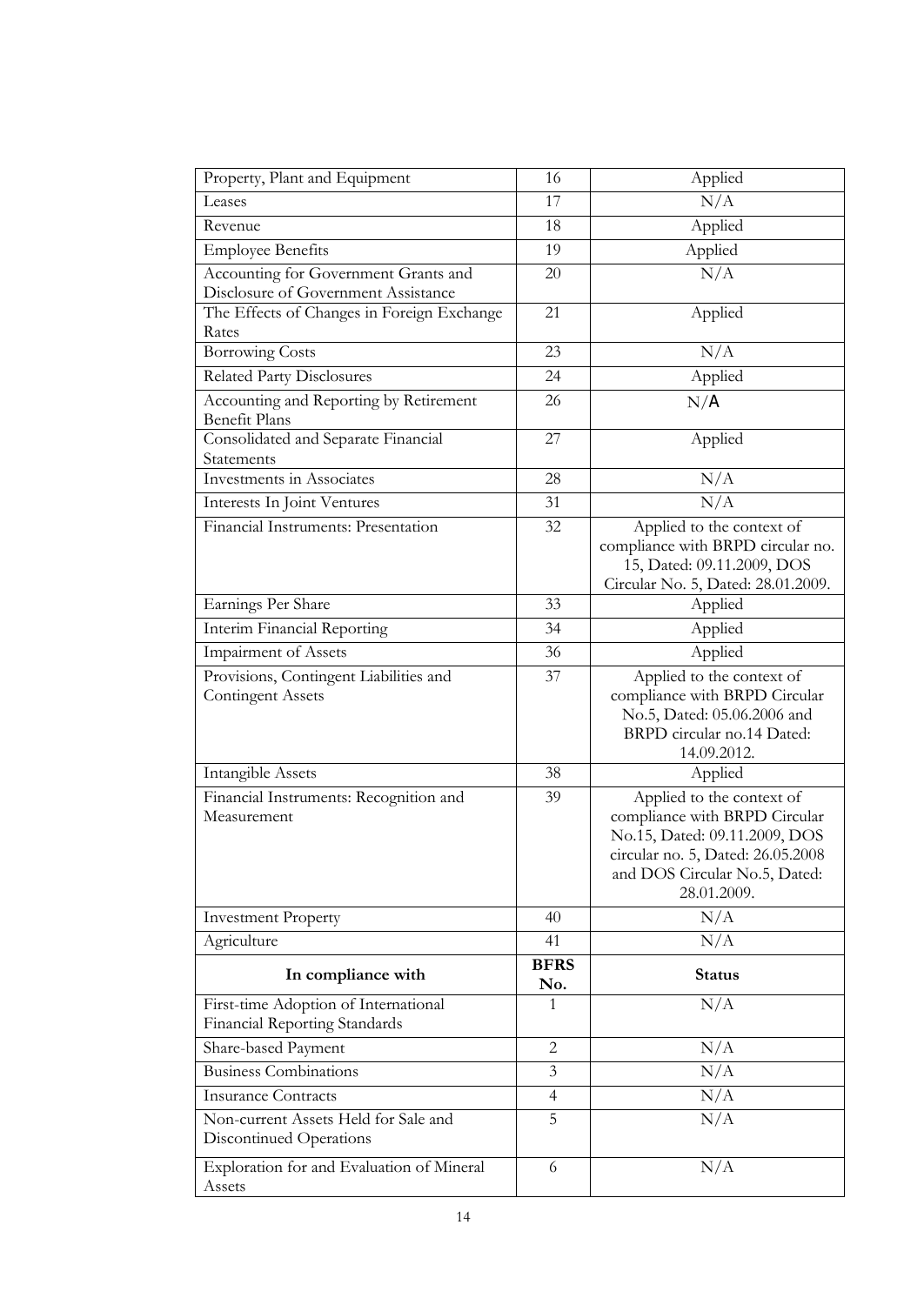| Financial Instruments: Disclosures        |     | Applied to the context of<br>compliance with core risk<br>management guideline<br>– of<br>Bangladesh Bank. |
|-------------------------------------------|-----|------------------------------------------------------------------------------------------------------------|
| <b>Operating Segments</b>                 | 8   | Applied                                                                                                    |
| <b>Consolidated Financial Statements</b>  | 10  | Applied                                                                                                    |
| Joint Arrangements                        | 11  | N/A                                                                                                        |
| Disclosure of Interests in other Entities | 12. | Applied                                                                                                    |
| Fair Value Measurement                    | 13  | Applied                                                                                                    |

As such the Bank has departed from certain contradictory requirements of BFRSs in order to comply with the rules and regulations of Bangladesh Bank which are disclosed below:

#### **i) Investment in shares and securities**

**BFRS:** As per requirements of BAS 39 investment in shares and securities generally falls either under "at fair value through profit and loss account" or under "available for sale" where any change in the fair value (as measured in accordance with BFRS 13) at the year-end is taken to profit and loss account or revaluation reserve respectively.

**Bangladesh Bank:** As per BRPD circular no. 14 dated 25 June 2003 investments in quoted shares and unquoted shares are revalued at the year end at market price and as per book value of last audited balance sheet respectively. Provision should be made for any loss arising from diminution in value of investment; otherwise investments are recognized at cost.

#### **ii) Provision on investments and off-balance sheet exposure**

**BFRS**: As per BAS 39 an entity should start the impairment assessment by considering whether objective evidence of impairment exists for financial assets that are individually significant. For financial assets that are not individually significant, the assessment can be performed on an individual or collective (portfolio) basis.

**Bangladesh Bank:** As per BRPD circular No.14 dated 23 September 2012, BRPD circular No. 19 dated 27 December 2012 and BRPD circular No. 05 dated 29 May 2014 a general provision at 0.25% to 5% under different categories of unclassified loans (good/standard loans) has to be maintained regardless of objective evidence of impairment. Also provision for sub-standard loans, doubtful loans and bad losses has to be provided at 20%, 50% and 100% respectively for Investments (loans and advances) depending on the duration of overdue. Again as per BRPD circular no. 10 dated 18 September 2007 and BRPD circular no. 14 dated 23 September 2012, a general provision at 1% is required to be provided for all off-balance sheet exposures. Such provision policies are not specifically in line with those prescribed by BAS 39.

#### **iii) Recognition of investment income in suspense**

**BFRS:** Investment to customers are generally classified as Investment in General (loans and receivables) as per BAS 39 and interest income is recognized through effective interest rate method over the term of the loan. Once an investment (loan) is impaired, investment income is recognized in profit and loss account on the same basis based on revised carrying amount.

**Bangladesh Bank:** As per BRPD circular no. 14 dated 23 September 2012, once an investment (loan) is classified, investment income on such investments are not allowed to be recognized as income, rather the corresponding amount needs to be credited to an investment income in suspense account, which is presented as liability in the balance sheet..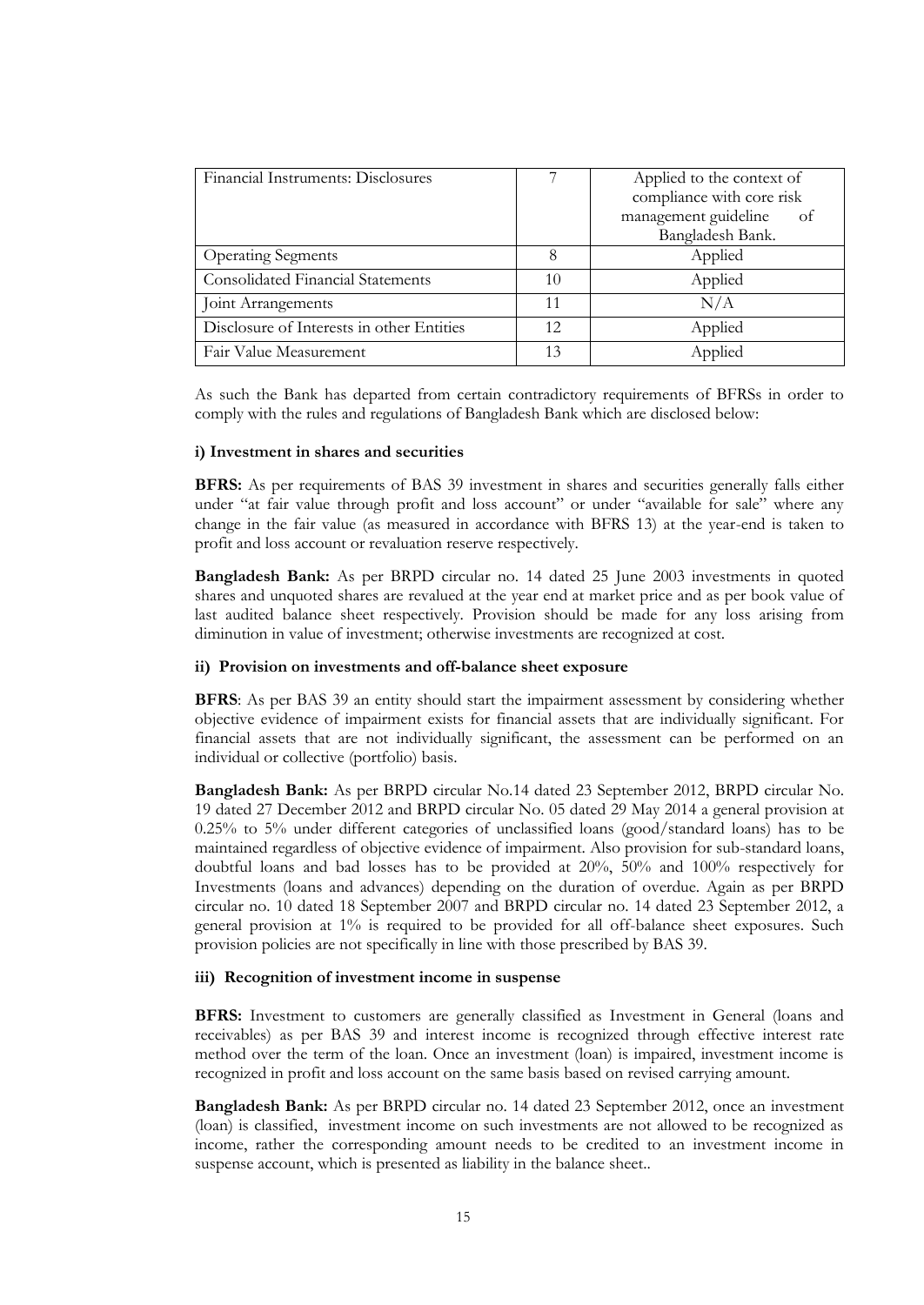#### **iv) Other comprehensive income**

**BFRS:** As per BAS 1, Other Comprehensive Income (OCI) is a component of financial statements or the elements of OCI are to be included in a single Other Comprehensive Income statement.

**Bangladesh Bank:** Bangladesh Bank has issued templates for financial statements which will strictly be followed by all banks. The templates of financial statements issued by Bangladesh Bank do not include Other Comprehensive Income nor are the elements of Other Comprehensive Income allowed to be included in a single Other Comprehensive Income (OCI) Statement. As such the Bank does not prepare the other comprehensive income statement.

#### **v) Financial instruments – presentation and disclosure**

In several cases Bangladesh Bank guidelines categories, recognize, measure and present financial instruments differently from those prescribed in BAS 39. As such full disclosure and presentation requirements of BFRS 7 and BAS 32 cannot be made in the financial statements.

#### **vi) Financial guarantees**

**BFRS:** As per BAS 39, financial guarantees are contracts that require an entity to make specified payments to reimburse the holder for a loss it incurs because a specified debtor fails to make payment when due in accordance with the terms of a debt instrument. Financial guarantee liabilities are recognized initially at their fair value, and the initial fair value is amortized over the life of the financial guarantee. The financial guarantee liability is subsequently carried at the higher of this amortized amount and the present value of any expected payment when a payment under the guarantee has become probable. Financial guarantees are included within other liabilities.

**Bangladesh Bank:** As per BRPD 14, financial guarantees such as letter of credit, letter of guarantee will be treated as off-balance sheet items. No liability is recognized for the guarantee except the cash margin.

#### **vii) Cash and cash equivalent**

**BFRS:** Cash and cash equivalent items should be reported as cash items as per BAS 7.

**Bangladesh Bank:** Some cash and cash equivalent items such as 'money at call on short notice', treasury bills, Bangladesh Bank bills and prize bond are not shown as cash and cash equivalents. Money at call and on short notice presented on the balance sheet, and treasury bills, prize bonds are shown in investments.

#### **viii) Non-banking assets**

**BFRS:** No indication of Non-banking asset is found in any BFRS.

**Bangladesh Bank:** As per BRPD circular no. 14 dated 25 June 2003, there must exist a face items named Non-banking asset.

#### **ix) Cash flow statement**

**BFRS:** The Cash flow statement can be prepared using either the direct method or the indirect method. The presentation is selected to present these cash flows in a manner that is most appropriate for the business or industry. The method selected is applied consistently.

**Bangladesh Bank:** As per BRPD circular no. 14 dated 25 June 2003, cash flow is the mixture of direct and indirect methods.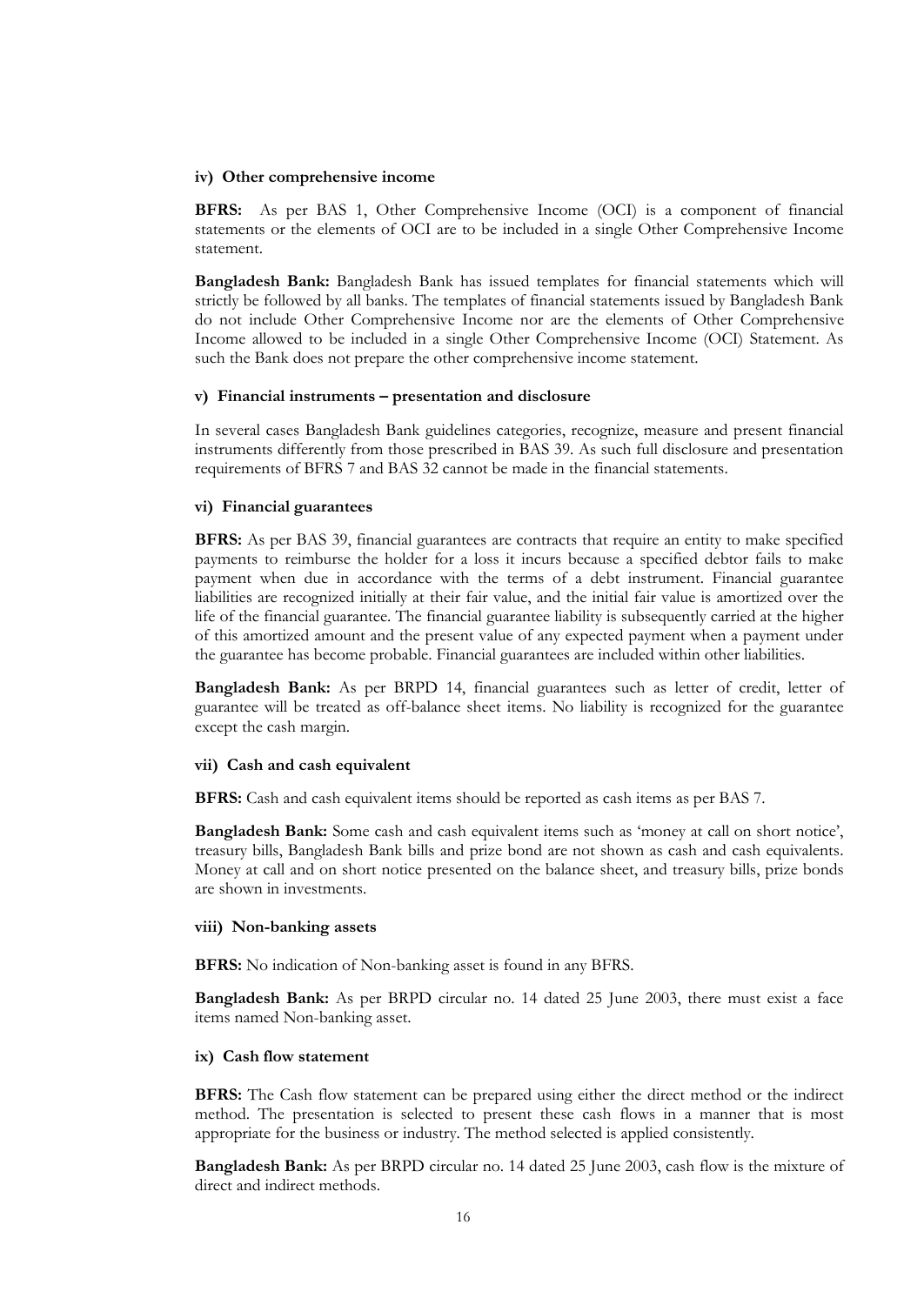#### **x) Balance with Bangladesh Bank (Cash Reserve Requirement)**

**BFRS:** Balance with Bangladesh Bank should be treated as other asset as it is not available for use in day to day operations as per BAS 7.

**Bangladesh Bank:** Balance with Bangladesh Bank is treated as cash and cash equivalents.

#### **xi) Presentation of intangible asset**

**BFRS:** An intangible asset must be identified and recognized, and the disclosure must be given as per BAS 38.

**Bangladesh Bank:** There is no regulation for intangible assets in BRPD circular no. 14 dated 25 June 2003.

#### **xii) Investments net off provision**

**BFRS:** Loans and advances/Investments should be presented net off provision.

**Bangladesh Bank:** As per BRPD circular no. 14 dated 25 June 2003 provision on loans and investments are presented separately as liability and cannot be net-off against loans and advances.

#### **2.3 Investments**

a) Investments are stated in the Balance Sheet at the net amount excluding unearned income.

b) Investments and Provisions

As per BAS-39 impairment assessment should be done by considering whether any objective evidence of impairment exists for financial assets that are individually significant. For financial assets that are not individually significant, the assessment can be performed on an individual or collective (portfolio) basis.

However, provision for classified and unclassified investment is made on the basis of year and review by the management and of instructions contained in Bangladesh Bank BCD Circular No.34 dated 16 November 1989, BCD Circular No.20 dated 27 December 1994, BCD Circular No. 12 dated 04 September 1995, BRPD Circular No. 16 dated 06 December 1998, BRPD Circular No.09 dated 14 May 2001, BRPD Circular Letter No.10 dated 18 September 2007, BRPD Circular No.05 dated 29 April 2008, BRPD Circular Letter No.32 dated 10 October 2010, BRPD Circular No.14 dated 23 September 2012, BRPD Circular No.19 dated 27 December 2012, BRPD Circular No.05 dated 29 May 2013, BRPD Circular No.16 dated 18 November 2014 and BRPD Circular No.08 dated 02 August 2015 at the following rates:

**Rate**

#### **Particulars**

|                                                 | nan                |
|-------------------------------------------------|--------------------|
| <b>General Provision on:</b>                    |                    |
| Contingent Liability/ Non Funded Business       | $1\%$              |
| Unclassified Investment (All others Investment) | $1\%$              |
| Investment for small and medium Enterprise      | 0.25%              |
| Investment for Professionals                    | $2\%$              |
| Investment for House Financing                  | $2\%$              |
| <b>Investment for Consumer Financing</b>        | $5\%$              |
| Investment for Short term Agri/Micro Investment | $2.5\%$            |
| Special Mention Account                         | (Same as standard) |
|                                                 |                    |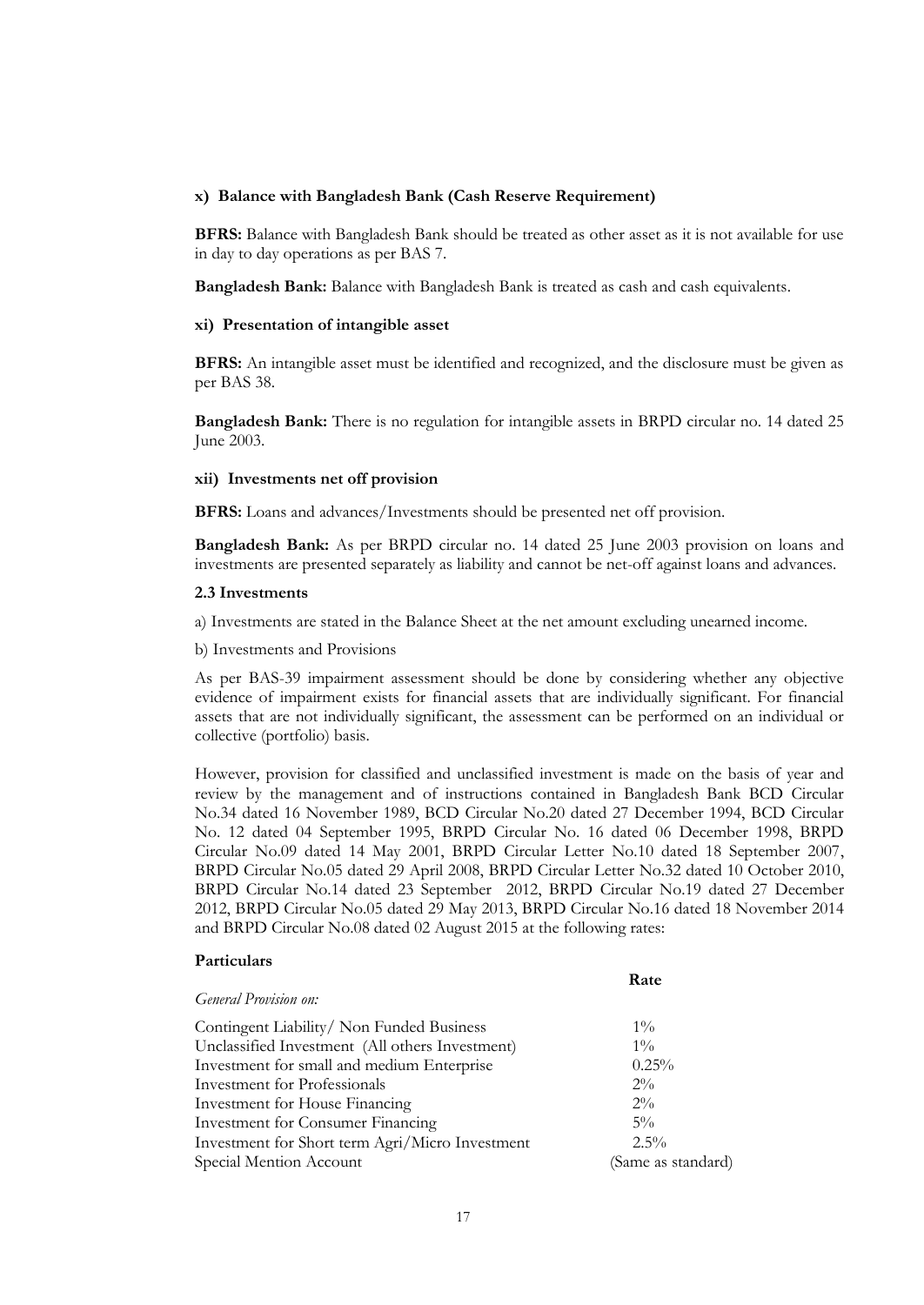*Specific Provision on:*

| Substandard Investment | 20%     |
|------------------------|---------|
| Doubtful Investment    | $50\%$  |
| Bad/Loss Investment    | $100\%$ |

As per BRPD Circular No: 14 dated 23 September 2012, BRPD Circular No: 19 dated 27 December 2012, and BRPD Circular No: 05 dated 29 May 2013 and BRPD Circular No: 16 dated 18 November 2014 a general provision at 0.25% to 5% under different categories of unclassified investments (good/standard investments) has to be maintained regardless of objective evidence of impairment.

As per same circulars mentioned above we are to maintain provision  $\omega$  20%, 50% and 100% for investments classified as sub-standard, doubtful and bad & loss category respectively depending on the duration of overdue.

As per BRPD Circular No. 10 dated 18 September 2007 and BRPD Circular No: 14 dated 23 September 2012, a general provision at 1% is required to be provided for all off-balance sheet risk exposures.

c) When an investment is deemed to be uncollectible, it is written off against the related provision for impairments. Subsequent recoveries of such investments are credited to the income statement.

d) Investment are normally written off, when there is no chance of recovery of these amounts in accordance with BRPD Circular no. 2 dated 13 January 2003, BRPD Circular no. 15 dated 23 September 2012 and BRPD circular no. 13 dated November 07, 2013. A separate Investment Monitoring and Recovery Division (IMRD) have been set up at the Head Office, which monitors investment recovery and legal action.

#### **2.4 Investment in Shares and Securities**

a) The bank investment in different securities has been valued on 31.12.2016 as under:

| Quoted Shares                 | At Cost |
|-------------------------------|---------|
| Un-Quoted Shares (CDBL Share) | At Cost |
| Bangladesh Govt. Islamic Bond | At cost |

All investments in securities are initially recognized at cost, including acquisition charges associated with the investment.

As per BRPD Circular No. 15 dated 09 November 2009, investment in quoted shares and unquoted shares are revalued at the year end at market price and as per book value of last audited balance sheet respectively. Provision should be made for any loss arising from diminution in value of investment. As such the company measures and recognizes investment in are higher than the cost. However as per requirements of Bangladesh Accounting Standard (BAS)-39, investment in shares falls either under **"at fair value through profit and loss account"** or under "available for sale" where any change in the fair value at the year-end is taken to profit and loss account or revaluation reserve respectively. FSIBL recognizes its investment in shares and securities as per BAS-39 and accounted for the required provision for diminution in value of shares and securities in the profit and loss account as per BRPD circular no. 15 dated 09 November 2009 issued by Bangladesh Bank.

b) Revaluation gains/losses on Government Securities

FSIBL is a Bank running on Islamic Sharia'h Principal. Hence, we do not participate in buying interest bearing Government securities.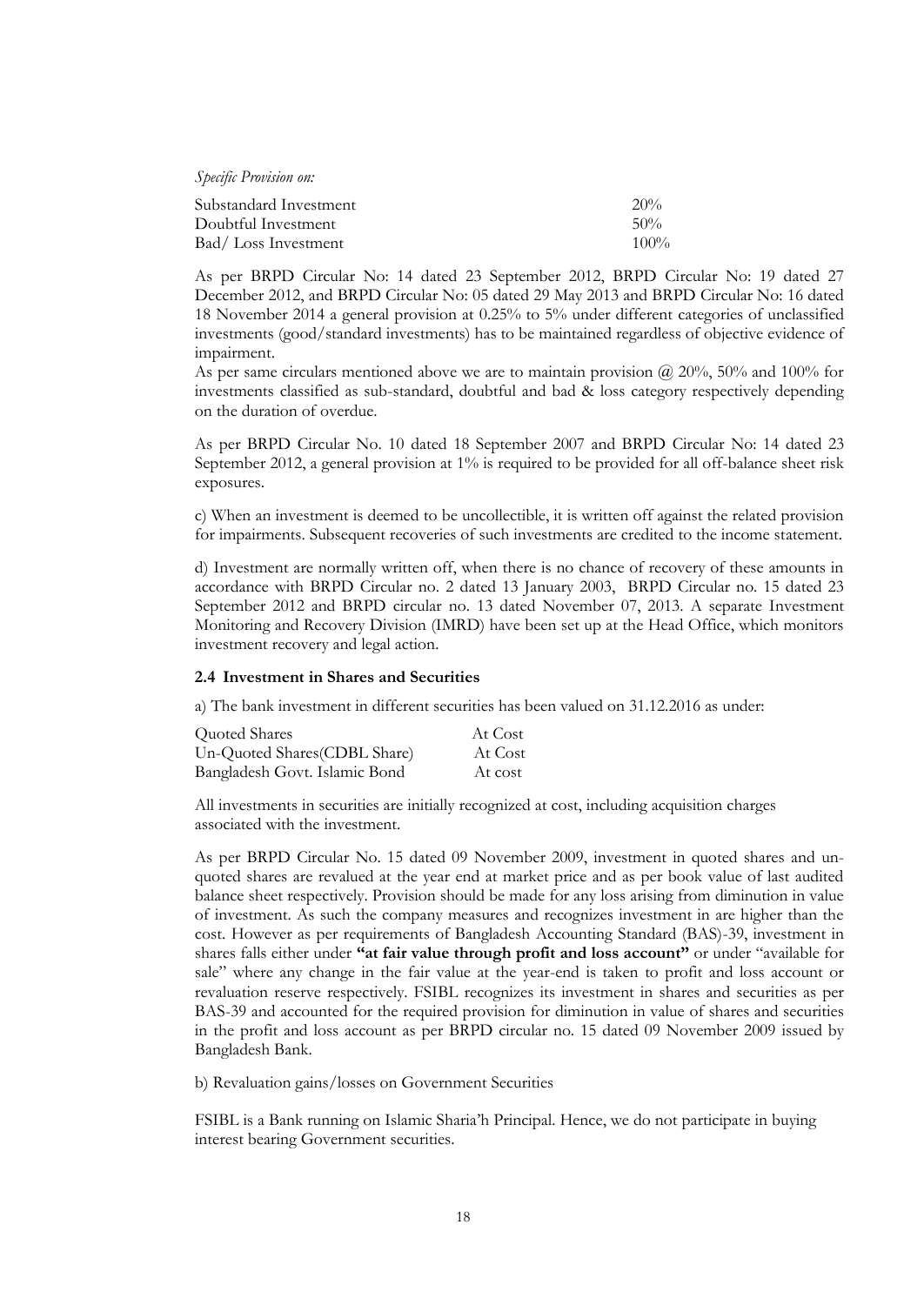#### **2.5 Recognition of Profit Suspense**

#### **Profit/Rent/Compensation Suspense Account**

Profit/rent/compensation accrued on classified investments are suspended and accounted for as per BRPD Circular no. 15, dated 09 November 2009 issued by the Bangladesh Bank. Moreover, income that are irregular (doubtful) as per Sharia'h are not included in the distributable income of the Bank.

Income on unclassified overdue investment of Bai-Murabaha and Bai-Muazzal is charged under compensation account instead of showing as income of the Bank.

Interest received from the balances held with foreign banks and foreign currency charging accounts with Bangladesh Bank are also not credited to income as per Islamic Sharia'h.

#### **2.6 Other Comprehensive Income**

As per BAS-1 'Presentation of Financial Statements' other comprehensive income (OCI) or components of OCI, as a part of financial statements are to be included in a single Other Comprehensive Income statement. However, as per BRPD Circular No. 15, dated 09 November 2009, there is no statement of OCI and we follow the template for reporting as per the circular. If there is any component of OCI, it is shown in statement of changes in equity.

#### **2.7 Financial Instruments-Presentation and Disclosure**

Financial instruments-presentation and disclosures are made in several cases as per guidelines and instructions of Bangladesh Bank in particular and respective cases.

#### **2.8 Financial Guarantees and Commitments**

Financial guarantees such as letter of credit, letter of guarantee etc. are treated as off-balance sheet items as per relevant Bangladesh Bank Circular, BRPD no.15, November 09 2009 whereas as per BAS 39, these should be treated as 'Other Liability'. No liability is recognized for the guarantee except the cash margin. We account for the financial guarantees as per BRPD Circular no.15 dated 09 November 2009 and liability for financial guarantees are not recognized initially at their fair value and the fair value amortization of the same liability is not done either as per BAS 39. So that the financial guarantees are not also carried at the higher of this amortized amount and the present value of any expected payment when a payment under the guarantee has become probable.

Commitments for outstanding forward foreign exchange contracts disclosed in these financial statements are translated at contracted rates. Contingent liabilities/commitments for letters of credit and letters of guarantee denominated in foreign currencies are expressed in Taka terms at the rates of exchange ruling on the balance sheet date. The outstanding balances for the same as at 31 December 2016 have been shown in the Balance Sheet under Off-Balance Sheet items. Exchange rates with major foreign currencies as on 31 December 2016 were as:

| <b>Currency Name</b> | <b>Exchange Rate (TK)</b> |
|----------------------|---------------------------|
| US <sub>s</sub>      | 78.7400                   |
| <b>EURO</b>          | 82.1809                   |
| YEN                  | 0.6744                    |
| ACU                  | 78.7400                   |
| <b>GBP</b>           | 96.3620                   |
| <b>CHF</b>           | 76.6848                   |
| <b>AUD</b>           | 56.6534                   |
| SAR                  | 20.9794                   |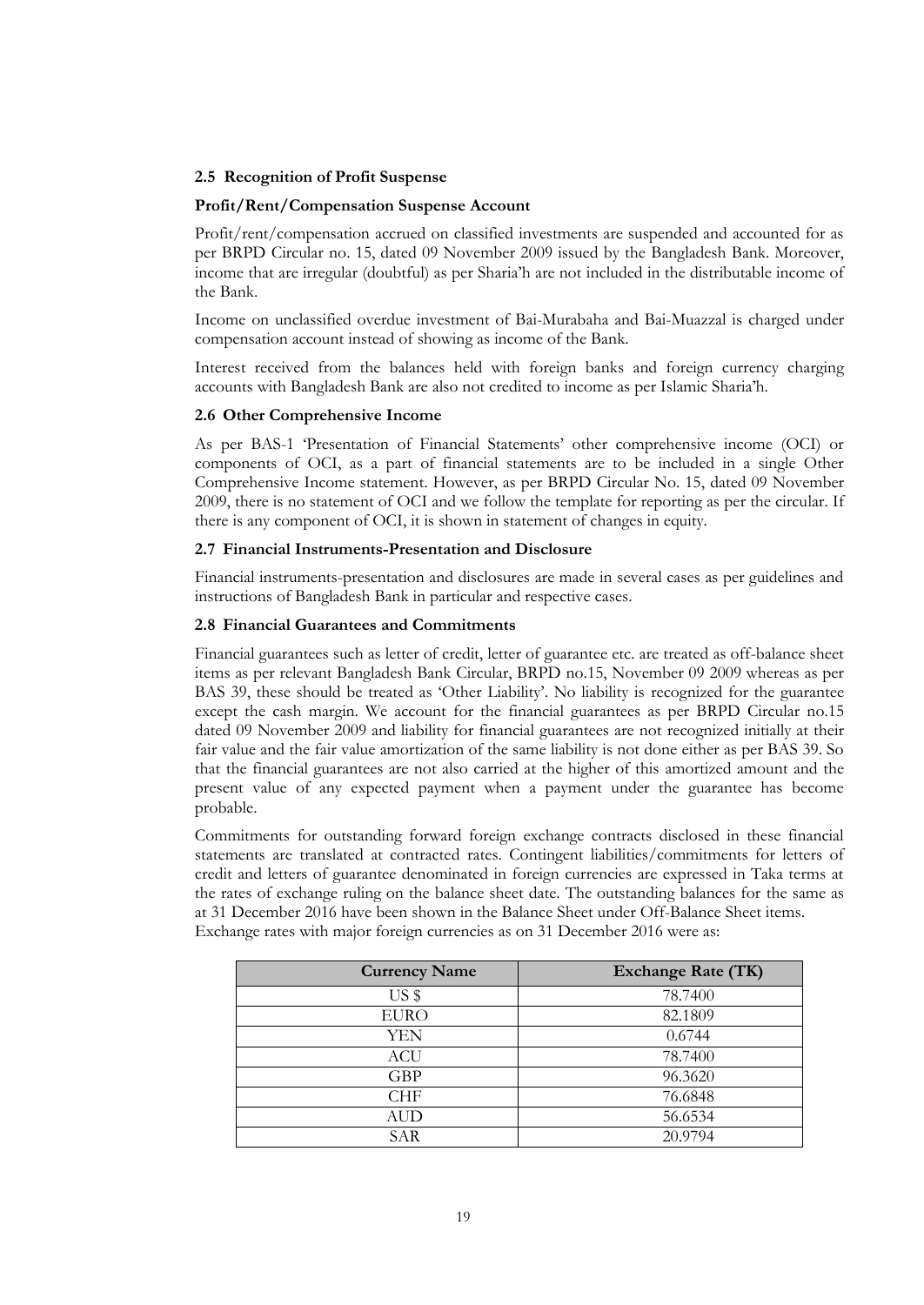#### **2.9 Cash and cash equivalent**

As per BRPD circular no 15, dated 09 November 2009, cash and cash equivalents include notes and coins in hand, balances lying with ATM, unrestricted balances held with Bangladesh Bank and its agent Bank, balance with other Banks and Financial Institutions.

For the purpose of the cash flow statement of Banks and Similar Financial Institutions, cash and cash equivalents comprise balances with less than 90 days maturity from the date of acquisition including: cash and balances with central banks and other eligible bills, amounts due from other banks and dealing securities other than those which are not available to finance the FSIBL day to day operations. However, presentation and reconciliation is done in line with BRPD circular 15 and BAS 7.

#### **2.10 Balance with Bangladesh Bank (Cash Reserve Requirement- CRR)**

BAS 7 requires balance with Bangladesh Bank to be treated as other assets. However, as per BRPD circular no 15, FSIBL treats balance with Bangladesh Bank as cash and cash equivalent though the amount is restricted for CRR purpose and cannot be used in our day to day operational requirement.

#### **2.11 Presentation of Intangible Asset**

As per BAS 38, intangible assets are accounted for and amortized. Related necessary disclosures for the intangible asset; i.e. computer software is given in note 7.

#### **2.12 Off-balance sheet items**

#### **Contingent Liabilities**

Any possible obligation that arises from past events and the existence of which will be confirmed only by the occurrence or non-occurrence of one or more uncertain future events not wholly within the control of the Bank; or any present obligation that arises from past events but is not recognized because:

\* It is not probable that an outflow of resources embodying economic benefits will be required to settle the obligation; or

\* The amount of the obligation cannot be measured with sufficient reliability.

As per BAS-37, Contingent liabilities are not recognized but disclosed in the financial statements unless the possibility of an outflow of resources embodying economic benefits is reliably estimated. Contingent assets are not recognized in the financial statements as this may results in the recognition of income which may never be realized. However, the amount of cash margin is recognized as liability. As per BRPD circular no. 15, contingent liabilities are disclosed as off balance sheet items.

#### **2.13 Basis of Consolidation**

The consolidated Financial Statements include the financial statements of First Security Islami Bank Limited and its subsidiary company First Security Islami Capital & Investment Limited made up to the end of the December 31, 2016. The consolidated financial statements have been prepared in accordance with Bangladesh Financial Reporting Standards 10-"Consolidated Financial Statements". The Consolidated Financial Statements are prepared for the common financial year ended 31 December 2016.

All intra-group transactions, balances, are eliminated at the time of consolidation. Profit and loss resulting from transactions is also eliminated from consolidated financial statements.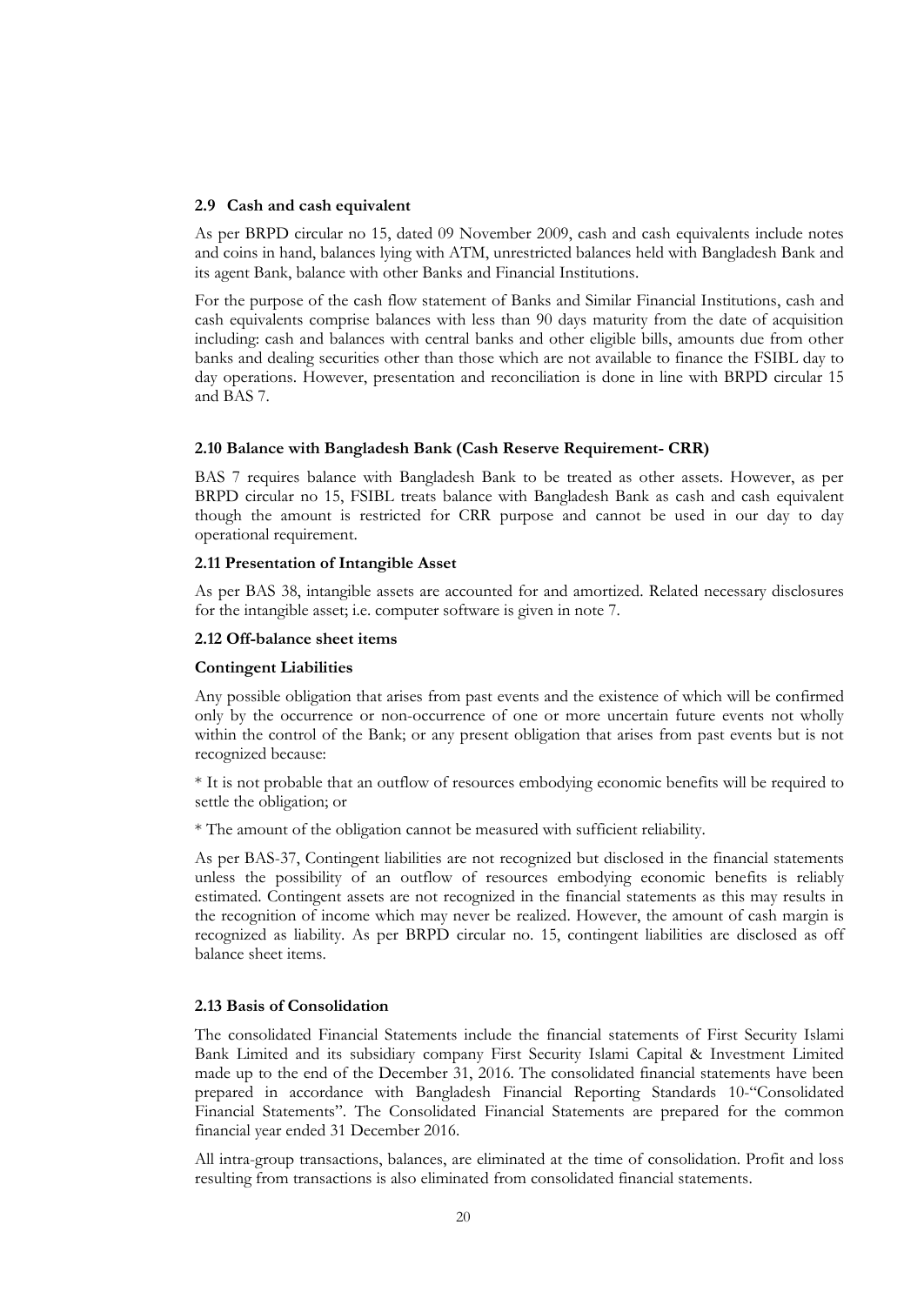#### **2.14 Use of Estimates and Judgments**

In the preparation of the financial statements management is required to make judgments, estimates and assumptions that affect the application of accounting policies and the reported amounts of assets, liabilities, income and expenses. Actual results may differ from these estimates. Estimates and underlying assumptions are reviewed on an ongoing basis. Revisions to accounting estimates are recognized in the period in which the estimate is revised and in any future periods affected.

#### **2.15 Accruals & Deferrals**

Accruals and deferrals have been made as per the guidance of BAS # 1: Presentation of Financial Statements. In order to meet their objectives, financial statements except for Statement of Cash Flow and related information are prepared on accrual basis of accounting. Under this basis, the effects of transactions and other events are recognized when they occur (and not when cash or its equivalent is received or paid) and they are recorded in accounts and reported in the financial statements of the periods to which they relate.

#### **2.16 Revenue Recognition**

The revenues during the period are recognized on an accrual basis, which comply with the conditions of revenue recognition as provided in BAS # 18: Revenue.

#### **2.16.1 Income from Investments**

Profit on investments and deposits are recognized against the investment of fund under Mudaraba, Musharaka, Murabaha, Bai-Muazzal and Hire Purchase etc. in line with related approved policy of the Bank. Profit on investment ceases to be taken into income when such investment accounts are classified. It is then kept in compensation/rent suspense account and the same is accounted for on cash basis as and when recovered or de-classified as per related BRPD circular. Fees and commission income are recognized when it is earned.

#### **2.16.2 Income from Investments in Securities**

- Dividend income on shares is accounted for on actual basis when it is received.
- Gain on sale of shares and securities are recognized as income on actual basis except. Bangladesh Govt. Mudaraba Bond.
- Profit on investment of Bangladesh Govt. Mudaraba Bond is recognized on accrual basis.

#### **2.16.3 Commission Income**

Commission and discount on Bills Purchased and Negotiated are recognized at the time of realization. Commission charged to customers on letter of credit and guarantees are credited to income at the time of effecting the transactions.

#### **2.16.4 Profit paid and other expenses**

In terms of the provision of BAS # 1: Presentation of Financial Statements, Profit paid on deposits and other expenses are recognized on accrual basis.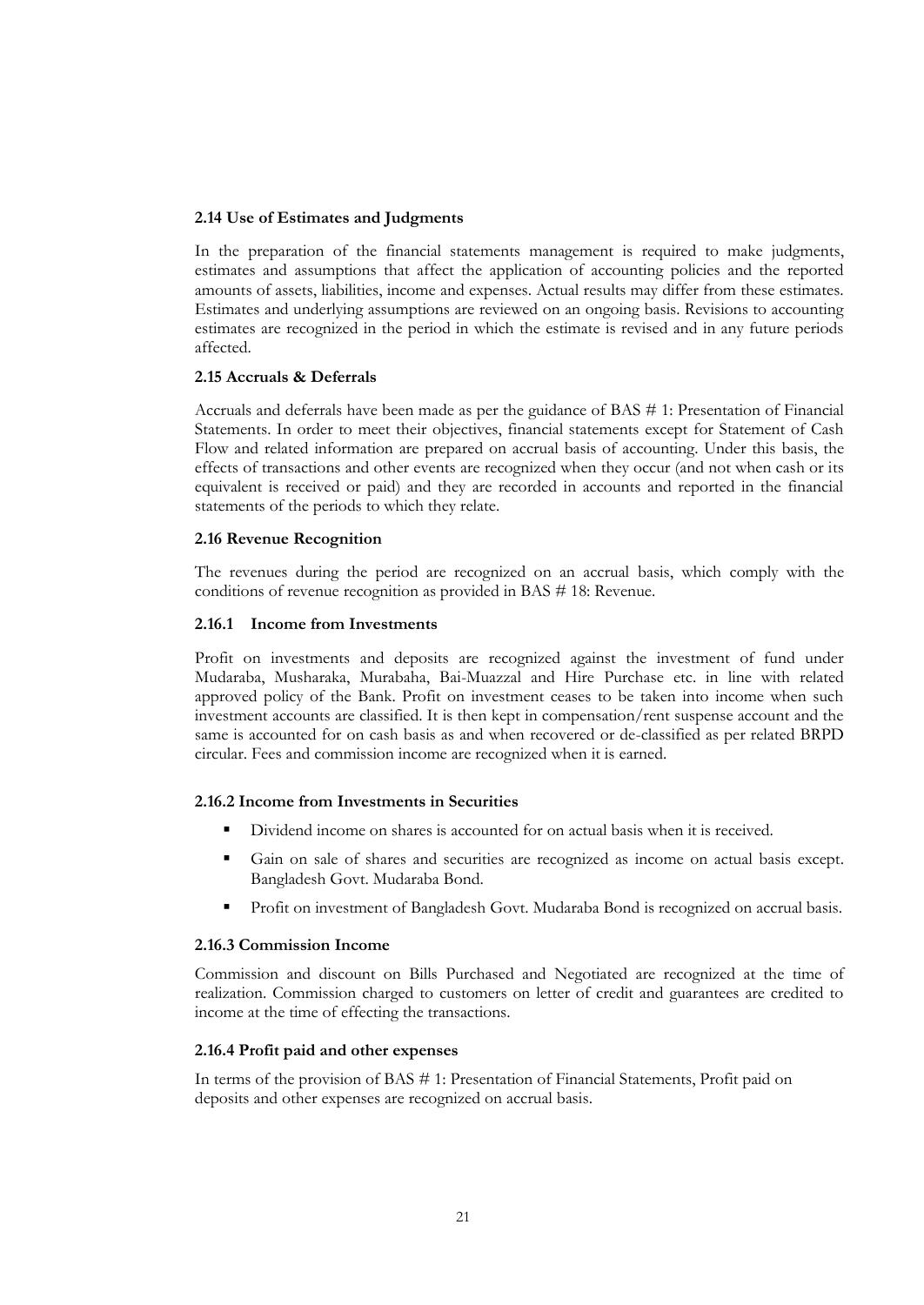#### **2.16.5 Dividend Payments**

Interim dividend is recognized when they are paid to shareholders. Final dividend is recognized when it is approved by the shareholders. The proposed dividend for the year ended December 31 2016 has not been recognized as a liability in the balance sheet in accordance with the BAS-10: Events After the Balance Sheet Date.

Dividend payable to the Bank's shareholders is recognized as a liability and deducted from the shareholders' equity in the period in which the shareholders' right to receive payment is established.

#### **2.17 Foreign Currency Transactions**

#### **2.17.1 Foreign Currency**

Items included in the financial statements of each entity of the bank are measured using the currency of the primary economic environment in which entity operates i.e. functional currency. The financial statements of the bank are presented in Taka which is bank's functional and presentation currency.

#### **2.17.2 Foreign Currency Transaction**

Foreign currency transactions are converted into equivalent Taka currency at the ruling exchange rates on the respective dates of such transactions as per BAS-21. Assets and liabilities in foreign currencies as at 31 December 2016 have been converted into Taka currency at the average of the prevailing buying and selling rates of the concerned foreign currencies at that date except "balances with other banks and financial institutions" which have been converted as per directives of Bangladesh Bank vide its circular no BRPD(R) 717/2004-959 dated 21 November 2004.

#### **2.17.3 Transaction gains and losses**

As per provision of BAS-21: The Effects of Changes in Foreign Exchange Rates, foreign currency transactions are translated into Taka at rates prevailing (contracting) on the dates of such transactions. The resulting exchange transaction gains and losses arising through foreign currency buying and selling transactions effected on different dates of the year have been adjusted by debiting /crediting exchange gain or loss account.

#### **2.18 Offsetting Financial Instruments**

Financial assets and liabilities are offset and the net amount reported in the balance sheet when there is a legally enforceable right to offset the recognized amounts and there is an intention to settle on a net basis, or realize the asset and settle the liability simultaneously.

#### **2.19 Property, Plant and Equipment**

All property and equipment are classified and grouped on the basis of their nature as required in as per provision of BAS-16: Property, Plant and Equipment. The major categories of property and equipment held by the bank are furniture and fixtures, office equipments, motor vehicles and books.

As guided in paragraph 30 of BAS-16 Property, Plant and Equipment: all property and equipment are stated at historical cost less accumulated depreciation. The opening and closing carrying amounts of all property and equipment are presented including the amount of additions, disposals and depreciation charged during the period as required by paragraph 73 (a-e)of BAS-16. Maintenance expenses that does not increase the value of assets is charged to profit & loss account.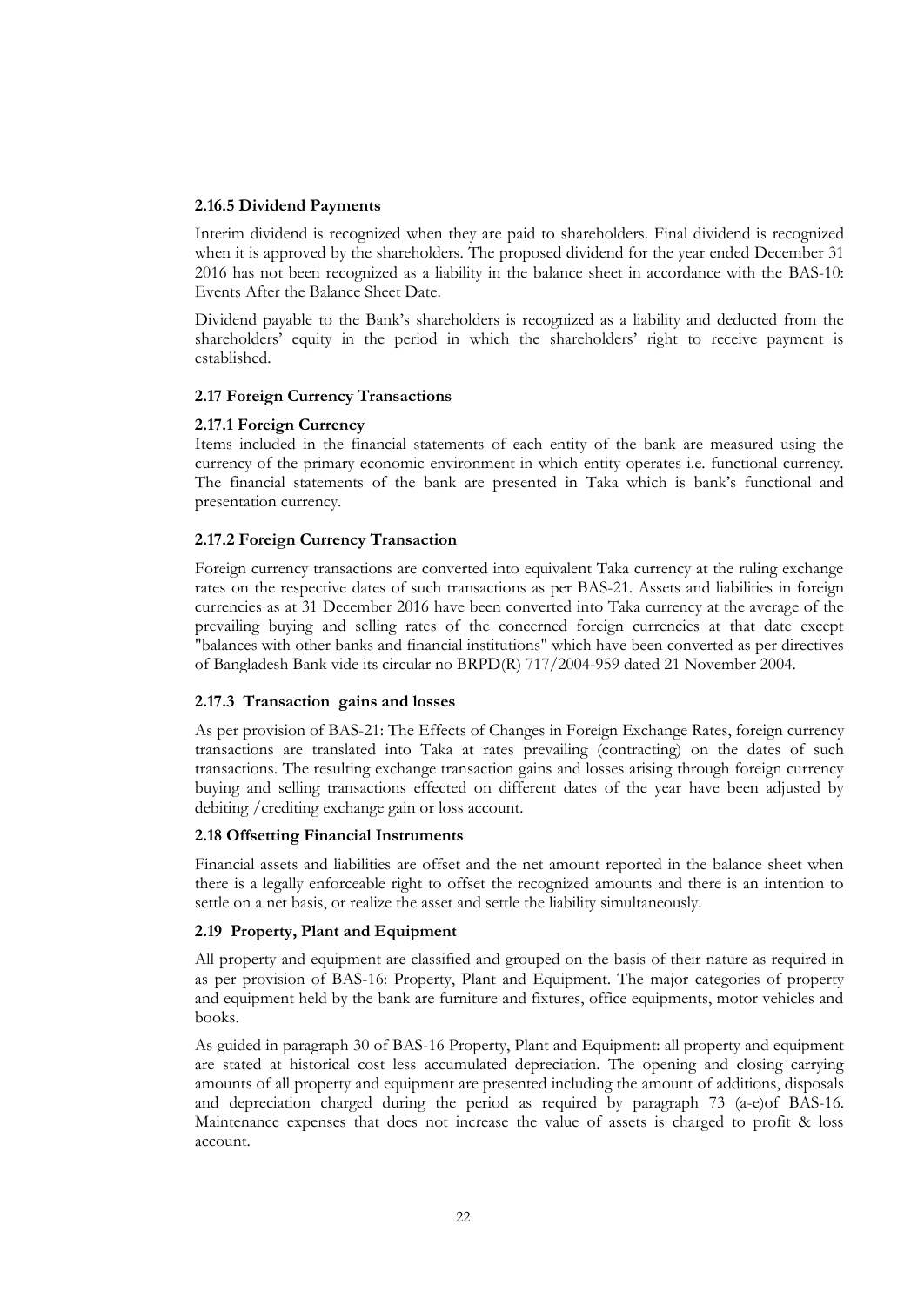#### **2.19.1 Depreciation on Property, Plant and Equipment**

As required in paragraph 43 of BAS 16 Property Plant and Equipment depreciation has been charged on property and office equipment at the following rates using reducing balance method, except on motor vehicles and building on which straight-line method is applied.

| <b>Nature of Assets</b> | <b>Rate of Depreciation</b> | <b>Method of Depreciation</b> |
|-------------------------|-----------------------------|-------------------------------|
| $2.5\%$<br>Building     |                             | Straight Line Method          |
| Furniture and Fixtures  | $10\%$                      | Reducing Balance Method       |
| Office Equipments       | 20%                         | Reducing Balance Method       |
| Vehicles                | 20%                         | Straight Line Method          |
| <b>Books</b>            | 20%                         | Reducing Balance Method       |

Depreciation on addition to fixed assets is charged when the asset is available for use and the charge of depreciation is ceased after the asset is sold out/disposed off/fully depreciated.

#### **2.19.2 Revaluation**

Land and building are revalued as per Bangladesh Accounting Standard (BAS)-16, 'Property, Plant and Equipment' as well as Bangladesh Bank BCD Circular Letter No. 12 & 18, dated 20 April 1993 & 15 June 1993, respectively and BRPD Circular No. 10 and 09, dated 25 November 2002 and 31 December 2008 respectively.

The Bank revalued its land & building in the year 2012. Reserve is created by the sum of revaluation surplus and depreciation is charged on the revalued assets except land as per the respective rate of depreciation.

#### **2.20 Capital/Shareholders' Equity**

#### **2.20.1 Authorized capital**

Authorized capital is the maximum amount of share capital that the Bank is authorized by its Memorandum and Articles of Association.

#### **2.20.2 Paid up Capital**

Paid up capital represents total amount of shareholder capital that has been paid in full by the ordinary shareholders. Holders of ordinary shares are entitled to receive dividends as declared from time to time and are entitled to vote at shareholders' meetings. In the event of a winding-up of the Bank, ordinary shareholders rank after all other shareholders and creditors and are fully entitled to any residual proceeds of liquidation. Details are shown in Note-14.1.

#### **2.20.3 Statutory Reserve**

Statutory reserve has been maintained @ 20% of profit before tax in accordance with provisions of section 24 of the Bank Companies Act, 1991 (as amended up to 2013) until such reserve equal to its paid up capital together with the share premium.

#### **2.21 Liabilities and Provision**

#### **2.21.1 Taxation**

Tax expenses represent the sum of the tax which are payable during the current period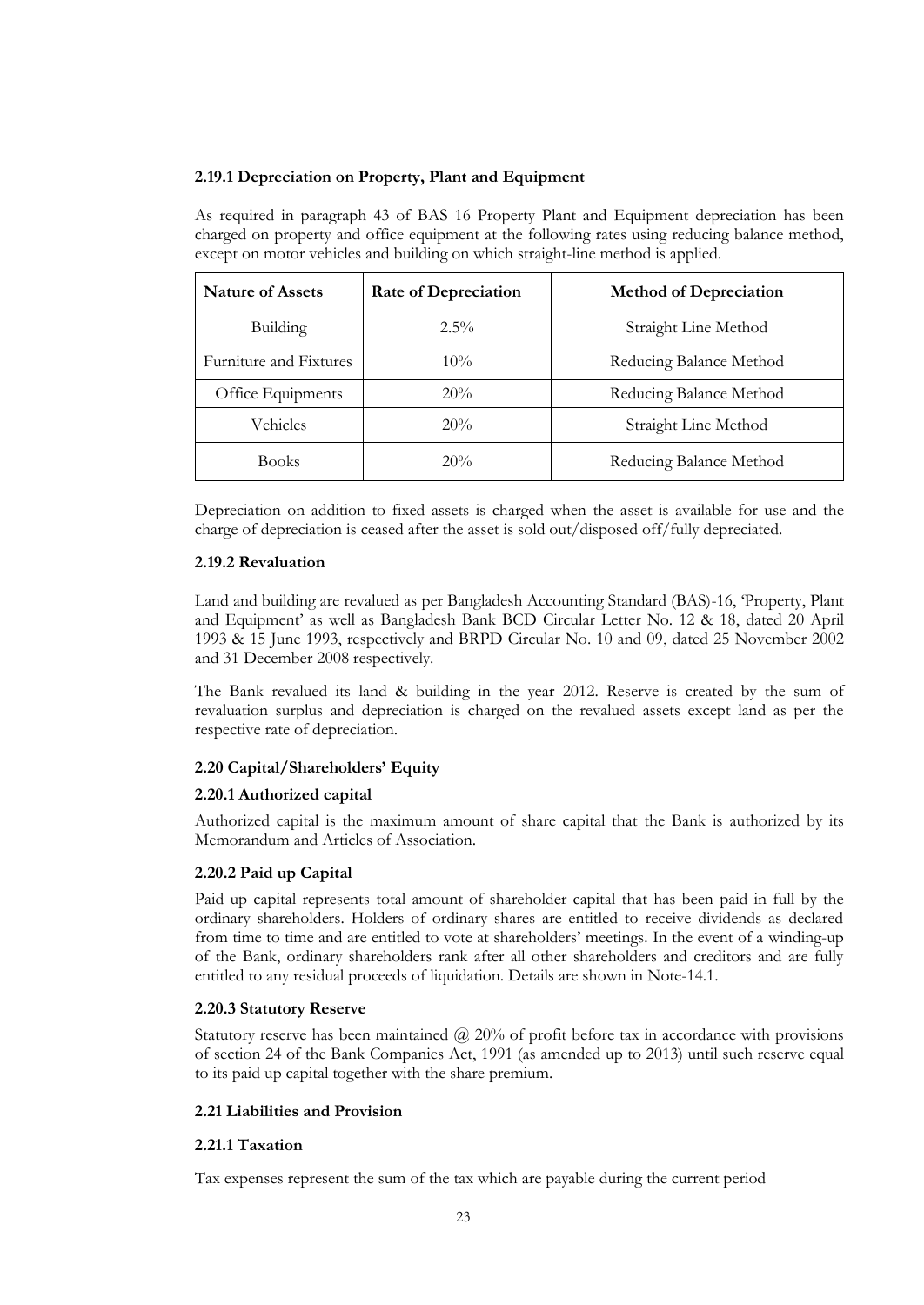#### **2.21.2 Current Tax**

Provision for corporate current income tax has been made  $\omega$  40.00% for business income and other applicable rate for other operating income as prescribed in the Finance Act 2016 of the accounting profit made by the Bank after considering some of the add backs to income and disallowances of expenditure as per income tax laws incompliance with BAS-12: Income Taxes.

#### **2.21.3 Deferred Tax**

As per BAS-12 Deferred tax asset are the amounts of income taxes recoverable in future periods in respect of deductible temporary differences. Deferred tax liabilities are the amounts of income taxes payable in future periods in respect of taxable temporary differences. Deferred tax assets and liabilities are recognized for the future tax consequences of timing differences arising between the carrying values of assets, liabilities, income and expenditure and their respective tax bases. Deferred tax is provided using the liability method for all temporary difference arising between the tax base of assets and liabilities and their carrying value for financial reporting purposes. The tax rate (40.00%) prevailing at the balance sheet date is used to determine deferred tax. Deferred tax asset is recognized to the extents which are expected to recover in future.

#### **2.21.4 Retirement Benefits of Employees**

Required in BAS-19: Employee Benefit, provident fund and gratuity benefits are given to eligible staff of the bank in accordance with the locally registered rules and the entity shall disclose the amount recognized as an expense for defined contribution plan.

#### **2.21.5 Provident Fund**

Provident fund benefits are given to staffs of FSIBL in accordance with the locally registered Provident Fund Rules. The employees' provident fund is administered by a Board of Trustees and is funded by contributions of both employees and the Bank at predetermined rate  $\omega$  10% of basic salary in equal portion. These contributions are invested separately from the assets of FSIBL and the profit on such contributions credited to the members' account. The Fund recognized by the National Board of Revenue.

#### **2.21.6 Gratuity**

The Company operates an unfunded gratuity scheme for its permanent employees, under which an employee is entitled to get the benefits if his length of service is six (06) years in accordance with prevailing service rule as on December 31, 2016.

#### **2.21.7 Social Security Benevolent Fund**

The Bank operates a social security benevolent fund by all employees' contribution for the sake of death and disability of employees.

#### **2.22 Deposits and Other Accounts**

Deposit includes Al-wadiah Current (non-profit bearing) Deposits, Mudaraba Saving Deposits, Mudaraba Term Deposits etc. They are brought to account at the gross value of the outstanding balance. Profit paid is charged to the Income Statement.

#### **2.23 Sharing of Investment Income**

In case of investments, Mudaraba fund gets preference over cost free fund. The investment income earned through deployment of Mudaraba fund is shared by the bank and the Mudaraba depositors at the pre-determined ratio fixed by the bank.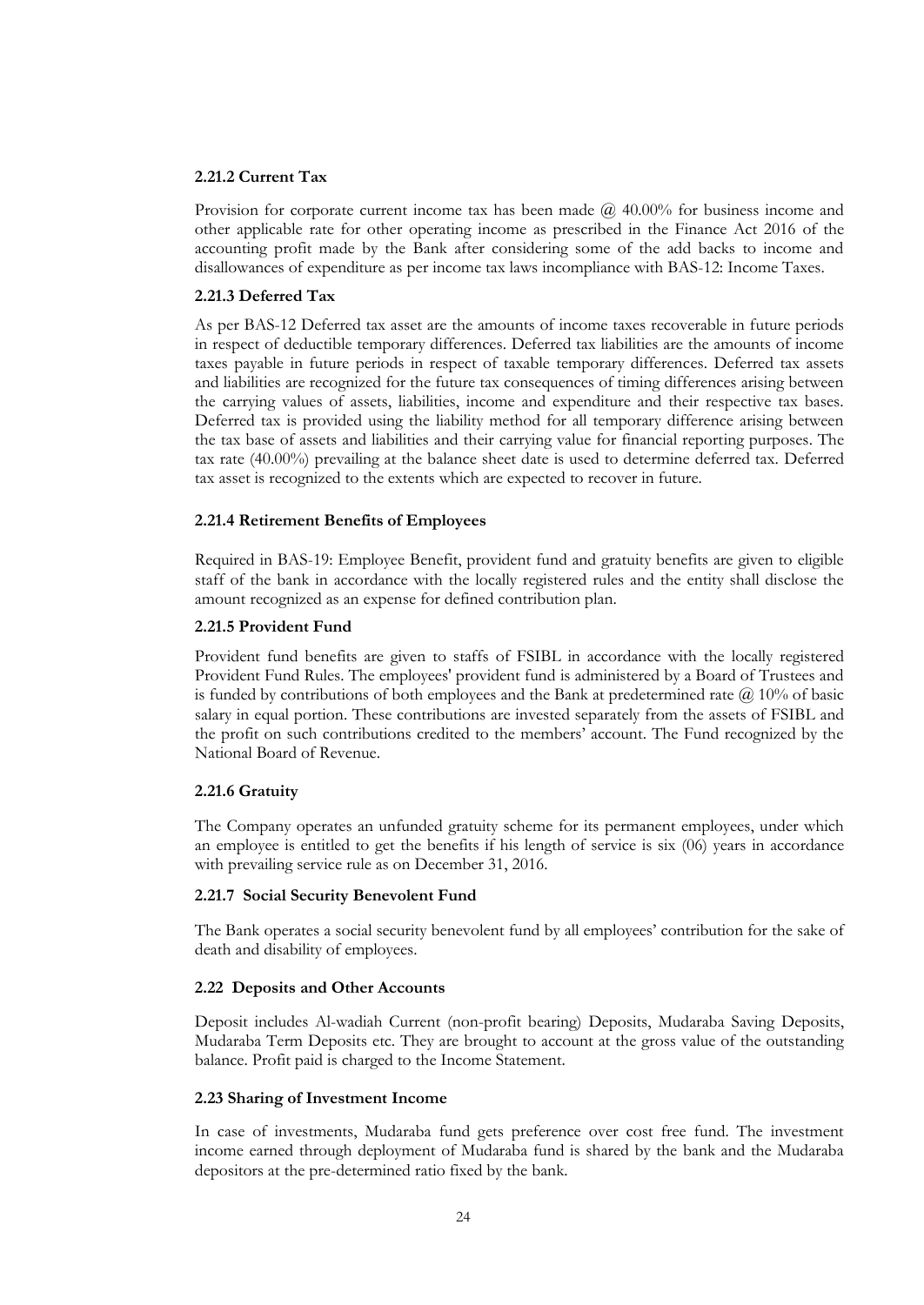#### **2.24 Zakat**

Zakat is paid by the bank at the rate of 2.58% (instead of 2.50% as the bank maintains its account following Gregorian year) on the closing balances of statutory reserve, other reserve and exchange equalization account. Payment of zakat on paid up capital and deposits is the responsibility of the shareholders and depositors respectively.

#### **2.25 Statement of Cash Flow**

Cash flow statement is to be prepared as it provides information about cash flows of the enterprise which is useful in providing users of financial statements with a basis to assess the ability of the enterprise to generate cash and cash equivalents and the needs of the enterprise to utilize those cash flows. Cash flow statement has been prepared under a adopted method of direct and indirect for the period, classified by operating, investing and financing activities in accordance with the BRPD Circular No. 15, dated 09 November 2009 issued by Bangladesh Bank as well as requirements of Bangladesh Accounting Standard (BAS)-7.

#### **2.26 Liquidity Statement**

The liquidity statement of assets and liabilities as on the reporting date has been prepared on residual maturity term as per the following basis.

- Balance with other Banks and financial institutions, money at call and short notice, etc. are on the basis of their residual maturity term;
- Investments are on the basis of their respective residual maturity;
- General Investments are on the basis of their repayment schedule.
- Fixed assets are on the basis of their useful life;
- Other assets are on the basis of their realization / amortization;
- Borrowing from other Banks, financial institutions and agents, etc. are as per their residual maturity / repayment term;
- Deposits and other accounts are on the basis of their residual maturity term and past trend of withdrawal by the depositors;
- Provisions and other liabilities are on the basis of their payment / adjustments schedule.

#### **2.27 Statement of Changes in Equity**

The statement of changes in equity reflects information about the increase or decrease in net assets or wealth.

#### **2.28 Comparative Information**

As guided in paragraph 36 and 38 of BAS-1 Presentation of Financial Statements, comparative information in respect of the previous year have been presented in all numerical information in the financial statements and the narrative and descriptive information where, it is relevant for understanding of the current period's financial statements.

#### **2.29 Earnings Per Share (EPS)**

#### **2.29.1 Basic Earnings per Share**

Earnings per share have been calculated in accordance with BAS-33 "Earning Per Share" (EPS) which has been shown on the face of profit and loss account. This has been calculated by dividing the basic earnings by the weighted average number of ordinary shares outstanding during the period.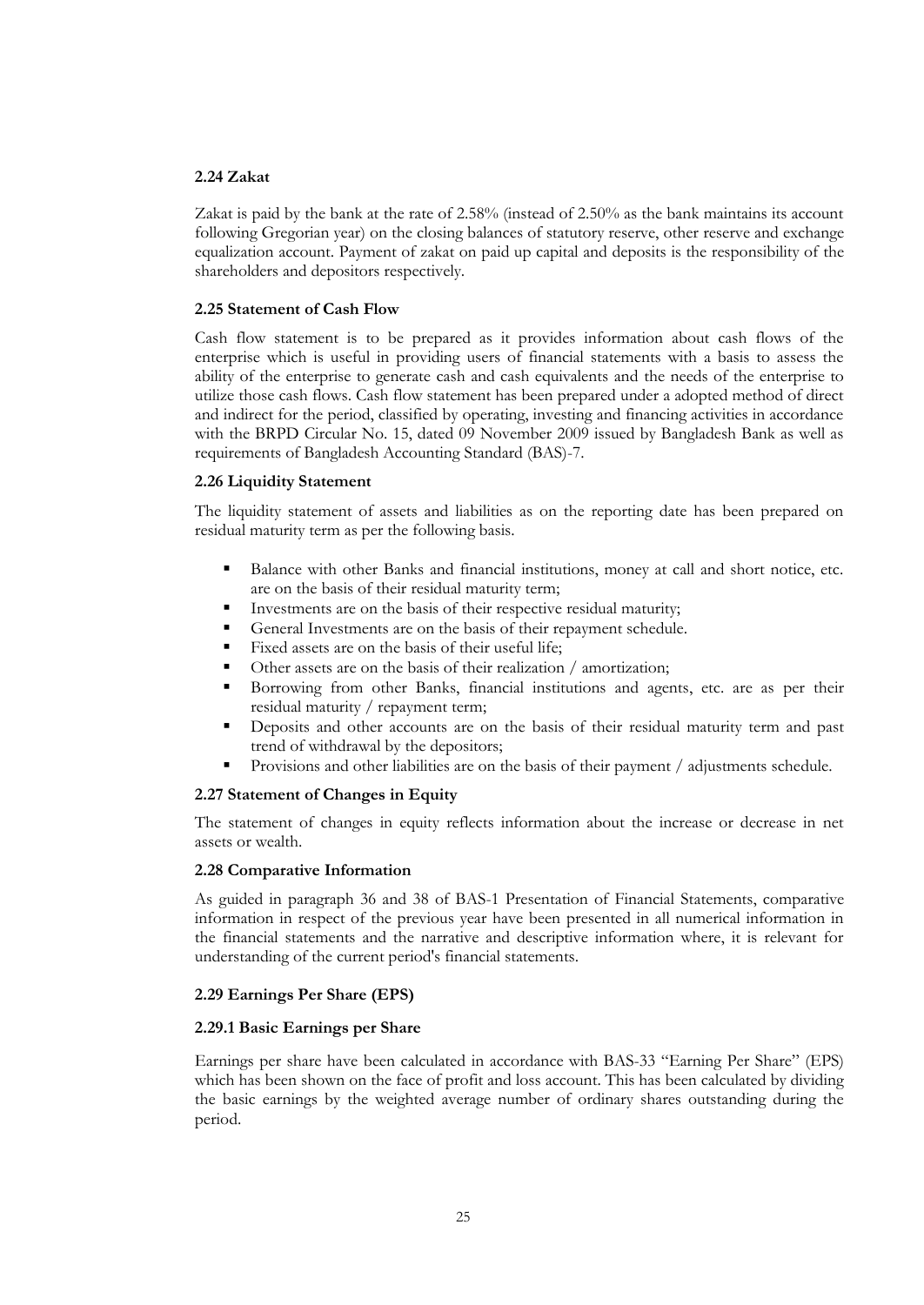#### **2.29.2 Diluted Earnings Per Share**

No diluted earnings per share is required to calculate for the period as there was no scope for dilution during the period under review.

#### **2.30 Functional and presentation currency**

The financial statements are presented in Bangladesh Taka (BDT). All values are rounded to the nearest Taka.

#### **2.31 Risk Management**

In the ordinary course of business, the bank is exposed to a variety of risks the most important of which are investments risk, liquidity risk, market risk, operational risk, legal risk, and profit rate risk. These risks should be identified, measured and monitored through various control mechanisms across the bank in order to price its products and services on a risk-adjusted basis and to prevent undesirable concentrations. The policies and procedures for managing these risks are outlined in the notes below. The Bank has designed and implemented a framework of controls to identify, monitor and manage these risks, which are as follows:

#### **2.31.1 Investments Risk**

Investments risk is the risk that one party to a financial instrument will fail to discharge an obligation and cause the other party to incur a financial loss. Concentration of investments risk arises when a number of counter parties are engaged in similar business activities, or activities in the same geographical region, or have similar economic features that would cause their ability to meet contractual obligations to be similarly affected by changes in economic, political or other conditions. To manage investments risk, the bank applies investment limits to its customers and obtains adequate collaterals. Investments risk in the First Security Islami Bank's portfolio is monitored, reviewed and analyzed by the Investments Risk Management (IRM).

First Security Islami Bank Ltd. established Asset-Liability Management Committee (ALCO) to screen out the banks/financial institutions and determine the maximum risk exposure on each of them. ALCO also assesses, recommends and controls cross border/country risk. To manage the Non-Performing Investments (NPI), First Security Islami Bank Ltd. has in place comprehensive remedial management policy, which includes a framework of controls to identify weak investments and monitoring of these accounts.

#### **2.31.2 Foreign Exchange Risk**

Since Foreign Exchange Risk involves purchase and sale of any national currency against other national currency, thus Foreign Exchange Risk is the chance of loss due to unexpected movement of market price of the currencies of different countries or the price of the assets denominated by foreign currencies. The Foreign Exchange Risk of the bank is minimal as all the transactions are carried out on behalf of the customers against underlying Foreign Exchange transactions.

Treasury Division independently conducts the transactions and the Back Office of treasury is responsible for verification of the deals and passing of their entries in the books of account. All foreign exchange transactions are revalued at Mark-to-Market rate as determined by Bangladesh Bank at the month end. All Nostro accounts are reconciled on daily basis and outstanding entries beyond 30 days are reviewed by the Management for their settlement.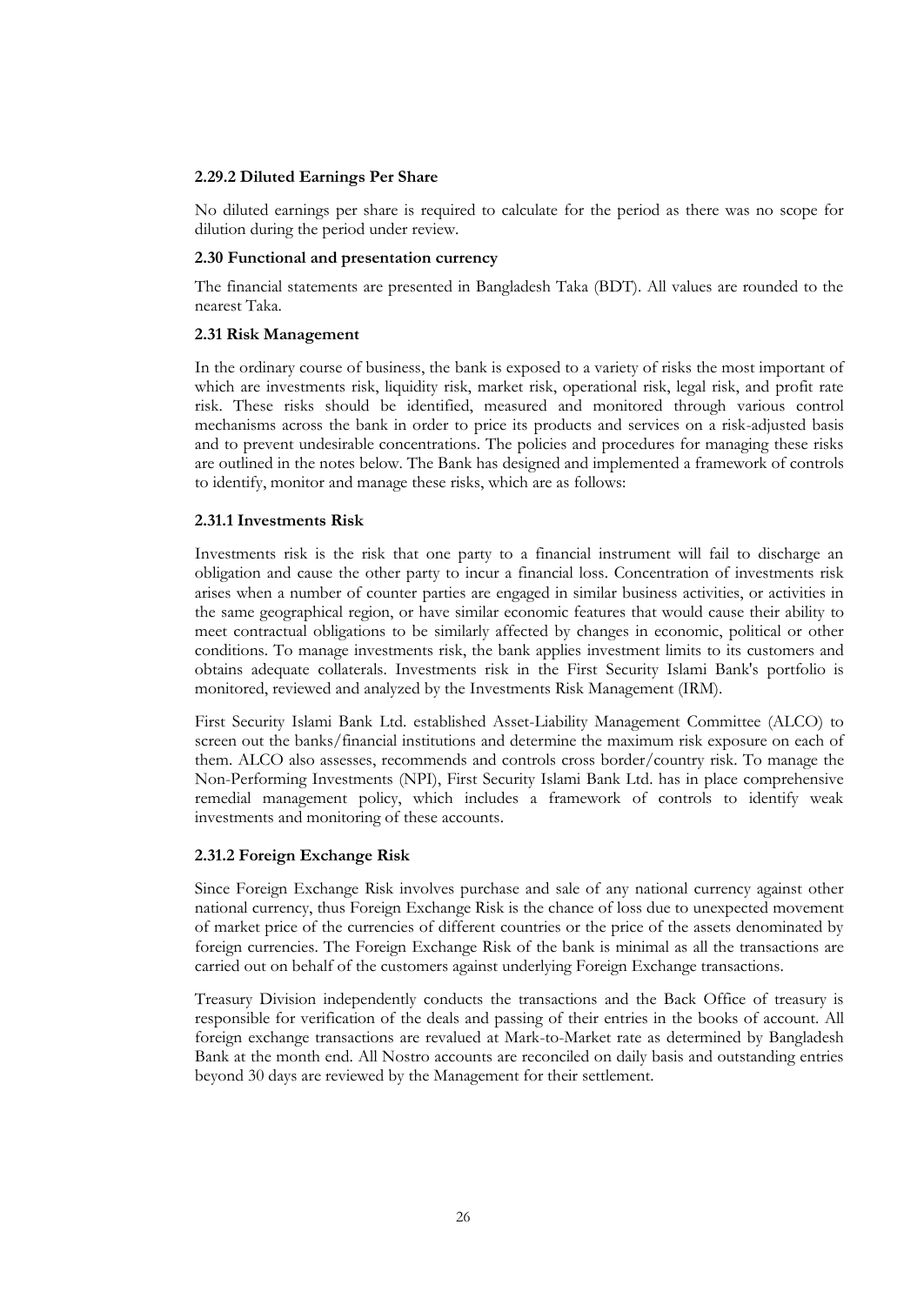#### **2.31.3 Asset Liability Management**

Asset Liability Management (ALM) is an integral part of Bank Management and it is essential to have a structured and systematic process for managing the Balance Sheet. For better asset liability management, the bank has formed a committee consist of higher management chaired by the Managing Director called Asset Liability Management Committee (ALCO). The committee should meet at least once every month to analysis, review and formulate strategy to manage the balance sheet. The result of balance sheet analysis along with recommendation is placed in the ALCO meeting by the Treasury Division where important decision are made to minimize risk and maximize return. ALCO also concern various issues such as maintaining liquidity requirement like LCR, NSFR, and leverage ratios, the maturity of assets and liabilities, pricing strategy and the liquidity contingency plan and also monitor Net Profit Income (NPI), return on assets, investment value and exchange earnings, Capital to Risk Weighted Assets Ratio, Investment Deposit Ratio, Investable Fund, Deposit Mix, Cost of Deposit, Cost of Fund, etc. as a part of regulatory compliance. ALCO is a decision-making unit responsible for balance sheet planning and management from risk-return perspective and also responsible for the strategic management of profit rate and liquidity risks.

#### **2.31.4 Prevention of Money Laundering**

Money Laundering & Terrorist Financing are two significant financial and organized crimes which may jeopardize the total stability and integrity of the financial system of a country as well as bring serious threat of adverse impact to the socio-economic condition of the world. Keeping pace with the advancement of financial service facilities, the money laundering and financing of terrorism are getting new dimensions day by day. Money launderers always try to create a legitimate background for their money and try to filter and send their ill-gotten money to abroad. For doing these they used to make lots of financial transactions through banks and other financial organizations by concealing their real identity and source of income. Financing of terrorism is also done worldwide through the same process that results in a hazardous situation.

As a responsible commercial bank First Security Islami Bank Ltd. is always agile and vigilant against money laundering and terrorist financing. For successful prevention of these illegal activities, a full-fledged division named "Anti Money Laundering Division (AMLD)" has been formed under the close supervision of higher authorities. As per Bangladesh Bank's guidelines, the bank has formed a "Central Compliance Unit (CCU)" consisted of senior executives and divisional heads of the bank as well as a Deputy Managing Director has been assigned as Chief Anti Money Laundering Compliance Officer (CAMLCO) of the bank. Anti Money Laundering Division is responsible for implementing Bangladesh Financial Intelligence Unit (BFIU), all the Bangladesh Bank's directives as well as following all the provisions of "Money Laundering Prevention Act, 2012 (Amendment in 2015) ' and "Anti Terrorism Act, 2009 (Amendment in 2012 & 2013)". Circulars and circular letters from Bangladesh Bank are instantly circulated to all the branches, divisions, zonal offices and training institutes of the bank by AMLD. At the same time, everyone is advised to strictly follow all the orders and instructions mentioned in those circulars or circular letters and then close monitoring is done for ensuring effective compliance simultaneously.

The bank has continuous effort to comply with "Guidance Notes on Prevention of Money Laundering" issued by Bangladesh Bank. Besides, the bank has its own "Anti Money Laundering & Combating Financing of Terrorism Policy Manual", "Customer Acceptance Policy" and "Money Laundering and Terrorist Financing Risk Management Guidelines for FSIBL" approved by the Board of Directors of the bank. For constant observation against money laundering and terrorist financing, every branch has a "Branch Anti Money Laundering Compliance Officer (BAMLCO)". Besides Internal Control & Compliance Division's inspection of branches for AML/CFT System Check, AMLD also inspects branches regularly under the close supervision of CCU. Moreover, CCU is also checking & submitting monthly Cash Transaction Report (CTR) to Bangladesh Financial Intelligence Unit (BFIU), Bangladesh Bank accurately in due time.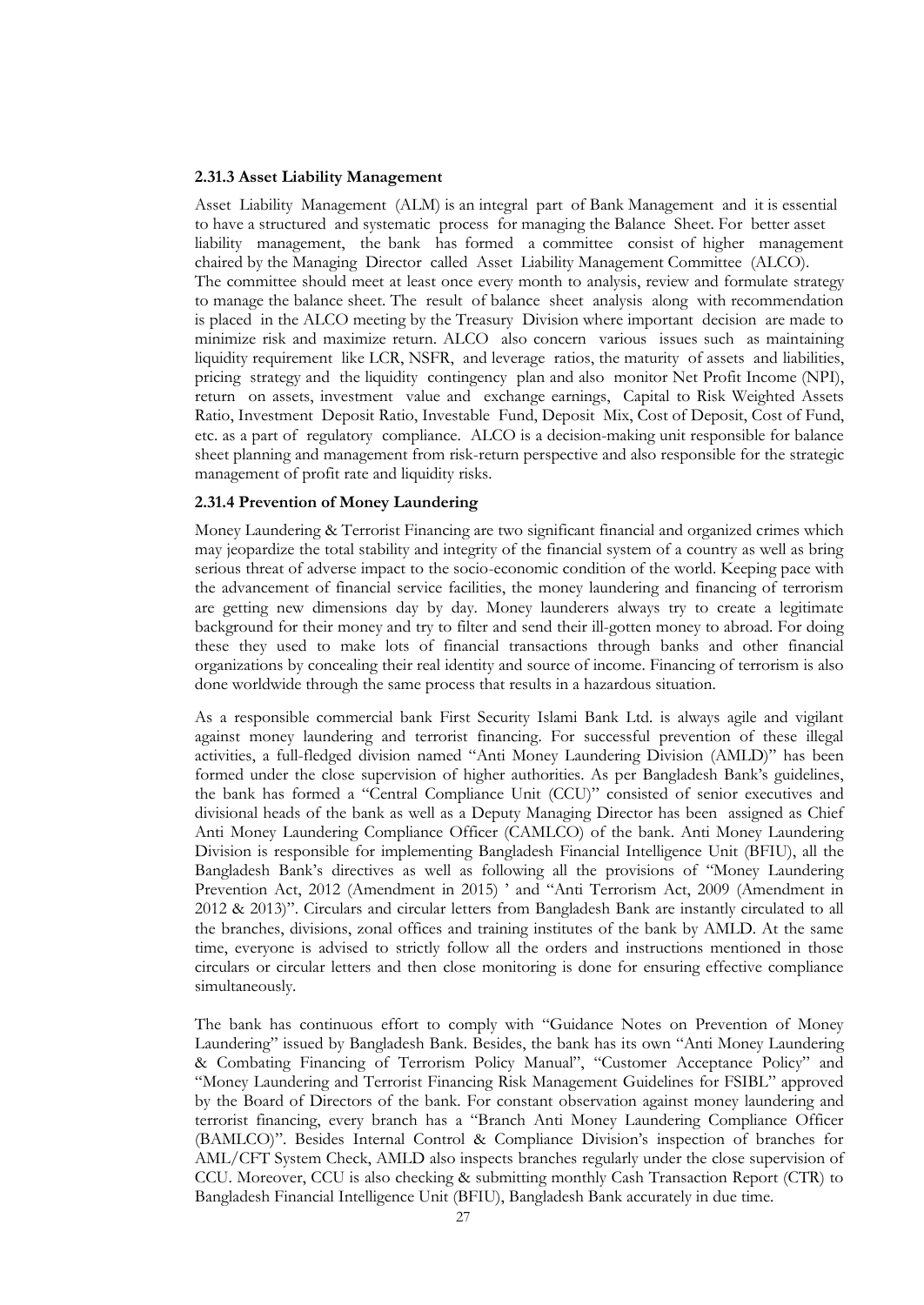From the year of 2016 under a contract with election commission we are verifying every NID information from their database to ensure complete and accurate KYC of our new and existing clients. In this year a day long workshop for our all BAMLCOs together on the topic of "Workshop on Anti Money Laundering (AML), Combating the Financing of Terrorism (CFT) & Related Issues" was held in Dhaka to make them updated and to be more vigilant on prevention of money laundering and combating the financing of terrorism; particularly prevention of Trade Based Money Laundering got special emphasis on that workshop. Besides our own Training Institute individually as well as jointly with AMLD regularly provides training to the employees of the bank on the topic of Money Laundering Prevention and Combating Terrorist Financing.

#### **2.31.5 Internal Control and Compliance**

Internal Control & Compliance is considered as an eye of an organization. It is a mirror of operations and keeps record of the same. The primary objectives of internal control system are to help the bank to perform in a better height through the use of its resources & under the guidance of Internal Control system; bank identifies its weakness and takes appropriate measures to overcome the same. The main objectives of Internal Control are to ascertain the efficiency and effectiveness of activities, reliability, completeness and timeliness of financial and management information, compliance with applicable laws and regulations.

Operational loss arises for the cause of errors and fraud due to lack of internal control and compliance. Internal Control & Compliance Division undertakes periodical and special audit & inspection of its branches and departments/divisions of Head Office for reviewing its operation and compliance of the statutory requirement. The Audit Committee of the Board of Directors plays a vital role in providing a bridge between the Board and Management. The committee reviews the Financial Reporting process, Audit process and the Bank's process for compliance with laws, regulations and code of conduct.

#### **2.31.6 Guideline on Information & Communication Technology**

Banks are increasingly using sophisticated digital technology for banking activities with a view to achieve more customer satisfaction with less cost. In addition, it increases the efficiency of the banking and payment system, benefiting customers and merchants leading to bridging additional risks. These risk must be balanced against benefits i.e. must be controlled. Under this advanced and highly technical ICT environment banks must ensure that critical systems are not threatened by the risk exposures the banks take. For this purpose, a risk management process of assessing risk, controlling risk exposure and monitoring risk should be in place.

Information assets are critical to the services provided by the Bank to its customers. Protection and maintenance of these assets are vital to its sustainability. In order to ensure protection of critical IT assets from unauthorized access, modification, disclosure and destruction the Bank has already taken initiative, which safeguard the interest of customers.

In this context bank has implemented a core banking software (BankUltmius) ensuring adequate security. To protect sensitive information of core banking software and other software in the event of any disaster, the bank has implemented a disaster recovery site. The Bank has already developed its own ICT security policies for various operation and services which are closely in line with the ICT security policy guideline of Bangladesh Bank.

The Bank has developed fault tolerance plan of human resources with detail job description for each ICT personnel, segregation of duties of ICT tasks and system support in respect of severity. Training is a key component of ICT Risk Management. The Bank has been continuously conducting training sessions on sensitive ICT tasks (i.e. Operation procedure, Business Continuity Planning, Disaster Recovery Planning etc.) for relevant employees. The Bank management has been putting continuous efforts to improve ICT Operation Management, Problem Management,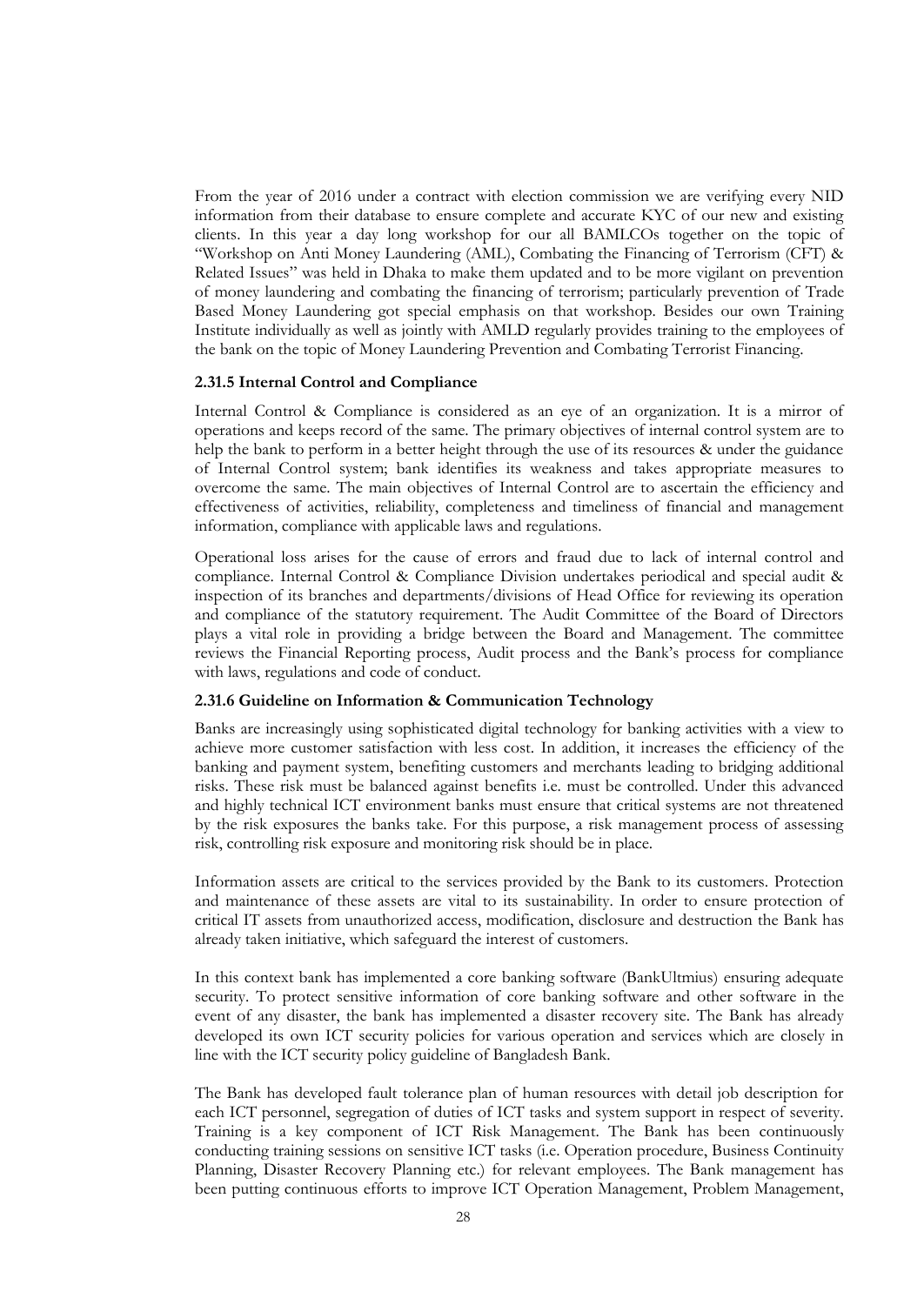Change Management, Asset Management and Request Management to maintain maximum uptime of automated banking business. The Bank has been maintaining adequate physical security inside its workplace to properly protect ICT resource. The Bank is strictly following the Information Security Standard of Bangladesh Bank covering Password Control, User ID Maintenance, Input Control, Network Security, Data Encryption, Virus Protection and Access Control to Internet and Emailing. The bank is regularly conducting internal ICT audit to all its branches and Head Office division to ensure proper implementation of the ICT policies.

#### **2.31.07 Environmental Risk Management (ERM)**

Environmental Risk is a facilitating element of credit risk arising from environmental issues and applicable across all financing transactions undertaken by the Bank. The responsibilities of Credit Risk Management functions are: i) to be aware of environmental issues confronting the various sectors, ii) to review the completed due-diligence checklist and the environmental risk rating, iii) to integrate environmental risk considerations into the credit risk assessment and iv) to specify financing conditions/covenants , if any, are required.

Environmental risk is assessed by Environmental Due Diligence (EDD) Checklists. It is a set of questionnaire provided by Bangladesh Bank. There are eleven checklists, one for general purpose and ten others for ten specific sectors for environmental risk rating. For a specific sector both General EDD and Specific EDD checklists are applicable and for other than these specific sectors only General EDD checklist is applicable to determine the environmental risk rating (EnvRR). The EnvRR can be High, Moderate or Low depending on the borrower's business activity and the vulnerability of the location of the business activity.

#### **2.32 Risk Based Capital ( Basel-III)**

To comply with the international best practice and to make the bank's capital more risk sensitive as well as to build the banking industry more shock absorbent and stable, Bangladesh Bank is aimed to implement Basel-III reporting from 2015. As per the directive of Bangladesh Bank, all schedule banks in Bangladesh are now required to report risk based capital adequacy for banks under Basel-III. All scheduled banks are also required to disclose capital adequacy in both quantitative terms as per Bangladesh Bank BRPD Circular No. 18 Dated December 21, 2014.

#### **2.33 Stress Testing**

Stress testing is one of the sophisticated risk management techniques that have been used to determine the reactions of different financial institution under a set of exceptional, but plausible assumptions through a series of test. At institutional level, stress testing techniques provide a way to quantity the impact of change in a number of risk factors on the assets and liabilities portfolio of the institution. Presently stress testing is being done by considering five different risk factors namely interest rate, sale value of collateral, non-performing loans, stock price and foreign exchange rate.

FSIBL supplements their analysis of risk with stress testing. They perform stress tests because value-at-risk calculations are based on relatively recent historical data and only purport to estimate risk up to a defined confidence level. Therefore, they only reflect possible losses under relatively normal market conditions.

#### **2.34 General**

 Wherever considered necessary, previous year's figures have been rearranged for the purpose of comparison;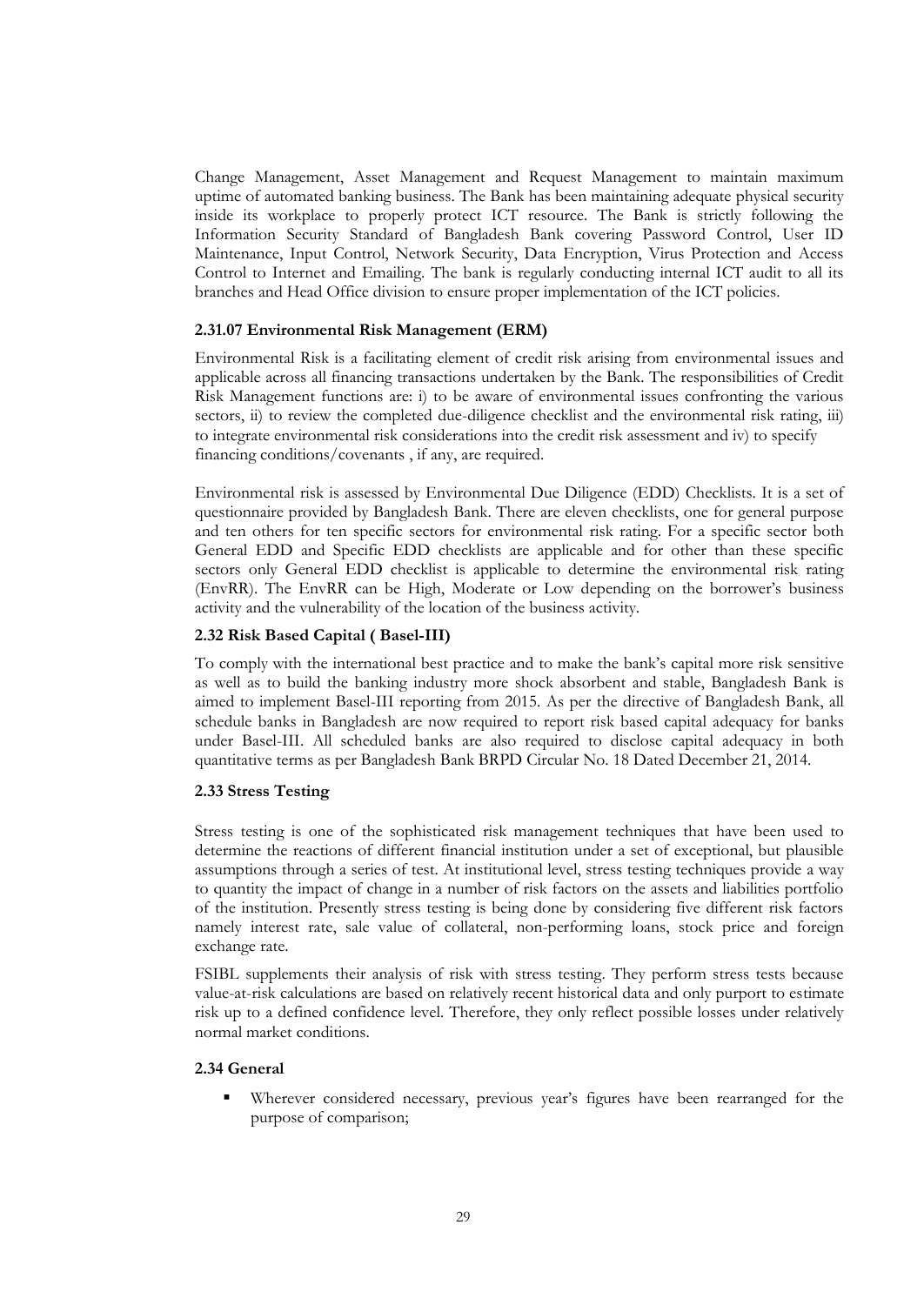|       |                                                                    | 31.12.2016     | 31.12.2015     |
|-------|--------------------------------------------------------------------|----------------|----------------|
|       |                                                                    | <b>BDT</b>     | <b>BDT</b>     |
| 3     | <b>CASH</b>                                                        |                |                |
| 3.1   | Cash in Hand                                                       |                |                |
|       | In Local Currency                                                  | 1,512,239,161  | 1,172,728,898  |
|       | In Foreign Currencies                                              | 17,031,559     | 5,087,625      |
|       | <b>ATM Balance</b>                                                 | 179,750,400    | 126,273,800    |
|       |                                                                    | 1,709,021,120  | 1,304,090,323  |
| 3.2   | Balance with Bangladesh Bank and its Agent Bank                    |                |                |
|       | Balance with Bangladesh Bank (Note-3.2.1)                          | 30,254,557,174 | 25,741,336,868 |
|       | Balance with Sonali Bank Ltd. (Note-3.2.2)                         | 336,931,480    | 185,548,893    |
|       |                                                                    | 30,591,488,654 | 25,926,885,761 |
|       |                                                                    | 32,300,509,774 | 27,230,976,084 |
| 3.2.1 | <b>Balance with Bangladesh Bank (Including Foreign Currencies)</b> |                |                |
|       | In Local Currency                                                  | 30,172,290,535 | 25,585,653,336 |
|       | In Foreign Currencies                                              | 82,266,639     | 155,683,532    |
|       |                                                                    | 30,254,557,174 | 25,741,336,868 |
| 3.2.2 | Balance with Sonali Bank Ltd. (as Agent of Bangladesh Bank)        |                |                |
|       | In Local Currency                                                  | 336.031.480    | 185 548 803    |

# In Local Currency 336,931,480 185,548,893

#### **3.3 Cash Reserve Ratio (CRR) and Statutory Liquidity Ratio (SLR)**

Cash Reserve Ratio (CRR) and Statutory Liquidity Ratio (SLR) have been calculated and maintained in accordance with the Section 25 & 33 of the Bank Companies Act. 1991 and subsequent BCD Circular No. 13 dated May 24, 1992; BRPD Circular No. 12 dated September 06, 1998, BRPD Circular No.12, dated September 20, 1999, BRPD Circular No. 22 dated November 06, 2003, BRPD Circular No. 03 dated 17 February, 2005 and BRPD Circular No. 11 & 12 dated 25 August 2005, Bangladesh Bank Letter # DOS (SR) 1153/120-A/2009-46 dated 22 March 2009, MPD circular # 01 dated 04 May 2010 , MPD circular # 04 & 05 dated 01 December 2010 , DOS Circular#1 dated 19/01/2014 and MPD Circular#1 dated 23/06/2014.

#### **3.4 Cash Reserve Ratio (CRR): 6.50% of Average Demand and Time Liabilities:**

| Surplus/(Short)           | 13,074,312,000 | 11,141,966,000 |
|---------------------------|----------------|----------------|
| Actual Reserve maintained | 30,159,264,000 | 25,579,475,000 |
| Required Reserve          | 17,084,952,000 | 14,437,509,000 |

#### **3.5 Statutory Liquidity Ratio (SLR): 5.50% of Average Demand and Time Liabilities:**

|     | Required Reserve                                               | 14,456,498,000 | 12,216,354,000 |
|-----|----------------------------------------------------------------|----------------|----------------|
|     | Actual Reserve held                                            | 29,020,265,000 | 24,831,610,000 |
|     | Surplus/(Short)                                                | 14,563,767,000 | 12,615,256,000 |
| 3.6 | FICIU IOI JULIUIOI Y LIQUIUILY<br>$\mathbf{D}$ at $\mathbf{L}$ |                |                |
|     | Cash in Hand                                                   | 1,709,022,000  | 1,304,090,000  |
|     | Balance with Bangladesh Bank and its Agent Bank                | 13,411,243,000 | 11,327,520,000 |
|     | Bangladesh Govt. Islamic Bond                                  | 13,900,000,000 | 12,200,000,000 |
|     |                                                                | 29,020,265,000 | 24,831,610,000 |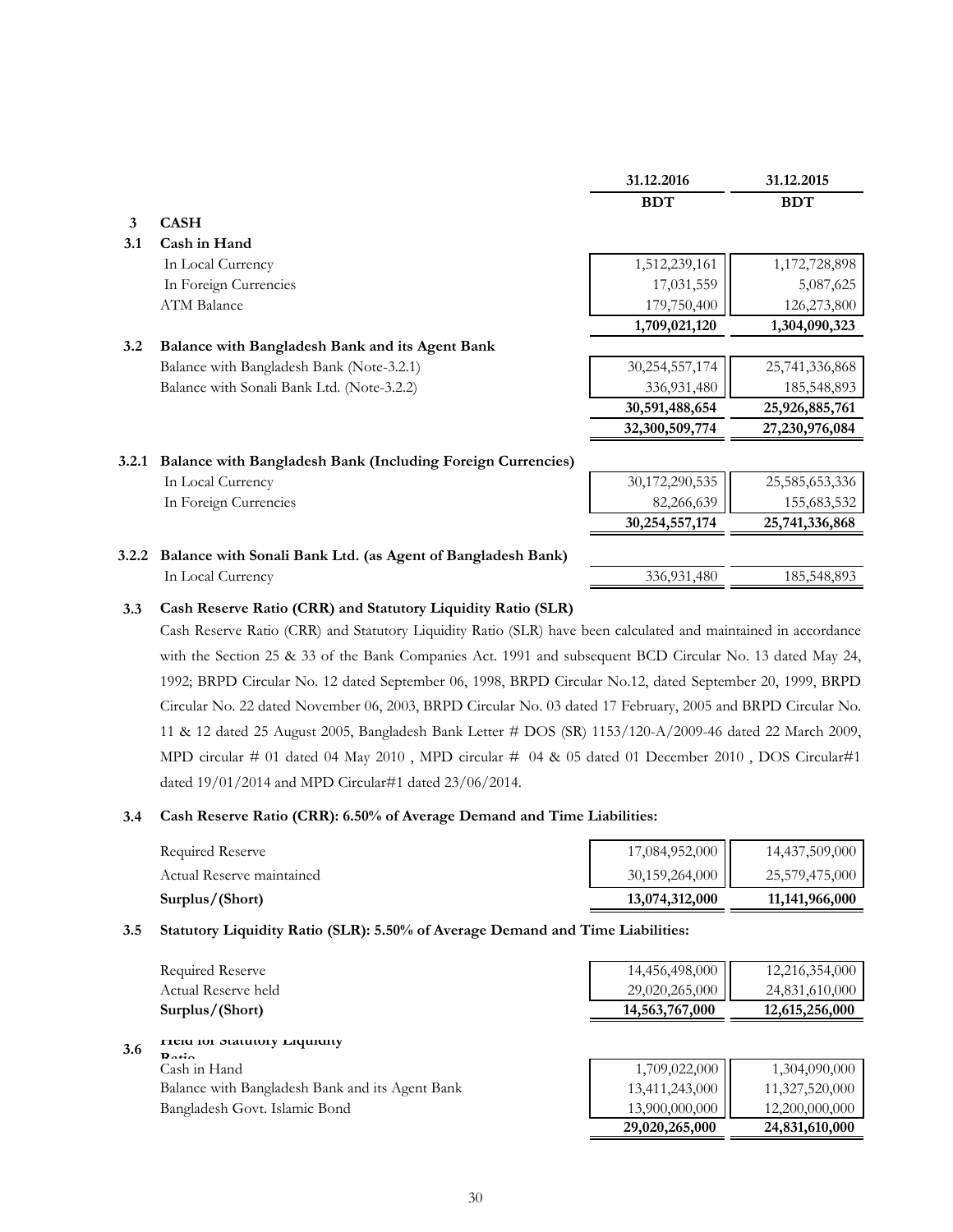|        |                                                        | 31.12.2016     | 31.12.2015     |
|--------|--------------------------------------------------------|----------------|----------------|
|        |                                                        | <b>BDT</b>     | <b>BDT</b>     |
| 3(a)   | <b>CASH</b>                                            |                |                |
| 3.1(a) | Cash in Hand                                           |                |                |
|        | First Security Islami Bank Limited (Note-3.1)          | 1,709,021,120  | 1,304,090,323  |
|        | First Security Islami Capital & Investment Limited     | 9,140          | 5,690          |
|        |                                                        | 1,709,030,260  | 1,304,096,013  |
|        | 3.2(b) Balance with Bangladesh Bank and its Agent Bank |                |                |
|        | First Security Islami Bank Limited (Note-3.2)          | 30,591,488,654 | 25,926,885,761 |
|        | First Security Islami Capital & Investment Limited     |                |                |
|        |                                                        | 30,591,488,654 | 25,926,885,761 |
|        |                                                        | 32,300,518,914 | 27,230,981,774 |

#### **4 BALANCE WITH OTHER BANKS AND FINANCIAL INSTITUTIONS AND PLACEMENT**

#### **4.1 Balance With Other Banks & Financial Institutions**

#### **A. Inside Bangladesh**

| <b>Al-wadiah Current Accounts</b> |            |            |
|-----------------------------------|------------|------------|
| Agrani Bank Limited               | 14,257,794 | 10,723,966 |
| Brac Bank Ltd.                    | 4,864,027  | 9,992,545  |
| Trust Bank Ltd.                   | 20,245,555 | 1,207,015  |
| Islami Bank Bangladesh Ltd.       | 1,341,385  |            |
|                                   | 40,708,761 | 21,923,526 |

#### **Mudaraba Short Notice Deposits**

| Southeast Bank Ltd. (Islamic Banking Branch) | 7,034,317  | 8,804,011    |
|----------------------------------------------|------------|--------------|
| Social Islami Bank Ltd.                      | 6,426,646  | 6,217,520    |
| Dhaka Bank Ltd. (Islamic Banking Branch)     | 330,446    | 319,389      |
| AB Bank Ltd. (Islamic Banking Branch)        | 600,150    | 586,821      |
| Islami Bank Bangladesh Ltd.                  | 17,874,775 | 45,228,307   |
| Pubali Bank Ltd. (Islamic Banking Branch)    | 9,398,373  | 267,907      |
|                                              | 41,664,707 | 61,423,955   |
| <b>Total Inside Bangladesh</b>               | 82,373,468 | 83, 347, 481 |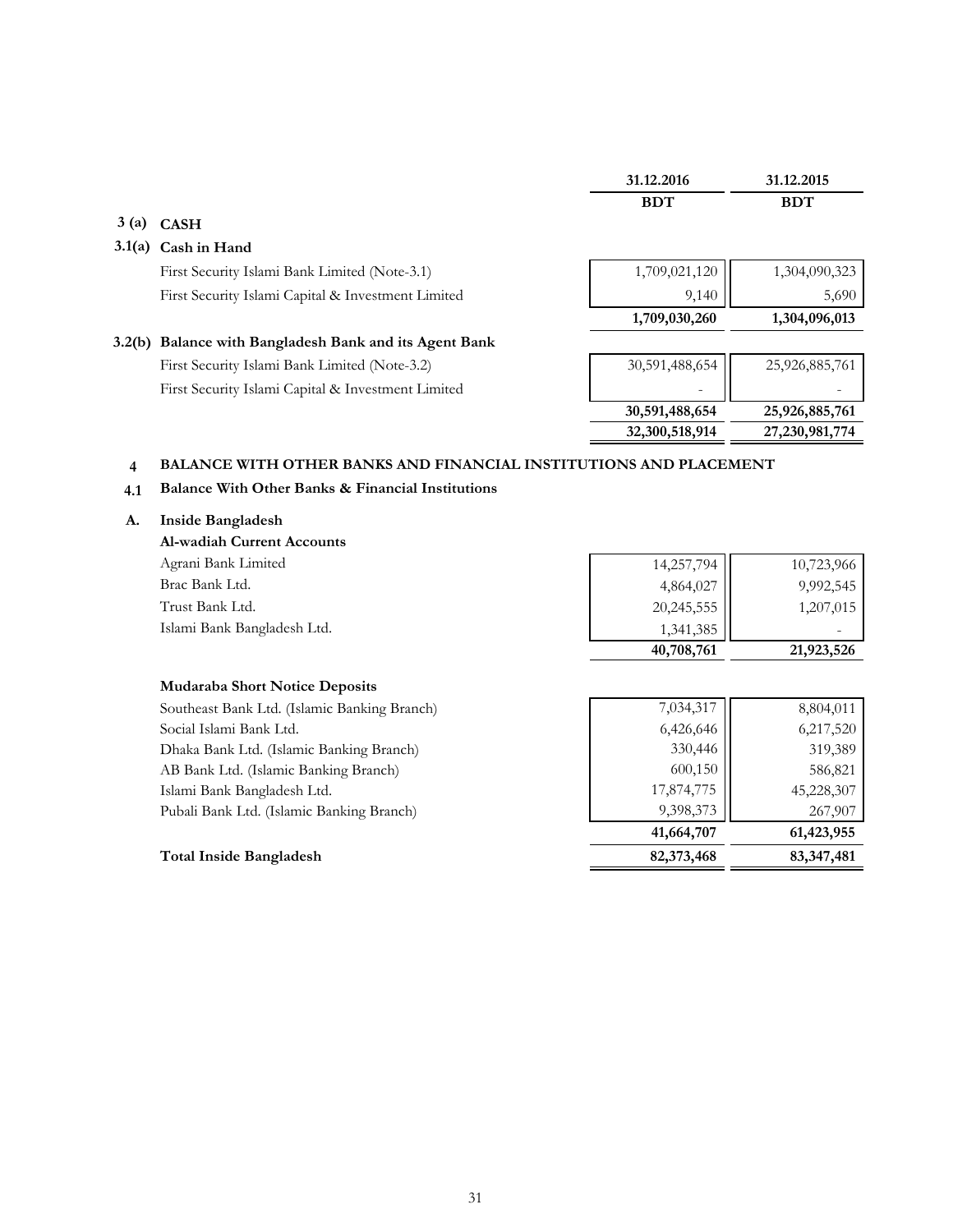|           |                                                            |                           |              |        | 31.12.2016  | 31.12.2015    |
|-----------|------------------------------------------------------------|---------------------------|--------------|--------|-------------|---------------|
|           |                                                            |                           |              |        | <b>BDT</b>  | <b>BDT</b>    |
| <b>B.</b> | <b>Outside Bangladesh</b>                                  |                           |              |        |             |               |
|           | <b>Current Account:</b>                                    | Lurre<br>$n_{\text{CVI}}$ | Amount       | Rate   |             |               |
|           | 1. Mashreq Bank, PSC, London                               | <b>GBP</b>                | 30,744.48    | 96.362 | 2,962,600   | 642,568       |
|           | 2. Mashreq Bank, PSC, London.                              | <b>EURO</b>               | 14,780.40    | 82.181 | 1,214,667   | 2,469,863     |
|           | 3. Mashreq Bank, PSC, Newyork                              | <b>USD</b>                | 3,926,653.71 | 78.740 | 309,184,713 | 124,154,524   |
|           | 4. Mashreq Bank, PSC, London                               | <b>USD</b>                | 5,929.66     | 78.740 | 466,901     | 1,881,994     |
|           | 5. National Australia Bank Ltd.                            | $\mbox{AUD}$              |              |        |             | 1,154,953     |
|           | 6. NIB Bank Ltd. Karachi, Pakistan                         | ACU\$                     | 7,690.91     | 78.740 | 605,582     | 603,736       |
|           | 7. Commerz Bank AG, Frankfurt,<br>Germany                  | <b>EURO</b>               | 65,557.00    | 82.181 | 5,387,533   | 9,714,780     |
|           | 8. Bank of Bhutan, Thimpo, Bhutan                          | ACU\$                     | 9,068.10     | 78.740 | 714,022     | 1,021,921     |
|           | 9. Sonali Bank, Kolkata, India                             | ACU\$                     | 42,913.90    | 78.740 | 3,379,040   | 2,444,843     |
|           | 10. Union De Banques Arabes Et<br>Feancauses, Tokyo, Japan | J.YEN                     |              |        |             | 1,009,687     |
|           | 11. AB Bank Ltd, Mumbai, India                             | ACU\$                     | 206,537.31   | 78.740 | 16,262,748  | 4,737,562     |
|           | 12. ICICI bank Ltd, Hongkong                               | <b>USD</b>                | 82,808.93    | 78.740 | 6,520,375   | 8,243,754     |
|           | 13. ICICI bank Ltd, Kolkata, India                         | ACU\$                     | 127,966.37   | 78.740 | 10,076,072  | 2,797,660     |
|           | 14. Habib Bank, Zurich, Switzerland                        | ${\rm CHF}$               | 11,721.98    | 76.685 | 898,898     | 4,137,613     |
|           | 15. Habib Metropolitan Bank Limited,<br>Karachi, Pakistan  | ACU\$                     | 45,213.34    | 78.740 | 3,560,098   | 7,530,062     |
|           | 16. Habib American Bank, N,Y                               | <b>USD</b>                | 816,605.12   | 78.740 | 64,299,487  | 27,314,287    |
|           | 17. Banca UBAE SPA, Rome, Italy                            | <b>USD</b>                | 29,369.60    | 78.740 | 2,312,562   | 2,345,019     |
|           | 18. Banca UBAE SPA, Rome, Italy                            | <b>EURO</b>               | 19,362.43    | 82.181 | 1,591,222   | 58,908,657    |
|           | 19. Bank Al-Jazira, Jeddah                                 | <b>USD</b>                | 25,880.00    | 78.740 | 2,037,791   |               |
|           | 20. Bank Al-Jazira, Jeddah                                 | SAR                       | 37,400.00    | 20.979 | 784,630     |               |
|           | <b>Total Outside Bangladesh</b>                            |                           |              |        | 432,258,941 | 261, 113, 483 |
|           | Total (A+B)                                                |                           |              |        | 514,632,409 | 344,460,964   |
|           |                                                            |                           |              |        |             |               |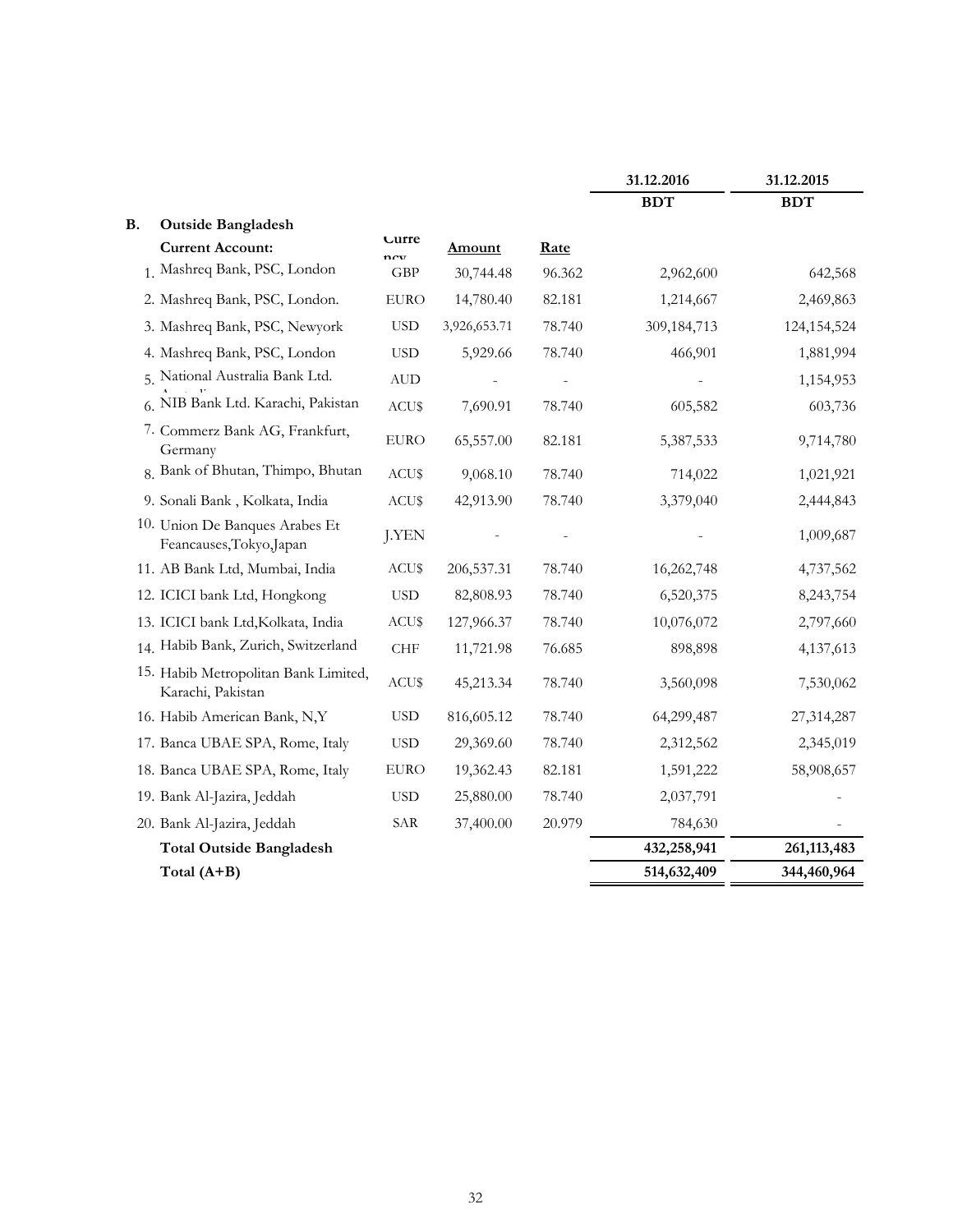|        |                                                                                                            | 31.12.2016     | 31.12.2015     |
|--------|------------------------------------------------------------------------------------------------------------|----------------|----------------|
|        |                                                                                                            | <b>BDT</b>     | <b>BDT</b>     |
| 4.1(a) | BALANCE WITH OTHER BANKS AND FINANCIAL INSTITUTIONS                                                        |                |                |
|        | In Bangladesh:                                                                                             |                |                |
|        | First Security Islami Bank Limited (Note-4.1 (A))                                                          | 82,373,468     | 83, 347, 481   |
|        | First Security Islami Capital & Investment Limited                                                         | 30,424,493     | 16,844,628     |
|        | Inter-company Transaction                                                                                  | (28, 108, 136) | (14, 851, 433) |
|        |                                                                                                            | 84,689,825     | 85,340,676     |
|        | <b>Outside Bangladesh:</b>                                                                                 |                |                |
|        | First Security Islami Bank Limited (Note-4.1 (B))                                                          | 432,258,941    | 261, 113, 483  |
|        | First Security Islami Capital & Investment Limited                                                         |                |                |
|        |                                                                                                            | 432,258,941    | 261, 113, 483  |
|        |                                                                                                            | 516,948,766    | 346, 454, 159  |
| 4.2    | Placement with Banks & other Financial Institutions                                                        |                |                |
|        | Reliance Finance Limited                                                                                   | 14,509,000,000 | 14,895,000,000 |
|        |                                                                                                            | 14,509,000,000 | 14,895,000,000 |
|        |                                                                                                            |                |                |
|        | Total Balance With Other Banks & Financial Institutions and                                                | 15,023,632,409 | 15,239,460,964 |
|        | Placement (Note 4.1+4.2)                                                                                   |                |                |
| 4.3    | Maturity-wise Grouping (Inside & Outside Bangladesh and<br><b>Placement with Banks)</b><br>Up to One Month | 6,074,584,894  | 6,161,851,997  |
|        | Up to Three Months                                                                                         | 4,530,200,805  | 4,595,281,384  |
|        |                                                                                                            |                |                |
|        | Three Months to One Year                                                                                   | 4,418,846,710  | 4,482,327,583  |
|        | One Year to Five Years                                                                                     |                |                |
|        | Above Five Years                                                                                           |                |                |
|        |                                                                                                            | 15,023,632,409 | 15,239,460,964 |
| 5      | <b>INVESTMENTS IN SHARES AND SECURITIES</b>                                                                |                |                |
|        | <b>Government Securities</b>                                                                               |                |                |
|        | Bangladesh Govt. Islamic Bonds                                                                             | 13,900,000,000 | 12,200,000,000 |
|        | Prize Bonds                                                                                                |                | 5,000          |
|        |                                                                                                            | 13,900,000,000 | 12,200,005,000 |
|        | Others                                                                                                     |                |                |
|        | Subordinated Bond                                                                                          | 400,000,000    |                |
|        | Quoted/Unquoted Shares (Note - 5.1)                                                                        | 486,490,432    | 864,057,181    |
|        |                                                                                                            | 886,490,432    | 864,057,181    |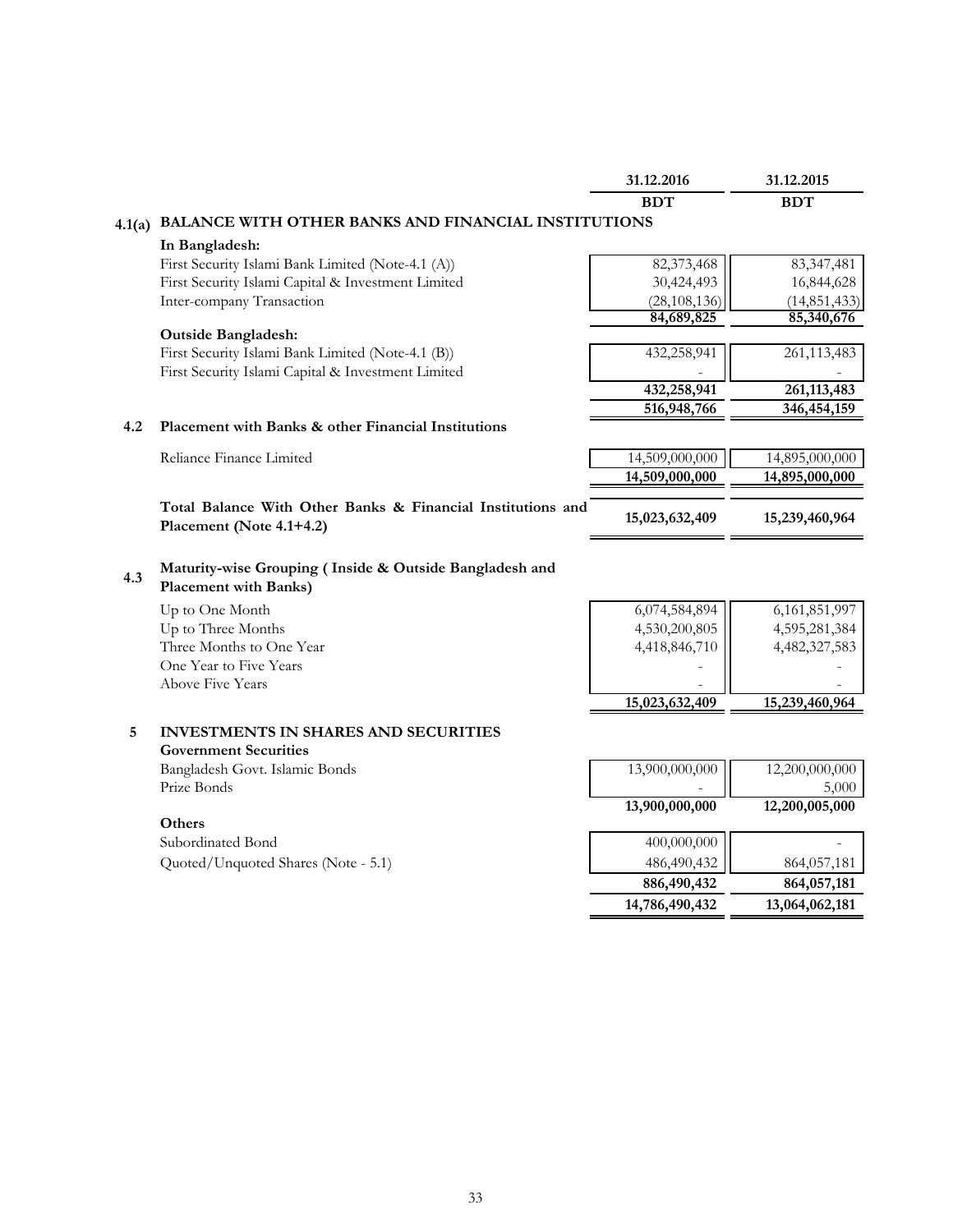|                                                           | 31.12.2016       | 31.12.2015       |
|-----------------------------------------------------------|------------------|------------------|
|                                                           | <b>BDT</b>       | <b>BDT</b>       |
| <b>Quoted/Unquoted Shares</b>                             | Acquisition cost | Acquisition cost |
| <b>Name of Companies</b>                                  | (Taka)           | (Taka)           |
| Quoted:                                                   |                  |                  |
| Power Grid Company of BD Ltd                              |                  | 13,168,272       |
| Shahjalal Islami Bank Ltd.                                | 1,612,625        | 3,144,216        |
| National Tubes Ltd.                                       | 12,122,079       | 27,582,087       |
| Maxsons Spinning Mills Ltd.                               |                  | 556,092          |
| Beximco Pharmaceuticals Ltd.                              |                  | 1,913,082        |
| MJL Bangladesh Ltd.                                       | 12,910,629       |                  |
| Lafarge Surma Cement Ltd.                                 | 204, 671, 243    | 157,108,119      |
| Confidence Cement Ltd.                                    | 18,236,370       | 49,874,637       |
| CVO Petrochemical Refinery Limited                        | 2,364,741        | 34,076,291       |
| Grameenphone Ltd.                                         |                  | 12,423,414       |
| Saiham Cotton Mills Ltd.                                  | 621,853          | 621,853          |
| Bangladesh Shipping Corporation                           | 13,759,371       | 29,964,578       |
| Bangladesh Submarine Cables Co. Ltd                       | 27,316,307       | 16,194,322       |
| Orion Pharma Ltd.                                         | 61,445           | 61,445           |
| Padma Oil Company Ltd.                                    | 48,810,375       | 44,544,440       |
| Usmania Glass Sheet Factory Ltd.                          | 5,673,379        | 4,790,275        |
| Rahima Food Corporation Ltd.                              |                  | 2,610,852        |
| Tallu Spinning Mills Ltd.                                 |                  | 5,964,433        |
| Paramount Textile Ltd.                                    | 6,536,568        | 6,536,568        |
| Shahazibazar Power Company Ltd.                           | 102,665,337      | 90,208,724       |
| Emerald Oil Industries Ltd.                               |                  | 621,932          |
| Quasem Drycells Ltd.                                      |                  | 608,926          |
| Al-Haj Textile Ltd.                                       |                  | 298,960          |
| Heidelberg Cement Bd. Ltd.                                | 5,618,178        | 3,359,108        |
| National Bank Ltd.                                        |                  | 356,255,105      |
| <b>ACI</b>                                                | 11,449,797       |                  |
| Beacon Pharma                                             | 793,549          |                  |
| <b>APEX FOOT</b>                                          | 9,697,136        |                  |
| Total                                                     | 484,920,982      | 862, 487, 731    |
| Unquoted:                                                 |                  |                  |
| Central Depository Bangladesh Ltd.                        | 1,569,450        | 1,569,450        |
|                                                           | 486,490,432      | 864,057,181      |
|                                                           |                  | 698,971,823      |
| <b>Market Value of Quoted Shares</b>                      | 421,054,071      |                  |
| Maturity Grouping of Investments in Shares and Securities |                  |                  |
| On Demand                                                 | 24,246,049       | 669,712          |
| Within One Month                                          | 2,275,753,951    | 1,565,330,285    |
| One Month to three Months                                 | 7,397,451,298    | 6,472,129,329    |
| Three Months to One Year                                  | 4,687,469,684    | 5,024,363,405    |
| One Year to Five Years                                    | 400,000,000      |                  |
| More than Five Years                                      | 1,569,450        | 1,569,450        |
|                                                           | 14,786,490,432   | 13,064,062,181   |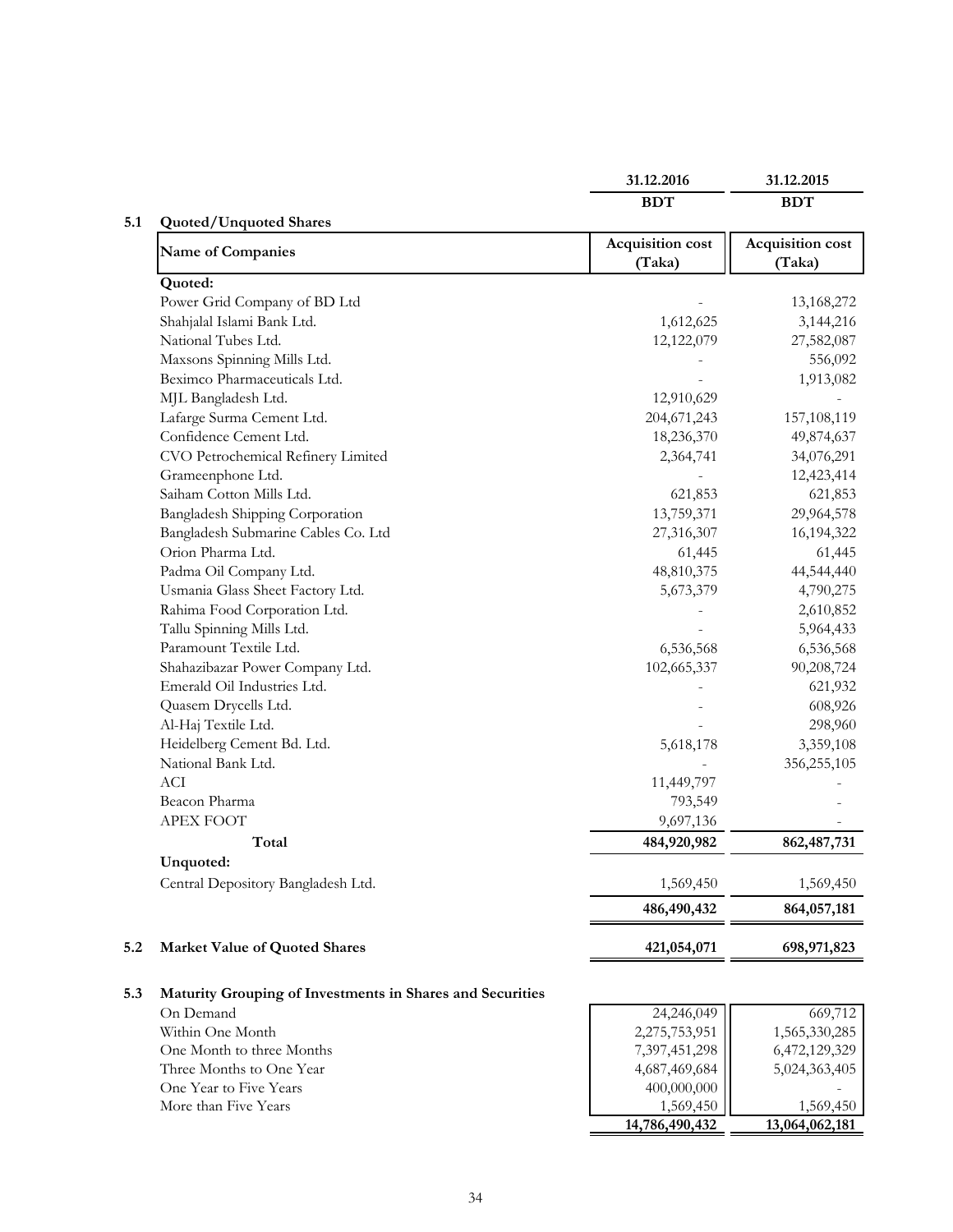|      |                                                                                                   | 31.12.2016                | 31.12.2015                   |
|------|---------------------------------------------------------------------------------------------------|---------------------------|------------------------------|
|      |                                                                                                   | <b>BDT</b>                | <b>BDT</b>                   |
| 5(a) | INVESTMENTS IN SHARES AND SECURITIES                                                              |                           |                              |
|      | <b>Government Securities</b>                                                                      |                           |                              |
|      | First Security Islami Bank Limited (Note-5)                                                       | 13,900,000,000            | 12,200,005,000               |
|      | First Security Islami Capital & Investment Limited                                                |                           |                              |
|      |                                                                                                   | 13,900,000,000            | 12,200,005,000               |
|      | Others                                                                                            |                           |                              |
|      | First Security Islami Bank Limited (Note-5)<br>First Security Islami Capital & Investment Limited | 886,490,432               | 864,057,181                  |
|      |                                                                                                   | 69,346,102<br>955,836,534 | 276,796,716<br>1,140,853,897 |
|      |                                                                                                   | 14,855,836,534            | 13,340,858,897               |
| 6    | <b>INVESTMENTS</b>                                                                                |                           |                              |
|      | General Investment etc. (Note-6.A)                                                                | 225,520,627,072           | 187, 325, 343, 675           |
|      | Bills Purchased and Negotiated (Note - 6.B)                                                       | 544,644,430               | 354,664,257                  |
|      |                                                                                                   | 226,065,271,502           | 187,680,007,932              |
| 6.A  | General Investment etc.                                                                           |                           |                              |
|      | Inside Bangladesh (Mode wise)                                                                     |                           |                              |
|      | Bai-Murabaha                                                                                      | 197,659,216,466           | 165, 537, 788, 835           |
|      | Hire-Purchase Sirkatul Meelk                                                                      | 27,188,609,204            | 21,183,831,227               |
|      | Bai-Muajjal                                                                                       | 5,155,895                 | 5,057,598                    |
|      | Bai-Salam                                                                                         | 233,375,868               | 217,243,884                  |
|      | Wajira Bill Okalah                                                                                | 10,453,147                | 21,884,933                   |
|      | Quard                                                                                             | 423,816,492               | 359,537,198                  |
|      |                                                                                                   | 225,520,627,072           | 187, 325, 343, 675           |
|      | <b>Outside Bangladesh</b>                                                                         |                           |                              |
|      |                                                                                                   | 225,520,627,072           | 187, 325, 343, 675           |
| 6.B  | <b>Bills Purchased and Negotiated</b>                                                             |                           |                              |
|      | Payable in Bangladesh                                                                             | 501,479,089               | 312,933,306                  |
|      | Payable outside Bangladesh                                                                        | 43,165,341                | 41,730,951                   |
|      |                                                                                                   | 544,644,430               | 354,664,257                  |
| 6.1  | <b>Maturity Grouping of Investments</b>                                                           | 226,065,271,502           | 187,680,007,932              |
|      | Payable on Demand                                                                                 | 41,261,198,524            | 34,255,160,091               |
|      | Up to Three Months                                                                                | 39,267,340,779            | 32,599,853,927               |
|      | Three Months to One Year                                                                          | 48,488,880,250            | 40,255,601,267               |
|      | One Year to Five Years                                                                            | 59,620,122,397            | 49,496,789,003               |
|      | <b>Above Five Years</b>                                                                           | 37,427,729,552            | 31,072,603,644               |
|      |                                                                                                   | 226,065,271,502           | 187,680,007,932              |
|      |                                                                                                   |                           |                              |
| 6.2  | Investments on the basis of Significant Concentration                                             |                           |                              |
|      | Investments to Directors of Other Banks                                                           | 27,897,190,000            | 22,375,776,000               |
|      | Investments to Chief Executive and Other high Officials                                           |                           |                              |
|      | Investments to Customers Group                                                                    | 179,100,213,527           | 151,305,775,726              |
|      | Investments to Industry                                                                           | 18,427,443,000            | 13,385,000,000               |
|      | Investment to Staff                                                                               | 640,424,975               | 613,456,206                  |
|      |                                                                                                   | 226,065,271,502           | 187,680,007,932              |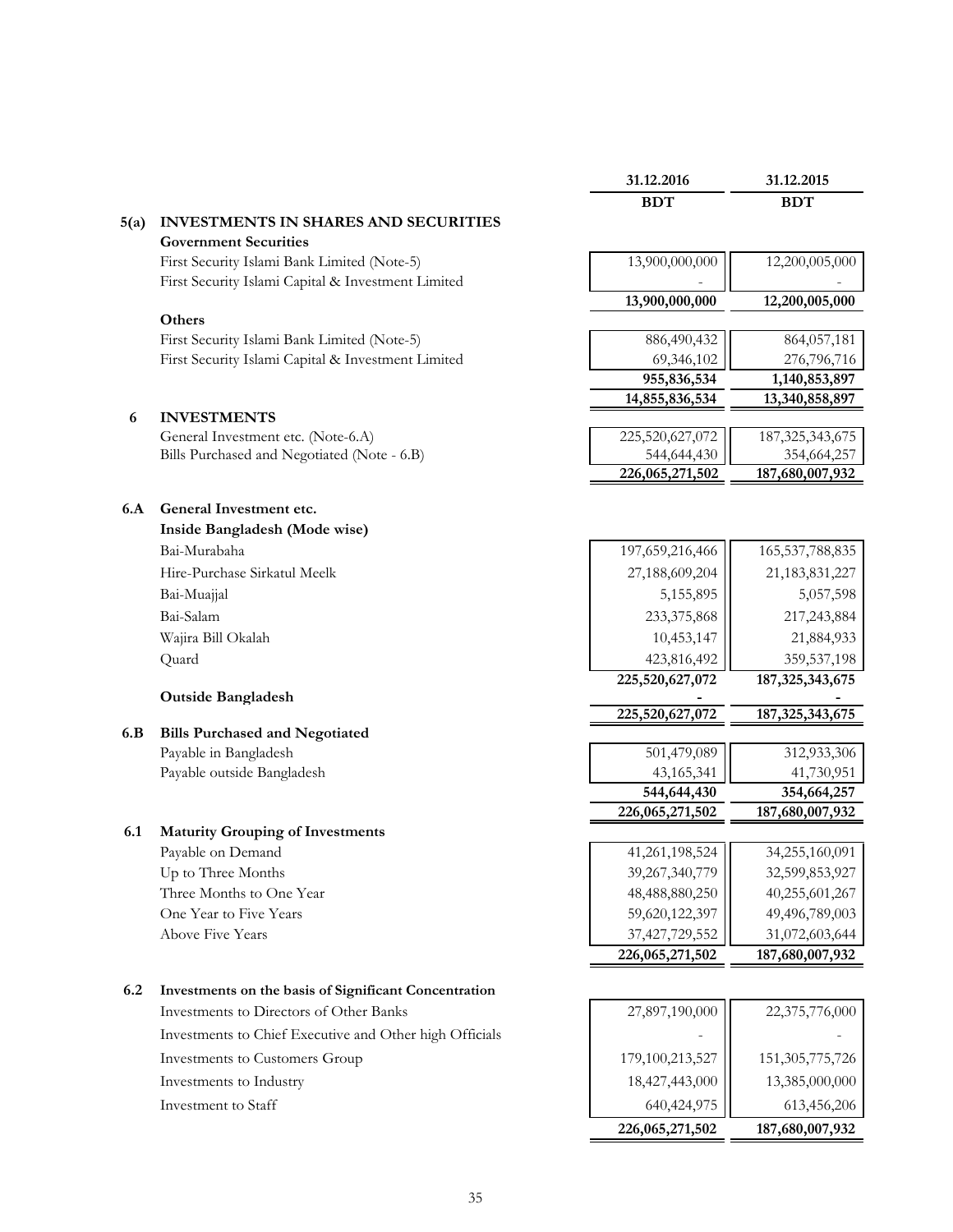|     |                                                             | 31.12.2016         | 31.12.2015         |
|-----|-------------------------------------------------------------|--------------------|--------------------|
|     |                                                             | <b>BDT</b>         | <b>BDT</b>         |
|     | Investments to Customers for more than 10% of FSIBL's Total |                    |                    |
| 6.3 | <b>Eligible Capital</b>                                     |                    |                    |
|     | Number of Clients                                           | 54                 | 40                 |
|     | Amount of Outstanding Investments                           |                    |                    |
|     | Funded                                                      | 79,552,800,000     | 58,435,300,000     |
|     | Non-funded                                                  | 13,991,100,000     | 10,252,900,000     |
|     |                                                             | 93,543,900,000     | 68,688,200,000     |
| 6.4 | <b>Economic Sector wise Investments</b>                     |                    |                    |
|     | Agriculture:                                                |                    |                    |
|     | Fishing                                                     | 189,400,000        | 427,100,000        |
|     | Others                                                      | 3,789,900,000      | 2,807,000,000      |
|     | <b>Textile and Readymade Garments:</b>                      |                    |                    |
|     | Readymade Garments - Export                                 | 2,816,300,000      | 1,347,500,000      |
|     | Textile and Textile Products- Import                        | 6,744,100,000      | 5,773,600,000      |
|     | Others -Export                                              | 1,574,200,000      | 1,420,700,000      |
|     | Others -Import                                              | 28,030,400,000     | 26,873,500,000     |
|     | Contractor Finance                                          | 6,815,700,000      | 4,359,900,000      |
|     | Transport                                                   | 621,600,000        | 1,269,600,000      |
|     | <b>Internal Trade Finance:</b>                              |                    |                    |
|     | Whole Sale Trading                                          | 67,059,600,000     | 50,918,100,000     |
|     | Retail Trading                                              | 16,925,900,000     | 14,663,500,000     |
|     | Others                                                      | 27,193,500,000     | 27,644,200,000     |
|     | <b>House Building:</b>                                      |                    |                    |
|     | Residential & Commercial                                    | 20,378,300,000     | 15,332,800,000     |
|     | Staff                                                       | 640,400,000        | 613,500,000        |
|     | <b>Special Program:</b>                                     |                    |                    |
|     | Consumer Finance and Hire Purchase Scheme                   | 286,500,000        | 226,900,000        |
|     | Others                                                      | 42,999,471,502     | 34,002,107,932     |
|     |                                                             | 226,065,271,502    | 187,680,007,932    |
| 6.5 | Geographical Location-wise                                  |                    |                    |
|     | Urban                                                       |                    |                    |
|     | Dhaka                                                       | 71,069,414,954     | 60,968,839,339     |
|     | Chittagong                                                  | 148, 193, 419, 711 | 121,454,700,779    |
|     | Barisal                                                     | 219,184,582        | 132,495,092        |
|     | Rajshahi                                                    | 566,564,457        | 392,690,818        |
|     | Khulna                                                      | 1,074,268,916      | 772,915,125        |
|     | Rangpur                                                     | 190,598,761        | 158,643,485        |
|     | Sylhet                                                      | 812,322,231        | 815,179,234        |
|     |                                                             | 222, 125, 773, 612 | 184, 695, 463, 872 |
|     | Rural                                                       |                    |                    |
|     | Dhaka                                                       | 1,158,971,250      | 803,273,166        |
|     | Chittagong                                                  | 1,860,194,155      | 1,584,033,360      |
|     | <b>Barisal</b>                                              | 60,854,643         | 64,783,866         |
|     |                                                             |                    |                    |
|     | Rajshahi                                                    | 100,596,755        | 52,136,290         |
|     | Khulna                                                      | 674,023,771        | 422,440,973        |
|     | Sylhet                                                      | 84,857,316         | 57,876,405         |
|     |                                                             | 3,939,497,890      | 2,984,544,060      |
|     |                                                             |                    |                    |
|     |                                                             | 226,065,271,502    | 187,680,007,932    |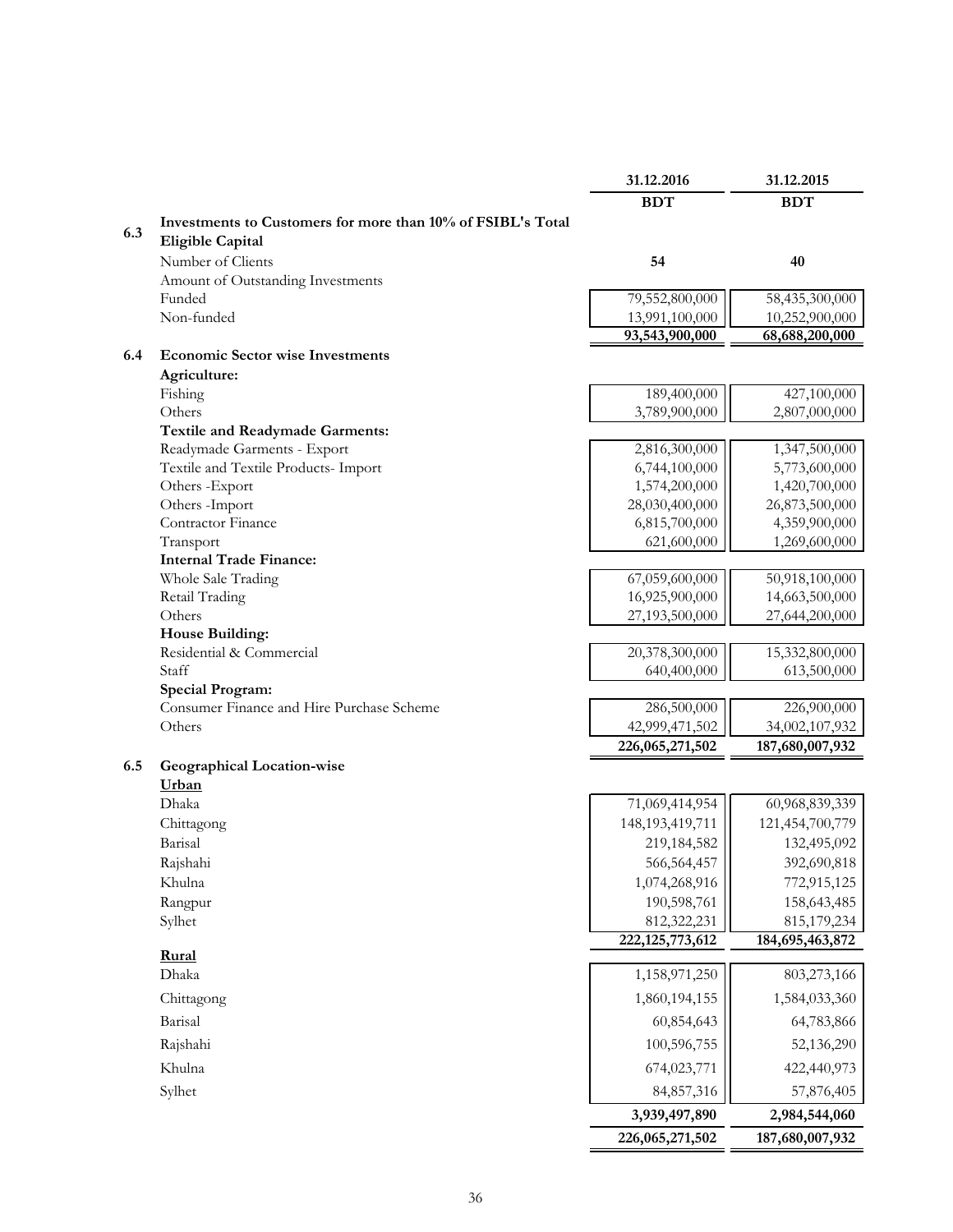|      |                                                                                                                                                | 31.12.2016                   | 31.12.2015                   |
|------|------------------------------------------------------------------------------------------------------------------------------------------------|------------------------------|------------------------------|
|      |                                                                                                                                                | <b>BDT</b>                   | <b>BDT</b>                   |
| 6.6  | <b>Classification of Investments as per Bangladesh Bank Circulars</b>                                                                          |                              |                              |
|      | Unclassified                                                                                                                                   |                              |                              |
|      | Standard                                                                                                                                       | 206,293,974,864              | 169,992,318,796              |
|      | Special Mention Account                                                                                                                        | 13,932,053,224               | 12,500,453,033               |
|      |                                                                                                                                                | 220, 226, 028, 088           | 182, 492, 771, 829           |
|      | Classified:<br>Sub-standard                                                                                                                    |                              |                              |
|      | Doubtful                                                                                                                                       | 1,881,233,510<br>322,208,989 | 1,668,450,287<br>525,819,512 |
|      | Bad & Loss                                                                                                                                     | 3,635,800,915                | 2,992,966,304                |
|      |                                                                                                                                                | 5,839,243,414                | 5, 187, 236, 103             |
|      |                                                                                                                                                | 226,065,271,502              | 187,680,007,932              |
|      |                                                                                                                                                |                              |                              |
| 6.7  | Particulars of Required Provision for Investments                                                                                              |                              |                              |
|      | <b>Classification status</b>                                                                                                                   | <b>Required provision</b>    |                              |
|      | Unclassified                                                                                                                                   |                              |                              |
|      | Standard                                                                                                                                       | 1,893,110,376                | 1,574,758,026                |
|      | Special Mention Account                                                                                                                        | 343,018,063                  | 267,334,992                  |
|      | Off-Balance Sheet Exposure                                                                                                                     | 335,687,765                  | 258,473,002                  |
|      |                                                                                                                                                | 2,571,816,204                | 2,100,566,020                |
|      | Classified:                                                                                                                                    |                              |                              |
|      | Sub - Standard                                                                                                                                 | 251,168,475                  | 251, 333, 505                |
|      | Doubtful                                                                                                                                       | 33,275,329                   | 98,348,001                   |
|      | Bad and Loss                                                                                                                                   | 2,229,089,094                | 1,358,253,494                |
|      |                                                                                                                                                | 2,513,532,898                | 1,707,935,000                |
|      |                                                                                                                                                | 5,085,349,102                | 3,808,501,020                |
|      |                                                                                                                                                |                              |                              |
|      | Total Required Provision against Investments                                                                                                   | 5,085,349,102                | 3,808,501,020                |
|      | <b>Total Provision Maintained</b>                                                                                                              | 5,088,729,803                | 3,812,429,803                |
|      | Provision Excess/ (Shortfall)                                                                                                                  | 3,380,701                    | 3,928,783                    |
|      |                                                                                                                                                |                              |                              |
| 6.8  | <b>Particulars of Investments</b>                                                                                                              |                              |                              |
| i)   | Investments considered good in respect of which the Bank Company<br>is fully secured.                                                          | 25,825,000,000               | 101,151,300,000              |
| ii)  | Investments considered good for which the bank holds no Security<br>other than the debtors personal security.                                  | 24,053,000,000               | 66,528,700,000               |
| iii) | Investment considered good and secured by the personal security of<br>one or more parties in addition to the personal security of the debtors. | 176, 187, 271, 502           | 20,000,007,932               |
| iv)  | Investments adversely classified; provision not maintained there<br>against.                                                                   |                              |                              |
|      |                                                                                                                                                | 226,065,271,502              | 187,680,007,932              |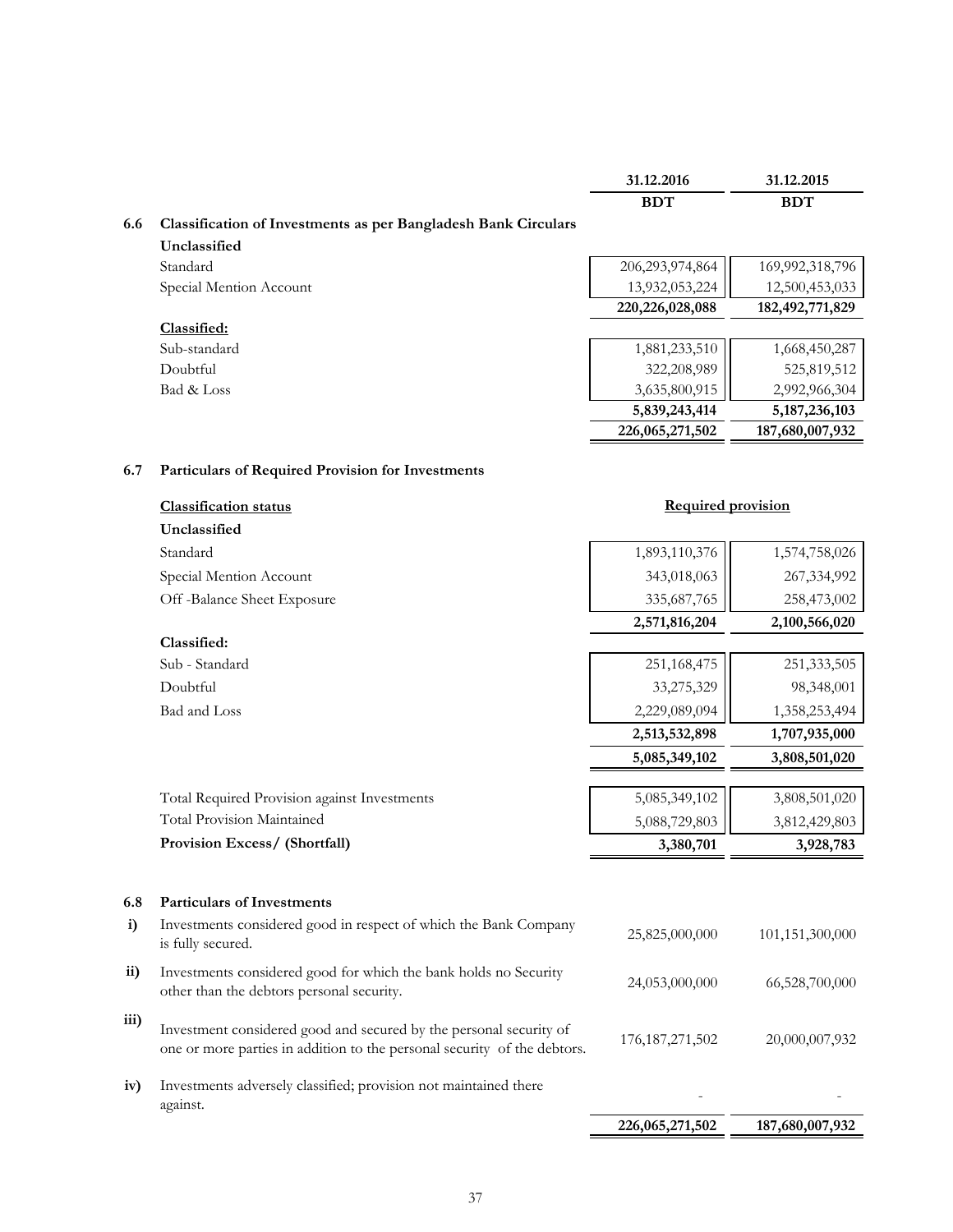|               |                                                                                                                                                                                                                                                                                      | 31.12.2016       | 31.12.2015       |
|---------------|--------------------------------------------------------------------------------------------------------------------------------------------------------------------------------------------------------------------------------------------------------------------------------------|------------------|------------------|
|               |                                                                                                                                                                                                                                                                                      | <b>BDT</b>       | <b>BDT</b>       |
| v)            | Investments due by directors or executives of the banking company or                                                                                                                                                                                                                 |                  |                  |
|               | any of them taken either separately or jointly with any other person.                                                                                                                                                                                                                | 27,897,190,000   | 22,377,556,000   |
| vi)           | Investments due by companies or firms in which the directors of the<br>bank company are interested as directors partners or managing agents<br>or in case of private companies, as members.                                                                                          |                  |                  |
| vii)          | Maximum total amount of investments, including temporary advances<br>made at any time during the year to directors or managers or officers<br>of the banking company or any of them either separately or jointly<br>with any other person.                                           |                  |                  |
| viii)         |                                                                                                                                                                                                                                                                                      |                  |                  |
|               | Maximum total amount of investments, including temporary advances<br>granted during the year to the companies or firms in which the<br>directors of the banking company are interested as directors, partners<br>or managing agents or in the case of private companies, as members. |                  |                  |
| ix)           | Investment due from other banking companies                                                                                                                                                                                                                                          |                  |                  |
| X)            | Total amount of classified Investments on which profit is not credited<br>to income                                                                                                                                                                                                  | 5,839,243,414    | 5, 187, 236, 103 |
| a.            | Movement of classified Investments                                                                                                                                                                                                                                                   |                  |                  |
|               | Opening balance                                                                                                                                                                                                                                                                      | 5, 187, 236, 102 | 3,396,898,471    |
|               | Increase/ (Decrease) during the year                                                                                                                                                                                                                                                 | 652,007,312      | 1,790,337,631    |
|               |                                                                                                                                                                                                                                                                                      | 5,839,243,414    | 5, 187, 236, 102 |
| $\mathbf b$ . | Amount of provision kept against classified investment as on the                                                                                                                                                                                                                     |                  |                  |
|               | reporting date of Balance Sheet                                                                                                                                                                                                                                                      | 2,513,635,000    | 1,707,935,000    |
| c.            | Profit credited to the profit/Rent/Compensation Suspense Account                                                                                                                                                                                                                     | 228,426,381      | 198,757,243      |
| xi)           | Amount of written off Investment:                                                                                                                                                                                                                                                    |                  |                  |
| a.            | Cumulative amount                                                                                                                                                                                                                                                                    |                  |                  |
| b.            | Amount written off during the period                                                                                                                                                                                                                                                 |                  |                  |
| c.            | Total amount of written off $(a+b)$                                                                                                                                                                                                                                                  |                  |                  |
| d.            | Amount recovered against such written- off up to this year                                                                                                                                                                                                                           |                  |                  |
| e.            | Amount of investment written- off against which suit has been filled to<br>recover the same.                                                                                                                                                                                         |                  |                  |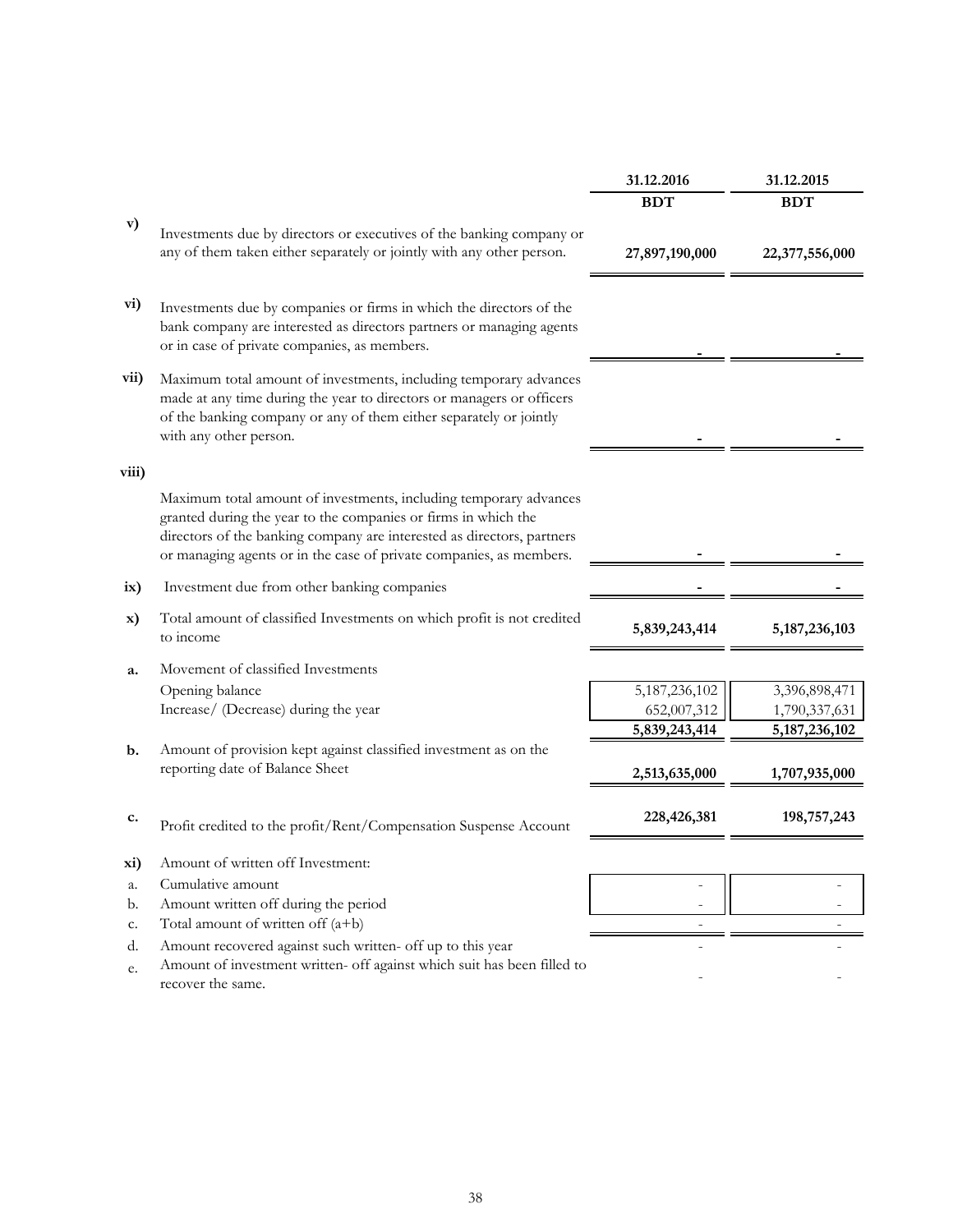|                |                                                                      | 31.12.2016      | 31.12.2015         |
|----------------|----------------------------------------------------------------------|-----------------|--------------------|
|                |                                                                      | <b>BDT</b>      | <b>BDT</b>         |
| 6.9            | Security against Investments including bills purchased & negotiated: |                 |                    |
|                | Collateral of movable/immovable assets                               | 125,750,894,795 | 116,581,476,060    |
|                | Local banks & financial institutions guarantee                       |                 | 2,071,700,000      |
|                | Export documents                                                     | 1,574,249,000   | 1,420,667,000      |
|                | Own MTDR                                                             | 25,825,000,000  | 9,034,800,000      |
|                | MTDR of other Banks                                                  |                 |                    |
|                | Government Bonds                                                     |                 |                    |
|                | Personal guarantee                                                   | 53,969,048,191  | 45,746,362,582     |
|                | Other security                                                       | 1,272,885,689   | 12,672,845,392     |
|                | Unsecured                                                            | 17,673,193,827  | 152,156,898        |
|                |                                                                      | 226,065,271,502 | 187,680,007,932    |
| 6.10           | Maturity Grouping of Bills Purchased and Negotiated                  |                 |                    |
|                | Payable within one month                                             | 4,419,231       | 2,877,737          |
|                | Over one month but less than three months                            | 11,798,269      | 7,682,855          |
|                | Over three months but less than six months                           | 189,851,055     | 123,628,150        |
|                | Six Months and Above                                                 | 338,575,875     | 220,475,515        |
|                |                                                                      | 544,644,430     | 354,664,257        |
|                | 6.A(a) GENERAL INVESTMENT ETC. (All Inside Bangladesh)               |                 |                    |
|                | First Security Islami Bank Limited (Note-6.A)                        | 225,520,627,072 | 187, 325, 343, 675 |
|                | First Security Islami Capital & Investment Limited                   |                 |                    |
|                | Less: Inter-company transaction (Investment in Subsidiary)           | (175, 378, 981) | (440, 930, 533)    |
|                |                                                                      | 225,345,248,091 | 186, 884, 413, 142 |
| $\overline{7}$ | Fixed Assets including premises, Furniture & Intangible Assets       |                 |                    |
|                | at cost less accumulated depreciation (Annexure-A)                   |                 |                    |
|                | Land                                                                 | 96,546,000      | 96,546,000         |
|                | Building                                                             | 1,429,210,470   | 1,242,651,774      |
|                | Furniture & Fixtures                                                 | 1,805,533,437   | 1,696,800,597      |
|                | Office Equipment                                                     | 1,312,547,552   | 1,098,962,167      |
|                | Vehicles                                                             | 218,216,802     | 199,713,909        |
|                | <b>Books</b>                                                         | 613,025         | 606,516            |
|                |                                                                      | 4,862,667,286   | 4,335,280,963      |
|                | Less: Accumulated Depreciation                                       | 1,504,972,811   | 1,177,958,421      |
|                |                                                                      | 3,357,694,475   | 3, 157, 322, 542   |
|                | <b>Intangible Assets</b>                                             |                 |                    |
|                | Software -Core banking                                               | 137,531,195     | 129,178,081        |
|                | Less: Accumulated amortization                                       | 64,494,731      | 46,537,228         |
|                |                                                                      | 73,036,464      | 82,640,853         |
|                |                                                                      | 3,430,730,939   | 3,239,963,395      |
| 7(a)           | Fixed Assets including premises, Furniture & Intangible Assets       |                 |                    |

#### **at cost less accumulated depreciation**

First Security Islami Bank Limited (Note-7) 3,430,730,939 3,239,963,395 First Security Islami Capital & Investment Limited 19,386,853 21,078,281  **3,450,117,792 3,261,041,676**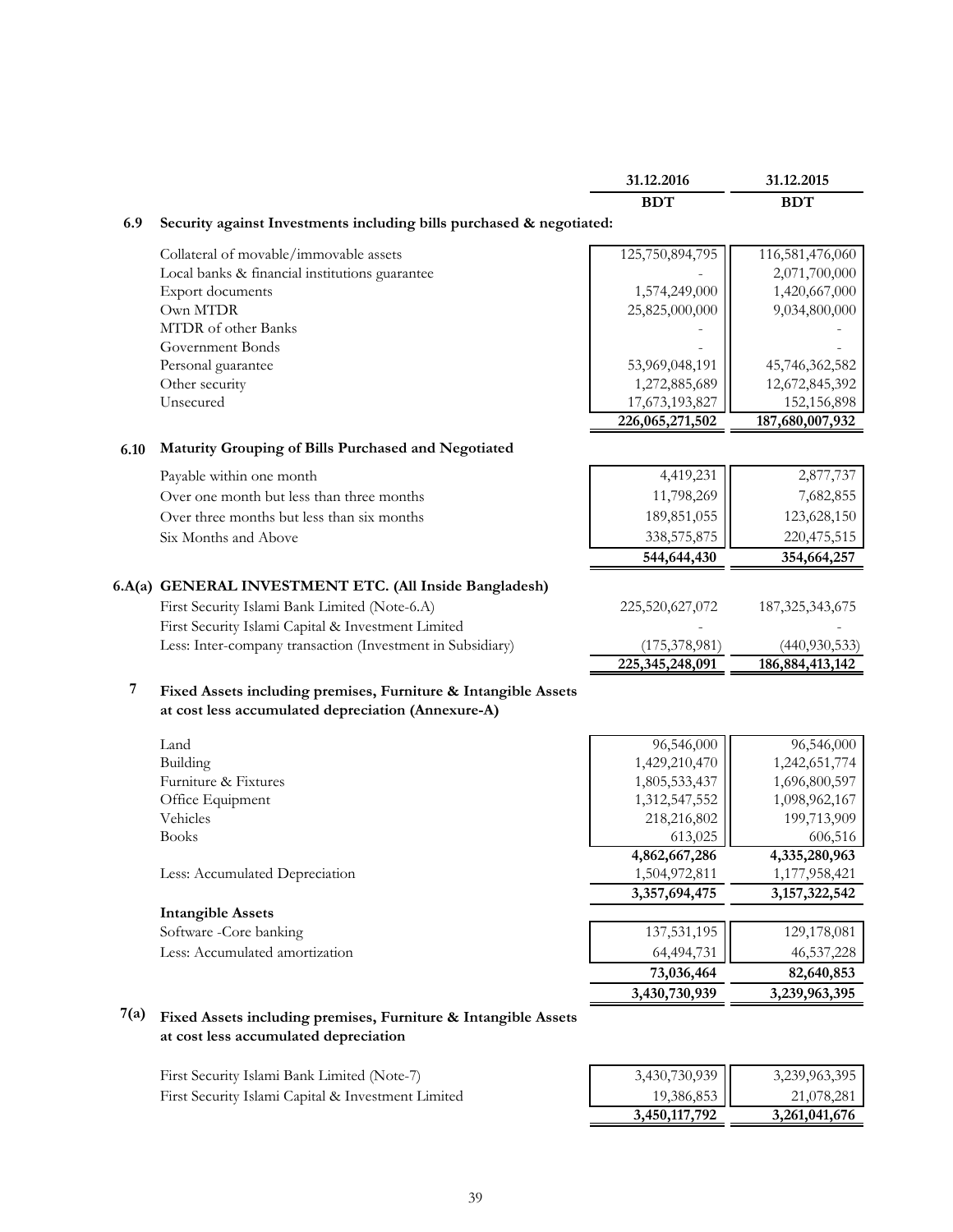|                                                        | 31.12.2016    | 31.12.2015    |
|--------------------------------------------------------|---------------|---------------|
|                                                        | <b>BDT</b>    | <b>BDT</b>    |
| 8<br><b>OTHER ASSETS</b>                               |               |               |
| Inter - branch Transaction Account (*)                 | 16,629,217    | 15,584,775    |
| Accrued Income (Note - 8.1)                            | 931,679,426   | 1,144,485,061 |
| Advances, Deposits and Prepayment (Note -8.2)          | 2,894,967,424 | 2,841,316,112 |
| Advance Income Tax                                     | 5,035,549,724 | 4,072,546,313 |
| Stock of Stationery                                    | 34,380,488    | 31,892,340    |
| Suspense Account (Note-8.3)                            | 70,078,826    | 107,590,028   |
| <b>Advance Deposits</b>                                | 95,832,609    | 270,357,610   |
| Stamps on Hand                                         | 3,003,832     | 2,380,085     |
| Investment in FSI Capital & Investment Ltd. (Note-1.4) | 255,000,000   | 255,000,000   |
| Investment in FSIEL Italy S.R.L (Note-1.5)             | 62,340,058    | 62,340,058    |
| Deferred Tax Assets (Note-8.4)                         | 197,233,000   | 197,233,000   |
|                                                        | 9,596,694,604 | 9,000,725,382 |

(\*) Inter-branch transaction account represents net outstanding balance between Inter-branch and Head Office transaction(net) originated but yet to be responded at the balance sheet date. However, the status of non-respondent entries on 31.12.2016 have been reconciled on 13.02.2017.

#### **8.1 Accrued Income**

|                                                             | 931,679,426 | 1,144,485,061 |
|-------------------------------------------------------------|-------------|---------------|
| Bai Muajjal (Hypo)                                          | 1,184,770   |               |
| Bai Murabaha (Import)                                       | 104,560     |               |
| Pre-Shipment Inv.                                           | 252,931     |               |
| Bai Murabaha (Post)                                         | 2,172,020   |               |
| Bai-Muajjal (General)                                       | 45,757,837  | 45,757,837    |
| HPSM (Scheme)                                               | 12,173,694  | 478,172       |
| Quard against PF                                            | 82,973      | 82,973        |
| Bai Salam - Export                                          | 5,099,016   | 5,120,072     |
| Bai Murabaha (Hypo)                                         | 173,928,572 | 210,655,715   |
| Bai Murabaha General                                        | 97,654,488  | 102,340,752   |
| <b>HPSM</b> House Building                                  |             | 1,731,971     |
| Inland Documentary Bills Purchased (Foreign currency bills) | 13,169,494  | 13,169,494    |
| Mudarabah Term Deposit                                      | 397,368,820 | 519,402,847   |
| Bangladesh Govt. Islamic Bond                               | 182,730,251 | 245,745,228   |
|                                                             |             |               |

#### **8.2 Advance, Deposits and Prepayment**

| Advance against Rent - Office            | 233,141,023   | 251,684,912   |
|------------------------------------------|---------------|---------------|
| Advance against Rent - Godown            | 1,504,000     | 3,640,000     |
| Clearing Adjustment Account (under BACH) | 31,050,616    | 14,035,236    |
| Remittance Settlement Account            | 164,867,702   | 124,458,251   |
| Prepayment                               | 2,449,406,819 | 2,430,323,982 |
| Prepaid Insurance                        | 652,565       | 364,551       |
| <b>Advance Against Security Deposit</b>  | 14,063,688    | 16,528,169    |
| Mobile Banking Receivable A/C            | 281,011       | 281,011       |
|                                          | 2,894,967,424 | 2,841,316,112 |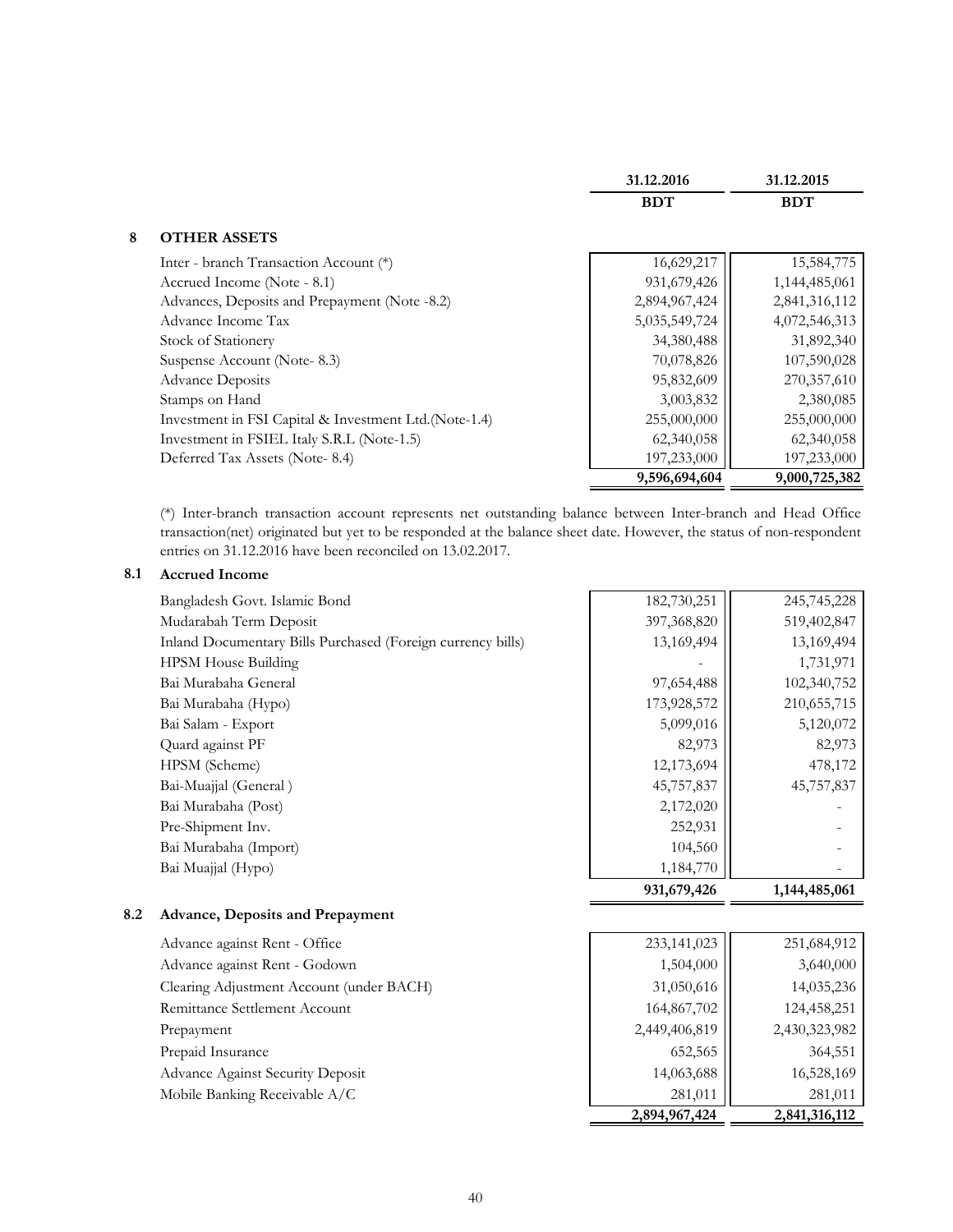|     |                                 | 31.12.2016  | 31.12.2015  |
|-----|---------------------------------|-------------|-------------|
|     |                                 | <b>BDT</b>  | <b>BDT</b>  |
| 8.3 | <b>Suspense Account</b>         |             |             |
|     | Sundry Debtors                  | 67,507,848  | 106,779,028 |
|     | Advance against TA/DA           | 2,181,378   | 811,000     |
|     | Encashment of PSP/BSP           | 364,600     |             |
|     | Advance against New Branch      | 25,000      |             |
|     |                                 | 70,078,826  | 107,590,028 |
| 8.4 | <b>Deferred Tax Assets</b>      |             |             |
|     | Opening Balance                 | 197,233,000 | 80,000,000  |
|     | Add: Addition During the period |             | 117,233,000 |
|     | <b>Closing Balance</b>          | 197,233,000 | 197,233,000 |

As per Bangladesh Accounting Standard (BAS)- 12 deferred tax is recognized since December 2007. Deferred tax assets have been arrived at Tk. 197.23 million as on December 31, 2015. According to BRPD Circular No. 11 Dated 12 December 2011, the increased amount of the net income after tax due to the recognition of deferred tax will not be distributed as dividend. Deferred tax asset is recognized to the extents which are expected to recover in future.

#### **8(a) OTHER ASSETS**

| First Security Islami Bank Limited (Note-8)                | 9,596,694,604     | 9,000,725,382  |
|------------------------------------------------------------|-------------------|----------------|
| Less: Inter-company transaction (Investment in Subsidiary) | 255,000,000       | 255,000,000    |
|                                                            | 9,341,694,604     | 8,745,725,382  |
| First Security Islami Capital & Investment Limited         | 780,093,963       | 1,520,656,061  |
|                                                            | 10, 121, 788, 567 | 10,266,381,443 |

#### **9 NON-BANKING ASSETS**

The Bank has been awarded ownership of the mortgage properties of M/s. Ranuka Knit Fashion (Pvt.) Ltd. according to the verdict of the Honorable Court in accordance with section 33(7) of " Artharin Adalat -2003". An amount of Tk. 25,145,280/- is reported in the financial Statements as Non-Banking Assets through the adjustment of outstanding investment against the client. The value of Non-Banking Assets has been determined on the basis of valuation report of an Independent surveyor Company.

#### **10 PLACEMENT FROM BANK & OTHER FINANCIAL INSTITUTION Inside Bangladesh**

|    | Bangladesh Bank (IMM Wings & Refinance Scheme) | 35,863,797    | 14,198,886  |
|----|------------------------------------------------|---------------|-------------|
|    | Bangladesh Bank (EDF)                          | 675,251,251   | 549,061,438 |
|    |                                                | 711,115,048   | 563,260,324 |
|    | <b>Outside Bangladesh</b>                      |               |             |
|    |                                                | 711, 115, 048 | 563,260,324 |
| А. | Security-wise grouping                         |               |             |
|    | Secured Placement                              |               |             |
|    | Unsecured Placement                            | 711,115,048   | 563,260,324 |
|    |                                                | 711,115,048   | 563,260,324 |
| B. | <b>Repayment Nature wise Grouping</b>          |               |             |
|    | Repayable on demand                            |               |             |
|    | Others                                         | 711,115,048   | 563,260,324 |

 **711,115,048 563,260,324**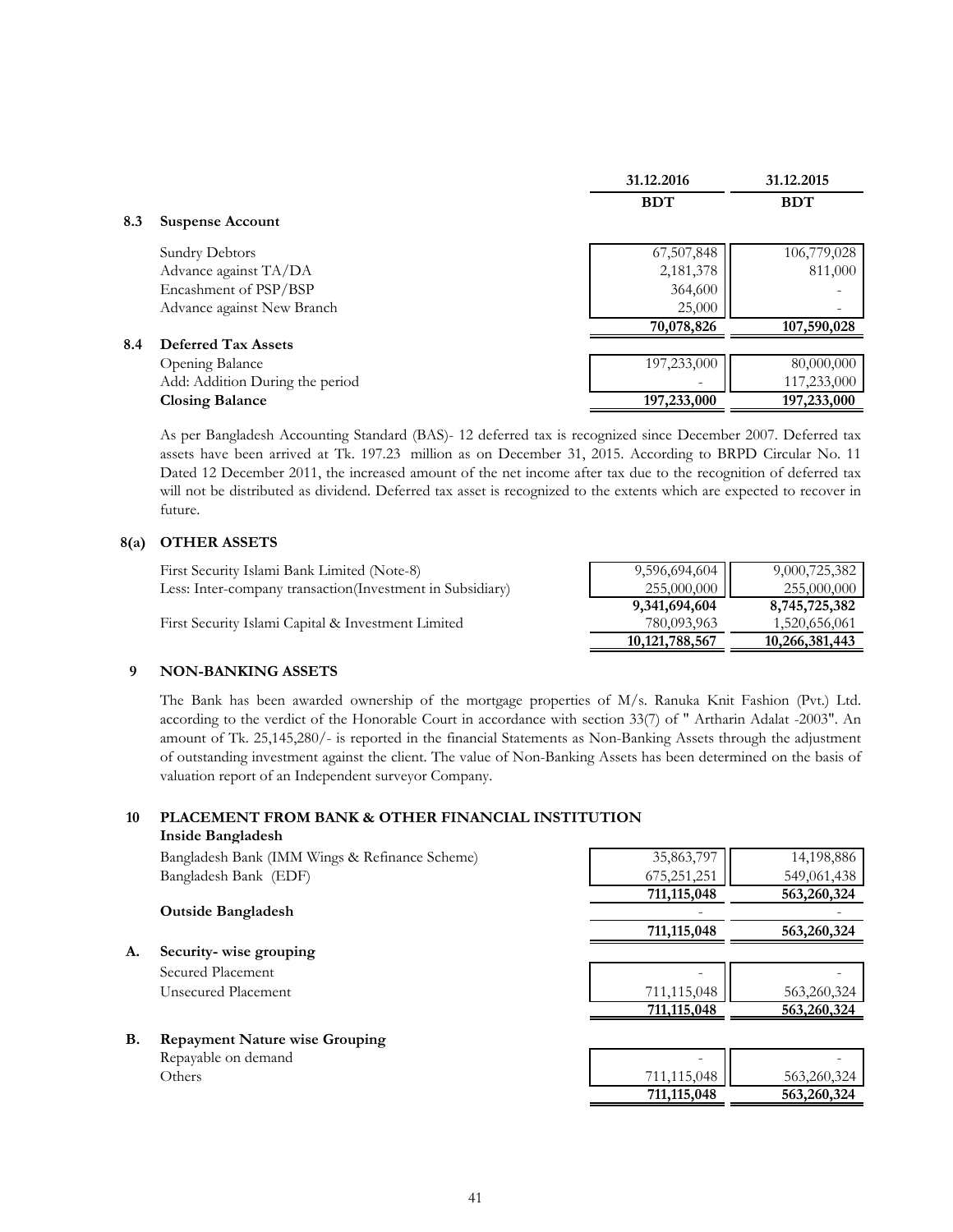|           |                                                          | 31.12.2016         | 31.12.2015      |
|-----------|----------------------------------------------------------|--------------------|-----------------|
|           |                                                          | <b>BDT</b>         | <b>BDT</b>      |
| C.        | <b>Maturity Analysis</b>                                 |                    |                 |
|           | Repayable on Demand                                      |                    |                 |
|           | Repayable within One Month                               |                    |                 |
|           | One Month to Six Months                                  |                    |                 |
|           | Six Month to One Year                                    |                    |                 |
|           | One Year to Five Years                                   | 711,115,048        | 563,260,324     |
|           | Five Years to Ten Years                                  |                    |                 |
|           | Unclaimed Deposits Ten Years and Over                    | 711,115,048        | 563,260,324     |
|           |                                                          |                    |                 |
|           | 10 (a) PLACEMENT FROM BANK & OTHER FINANCIAL INSTITUTION |                    |                 |
|           | First Security Islami Bank Limited                       | 711,115,048        | 563,260,324     |
|           | First Security Islami Capital & Investment Limited       |                    | 618,937,822     |
|           |                                                          | 711,115,048        | 1,182,198,146   |
|           |                                                          |                    |                 |
| 11        | DEPOSITS AND OTHER ACCOUNTS                              |                    |                 |
| A.        | Deposits Received from Banks (Note A-1)                  | 164,800,000        | 186,000,000     |
| <b>B.</b> | Other than Bank                                          |                    |                 |
|           | Payable on Demand (Note B-1)                             | 8,830,641,119      | 7,277,536,662   |
|           | Other Deposits (Note B-2)                                | 265,257,453,010    | 223,996,708,027 |
|           |                                                          | 274,088,094,129    | 231,274,244,690 |
|           |                                                          | 274, 252, 894, 129 | 231,460,244,690 |
| C.        | Maturity wise Grouping of Deposits and Other Accounts    |                    |                 |
|           | Repayable within One Month                               | 55,391,148,137     | 46,710,704,689  |
|           | One Month to Three Months                                | 54,798,044,362     | 46,210,547,242  |
|           | Three Months to One Year                                 | 59,486,941,063     | 50,164,638,761  |
|           | One Year to Five Years                                   | 57,531,817,115     | 48,515,905,698  |
|           | Repayable over Five Years                                | 47,044,943,452     | 39,672,448,299  |
|           |                                                          | 274,252,894,129    | 231,274,244,689 |
| $A-1$     | <b>Deposits Received from Banks</b>                      |                    |                 |
|           | Islami Bank Bangladesh Ltd.                              | 22,300,000         | 10,500,000      |
|           | Exim Bank Ltd.                                           | 11,200,000         | 35,600,000      |
|           | Union Bank Ltd.                                          | 97,600,000         | 130,800,000     |
|           | NRB Global Bank Ltd.                                     | 33,700,000         | 9,100,000       |
|           |                                                          | 164,800,000        | 186,000,000     |
|           |                                                          |                    |                 |
|           | Maturity wise Grouping of Deposits Received from Banks   |                    |                 |
|           | Repayable on Demand                                      | 164,800,000        | 186,000,000     |
|           | Repayable within One Month                               |                    |                 |
|           | Repayable over One Month but within Six Months           |                    |                 |
|           | Repayable over Six Months but within one Year            |                    |                 |
|           | Repayable over One Year but within Five Years            |                    |                 |
|           | Repayable over Five Years but within Ten Years           |                    |                 |
|           | Unclaimed Deposits for Ten Years and above               |                    |                 |
|           |                                                          | 164,800,000        | 186,000,000     |

#### 42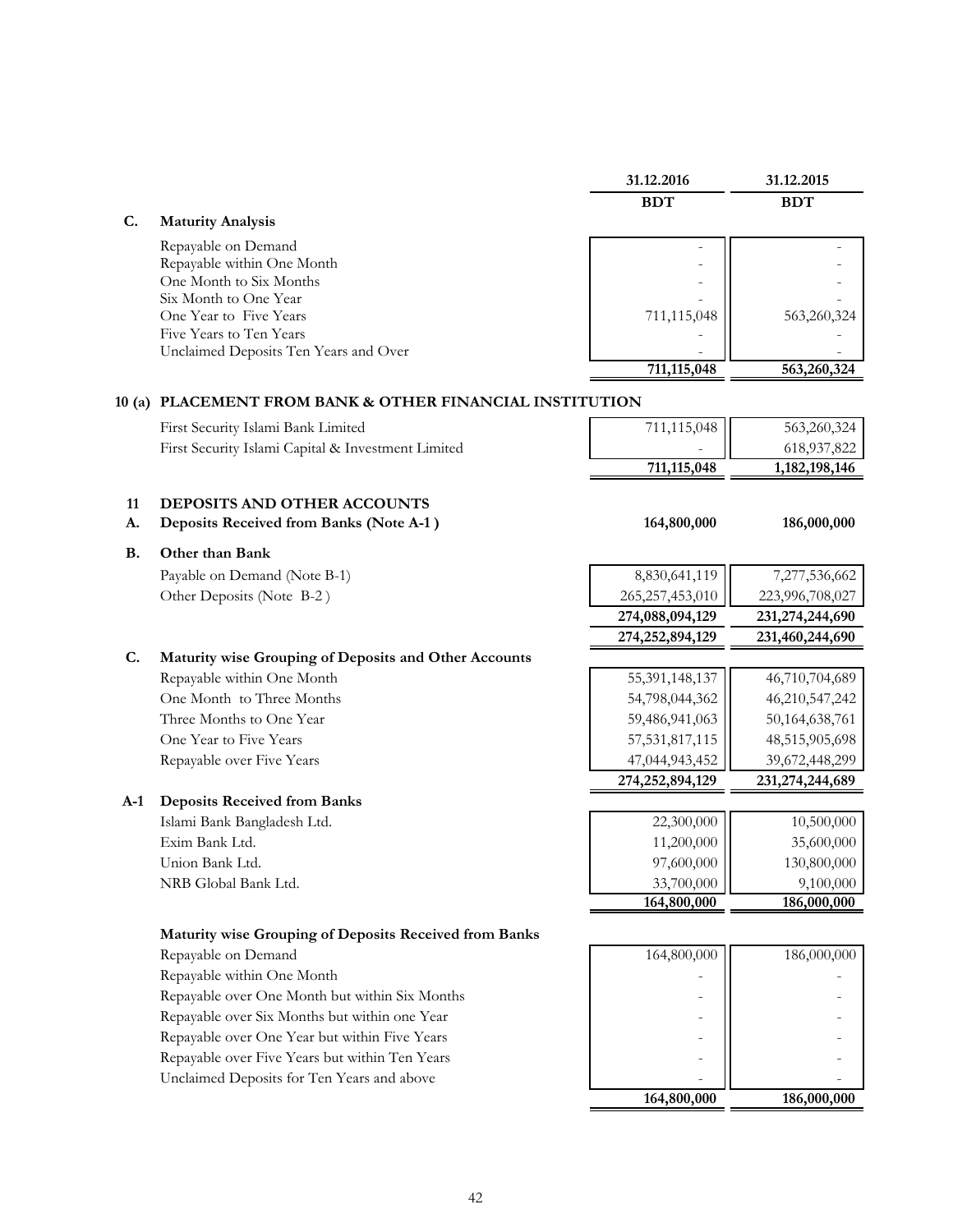|         |                                                                                                 | 31.12.2016         | 31.12.2015                  |
|---------|-------------------------------------------------------------------------------------------------|--------------------|-----------------------------|
|         |                                                                                                 | <b>BDT</b>         | <b>BDT</b>                  |
| $B-1$   | Payable on Demand                                                                               |                    |                             |
|         | Al-wadiah Current Deposits                                                                      | 5,111,969,154      | 4, 151, 371, 250            |
|         | Mudaraba Saving Deposits (9%) (Note-11.3)                                                       | 1,657,966,771      | 1,223,712,259               |
|         | Security Deposit Receipt                                                                        | 19,011,380         | 22,818,861                  |
|         | <b>Sundry Deposits</b>                                                                          | 2,041,693,814      | 1,879,634,292               |
|         |                                                                                                 | 8,830,641,119      | 7,277,536,662               |
| $B - 2$ | <b>Other Deposits</b>                                                                           |                    |                             |
|         | Mudaraba Saving Deposits (91%) (Note-11.3)                                                      | 16,763,886,242     | 12,373,090,624              |
|         | Mudaraba Term Deposits                                                                          | 188,431,972,412    | 159,937,995,888             |
|         | Mudaraba Short Notice Deposits                                                                  | 8,441,322,077      | 4,991,905,142               |
|         | Bills Payable (Note-11.2)                                                                       | 1,477,937,977      | 881,045,753                 |
|         | Bearer Certificates of Deposits                                                                 |                    |                             |
|         | Mudaraba Deposit under Schemes (Note-11.5)                                                      | 49,946,732,050     | 45,689,448,026              |
|         | Foreign Currency Deposits                                                                       | 195,602,252        | 123,222,594                 |
|         |                                                                                                 | 265, 257, 453, 010 | 223,996,708,027             |
| 11.1    | Al-Wadiah Current Accounts & Other Deposit Accounts                                             |                    |                             |
|         | Al-wadiah Current Deposits                                                                      | 5,111,969,154      | 4, 151, 371, 250            |
|         | Mudaraba Short Notice Deposits                                                                  | 8,606,122,077      | 4,991,905,142               |
|         | <b>Sundry Deposits</b>                                                                          | 2,041,693,814      | 1,879,634,292               |
|         | Security Deposit Receipt                                                                        | 19,011,380         | 22,818,861                  |
|         | Foreign Currency Deposits                                                                       | 195,602,252        | 123,222,594                 |
|         |                                                                                                 | 15,974,398,677     | 11,168,952,139              |
| 11.1(a) | Al-Wadiah Current Accounts & Other Deposit Accounts                                             |                    |                             |
|         | First Security Islami Bank Limited (Note-11.1)                                                  | 15,974,398,677     | 11,168,952,139              |
|         | First Security Islami Capital & Investment Limited                                              |                    |                             |
|         | Less: Inter-company transaction                                                                 | (28, 108, 136)     | (14, 851, 433)              |
|         |                                                                                                 | 15,946,290,541     | 11,154,100,706              |
|         |                                                                                                 |                    |                             |
| 11.2    | <b>Bills Payable</b>                                                                            | 1,467,326,541      |                             |
|         | Pay Order Issued<br>Demand Draft Payable                                                        | 10,441,104         | 857, 143, 587<br>23,603,163 |
|         | Pay Slips Issued                                                                                | 170,332            | 299,003                     |
|         |                                                                                                 | 1,477,937,977      | 881,045,753                 |
|         |                                                                                                 |                    |                             |
| 11.3    | <b>Mudaraba Savings Deposits</b>                                                                |                    |                             |
|         | As per BRPD Circular No. 06, dated 24 June 07, total saving deposits amount is bifurcated into: |                    |                             |
|         | 9 % of total Mudaraba Savings Deposits                                                          | 1,657,966,771      | 1,223,712,259               |
|         | 91% of total Mudaraba Savings Deposits                                                          | 16,763,886,242     | 12,373,090,624              |
|         |                                                                                                 | 18,421,853,013     | 13,596,802,883              |
|         |                                                                                                 |                    |                             |
| 11.4    | Mudaraba Term Deposits including other Banks - Maturity wise Grouping                           |                    |                             |
|         | Payable on Demand                                                                               | 1,922,181,153      | 1,890,542,489               |
|         | Up to Three Months                                                                              | 77,549,721,873     | 72,372,226,337              |
|         | From Three Months to Six Months                                                                 | 31,239,012,039     | 25,041,411,083              |
|         | Above Six Months to One Year                                                                    | 77,598,448,218     | 60,504,149,337              |
|         | Above One Year to Two Years                                                                     | 55,436,023         | 58,290,925                  |
|         | Above Two Years                                                                                 | 67,173,106         | 71,375,717                  |
|         |                                                                                                 |                    |                             |

| 188, 431, 972, 412 | 159,937,995,888 |
|--------------------|-----------------|
| 67,173,106         | 71,375,717      |
| 55,436,023         | 58,290,925      |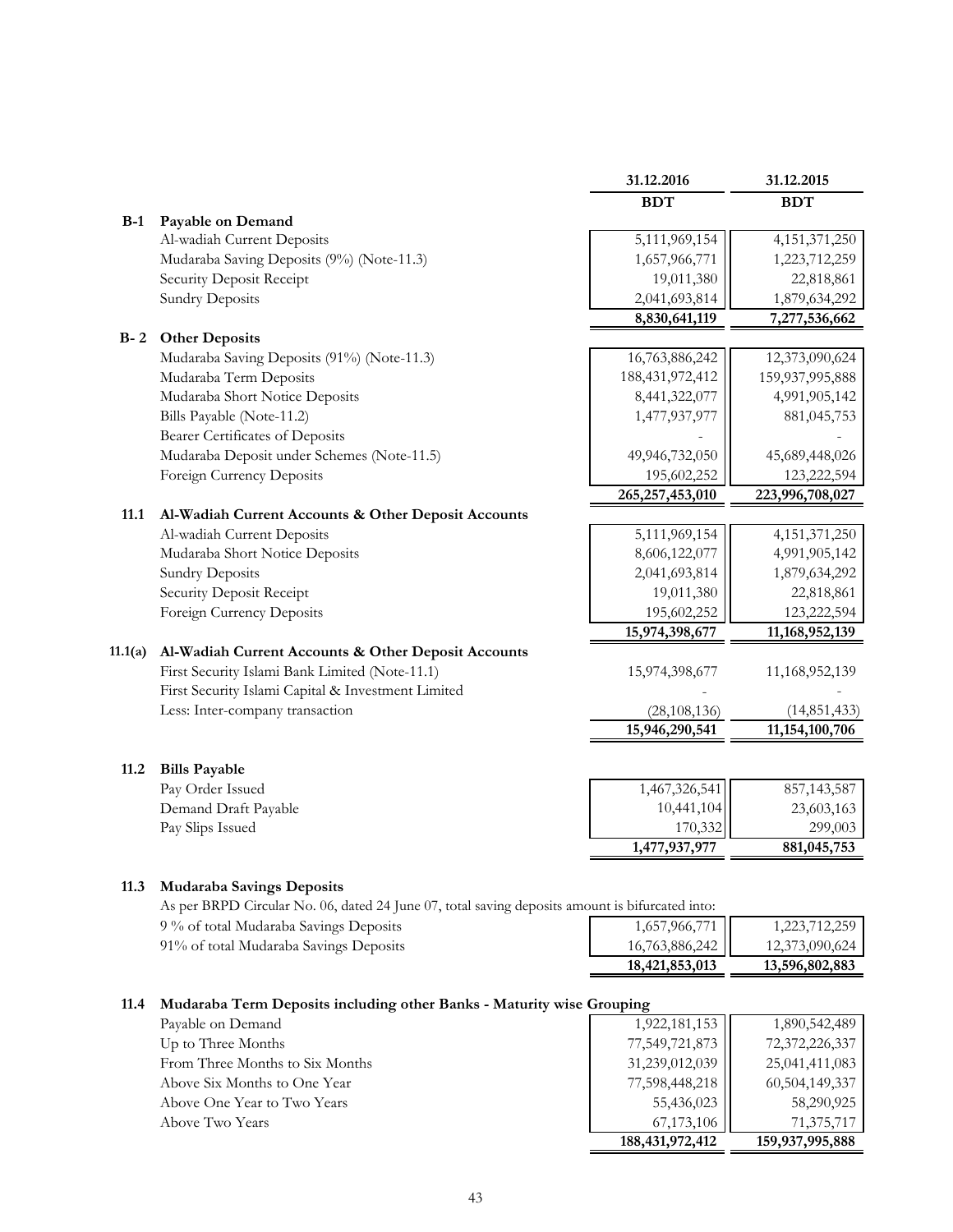|      |                                         | 31.12.2016     | 31.12.2015     |
|------|-----------------------------------------|----------------|----------------|
|      |                                         | <b>BDT</b>     | <b>BDT</b>     |
| 11.5 | <b>Other Mudaraba Deposits</b>          |                |                |
|      | Mudaraba Deposit under Schemes:         |                |                |
|      | Mudaraba Monthly Savings Scheme         | 9,778,118,259  | 8,541,691,257  |
|      | Mudaraba Double Benefit Deposits Scheme | 17,608,871,473 | 18,231,918,605 |
|      | Mudaraba Monthly Benefit Scheme         | 10,134,595,799 | 10,994,576,443 |
|      | Mudaraba Hajj Scheme                    | 96,395,710     | 62,792,209     |
|      | Mudaraba Marriage Scheme                | 1,131,827,102  | 562,959,723    |
|      | Mudaraba Health Care Scheme             | 5,135,892,177  | 2,880,742,752  |
|      | Mudaraba Education Deposit Scheme       | 1,054,168,576  | 574,683,971    |
|      | Mudaraba Pension Deposit Scheme         | 762,433,840    | 501,928,078    |
|      | Mudaraba Millionaire Deposit Scheme     | 1,057,364,020  | 641,926,820    |
|      | Mudaraba Kroropoti Deposit Scheme       | 716,031,086    | 418,027,669    |
|      | Mudaraba Triple Times Deposit Scheme    | 447,932,693    | 527,668,950    |
|      | Mudaraba Four Times Deposit Scheme      | 1,611,281,695  | 1,480,944,918  |
|      | Mudaraba Probashi Deposit Scheme        | 199,562,168    | 138,171,900    |
|      | Mudaraba Money Plant Deposit Scheme     | 2,297,319      | 2,124,299      |
|      | Mudaraba Gift Cheque                    | 7,868,871      | 6,857,958      |
|      | Mudaraba Griheni Deposit Scheme         | 155,392,659    | 91,660,591     |
|      | Mudaraba New Generation Deposit Scheme  | 45,436,527     | 1,708,127      |
|      | Mudaraba Cash Waqf. Deposit Scheme      | 1,262,076      | 29,063,757     |
|      |                                         | 49,946,732,050 | 45,689,448,026 |
|      |                                         |                |                |
| 12   | MUDARABA SUBORDINATED BOND              | 1,382,000,000  | 1,882,000,000  |

The Bank issued Redeemable non-convertible FSIBL Mudaraba Subordinated Bond to the tune of Taka 2,500,000,000.00 as Supplementary Capital (Tier-2) of the Bank for a term of 6 years to strengthen the capital base of the Bank under Basel-III on the consent of SEC vide their letter no.SEC/CI/CPLC-44/2003-1516 dated 05.09.2012 as well as on the approval of Bangladesh Bank Vide their letter no. BRPD(BIC)661/14B(P)/2012-241 dated 09.10.2012. We have received as fully paid Tk. 2,500,000,000.00 as on 02.01.2013. The amount of Tk. 500,000,000.00 has been paid during the year 2016, as principal redemption.

#### **13 OTHER LIABILITIES**

| Accumulated Provision against Investments (Note-13.3)<br>5,088,729,803<br>3,812,429,803<br>198,757,243<br>Profit/Rent/Compensation Suspense Account (Note -13.4)<br>228,426,381<br>Accrued Profit and Expenses Payable (Note-13.5)<br>2,954,999,589<br>3,294,356,731<br>Provisions for diminution in value of Investments (Note-13.6)<br>63,866,911<br>163,515,908<br>Provisions for Other Assets<br>356,000<br>356,000<br>67,118,741<br>41, 475, 331<br>Provision for Zakat<br>16,053<br>12,662<br>Provident Fund<br>Benevolent Fund<br>2,483<br>1,000<br>20,982,677<br>10,616,259<br>Non-Resident Accounts<br>19,692,726<br>21,228,921<br>Compensation Realised<br>11,017,245<br>24, 207, 752<br>Others<br>14, 180, 498, 968<br>Total<br>12, 121, 442, 955 | Provision for Taxation (Note-13.1) | 5,712,099,852 | 4,567,675,852 |
|--------------------------------------------------------------------------------------------------------------------------------------------------------------------------------------------------------------------------------------------------------------------------------------------------------------------------------------------------------------------------------------------------------------------------------------------------------------------------------------------------------------------------------------------------------------------------------------------------------------------------------------------------------------------------------------------------------------------------------------------------------------|------------------------------------|---------------|---------------|
|                                                                                                                                                                                                                                                                                                                                                                                                                                                                                                                                                                                                                                                                                                                                                              |                                    |               |               |
|                                                                                                                                                                                                                                                                                                                                                                                                                                                                                                                                                                                                                                                                                                                                                              |                                    |               |               |
|                                                                                                                                                                                                                                                                                                                                                                                                                                                                                                                                                                                                                                                                                                                                                              |                                    |               |               |
|                                                                                                                                                                                                                                                                                                                                                                                                                                                                                                                                                                                                                                                                                                                                                              |                                    |               |               |
|                                                                                                                                                                                                                                                                                                                                                                                                                                                                                                                                                                                                                                                                                                                                                              |                                    |               |               |
|                                                                                                                                                                                                                                                                                                                                                                                                                                                                                                                                                                                                                                                                                                                                                              |                                    |               |               |
|                                                                                                                                                                                                                                                                                                                                                                                                                                                                                                                                                                                                                                                                                                                                                              |                                    |               |               |
|                                                                                                                                                                                                                                                                                                                                                                                                                                                                                                                                                                                                                                                                                                                                                              |                                    |               |               |
|                                                                                                                                                                                                                                                                                                                                                                                                                                                                                                                                                                                                                                                                                                                                                              |                                    |               |               |
|                                                                                                                                                                                                                                                                                                                                                                                                                                                                                                                                                                                                                                                                                                                                                              |                                    |               |               |
|                                                                                                                                                                                                                                                                                                                                                                                                                                                                                                                                                                                                                                                                                                                                                              |                                    |               |               |
|                                                                                                                                                                                                                                                                                                                                                                                                                                                                                                                                                                                                                                                                                                                                                              |                                    |               |               |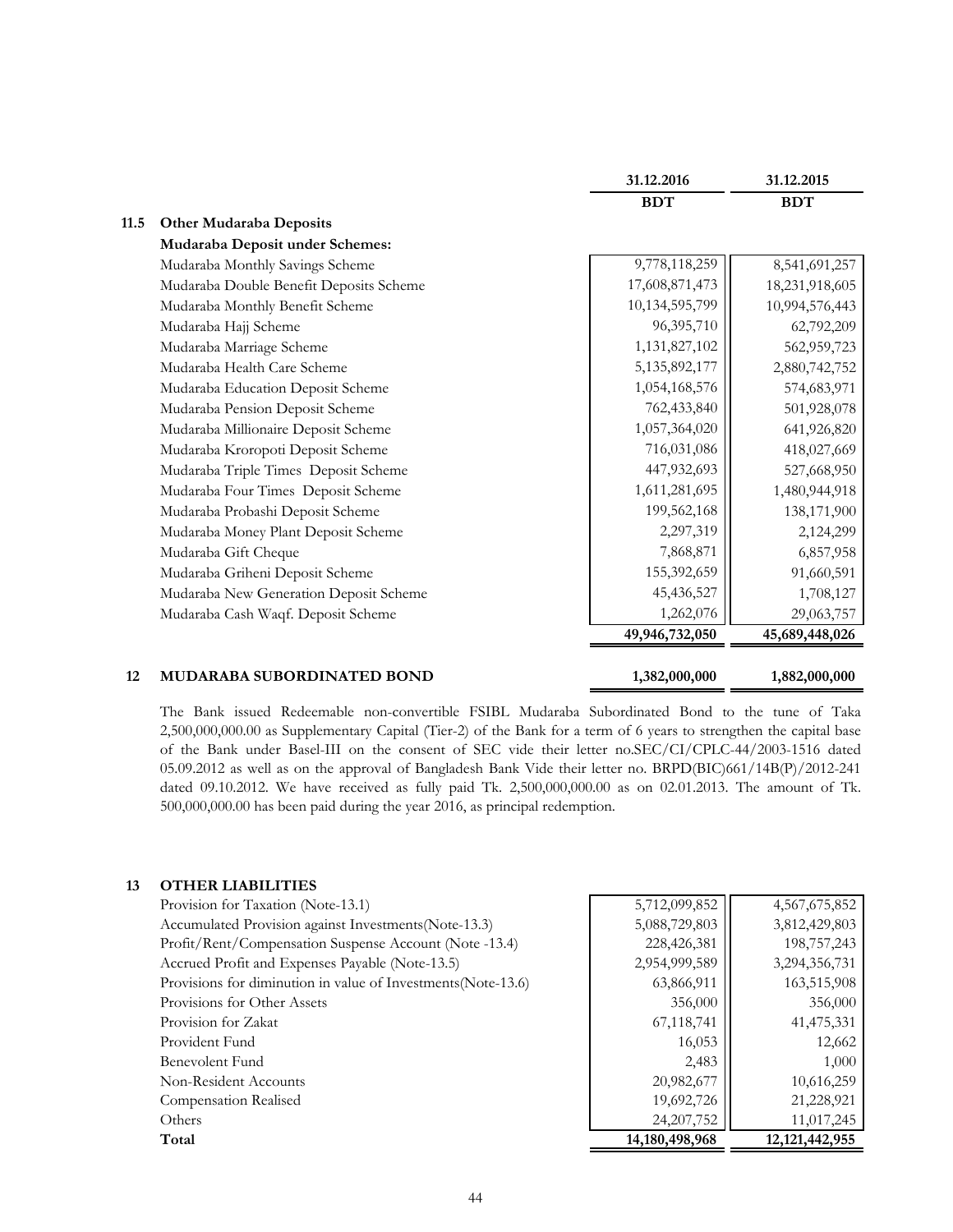|                                             | 31.12.2016                               | 31.12.2015    |
|---------------------------------------------|------------------------------------------|---------------|
|                                             | <b>BDT</b>                               | <b>BDT</b>    |
| 13.1 Provision for Taxation during the year |                                          |               |
| Opening Balance                             | $4,567,675,852$ <sub>1,144,424,000</sub> | 3,783,943,852 |
| Add : Provision made during the year        |                                          | 783,732,000   |
| <b>Closing Balance</b>                      | 5,712,099,852                            | 4,567,675,852 |

Assessment for the year 1999, 2002, 2005, 2006 and 2009 have been settled. Assessment order of 2000, 2001, 2003, 2004, 2007,2008 and 2010 are pending with High Court and 2011 is pending with Appellate Tribunal, 2012 is pending with Commissioner of Taxes (Appeal), 2013, 2014 & 2015 assessment is not yet completed by DCT level and 2016 is not yet due.

#### **13.2 Provision for Investments during the year**

|                                               | 1,276,300,000 | 837, 134, 700 |
|-----------------------------------------------|---------------|---------------|
| Off-Balance Sheet exposure                    | 77,188,000    | 21,850,406    |
| General Provision                             | 393,412,000   | 362,349,294   |
| Specific Provision for Classified Investments | 805,700,000   | 452,935,000   |

#### **13.2 (a) Provision for Investments during the year**

First Security Islami Bank Limited First Security Islami Capital & Investment Limited

#### **13.3 Accumulated Provision for Investments**

| Specific Provision for Classified Investments (Note -13.3.1) | 2,513,635,000 | 1,707,935,000 |
|--------------------------------------------------------------|---------------|---------------|
| General Provision (Note -13.3.2)                             | 2,239,406,803 | 1,845,994,803 |
| Off -Balance Sheet exposure (Note -13.3.3)                   | 335,688,000   | 258,500,000   |

# **13.3.1 Movement in Specific Provision for Classified Investments**

Provision held at the beginning of the year Fully Provided Debts written off Recoveries of amounts previously written off Specific Provision for the year Recoveries and Provisions no longer required Net Charge to Profit and Loss Account Provision held at the end of the year

#### **13.3.2 General Provision**

Provision held at the beginning of the year Addition/(transfer) during the year

#### **13.3.3 Off-balance sheet exposure**

Provision held at the beginning of the year Addition/(transfer) during the year

| 1,276,300,000 | 837,134,700   |
|---------------|---------------|
| 9,343,508     | 1,198,964     |
| 1,285,643,508 | 838,333,664   |
|               |               |
| 2,513,635,000 | 1,707,935,000 |
| 2,239,406,803 | 1,845,994,803 |
| 335,688,000   | 258,500,000   |
| 5,088,729,803 | 3,812,429,803 |
|               |               |
| 1,707,935,000 | 1,255,000,000 |
|               |               |
|               |               |
| 805,700,000   | 452,935,000   |
|               |               |
|               |               |
| 2,513,635,000 | 1,707,935,000 |
|               |               |
| 1,845,994,803 | 1,483,645,509 |
| 393,412,000   | 362,349,294   |
| 2,239,406,803 | 1,845,994,803 |

| 258,500,000 | 236,649,594 |
|-------------|-------------|
| 77,188,000  | 21,850,406  |
| 335,688,000 | 258,500,000 |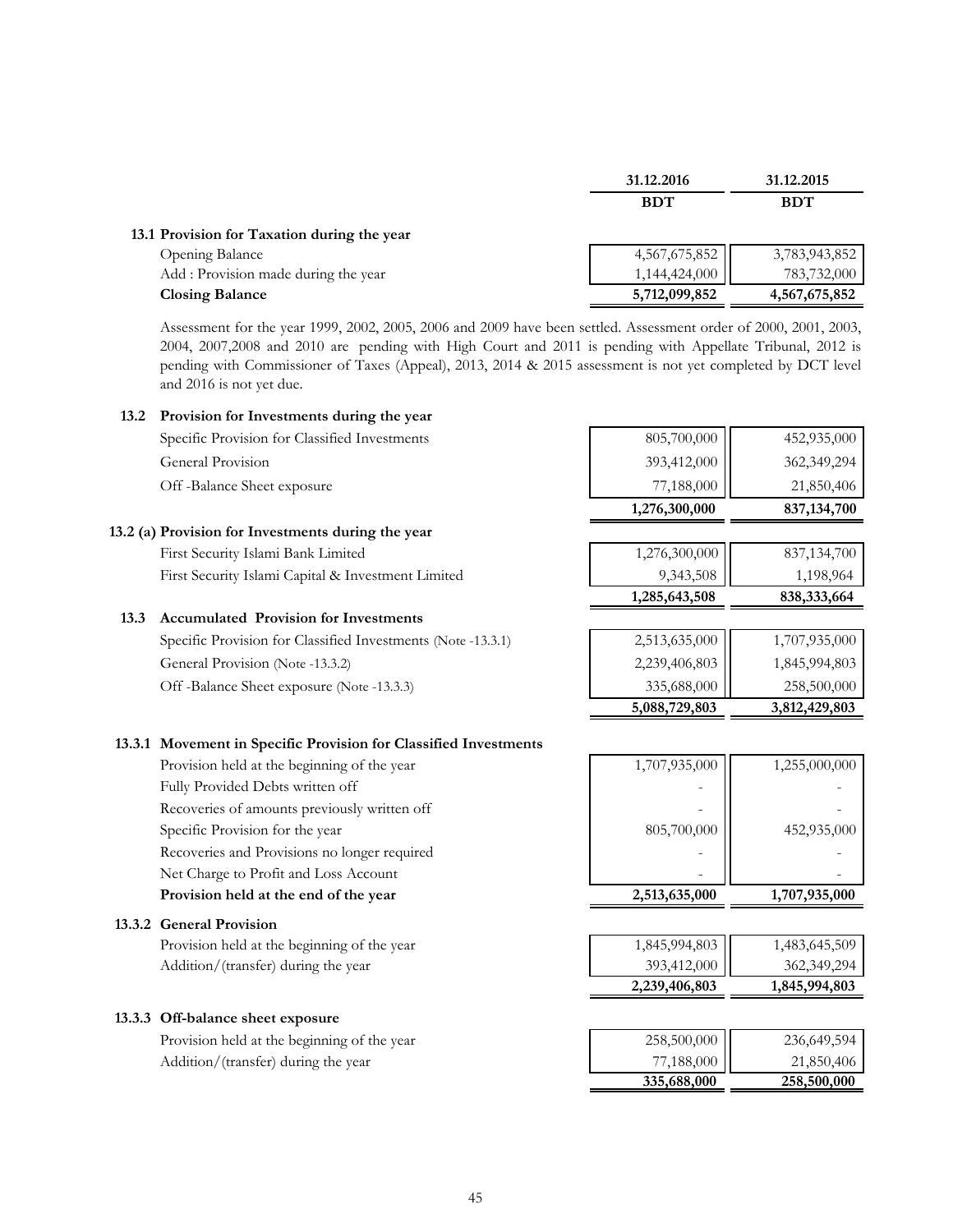|       |                                                             | 31.12.2016    | 31.12.2015    |
|-------|-------------------------------------------------------------|---------------|---------------|
|       |                                                             | <b>BDT</b>    | <b>BDT</b>    |
| 13.4  | Profit/Rent/Compensation Suspense Account                   |               |               |
|       | A) Profit Suspense (Old)                                    |               |               |
|       | Opening Balance                                             | 33,768,518    | 34,996,451    |
|       | Add: Transferred during the year                            |               |               |
|       |                                                             | 33,768,518    | 34,996,451    |
|       | Less: Recovered during the year                             |               | 1,227,933     |
|       | Less: Amount Written off/waived during the year             |               |               |
|       | Balance at the end of the year                              | 33,768,518    | 33,768,518    |
|       | <b>B)</b> Compensation Suspense Account                     |               |               |
|       | Opening Balance                                             | 164,988,725   | 101,214,125   |
|       | Add: Addition during the year                               | 49,361,864    | 69,809,654    |
|       |                                                             | 214,350,589   | 171,023,779   |
|       | Less: Adjustment during the year                            | 19,692,726    | 6,035,054     |
|       | Less: Amount Written off/waived during the year             |               |               |
|       | Balance at the end of the year                              | 194,657,863   | 164,988,725   |
|       | Total $(A+B)$                                               | 228,426,381   | 198,757,243   |
| 13.5  | <b>Accrued Profit and Expenses Payable</b>                  |               |               |
|       | Profit Payable on MTDR                                      | 2,754,129,742 | 3,070,932,513 |
|       | Profit Payable on Monthly Benefit Savings Scheme            | 1,027,305     | 877,904       |
|       | Profit Payable on Cash Waqf Deposit Scheme                  |               | 112,033       |
|       | Profit Payable on Money Plant Deposit                       | 11,014        | 12,786        |
|       | Power and Electricity                                       | 2,052,875     | 1,722,774     |
|       | Telephone                                                   | 235,953       | 261,345       |
|       | Office Rent                                                 | 2,176,077     | 1,965,509     |
|       | Wages                                                       | 489,314       | 135,804       |
|       | Insurance                                                   | 2,838,839     | 2,834,059     |
|       | Audit Fees                                                  | 730,250       | 730,250       |
|       | Telex, Fax and E-mail                                       | 920           | 920           |
|       | Printing and Stationery                                     | 7,060         | 269,008       |
|       | Rates & Taxes                                               | 5,000         | 11,450        |
|       | Clearing Adjustment                                         | 2,437         | 959           |
|       | Online Clearing Parking Charges                             | 1,004,950     | 1,011,350     |
|       | Profit Payable on Mudaraba Subordinated Bond                | 66,840,894    | 88,467,985    |
|       | Others                                                      | 123,446,959   | 125,010,082   |
|       |                                                             | 2,954,999,589 | 3,294,356,731 |
| 13.6  | Provisions for diminution in value of Investments in shares |               |               |
|       | Opening Balance                                             | 163,515,908   |               |
|       | Add: Addition during the year                               |               | 163,515,908   |
|       | Less: Adjustment for realized Loss during the year          | 99,648,997    |               |
|       |                                                             | 63,866,911    | 163,515,908   |
|       |                                                             |               |               |
| 13(a) | <b>OTHER LIABILITIES</b>                                    |               |               |

First Security Islami Bank Limited (Note-13) First Security Islami Capital & Investment Limited

|                                                                          | 12, 121, 442, 955 |
|--------------------------------------------------------------------------|-------------------|
| $\begin{array}{c c} 14{,}180{,}498{,}968 \\ 110{,}411{,}786 \end{array}$ | 167,390,883       |
| 14,290,910,754                                                           | 12,288,833,838    |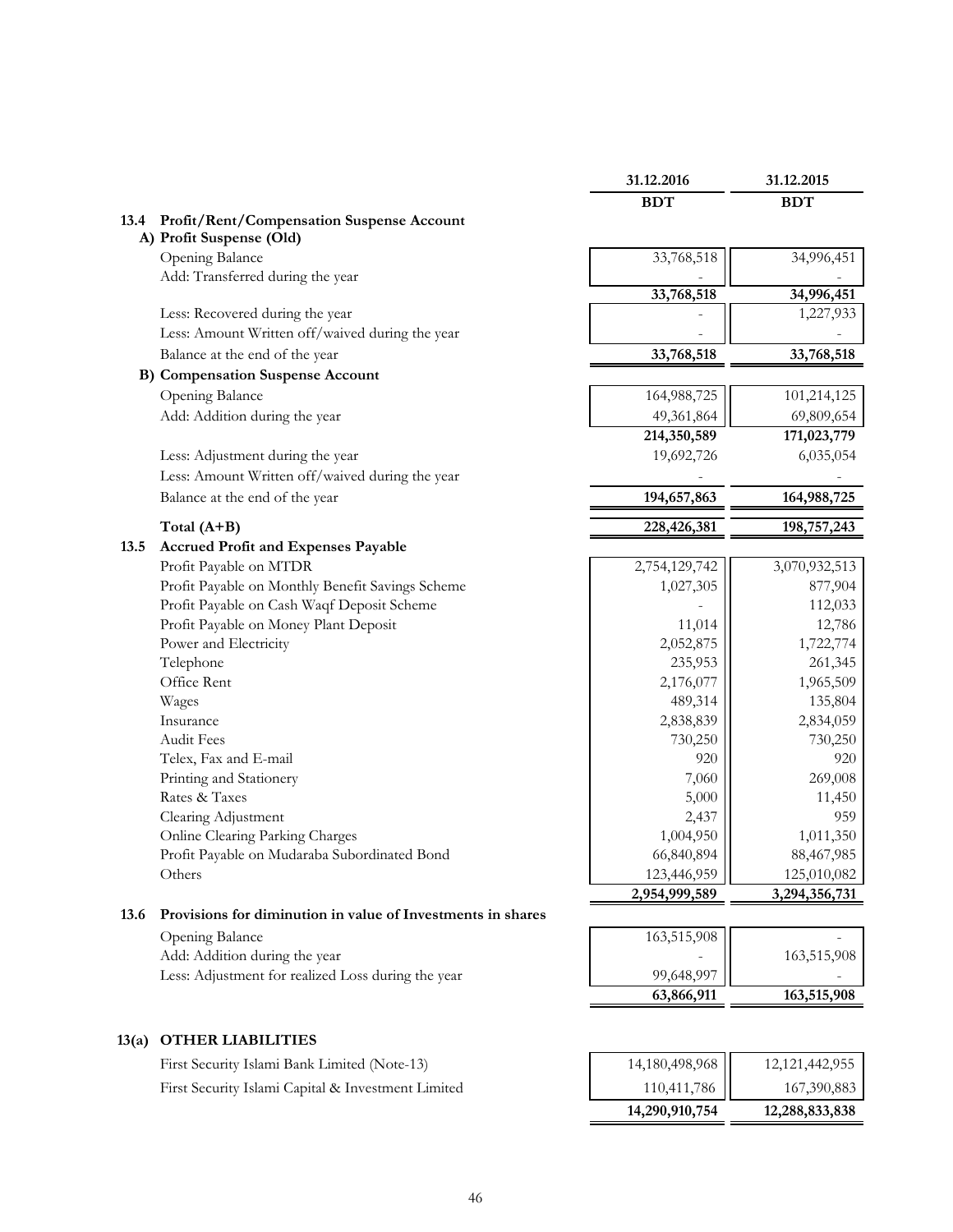|      |                                                    | 31.12.2016     | 31.12.2015                  |
|------|----------------------------------------------------|----------------|-----------------------------|
|      |                                                    | <b>BDT</b>     | <b>BDT</b>                  |
| 14   | <b>CAPITAL</b>                                     |                |                             |
|      | <b>AUTHORISED CAPITAL</b>                          |                |                             |
|      | 1,000,000,000 Ordinary shares of Taka 10 each.     | 10,000,000,000 | 10,000,000,000              |
| 14.1 | Issued, Subscribed and Paid-Up Capital             |                |                             |
|      | 678,873,888 Ordinary Shares of Taka 10 each issued | 6,788,738,880  | 6,788,738,880               |
|      |                                                    | 6,788,738,880  | 6,788,738,880               |
| 14.2 | Category of shareholding as at 31 December 2016    |                |                             |
|      | <b>Name of Category</b>                            | $Percentage()$ | $Percentage$ <sup>(%)</sup> |
|      | Sponsors/Directors                                 | 48.00          | 49.56                       |
|      | Institutes                                         | 18.27          | 19.69                       |
|      | Non-Resident Bangladeshi                           | 0.18           | 0.23                        |
|      | General Public                                     | 30.78          | 29.35                       |
|      | Foreign Investors                                  | 2.77           | 1.17                        |
|      |                                                    | 100.00         | 100.00                      |

### **14.3 Classification of Shareholders by holding position as at 31 December 2016**

| <b>Shareholding Range</b>   | No. of Shares | No. of Shares |
|-----------------------------|---------------|---------------|
| Up to 500 Shares            | 4,049,356     | 4,746,797     |
| 501 to 5000 Shares          | 43,679,734    | 49,377,450    |
| 5001 to 10,000 Shares       | 16,634,725    | 16,795,424    |
| 10,001 to 20,000 Shares     | 17,865,624    | 18,451,915    |
| 20,001 to 30,000 Shares     | 11,049,426    | 10,848,886    |
| 30,001 to 40,000 Shares     | 6,056,139     | 5,592,101     |
| 40,001 to 50,000 Shares     | 9,407,375     | 5,359,169     |
| 50,001 to 100,000 Shares    | 22,434,362    | 16,077,876    |
| 100,001 to 1,000,000 Shares | 81,992,796    | 62,272,813    |
| Over 1,000,000 Shares       | 465,704,351   | 489, 351, 457 |
|                             | 678,873,888   | 678,873,888   |

### **14.4 Capital to Risk Weighted Assets Ratio (CRAR) Under Basel-III (Solo Basis)**

|                                         | 10, 152, 396, 791 | 9,079,762,171   |
|-----------------------------------------|-------------------|-----------------|
| <b>Additional Tier-1 Capital (AT-1)</b> |                   |                 |
|                                         | 10, 152, 396, 791 | 9,079,762,171   |
| Others (5% of Deferred Tax Assets)      | 9,861,650         | 9,861,650       |
| Adjustment for Deferred Tax Assets      | (197, 233, 000)   | (197, 233, 000) |
| Retained Earnings                       | 736,050,186       | 500,590,957     |
| Other Reserve                           | 402,850,965       | 75,556,891      |
| <b>Statutory Reserve</b>                | 2,412,128,110     | 1,902,246,794   |
| Paid up Capital                         | 6,788,738,880     | 6,788,738,880   |
| Common Equity Tier-1 Capital (CET-1):   |                   |                 |
| Tier-1 Capital:                         |                   |                 |
|                                         |                   |                 |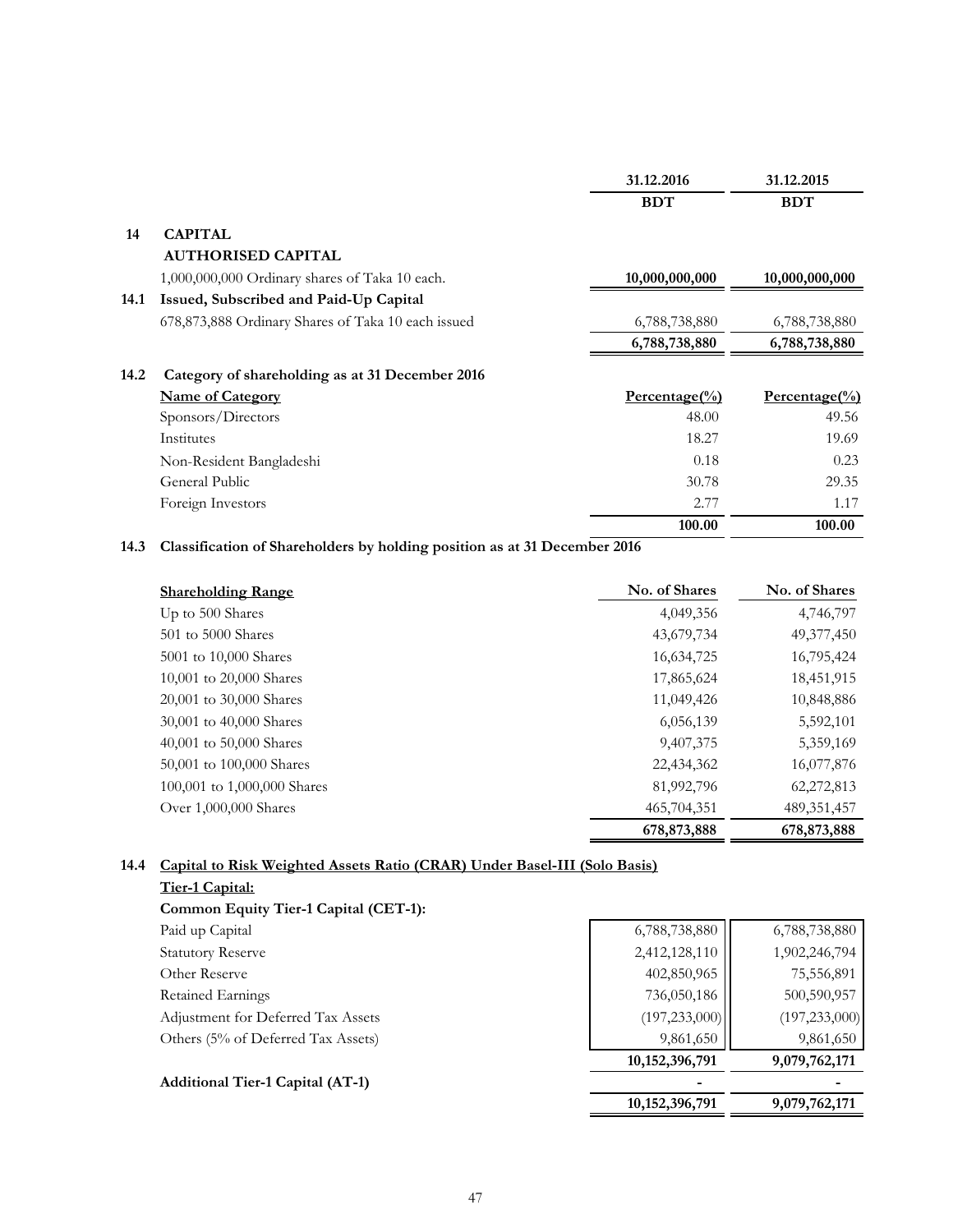|                                                               | 31.12.2016      | 31.12.2015      |
|---------------------------------------------------------------|-----------------|-----------------|
|                                                               | <b>BDT</b>      | <b>BDT</b>      |
| Tier-2 Capital:                                               |                 |                 |
| General Provision                                             | 2,575,094,803   | 1,424,374,646   |
| <b>Assets Revaluation Reserves</b>                            | 181,099,327     | 186, 129, 864   |
| Subordinated Debt                                             | 1,382,000,000   | 1,882,000,000   |
| Adjustment (Assets Revaluation Reserves $\omega$ 40%)         | (72, 439, 731)  | (37, 225, 973)  |
|                                                               | 4,065,754,399   | 3,455,278,536   |
| A. Total Regulatory Capital                                   | 14,218,151,190  | 12,535,040,708  |
| <b>B. Total Risk Weighted Assets</b>                          | 135,261,058,541 | 122,051,062,260 |
| C. Capital to Risk Weighted Assets Ratio (CRAR) (A/B)*100     | 10.51           | 10.27           |
| D. Common Equity Tier-1 To RWA (A-CET/B)*100                  | 7.51%           | $7.44\%$        |
| Requirement of Minimum CET-1 plus Capital Conservetion Buffer | 5.125%          | 4.50%           |
| E. Tier-1 Capital to RWA (A -CET/B)*100                       | 7.51%           | $7.44\%$        |
| Requirement of Minimum Tier-1 Capital Ratio                   | $5.50\%$        | $5.50\%$        |
| F. Tier-1 Capital to RWA (A- AT/B)*100                        | $3.01\%$        | $2.83\%$        |
| G. Minimum Capital Requirement (MCR)                          | 13,526,105,854  | 12,205,106,226  |
| Capital Surplus / (Deficiency) against MCR (A-G)              | 692,045,336     | 329,934,482     |
| H. Minimum Total Capital Plus Capital Conservation Buffer     | 14,371,487,470  | 12,205,106,226  |

### **14.4(a) Capital to Risk Weighted Assets Ratio (CRAR) Under Basel-III (Consolidated Basis)**

| <b>Additional Tier-1 Capital (AT-1)</b> |                 |                 |
|-----------------------------------------|-----------------|-----------------|
|                                         | 10,510,866,575  | 9,432,884,308   |
| Others (5% of Deferred Tax Assets)      | 9,861,650       | 9,861,650       |
| Adjustment for Deferred Tax Assets      | (197, 233, 000) | (197, 233, 000) |
| Non-controlling Interest                | 300,600,194     | 297,979,846     |
| Retained Earnings                       | 793,919,776     | 555,733,247     |
| Other Reserve                           | 402,850,965     | 75,556,891      |
| <b>Statutory Reserve</b>                | 2,412,128,110   | 1,902,246,794   |
| Paid up Capital                         | 6,788,738,880   | 6,788,738,880   |
| Common Equity Tier-1 Capital (CET-1):   |                 |                 |
| Tier-1 Capital:                         |                 |                 |
|                                         |                 |                 |

|                                                       | 10,510,866,575 | 9,432,884,308  |
|-------------------------------------------------------|----------------|----------------|
| <u>Tier –2 Capital:</u>                               |                |                |
| General Provision                                     | 2,575,094,803  | 1,437,320,027  |
| <b>Assets Revaluation Reserves</b>                    | 181,099,327    | 186, 129, 864  |
| Subordinated Debt                                     | 1,382,000,000  | 1,882,000,000  |
| Adjustment (Assets Revaluation Reserves $\omega$ 40%) | (72, 439, 731) | (37, 225, 973) |
|                                                       | 4,065,754,399  | 3,468,223,918  |
| A. Total Regulatory Capital                           | 14,576,620,974 | 12,901,108,226 |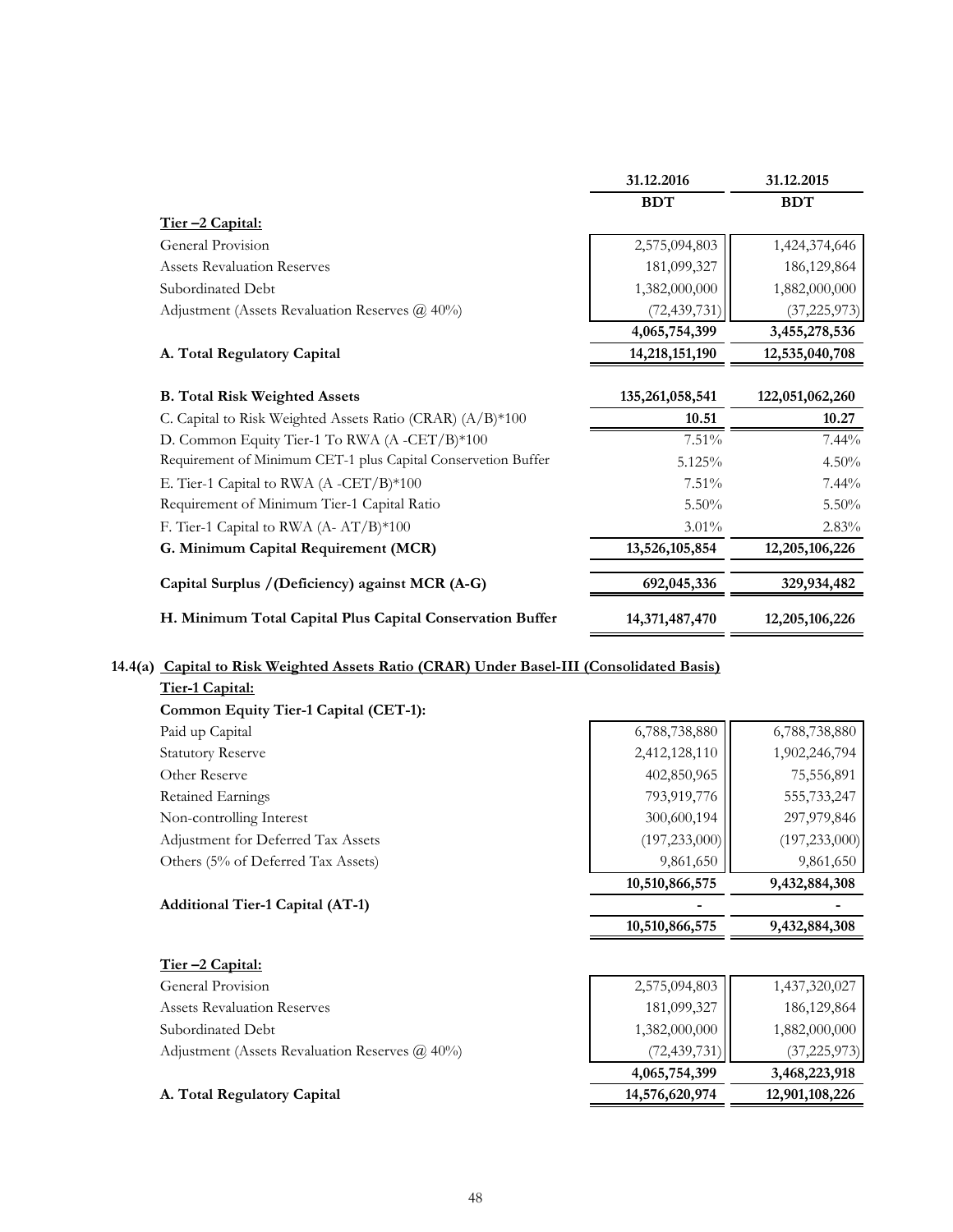|    |                                                               | 31.12.2016      | 31.12.2015      |
|----|---------------------------------------------------------------|-----------------|-----------------|
|    |                                                               | <b>BDT</b>      | <b>BDT</b>      |
|    | <b>B.</b> Total Risk Weighted Assets                          | 135,866,716,109 | 123,756,629,283 |
|    | C. Capital to Risk Weighted Assets Ratio (CRAR) (A/B)*100     | 10.73%          | 10.42%          |
|    | D. Common Equity Tier-1 To RWA (A-CET/B)*100                  | $7.74\%$        | 7.62%           |
|    | Requirement of Minimum CET-1 plus Capital Conservetion Buffer | 5.125%          | 4.50%           |
|    | E. Tier-1 Capital to RWA (A -CET/B) $*100$                    | $7.74\%$        | 7.62%           |
|    | Requirement of Minimum Tier-1 Capital Ratio                   | $5.50\%$        | $5.50\%$        |
|    | F. Tier-1 Capital to RWA (A-AT/B)*100                         | $2.99\%$        | $2.80\%$        |
|    | G. Minimum Capital Requirement (MCR)                          | 13,586,671,611  | 12,375,662,928  |
|    | Capital Surplus / (Deficiency) against MCR (A-G)              | 989,949,363     | 329,934,482     |
|    | H. Minimum Total Capital Plus Capital Conservation Buffer     | 14,435,838,587  | 12,375,662,928  |
| 15 | <b>STATUTORY RESERVE</b>                                      |                 |                 |
|    | Opening Balance                                               | 1,902,246,794   | 1,609,267,996   |
|    | Add: Addition during the year                                 | 509,881,316     | 292,978,798     |
|    | <b>Closing Balance</b>                                        | 2,412,128,110   | 1,902,246,794   |

This has been done at least @ 20% or more of the net profit before tax according to Sec. 24 of Bank Companies Act, 1991 Amendment 2013 and shall be maintained until & unless it equals to Paid-up Capital.

#### **16 OTHER RESERVE**

|    | Opening Balance                                 | 75,556,891  | 35,495,817  |
|----|-------------------------------------------------|-------------|-------------|
|    | Add: Addition during the year                   | 317,233,000 | 30,000,000  |
|    | Add: Transferred from Asset Revaluation Reserve | 10,061,074  | 10,061,074  |
|    | <b>Closing Balance</b>                          | 402,850,965 | 75,556,891  |
| 17 | <b>ASSETS REVALUATION RESERVE</b>               |             |             |
|    | Opening Balance                                 | 372,259,728 | 382,320,802 |
|    | Less: Transfer to Other Reserve                 | 10,061,074  | 10,061,074  |

**Closing Balance 362,198,654 372,259,728** The Bank revalued the entire land and building during the year 2012 by an independent valuation firm according to paragraph 36 of BAS-16 as per approval of the meeting of 129th Board of Directors of the Bank. As per BAS-16,

Revaluation reserve is transferred to Other Reserve in each year during the lifetime of those assets.

# **18 RETAINED EARNINGS** Opening Balance 500,590,957 642,332,846 Add: Post tax profit for the period 1,404,982,582 798,394,989 Less: Transfer to Statutory Reserve 509,881,316 309,881,316 292,978,798 Less: Transfer to Other Reserve 317,233,000 30,000,000 30,000,000 Less: Capitalized during the period 617,158,080 Less: Cash Dividend paid during the period 342,409,037 **Closing Balance 736,050,186 500,590,957**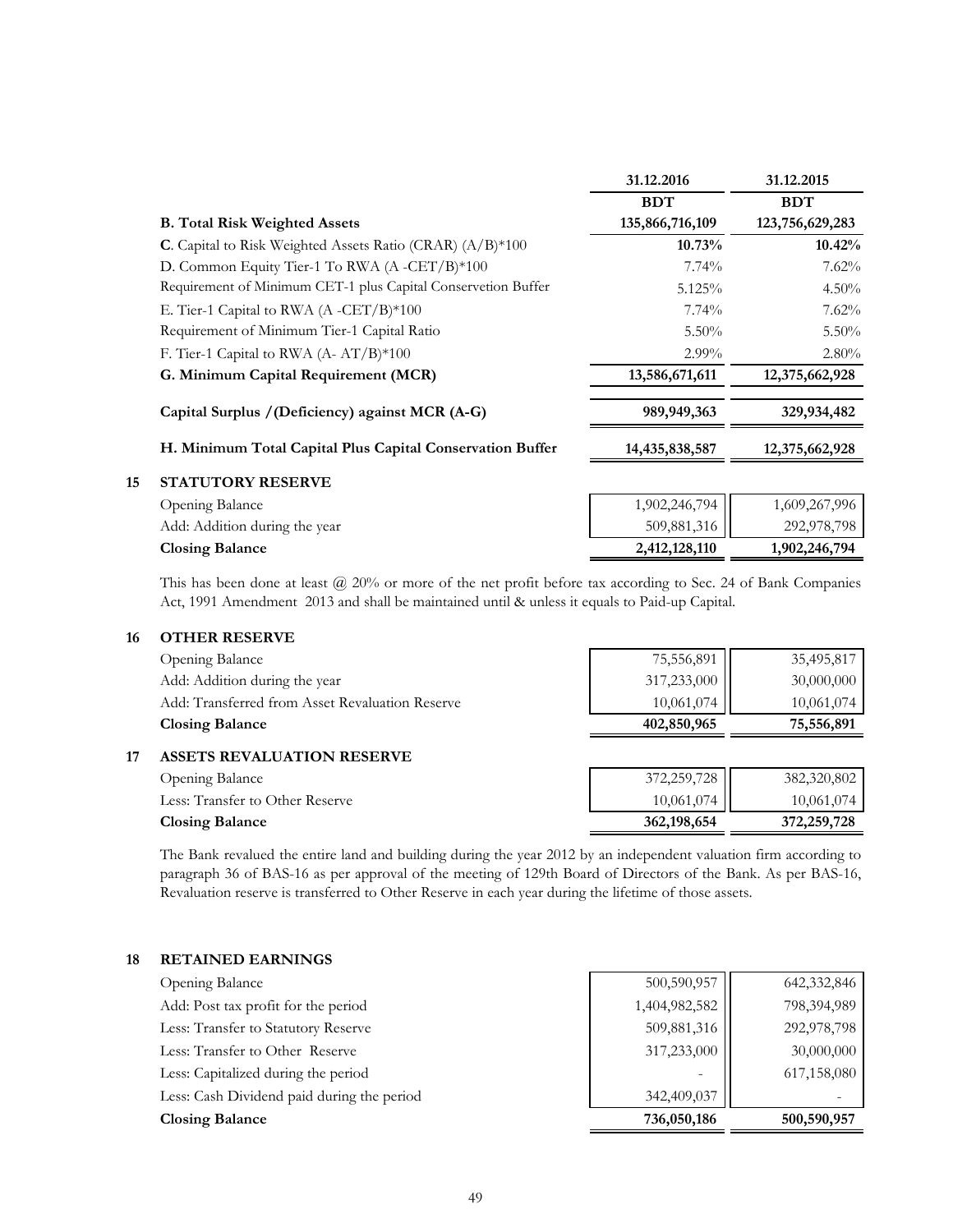|       |                                                    | 31.12.2016  | 31.12.2015  |
|-------|----------------------------------------------------|-------------|-------------|
|       |                                                    | <b>BDT</b>  | <b>BDT</b>  |
| 18(a) | <b>RETAINED EARNINGS</b>                           |             |             |
|       | First Security Islami Bank Limited (Note-18)       | 736,050,186 | 500,590,957 |
|       | First Security Islami Capital & Investment Limited | 57,869,590  | 55,142,289  |
|       |                                                    | 793,919,776 | 555,733,247 |
| 18(b) | NON-CONTROLLING INTEREST                           |             |             |
|       | Opening Balance                                    | 297,979,846 | 270,957,003 |
|       | Add: Capital Increase in Subsidiary                |             |             |
|       | Add: Transfer during the period                    | 2,620,348   | 27,022,843  |
|       | <b>Closing Balance</b>                             | 300,600,194 | 297,979,846 |
|       |                                                    |             |             |

#### **19 LETTER OF GUARANTEES**

Money for which the Bank is contingently liable in respect of guarantees are given favoring:

| Letters of Guarantee - Local  | 6,293,521,960 | 6,092,697,670 |
|-------------------------------|---------------|---------------|
| Letter of Guarantee - Foreign | 23,499,840    | 4,391,007     |
|                               | 6,317,021,800 | 6,097,088,677 |

#### **19.1 Money for Which the Bank is Contingently Liable in respect of Guarantees:**

| Directors                              |
|----------------------------------------|
| Government                             |
| Banks and Other Financial Institutions |
| Others                                 |

| Others                                 | 6,317,021,800<br>6,317,021,800 | 6,097,088,677<br>6,097,088,677 |
|----------------------------------------|--------------------------------|--------------------------------|
| Banks and Other Financial Institutions |                                |                                |
| Government                             | -                              |                                |
| Directors                              |                                |                                |
|                                        |                                |                                |

#### **20 IRREVOCABLE LETTERS OF CREDIT**

| Letters of Credit - Cash                 | 3,570,027,615 | 1,395,861,683 |
|------------------------------------------|---------------|---------------|
| Letter of Credit - Cash Inland           |               |               |
| Back to Back letters of Credit - Local   | 584,876,220   | 710,763,684   |
| Back to Back letters of Credit - Foreign | 180,902,422   | 112,602,354   |
|                                          | 4,335,806,257 | 2,219,227,721 |

#### **21 BILLS FOR COLLECTION ISSUED BY THE BANK**

Foreign Documentary Bills Outward Bills Inland Documentary Bills

| $\left.\begin{array}{c} 369,864,788 \\ 108,628 \\ 795,037,383 \end{array}\right $ | 476,661,752   |
|-----------------------------------------------------------------------------------|---------------|
|                                                                                   | 247,760       |
|                                                                                   | 539,060,089   |
| 1,165,010,799                                                                     | 1,015,969,601 |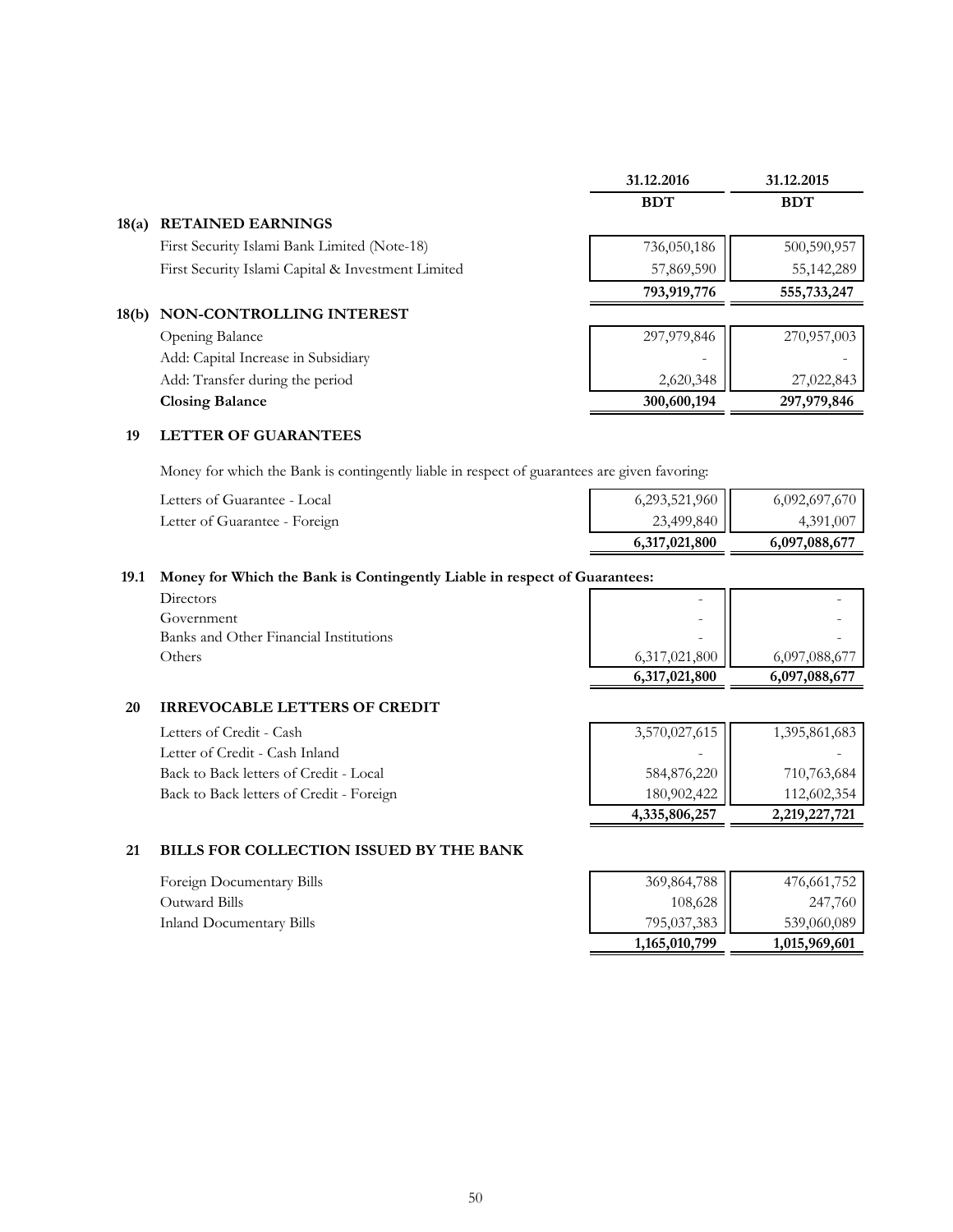|                                                                | 31.12.2016        | 31.12.2015     |
|----------------------------------------------------------------|-------------------|----------------|
|                                                                | <b>BDT</b>        | <b>BDT</b>     |
| <b>INVESTMENT INCOME</b><br>22<br><b>Profit Received from:</b> |                   |                |
|                                                                |                   |                |
| Deposit with Other Banks and Fls                               | 1,707,079,971     | 1,985,025,505  |
| Bai Murabaha - General                                         | 1,453,367,182     | 1,663,119,329  |
| Bai Murabaha Hypothecation                                     | 14,442,681,619    | 12,383,631,274 |
| Bai Murabaha against MTD                                       | 1,667,877,635     | 1,382,098,608  |
| Bai Murabaha Post Import (LTR)                                 | 730,485,765       | 909,500,129    |
| Bai Murabaha Post Import (Pledge)                              | 4,972,528         | 30,616         |
| Bai Murabaha Real Estate                                       | 2,494,303         | 4,336,111      |
| Bai Murabaha Import Bill                                       | 800,038,441       | 552,449,834    |
| Bai Murabaha Import                                            | 57,170,295        | 67,235,238     |
| Bai Murabaha Export                                            | 46,499,880        | 32,012,634     |
| Bai Murabaha SME Investment                                    | 591,955,768       | 522,527,273    |
| Bai-Murabaha (EMI) Investment                                  | 158,612,810       | 511,432,321    |
| Bai-Murabaha(General) Under SME Invest                         | 52,899,236        | 41,932,610     |
| Bai-Murabaha Post Import(TR)-Under SME                         | 16,463,000        | 15,787,633     |
| Bai-Murabaha (EQI) Investment                                  | 1,501,753,020     | 847,035,222    |
| Mudaraba Foreign Currency Investment (EDF)                     | 8,814,885         | 1,784,265      |
| Inland Documentary Bills Purchased (Foreign Currency<br>Bills) | 79,194,719        | 46,964,627     |
| Bai Muajjal General                                            | 8,476,775         | 1,498,112      |
| Pre-shipment Investment                                        | 12,347,784        | 27,340,235     |
| <b>HPSM</b> Transport                                          | 178,521,277       | 147,660,830    |
| <b>HPSM Real Estate</b>                                        | 765,771,264       | 528,174,453    |
| <b>HPSM</b> Consumer                                           | 63,805,344        | 51,294,771     |
| <b>HPSM</b> Agriculture                                        | 3,766,926         | 3,888,559      |
| <b>HPSM SME</b>                                                | 14,633,951        | 23,492,387     |
| HPSM HBL Commercial                                            | 1,003,666,381     | 1,131,667,786  |
| HPSM Industrial                                                | 456,029,050       | 256,361,467    |
| Rent on HPSM Scheme                                            | 170,912,781       | 349,192,886    |
| HPSM House Building - Staff                                    | 20,415,870        | 18,605,328     |
| Bai Muajjal                                                    | 80,391            | 478,037        |
| Agriculture Investment                                         | 227,009,007       | 218,149,884    |
| Investment against Provident Fund (Staff)                      | 908,141           | 1,519,465      |
| Investment against Car Lease Scheme                            | 1,070,397         | 1,843,821      |
| Quard against MTDR                                             | 200,121           | 1,094,415      |
| Wajira Bill Okalah                                             | 1,739,282         | 1,499,775      |
|                                                                | 26, 251, 715, 799 | 23,730,665,441 |

#### **22(a) INVESTMENT INCOME**

| First Security Islami Bank Limited (Note-22)       | 26, 251, 715, 799 | 23,730,665,441 |
|----------------------------------------------------|-------------------|----------------|
| First Security Islami Capital & Investment Limited | 143,557,588       | 163,863,299    |

| 26,395,273,387    | 23,894,528,740 |
|-------------------|----------------|
| 143,557,588       | 163,863,299    |
| 26, 251, 715, 799 | 23,730,665,441 |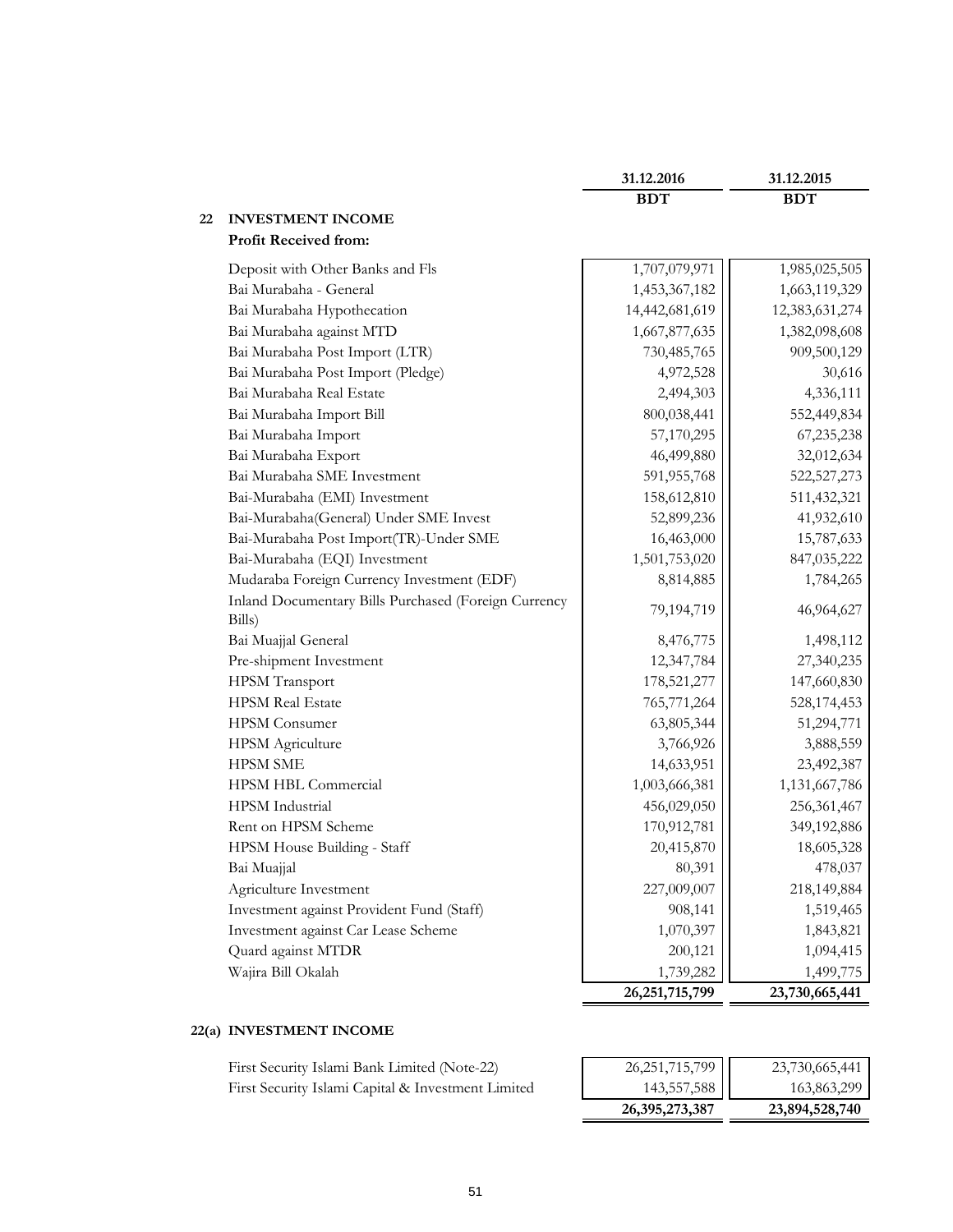|    |                                         | 31.12.2016     | 31.12.2015     |
|----|-----------------------------------------|----------------|----------------|
|    |                                         | <b>BDT</b>     | <b>BDT</b>     |
| 23 | <b>PROFIT PAID ON DEPOSITS</b>          |                |                |
|    | Profit Paid on:                         |                |                |
|    | Mudaraba Term Deposit                   | 12,906,957,345 | 12,679,172,180 |
|    | Mudaraba Double Benefit Deposits Scheme | 1,993,220,000  | 2,087,687,758  |
|    | Mudaraba Monthly Savings Scheme         | 932,251,236    | 825,631,909    |
|    | Mudaraba Monthly Benefit Savings Scheme | 1,299,575,832  | 1,386,323,106  |
|    | Mudaraba Savings Deposits               | 447,797,615    | 388,475,479    |
|    | Mudaraba Short Notice Deposits          | 264,234,687    | 190,451,316    |
|    | MSB & Placement from Other Banks        | 144,745,362    | 222,176,223    |
|    | Mudaraba Hajj Deposit Scheme            | 8,604,164      | 5,276,378      |
|    | Mudaraba Student SB AC                  | 5,461,468      | 5,559,400      |
|    | Mudaraba Salary A/C                     | 4,179,779      | 3,033,224      |
|    | Mudaraba Senior Citizen AC              | 4,633,171      | 3,631,987      |
|    | Mudaraba Marriage Scheme                | 86,572,011     | 41,865,542     |
|    | Mudaraba Health Care Scheme             | 406,846,760    | 229, 164, 118  |
|    | Mudaraba Education Deposit Scheme       | 83,702,507     | 44,009,426     |
|    | Mudaraba Pension Deposit Scheme         | 66,749,745     | 39,486,955     |
|    | Mudaraba Millionaire Deposit Scheme     | 88,775,233     | 52,473,264     |
|    | Mudaraba Kroropoti Deposit Scheme       | 61,237,937     | 33,240,912     |
|    | Mudaraba Triple Times Deposit Scheme    | 51,140,701     | 60,822,135     |
|    | Mudaraba Four Times Deposit Scheme      | 166,861,116    | 145,229,615    |
|    | Mudaraba Probashi Deposit Scheme        | 18,080,525     | 11,305,156     |
|    | Mudaraba Money Plant Deposit Scheme     | 234,814        | 157,400        |
|    | Mudaraba Griheni Deposit Scheme         | 12,929,363     | 7,494,470      |
|    | Mudaraba Gift Cheque                    | 214,642        | 155,430        |
|    | Agent Savings A/C-Mobile Bank           | 1,154,074      | 431,393        |
|    | Mudaraba New Generation Savings Scheme  | 5,376,647      | 4,328,747      |
|    | Mudaraba New Generation Deposit Scheme  | 3,934,890      | 2,234,862      |
|    | Mudaraba Shramajibi Savings             | 4,537,833      | 2,954,750      |
|    | Mudaraba Cash Waqf.Deposit Scheme       | 204,787        | 107,957        |
|    |                                         | 19,070,214,244 | 18,472,881,092 |

#### **24 INCOME FROM INVESTMENT IN SHARES & SECURITIES**

|                                          | 27,074,196     | 93,221,217 |
|------------------------------------------|----------------|------------|
| Loss on Sale of Shares                   | (37, 757, 300) |            |
| Profit Received on MSB                   | 32,420,548     |            |
| Profit on Sale of Shares                 | 22,258,351     | 9,889,070  |
| Dividend on Shares                       | 10,152,597     | 4,799,230  |
| Bangladesh Govt. Islamic Investment Bond |                | 78,532,917 |

#### **24(a) INCOME FROM INVESTMENT IN SHARES & SECURITIES**

First Security Islami Bank Limited (Note-24) First Security Islami Capital & Investment Limited

| 27,074,196     | 93,221,217  |
|----------------|-------------|
| (90, 712, 419) | 28,822,225  |
| (63, 638, 223) | 122,043,442 |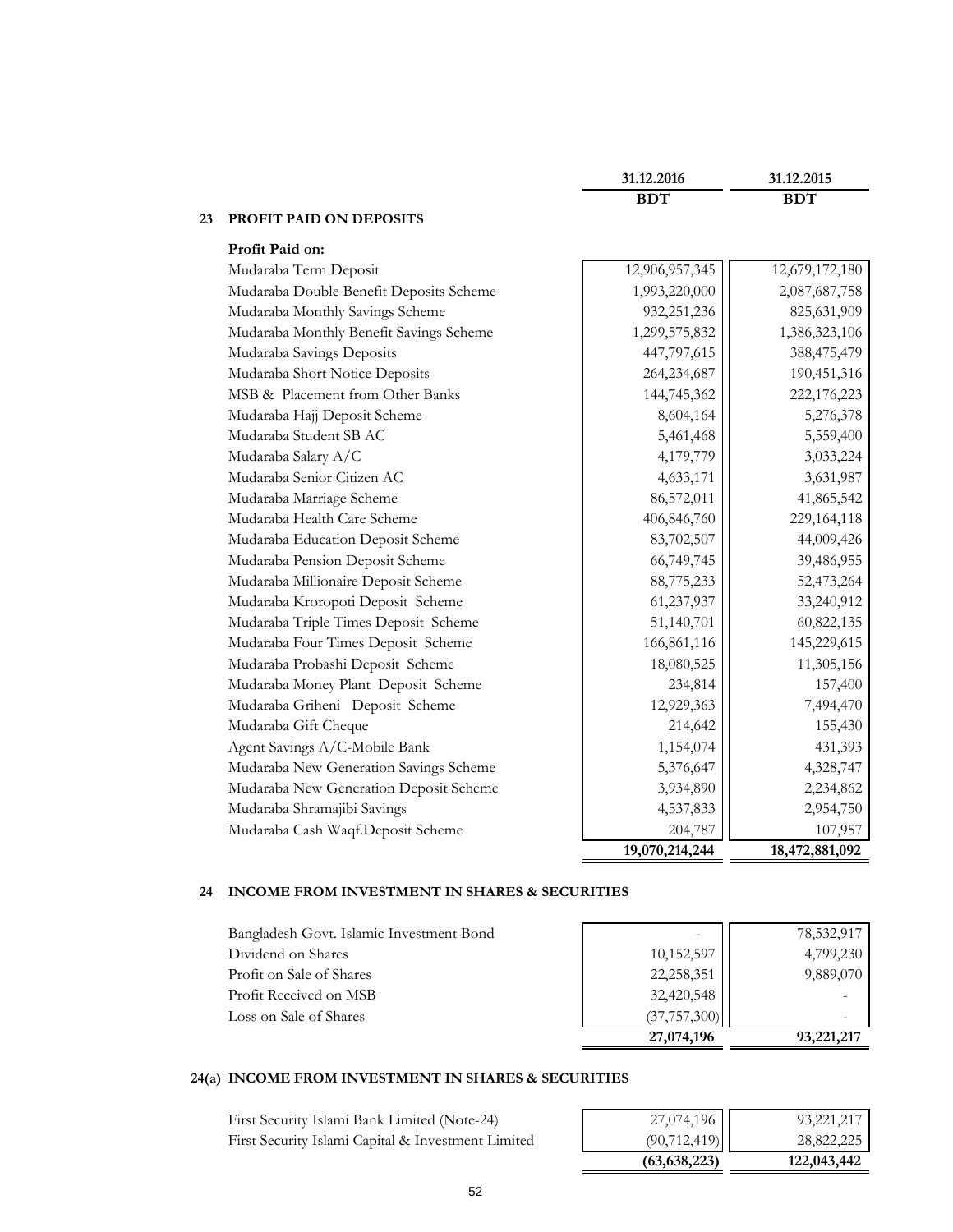|       |                                                    | 31.12.2016    | 31.12.2015  |
|-------|----------------------------------------------------|---------------|-------------|
|       |                                                    | <b>BDT</b>    | <b>BDT</b>  |
| 25    | COMMISSION, EXCHANGE AND BROKERAGE                 |               |             |
|       | Commission                                         | 354,257,849   | 430,745,984 |
|       | <b>Exchange Gain</b>                               | 90,731,379    | 101,838,597 |
|       | <b>Exchange Earning</b>                            | 120,420,301   | 129,941,372 |
|       | Less: Exchange Loss                                | 29,688,922    | 28,102,775  |
|       |                                                    | 444,989,228   | 532,584,581 |
|       | 25(a) COMMISSION, EXCHANGE AND BROKERAGE           |               |             |
|       | First Security Islami Bank Limited (Note-25)       | 444,989,228   | 532,584,581 |
|       | First Security Islami Capital & Investment Limited | 57,163,292    | 45,176,081  |
|       |                                                    | 502,152,520   | 577,760,662 |
| 26    | OTHER OPERATING INCOME                             |               |             |
|       | Charges on Account Closing                         | 7,446,709     | 5,791,899   |
|       | <b>Standing Instruction Charges</b>                | 3,805,754     | 179,309     |
|       | Gain on Sale of Fixed Assets                       | 2,123,302     | 2,831,555   |
|       | Service Charge on HP                               | 196,600       | 406,464     |
|       | Service Charge on Quard                            | 5,971,817     | 7,611,513   |
|       | Other Income (Note-26.1)                           | 351,777,940   | 261,857,811 |
|       |                                                    | 371,322,122   | 278,678,550 |
|       | 26.1 Other Income                                  |               |             |
|       | Postage Recoveries - Local                         | 110,041       | 120,142     |
|       | Tel/Fax/E-mail Chg. Recoveries                     | 16,227,518    | 12,950,333  |
|       | Incidental Charge on Al-Wadiah CD A/C              | 29,679,579    | 27,104,817  |
|       | Incidental Charge on Mudaraba SB A/C               | 60,442,354    | 47,811,655  |
|       | Incidental Charge on Mudaraba SND A/C              | 6,905,889     | 6,472,423   |
|       | Income from Online                                 | 17,358,510    | 13,528,404  |
|       | <b>Investment Processing Fee</b>                   | 29,217,487    | 22,424,912  |
|       | Income from ATM                                    | 31,829,521    | 21,078,619  |
|       | Income from SMS Banking Services                   | 75,226,783    | 52,185,540  |
|       | Income from Internet Banking Services              | 546,800       |             |
|       | Miscellaneous Earnings                             | 84,233,458    | 58,180,965  |
|       |                                                    | 351,777,940   | 261,857,811 |
| 26(a) | OTHER OPERATING INCOME                             |               |             |
|       | First Security Islami Bank Limited (Note-26)       | 371,322,122   | 278,678,550 |
|       | First Security Islami Capital & Investment Limited | 3,044,750     | 2,535,500   |
|       |                                                    | 374,366,872   | 281,214,050 |
| 27    | <b>SALARY &amp; ALLOWANCES</b>                     |               |             |
|       | <b>Basic Salary</b>                                | 719,537,459   | 587,524,029 |
|       | Bonus                                              | 236,229,370   | 245,898,555 |
|       | Allowances                                         | 1,149,840,640 | 830,490,590 |
|       | Bank's Contribution to Staff Provident Fund        | 60,260,638    | 48,313,805  |
|       | Gratuity                                           | 61,402,970    | 60,023,658  |
|       |                                                    |               |             |

#### 53

 **2,227,271,077 1,772,250,637**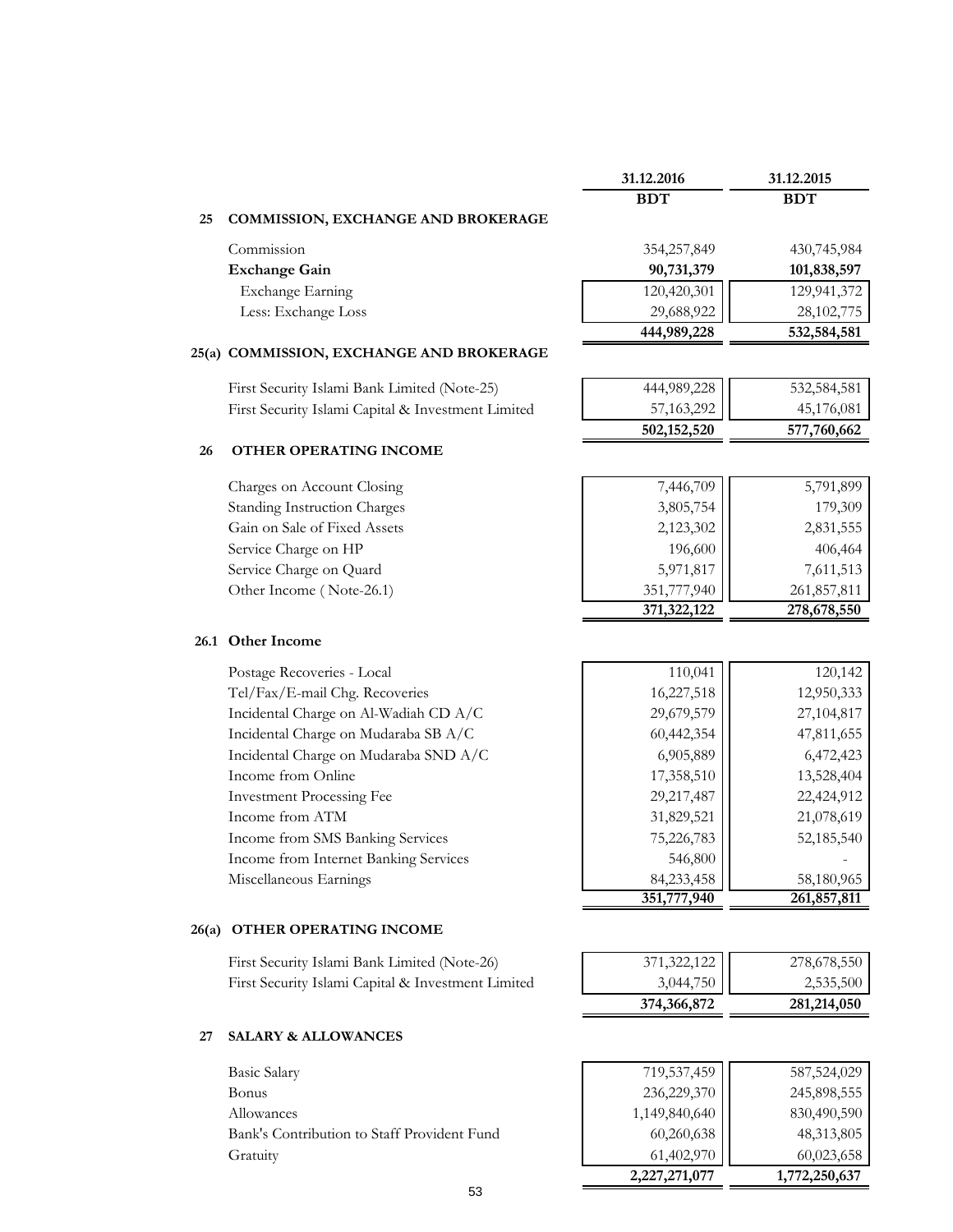|    |                                                    | 31.12.2016    | 31.12.2015    |
|----|----------------------------------------------------|---------------|---------------|
|    |                                                    | <b>BDT</b>    | <b>BDT</b>    |
|    | 27(a) SALARY & ALLOWANCES                          |               |               |
|    | First Security Islami Bank Limited (Note-27)       | 2,227,271,077 | 1,772,250,637 |
|    | First Security Islami Capital & Investment Limited | 16,036,387    | 12,549,695    |
|    |                                                    | 2,243,307,464 | 1,784,800,332 |
| 28 | RENT, TAXES, INSURANCE, ELECTRICITY ETC.           |               |               |
|    | Rent                                               | 283,137,068   | 251,633,916   |
|    | Insurance                                          | 142,419,317   | 118,242,175   |
|    | Rates and Taxes                                    | 8,216,309     | 27,085,797    |
|    | Water Charges                                      | 3,091,995     | 2,609,128     |

# **28(a) RENT, TAXES, INSURANCE,ELECTRICITY ETC.**

| First Security Islami Bank Limited (Note-28)       | 512,068,869 | 462,812,269 |
|----------------------------------------------------|-------------|-------------|
| First Security Islami Capital & Investment Limited | 5,139,678   | 4.401.000   |
|                                                    | 517,208,547 | 467,213,269 |

Gas Charges 1,423,924 1,315,265<br>Electric Bills 1,315,265 1,925,988 Electric Bills 73,780,256 61,925,988<br>512,068,869 462,812,269

#### **29 LEGAL EXPENSES**

| Legal fee & charges  | 373,066   | 445,367   |
|----------------------|-----------|-----------|
| Other legal expenses | 5,904,175 | 2,241,250 |
|                      | 6,277,241 | 2,686,617 |

#### **30 POSTAGE, STAMP AND TELECOMMUNICATION ETC.**

|                       | 86,381,890 | 82,394,123 |
|-----------------------|------------|------------|
| Data Communication    | 64,163,065 | 61,058,355 |
| Telephone - Residence | 26,576     | 85,098     |
| Telex, Fax and Email  | 5,323,031  | 2,769,766  |
| Telephone - Office    | 9,467,582  | 10,353,586 |
| Stamp                 | 109,860    | 167,423    |
| Postage               | 7,291,776  | 7,959,895  |

#### **30 (a) POSTAGE, STAMP AND TELECOMMUNICATION ETC.**

| First Security Islami Bank Limited (Note-30)       | 86,381,890 | 82,394,123 |
|----------------------------------------------------|------------|------------|
| First Security Islami Capital & Investment Limited | 182,249    | 159,604    |

| 86,381,890 | 82,394,123 |
|------------|------------|
| 182,249    | 159,604    |
| 86,564,139 | 82,553,727 |

**512,068,869** 

#### **31 STATIONERY, PRINTING AND ADVERTISEMENT ETC.**

|                             | 189,932,230 | 215,681,711 |
|-----------------------------|-------------|-------------|
| <b>Computer Stationery</b>  | 6,066,286   | 7,446,148   |
| Printing and Stationery     | 53,259,009  | 75,037,456  |
| Publicity and Advertisement | 130,606,935 | 133,198,107 |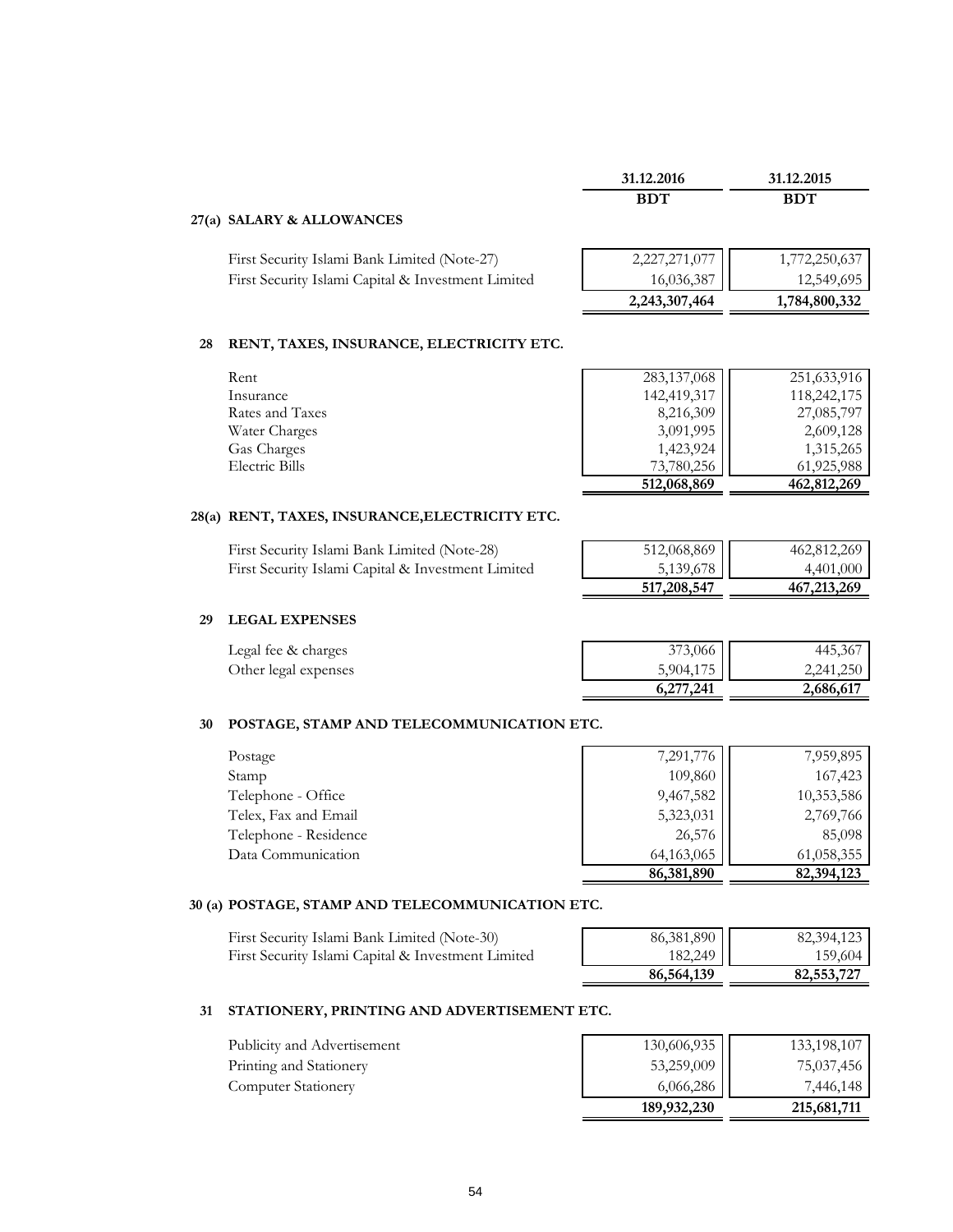|                                                   | 31.12.2016 | 31.12.2015 |
|---------------------------------------------------|------------|------------|
|                                                   | <b>BDT</b> | <b>BDT</b> |
| <b>MANAGING DIRECTOR'S SALARY AND FEES</b><br>32. |            |            |
| Basic Pay                                         | 3,362,903  | 2,755,405  |
| House Rent Allowances                             | 1,440,000  | 1,300,283  |
| Leave Fare Allowances                             | 1,200,000  | 1,092,221  |
| <b>Bonus</b>                                      | 1,632,500  | 1,500,000  |
| House Maintenance Allowances                      | 1,500,000  | 1,319,637  |
| Other Allowances                                  | 1,260,000  | 1,016,129  |
|                                                   | 10,395,403 | 8,983,675  |

#### **33 DIRECTORS' FEES & EXPENSES**

Directors Fees Meeting Expenses

| 1,444,400<br>736,000 | 1,231,650 |
|----------------------|-----------|
|                      | 1,022,450 |
| 2,180,400            | 2,254,100 |

## **33 (a) DIRECTORS' FEES & EXPENSES**

| First Security Islami Bank Limited (Note-33)       | $2,180,400$ | 2,254,100 |
|----------------------------------------------------|-------------|-----------|
| First Security Islami Capital & Investment Limited | 675,000 H   | 552.500   |
|                                                    | 2,855,400   | 2,806,600 |

#### **34 SHARIAH SUPERVISORY COMMITTEE'S FEES & EXPENSES**

| Shariah Council Meeting Expenses | 184,000 | 109,750 |
|----------------------------------|---------|---------|
|                                  | 184,000 | 109,750 |

#### **35 AUDITORS' FEES**

|                                                    | 1,021,500 | 936,500 |
|----------------------------------------------------|-----------|---------|
| First Security Islami Capital & Investment Limited | 291,250   | 206,250 |
| First Security Islami Bank Limited                 | $730,250$ | 730,250 |

#### **36 DEPRECIATION AND REPAIRS OF BANK'S ASSETS**

| Depreciation on Fixed Assets (Annexure - A) | 348,035,961 | 322,723,653 |
|---------------------------------------------|-------------|-------------|
| Repairs:                                    | 63,659,009  | 45,681,879  |
| Office equipment                            | 15,867,176  | 10,851,623  |
| Renovation and Repair of Office Premises    | 11,561,743  | 10,625,738  |
| Furniture and Fixtures                      | 1,121,988   | 919,617     |
| Maintenance and Services of SWIFT           | 631,076     | 303,820     |
| Maintenance of Routers                      | 1,783,421   | 1,771,448   |
| Elect. Fitt. Rep. & Replacement             | 4,266,309   | 4,972,885   |
| Office Maintenance Expenses                 | 14,362,971  | 12,611,022  |
| Maintenance of Software                     | 8,685,096   | 3,400,727   |
| Maintenance Expenses of ATM Machine         | 5,379,229   | 225,000     |
|                                             | 411,694,970 | 368,405,532 |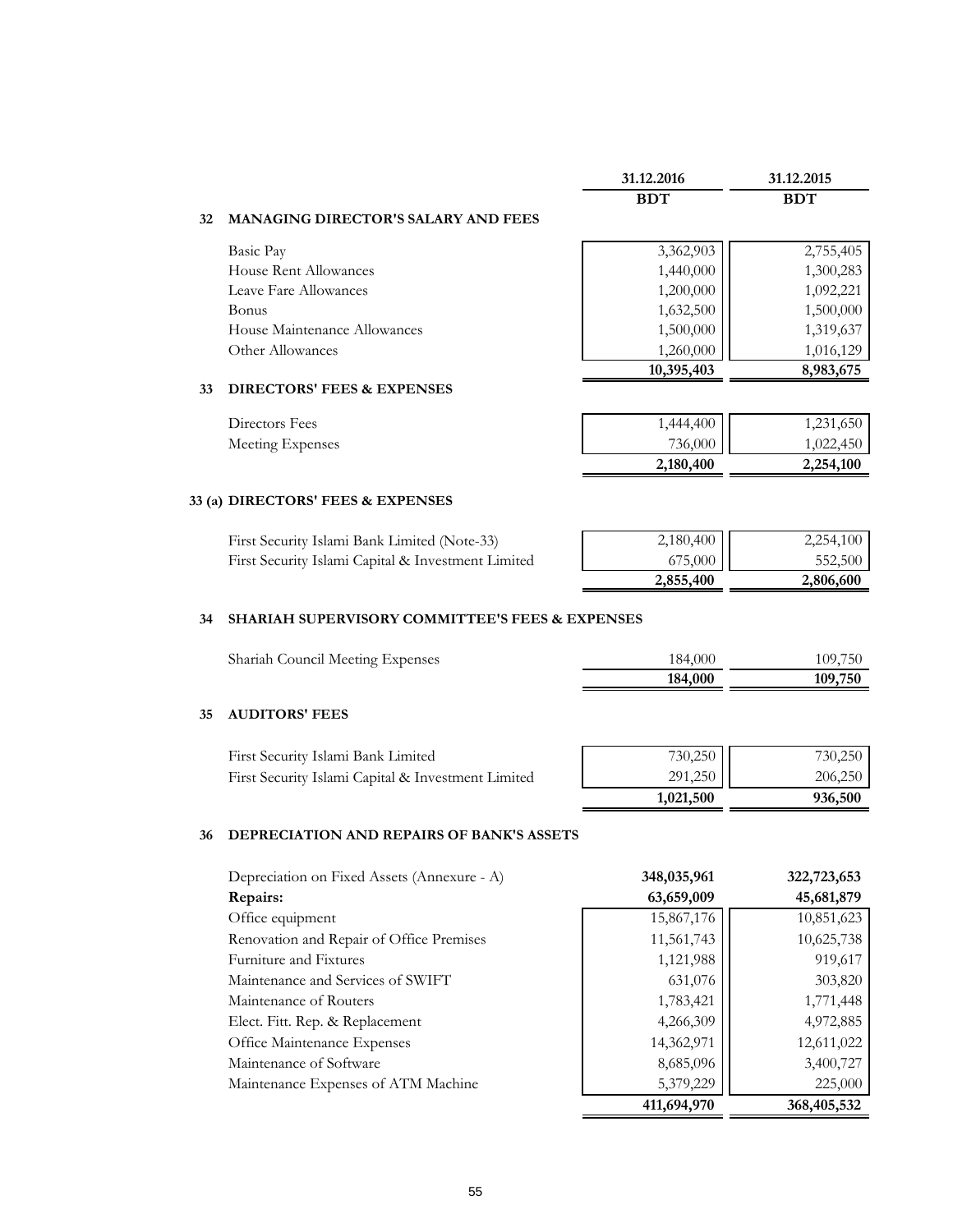|                                                    | 31.12.2016    | 31.12.2015    |
|----------------------------------------------------|---------------|---------------|
|                                                    | <b>BDT</b>    | <b>BDT</b>    |
| 36 (a) DEPRECIATION AND REPAIRS OF FIXED ASSETS    |               |               |
| First Security Islami Bank Limited (Note-36)       | 411,694,970   | 368,405,532   |
| First Security Islami Capital & Investment Limited | 12,611,210    | 11,787,151    |
|                                                    | 424,306,180   | 380, 192, 683 |
| <b>OTHER EXPENSES</b>                              |               |               |
| Training, Seminar and Workshop                     | 9,484,612     | 8,175,604     |
| Entertainment                                      | 37,664,188    | 35,643,612    |
| Traveling                                          | 24,407,523    | 28,732,667    |
| Donation                                           | 266,523,319   | 200,280,102   |
| Subscription                                       | 20,418,342    | 23,803,331    |
| Newspaper and Periodicals                          | 728,752       | 609,255       |
| Wages                                              | 267, 107, 211 | 212,398,478   |
| Conveyance                                         | 11,198,381    | 10,532,013    |
| <b>Business Development</b>                        | 60,471,090    | 45,686,932    |
| Plantation                                         | 1,796,514     | 1,664,090     |
| Liveries and Uniform                               | 2,168,280     | 2,167,132     |
| Photocopying                                       | 5,464,354     | 5,312,727     |
| Generator Fuel                                     | 9,820,350     | 10,521,300    |
| Car Expense                                        | 16,460,577    | 98,068,047    |
| Cash Carrying                                      | 17,178,440    | 11,238,822    |
| Washing and Cleaning                               | 4,136,869     | 4,725,768     |
| Cartage and Freight                                | 43,035        | 81,725        |
| Staff Welfare                                      |               | 283,418       |
| Office Maintenance                                 | 500,100       | 930,518       |
| <b>ATM</b> Expenses                                | 20,079,579    | 12,183,697    |
| Meeting Expenses                                   | 7,410,895     | 7,018,233     |
| Right Issue Expense                                |               | 6,112,224     |
| Recruitment Expenses                               | 2,554,618     |               |
| Mobile Financial Service Expense                   | 12,142,638    | 3,119,697     |
| <b>Bank Charges</b>                                | 60,676        | 20,000        |
| <b>Sundry Expenses</b>                             | 3,644,235     | 8,574,713     |
|                                                    | 801,464,578   | 737,884,105   |

First Security Islami Bank Limited (Note-37) 801,464,578 737,884,105 First Security Islami Capital & Investment Limited 75,550,616 | 125,367,542

# **877,015,194 863,251,647**

#### **38 DEFERRED TAX INCOME/(EXPENSE)**

Closing balance of Deferred Tax Assets Less: Opening balance of Deferred Tax Assets **Deferred Tax Income**  $=$ 

| $\begin{bmatrix} 197,233,000 \\ (197,233,000) \end{bmatrix}$ | 197,233,000                 |
|--------------------------------------------------------------|-----------------------------|
|                                                              | (80,000,000)<br>117,233,000 |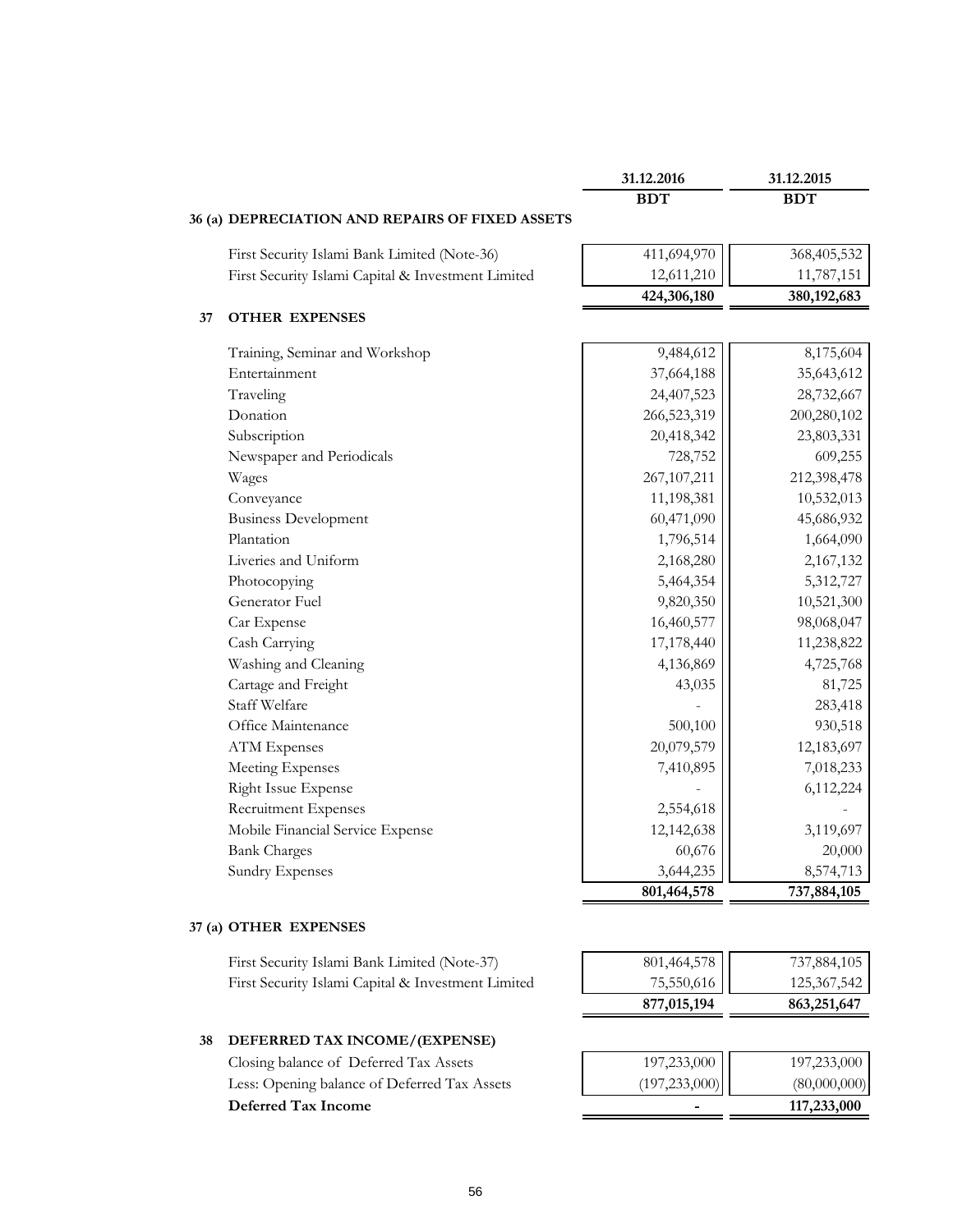| 31.12.2016    | 31.12.2015  |
|---------------|-------------|
| <b>BDT</b>    | <b>BDT</b>  |
|               |             |
| 1,404,982,582 | 798,394,989 |
| 678,873,888   | 678,873,888 |
| 2.07          | 1.18        |
|               |             |

Earnings per share has been calculated as per BAS-33: "Earnings Per Share".

#### **39(a) EARNINGS PER SHARE**

| Net Profit after Tax      | 1,410,330,230 | 853,543,649 |
|---------------------------|---------------|-------------|
| Number of Ordinary Shares | 678,873,888   | 678,873,888 |
| Earnings Per Share (EPS)  | 2.08          | 1.26        |

#### **40 RECEIPTS FROM OTHER OPERATING ACTIVITIES**

| Charges on Account Closing          | 7,446,709     | 5,791,899   |
|-------------------------------------|---------------|-------------|
| <b>Standing Instruction Charges</b> | 3,805,754     | 179,309     |
| Service Charge on HP                | 196,600       | 406,464     |
| Service Charge on Quard             | 5,971,817     | 7,611,513   |
| Other Income(26.1)                  | 351,777,940   | 261,857,811 |
|                                     | 369, 198, 820 | 275,846,995 |

#### **40 (a) RECEIPTS FROM OTHER OPERATING ACTIVITIES**

| First Security Islami Bank Limited (Note-40)       | 369,198,820   | 275,846,995   |
|----------------------------------------------------|---------------|---------------|
| First Security Islami Capital & Investment Limited | 3,044,750     | 2,535,500     |
|                                                    | 372, 243, 570 | 278, 382, 495 |

#### **41 PAYMENT FOR OTHER OPERATING ACTIVITIES**

| Rent, Taxes, Insurances, Electricity etc.       | 512,068,869 | 462,812,269 |
|-------------------------------------------------|-------------|-------------|
| Legal Expenses                                  | 6,277,241   | 2,686,617   |
| Postage, Stamps, Telecommunications etc.        | 86,381,890  | 82,394,123  |
| Auditors' Fees & Expenses                       | 730,250     | 730,250     |
| Directors' fees                                 | 2,180,400   | 2,254,100   |
| Shariah Supervisory Committee's Fees & Expenses | 184,000     | 109,750     |
| Other Expenses                                  | 801,464,578 | 737,884,104 |

| 512,068,869   | 462,812,269   |
|---------------|---------------|
| 6,277,241     | 2,686,617     |
| 86,381,890    | 82,394,123    |
| 730,250       | 730,250       |
| 2,180,400     | 2,254,100     |
| 184,000       | 109,750       |
| 801,464,578   | 737,884,104   |
| 1,409,287,228 | 1,288,871,213 |

#### **41 (a) PAYMENT FOR OTHER OPERATING ACTIVITIES**

|                                                    | 1,493,453,220 | 1,421,605,511 |
|----------------------------------------------------|---------------|---------------|
| First Security Islami Capital & Investment Limited | 84,165,992    | 132,734,298   |
| First Security Islami Bank Limited (Note-41)       | 1,409,287,228 | 1,288,871,213 |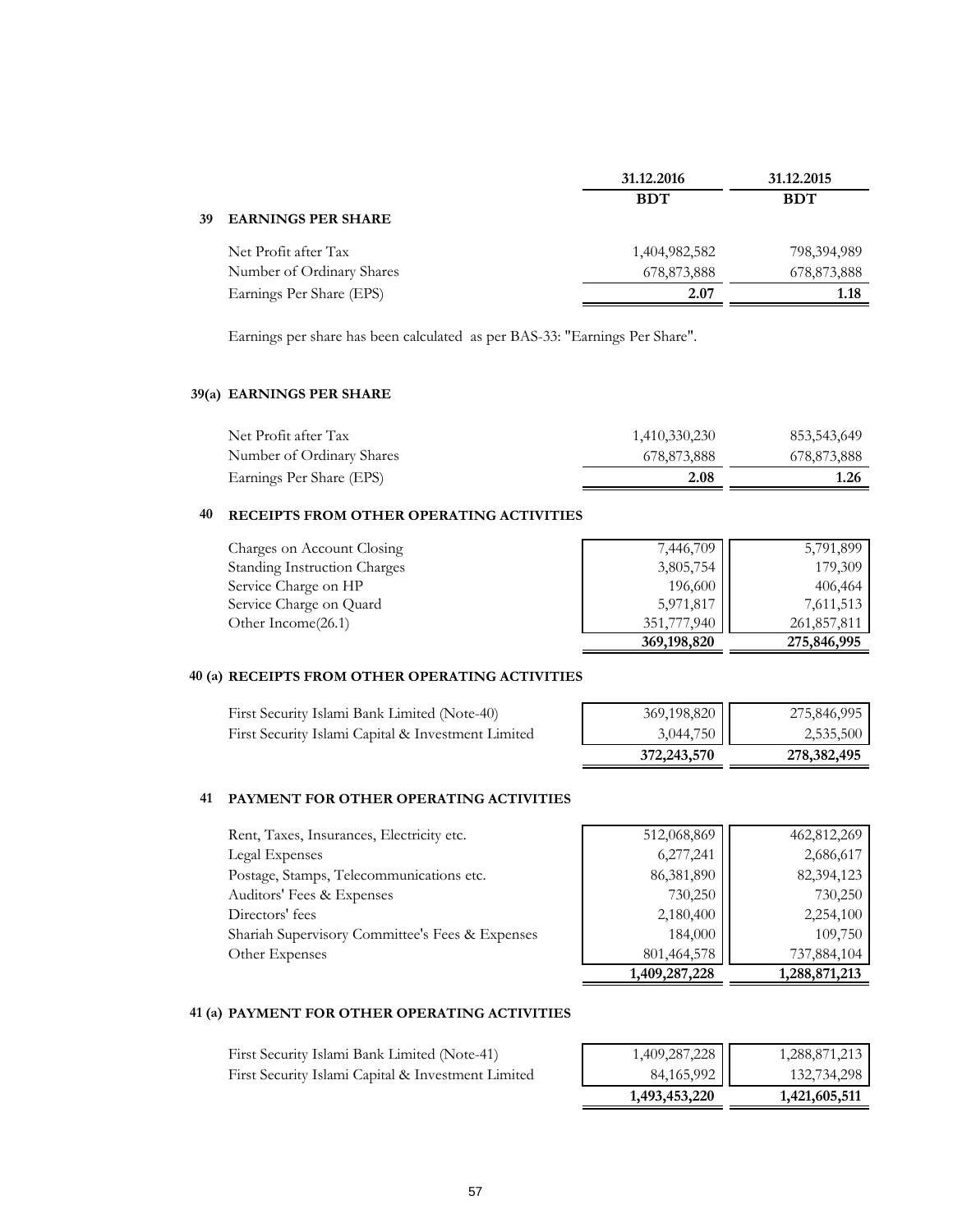|    |                                           | 31.12.2016    | 31.12.2015      |
|----|-------------------------------------------|---------------|-----------------|
|    |                                           | <b>BDT</b>    | <b>BDT</b>      |
| 42 | <b>INCREASE /DECREASE OF OTHER ASSETS</b> |               |                 |
|    | Accrued Income                            | 580,099,071   | 1,144,485,061   |
|    | Advances, Deposits and Prepayment         | 2,894,967,424 | 2,841,905,632   |
|    | Stock of Stationery                       | 34,380,488    | 31,892,340      |
|    | Suspense Account                          | 70,078,826    | 107,590,028     |
|    | <b>Advance Deposits</b>                   | 95,832,609    | 269,768,090     |
|    | Stamps on Hand                            | 3,003,832     | 2,380,085       |
|    |                                           | 3,678,362,250 | 4,398,021,236   |
|    | (Increase)/Decrease during the period     | 719,658,986   | (822, 199, 050) |
|    |                                           |               |                 |

#### **42 (a) INCREASE /DECREASE OF OTHER ASSETS**

|                                                    | 1,460,221,083 | (1,588,608,866) |
|----------------------------------------------------|---------------|-----------------|
| First Security Islami Capital & Investment Limited | 740,562,097   | (766, 409, 816) |
| First Security Islami Bank Limited (Note-42)       | 719,658,986   | (822, 199, 050) |

#### **43 INCREASE /DECREASE OF OTHER LIABILITIES**

| 3,248,327,660 | 3,535,990,060 |
|---------------|---------------|
| 24, 207, 751  | 11,017,244    |
| 19,692,726    | 21,228,921    |
| 20,982,677    | 10,616,259    |
| 2,483         | 1,000         |
| 16,053        | 12,662        |
| 2,954,999,589 | 3,294,356,731 |
| 228,426,381   | 198,757,243   |
|               |               |

Increase /(Decrease) during the period **(287,662,400) (528,984,950)**

#### **43 (a) INCREASE /DECREASE OF OTHER LIABILITIES**

First Security Islami Bank Limited (Note-43) (287,662,400) (528,984,950) First Security Islami Capital & Investment Limited (29,543,143) | 96,890,639

#### **44 NUMBER OF EMPLOYEES**

|                                | 3.224 | 2.820 |
|--------------------------------|-------|-------|
| Members of Staff (Contractual) | 571   | 541   |
| <b>Executives and Officers</b> | 2,653 | 2.279 |

 **(317,205,543) (432,094,311)**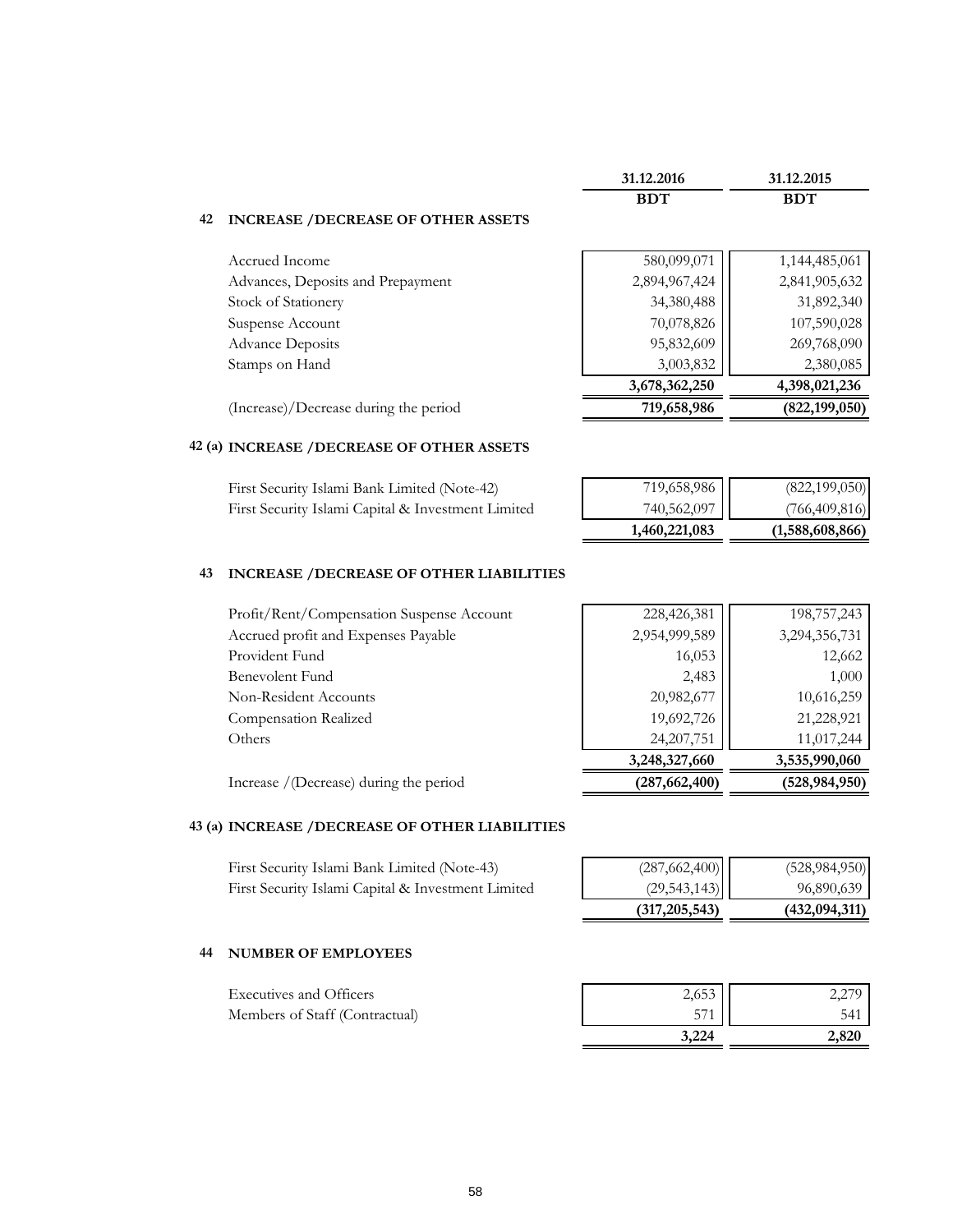#### **45 RELATED PARTY TRANSACTIONS**

During the year, the Bank carried out some transactions with related party in the normal course of business and on an arm's length basis. The name of this related party, nature of this transaction and total value has been set out in accordance with provisions of Bangladesh Accounting Standard 24 (BAS: 24) Related Party disclosure and as defined in the BRPD Circular no. 14 issued by the Bangladesh Bank on June 25, 2003. The significant related party transactions during the year were as follows:

#### **i) Significant Contracts where Bank is a Party and wherein Directors have Interest**

| <b>Name of the Party</b>                                                                                                                                              | Nature of<br>Transaction   | Nature of<br>Relationship | Total Value (in Tk.) |  |  |  |
|-----------------------------------------------------------------------------------------------------------------------------------------------------------------------|----------------------------|---------------------------|----------------------|--|--|--|
| Northern General Insurance<br>Company Ltd.                                                                                                                            | Insurance<br>Premium       | Common Director           | 11,955,874           |  |  |  |
| Northern General Insurance<br>Company Ltd.                                                                                                                            | Deposit                    | Common Director           | 44,400,406           |  |  |  |
| Reliance Finance Ltd.                                                                                                                                                 | Deposit                    | Common Director           | 6,960,922            |  |  |  |
| Reliance Finance Ltd.                                                                                                                                                 | Balance with<br>NBFI(MTDR) | Common Director           | 14,509,000,000       |  |  |  |
| Reliance Finance Ltd.                                                                                                                                                 | Subordinated<br>Bond       | Common Director           | 400,000,000          |  |  |  |
| ii) Related Party Transactions                                                                                                                                        |                            |                           | Nil                  |  |  |  |
| iii) Shares issued to Directors and Executives without consideration or<br>Nil<br>exercisable at discount                                                             |                            |                           |                      |  |  |  |
| iv) Lending to Related Parties is effected as per requirements of Section 27<br>Nil<br>(1) of the Bank Companies Act, 1991.                                           |                            |                           |                      |  |  |  |
| v) Business other than banking business with any related concern of the<br>Directors as per Section 18(2) of the Bank Companies Act, 1991 (as<br>Nil<br>amended 2013) |                            |                           |                      |  |  |  |
| vi) Investment in the Securities of Directors and their related concern.<br>Nil                                                                                       |                            |                           |                      |  |  |  |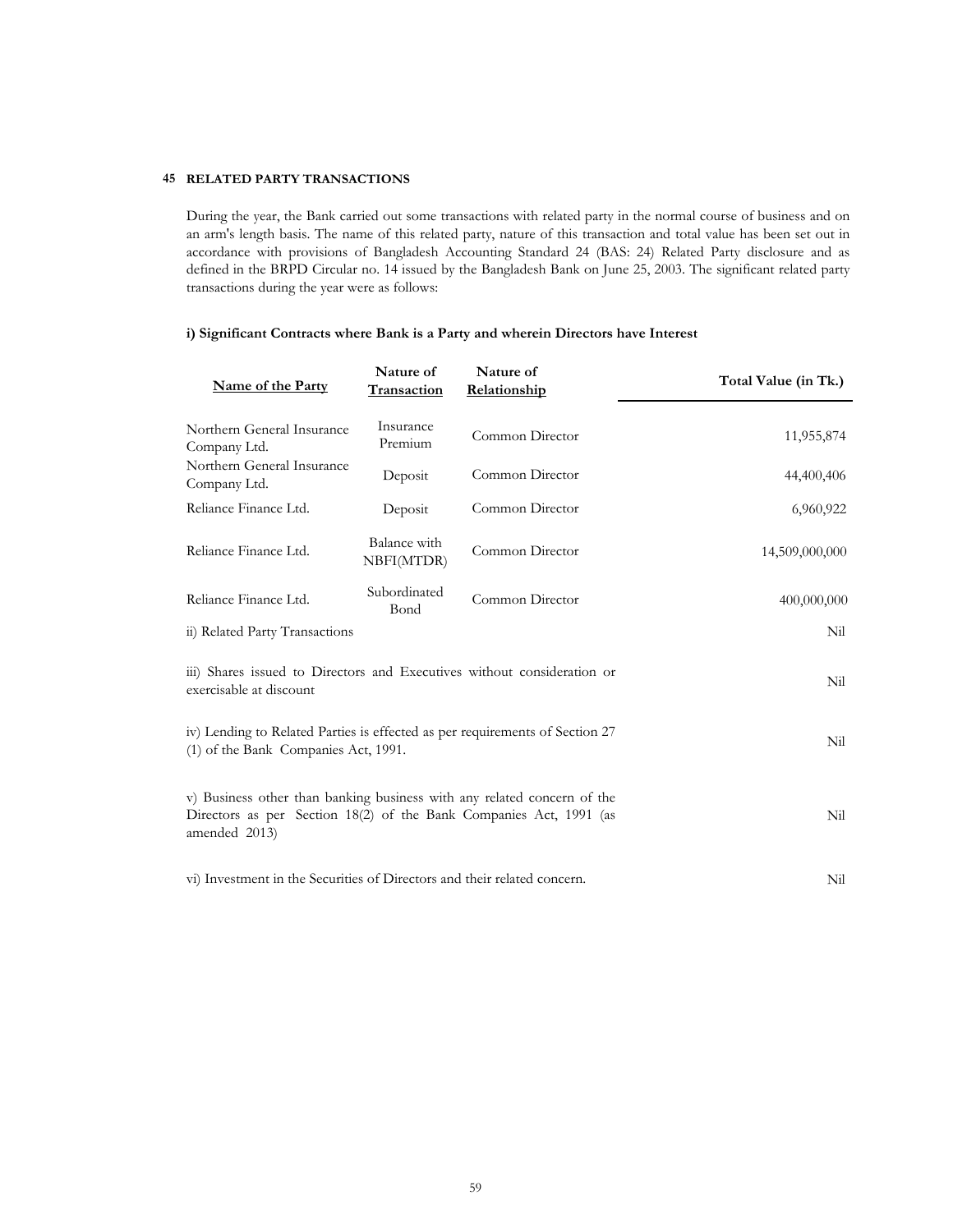| S1.<br>$\mathbf{N}\mathbf{o}$ | Name of the Directors  | Status with the<br>Bank | Names of firms/companies in which<br>interested as proprietor, partner, director,<br>managing agent, guarantor, employee, etc. |
|-------------------------------|------------------------|-------------------------|--------------------------------------------------------------------------------------------------------------------------------|
|                               | 1 Mohammed Saiful Alam | Chairman                | Chairman/Board of Director                                                                                                     |
|                               |                        |                         | First Security Islami Capital & Investment Ltd.                                                                                |
|                               |                        |                         | Reliance Finance Ltd.                                                                                                          |
|                               |                        |                         | S. S. Power I Limited                                                                                                          |
|                               |                        |                         | S. S. Power II Limited                                                                                                         |
|                               |                        |                         | Reliance Brokerage Services Ltd.                                                                                               |
|                               |                        |                         | Ekushey Television Ltd.                                                                                                        |
|                               |                        |                         | Karnaphuli Prakritik Gas Ltd.                                                                                                  |
|                               |                        |                         | <b>Managing Director</b>                                                                                                       |
|                               |                        |                         | S. Alam Steels Ltd.                                                                                                            |
|                               |                        |                         | S. Alam Cement Ltd.                                                                                                            |
|                               |                        |                         | S. Alam Brothers Ltd.                                                                                                          |
|                               |                        |                         | S. Alam Hatchery Ltd.                                                                                                          |
|                               |                        |                         | S. Alam Trading Company (Pvt.) Ltd.                                                                                            |
|                               |                        |                         | S. Alam Bag Manufacturing Mills Ltd.                                                                                           |
|                               |                        |                         | S. Alam Soyaseed Extraction Plant Ltd.                                                                                         |
|                               |                        |                         | S. Alam Refined Sugar Industries Ltd.                                                                                          |
|                               |                        |                         | S. Alam Cold Rolled Steels Ltd.                                                                                                |
|                               |                        |                         | S. Alam Luxury Chair Coach Services Ltd.                                                                                       |
|                               |                        |                         | S. Alam Power Generation Ltd.                                                                                                  |
|                               |                        |                         | S. Alam Tank Terminal Ltd.                                                                                                     |
|                               |                        |                         | S. Alam Properties Ltd.                                                                                                        |
|                               |                        |                         | Sonali Cargo Logistics (Pvt.) Ltd.                                                                                             |
|                               |                        |                         | Fatehabad Farm Ltd.                                                                                                            |
|                               |                        |                         | Portman Cements Ltd.                                                                                                           |
|                               |                        |                         | Rangdhanu Media Limited                                                                                                        |
|                               |                        |                         | Director                                                                                                                       |
|                               |                        |                         | Northern General Insurance Co. Ltd.                                                                                            |
|                               |                        |                         | <b>Sponsor Shareholder</b>                                                                                                     |
|                               |                        |                         | Al-Arafah Islami Bank Ltd.                                                                                                     |
|                               |                        |                         | S. Alam Super Edible Oil Ltd.                                                                                                  |
|                               |                        |                         | S. Alam Vegetable Oil Ltd.                                                                                                     |
|                               |                        |                         | Shah Amanat Prakritik Gas Company Ltd.                                                                                         |
|                               |                        |                         | Proprietor                                                                                                                     |
|                               |                        |                         | S. Alam & Co.                                                                                                                  |
|                               |                        |                         |                                                                                                                                |
|                               |                        |                         |                                                                                                                                |
|                               |                        |                         |                                                                                                                                |

#### **46 DIRECTORS' INTEREST IN DIFFERENT BUSINESSES OR ENTITIES:**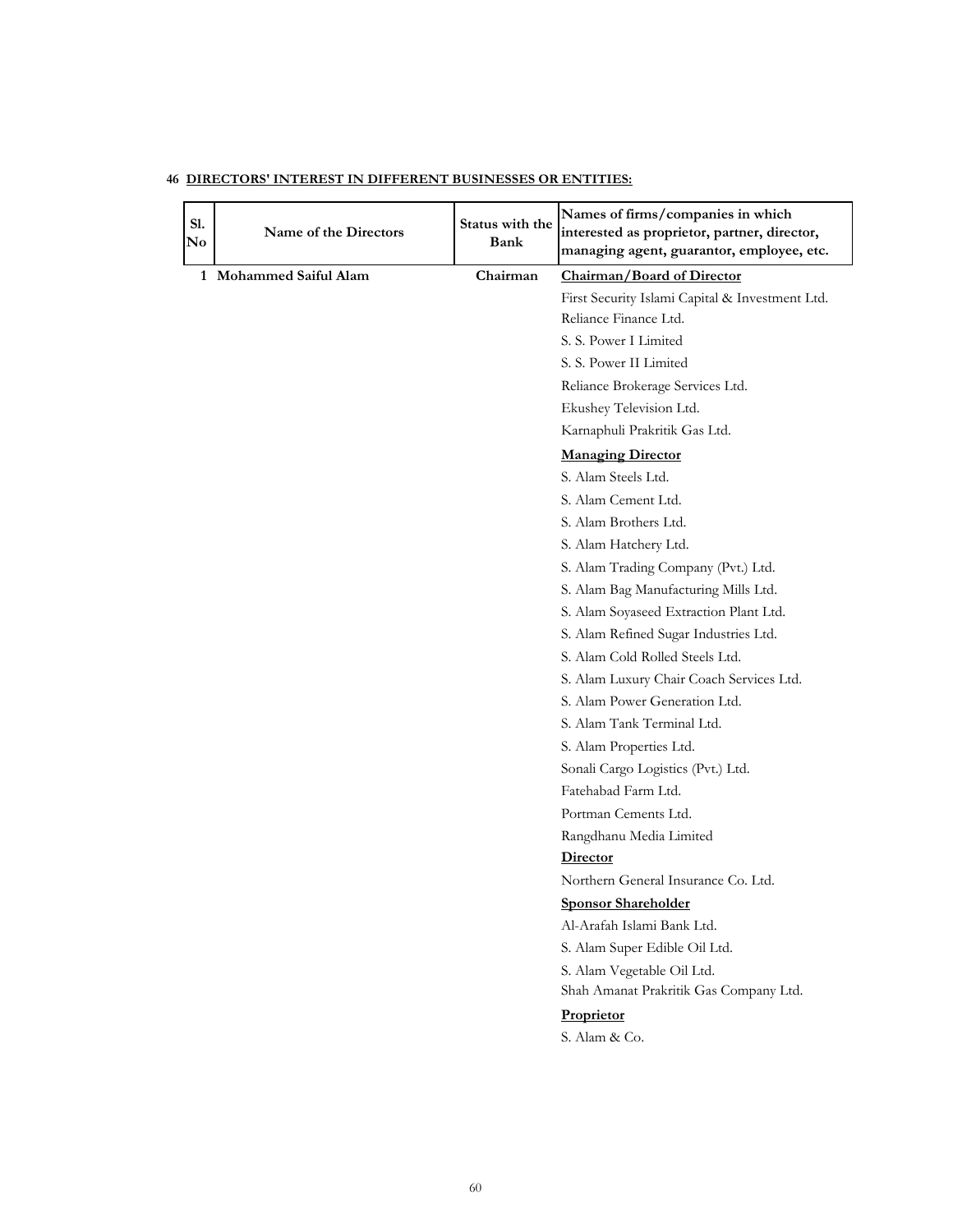| S1.<br>$\mathbf{N}\mathbf{o}$ | Name of the Directors          | Status with the<br>Bank | Names of firms/companies in which<br>interested as proprietor, partner, director,<br>managing agent, guarantor, employee, etc. |
|-------------------------------|--------------------------------|-------------------------|--------------------------------------------------------------------------------------------------------------------------------|
|                               | 2 Alhaj Mohammed Abdul Maleque | Vice Chairman Chairman: |                                                                                                                                |
|                               |                                |                         | Jesco Capital Management Ltd.                                                                                                  |
|                               |                                |                         | ABM Tower Ltd.                                                                                                                 |
|                               |                                |                         | Bengal Center Ltd.                                                                                                             |
|                               |                                |                         | <b>Chairman &amp; Managing Director:</b>                                                                                       |
|                               |                                |                         | Jesco Bangladesh Ltd.                                                                                                          |
|                               |                                |                         | Kharana Fish & Poultry Ltd.                                                                                                    |
|                               |                                |                         | <b>Managing Director:</b>                                                                                                      |
|                               |                                |                         | Chittagong Board and Paper Mills Ltd.                                                                                          |
|                               |                                |                         | Director:                                                                                                                      |
|                               |                                |                         | Central Hospital Ltd.                                                                                                          |
|                               |                                |                         | First Security Islami Capital & Investment Ltd.                                                                                |
|                               |                                |                         | Ex-Chairman & Sponsor Shareholder:                                                                                             |
|                               |                                |                         | Central Insurance Co. Ltd.                                                                                                     |
|                               |                                |                         | Ex-Director:                                                                                                                   |
|                               |                                |                         | Chittagong Chamber of Commerce & Industry                                                                                      |
|                               |                                |                         | Proprietor:                                                                                                                    |
|                               |                                |                         | M/S. Bengal Corporation                                                                                                        |
|                               |                                |                         | M/S. Bengal Trading                                                                                                            |
|                               |                                |                         | M/S. Lucky Electronics                                                                                                         |
|                               | 3 Ms. Farzana Parveen          | Director                | Chairman/Board of Director                                                                                                     |
|                               |                                |                         | Rangdhanu Media Limited                                                                                                        |
|                               |                                |                         | Director:                                                                                                                      |
|                               |                                |                         | First Security Islami Capital & Investment Ltd.                                                                                |
|                               |                                |                         | Reliance Finance Ltd.                                                                                                          |
|                               |                                |                         | S. S. Power I Limited                                                                                                          |
|                               |                                |                         | S. S. Power II Limited                                                                                                         |
|                               |                                |                         | Reliance Brokerage Services Ltd.                                                                                               |
|                               |                                |                         | S. Alam Vegetable Oil Ltd.                                                                                                     |
|                               |                                |                         | Prasad Paradise Resorts Ltd.                                                                                                   |
|                               |                                |                         | S. Alam Power Plant Ltd.                                                                                                       |
|                               |                                |                         | S. Alam Properties Ltd.                                                                                                        |
|                               |                                |                         | Sonali Cargo Logistics (Pvt.) Ltd.                                                                                             |
|                               |                                |                         | <u>Shareholder:</u>                                                                                                            |
|                               |                                |                         | S. Alam Steels Ltd.<br>S. Alam Cold Rolled Steels Ltd.                                                                         |
|                               |                                |                         | Union Bank Ltd.                                                                                                                |
|                               |                                |                         |                                                                                                                                |
|                               |                                |                         | <b>Proprietor:</b><br>Fairy Trade International                                                                                |
|                               |                                |                         |                                                                                                                                |
|                               | 4 Ms. Rahima Khatun            | Director                | Chairman:                                                                                                                      |
|                               |                                |                         | Marsa Aviation Ltd.                                                                                                            |
|                               |                                |                         | M/s. Mortoza Assets Ltd.                                                                                                       |
|                               |                                |                         | <b>Managing Director:</b>                                                                                                      |
|                               |                                |                         | Marsa Fishing Ltd.                                                                                                             |
|                               |                                |                         | Proprietor:                                                                                                                    |
|                               |                                |                         | R. M. Trading                                                                                                                  |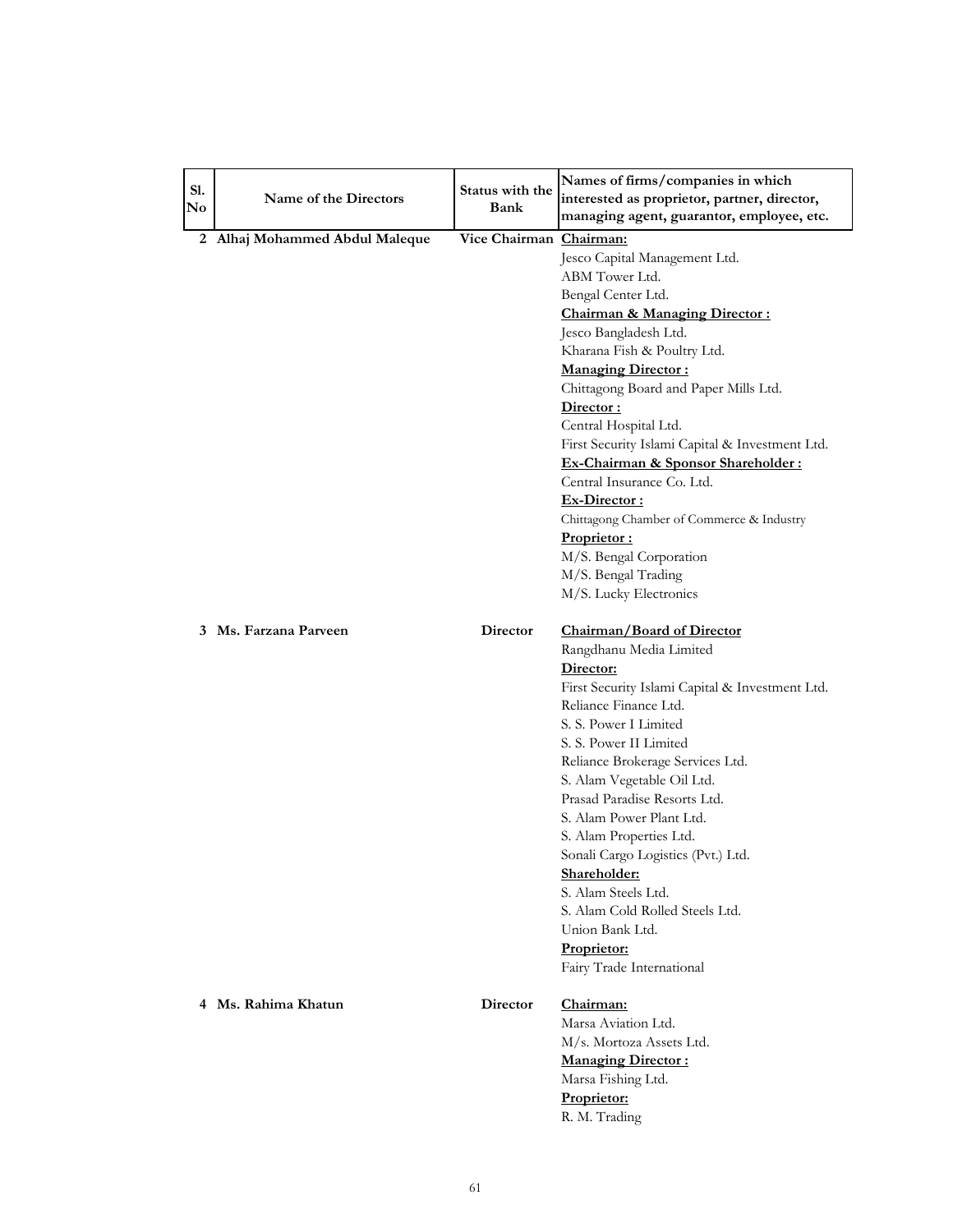| SI.<br>$\mathbf{N}\mathbf{o}$ | Name of the Directors      | Status with the<br>Bank | Names of firms/companies in which<br>interested as proprietor, partner, director,<br>managing agent, guarantor, employee, etc. |
|-------------------------------|----------------------------|-------------------------|--------------------------------------------------------------------------------------------------------------------------------|
|                               | 5 Ms. Atiqur Nesa          | <b>Director</b>         | Proprietor:                                                                                                                    |
|                               |                            |                         | Atiqur Nisa Enterprise                                                                                                         |
|                               |                            |                         | Partner:                                                                                                                       |
|                               |                            |                         | Rafe Enterprise                                                                                                                |
|                               |                            |                         | Khorshed Paribahan Sangstha                                                                                                    |
|                               |                            |                         | Shareholder:                                                                                                                   |
|                               |                            |                         | Reliance Finance Ltd.                                                                                                          |
|                               | 6 Md. Wahidul Alam Seth    | <b>Director</b>         | Director:                                                                                                                      |
|                               |                            |                         | Reliance Brokerage Services Ltd.                                                                                               |
|                               |                            |                         | Proprietor:                                                                                                                    |
|                               |                            |                         | <b>INTRA</b>                                                                                                                   |
|                               |                            |                         | Digi Print                                                                                                                     |
|                               | 7 Shahidul Islam           | <b>Director</b>         | <b>Managing Director:</b>                                                                                                      |
|                               |                            |                         | Platinum Shrimp Hatchery Ltd.                                                                                                  |
|                               |                            |                         | Director:                                                                                                                      |
|                               |                            |                         | Treatment Hospital Limited.                                                                                                    |
|                               |                            |                         | Proprietor:                                                                                                                    |
|                               |                            |                         | S.S. Corporation                                                                                                               |
|                               | 8 Mohammad Ishaque         | Independent             | A retired Bureaucrat.                                                                                                          |
|                               |                            | <b>Director</b>         | <b>Independent Director</b>                                                                                                    |
|                               |                            |                         | S. Alam Cold Rolled Steels Ltd.                                                                                                |
| 9                             | <b>Ahmed Muktadir Arif</b> | Independent             | Brigadier General (Retired)                                                                                                    |
|                               |                            | <b>Director</b>         | Bangladesh Army.                                                                                                               |
|                               | 10 Khandkar Iftekhar Ahmad | Nominated               | Air Commodore (Retired)                                                                                                        |
|                               |                            |                         | Director (Pusti Bangladesh Air Force.                                                                                          |
|                               |                            | vegetable Ghee          |                                                                                                                                |
|                               |                            | Ltd.)                   |                                                                                                                                |

#### **47 POST BALANCE SHEET EVENTS**

The Board of Directors in its 182nd meeting held on 19 April 2017 recommended 10% dividend (5% cash and 5% stock) for eligible shareholders for the year 2016 to be approved in the Annual General Meeting.

Other than the mentioned above issue, no material events which have occurred after the reporting period which could affect the values stated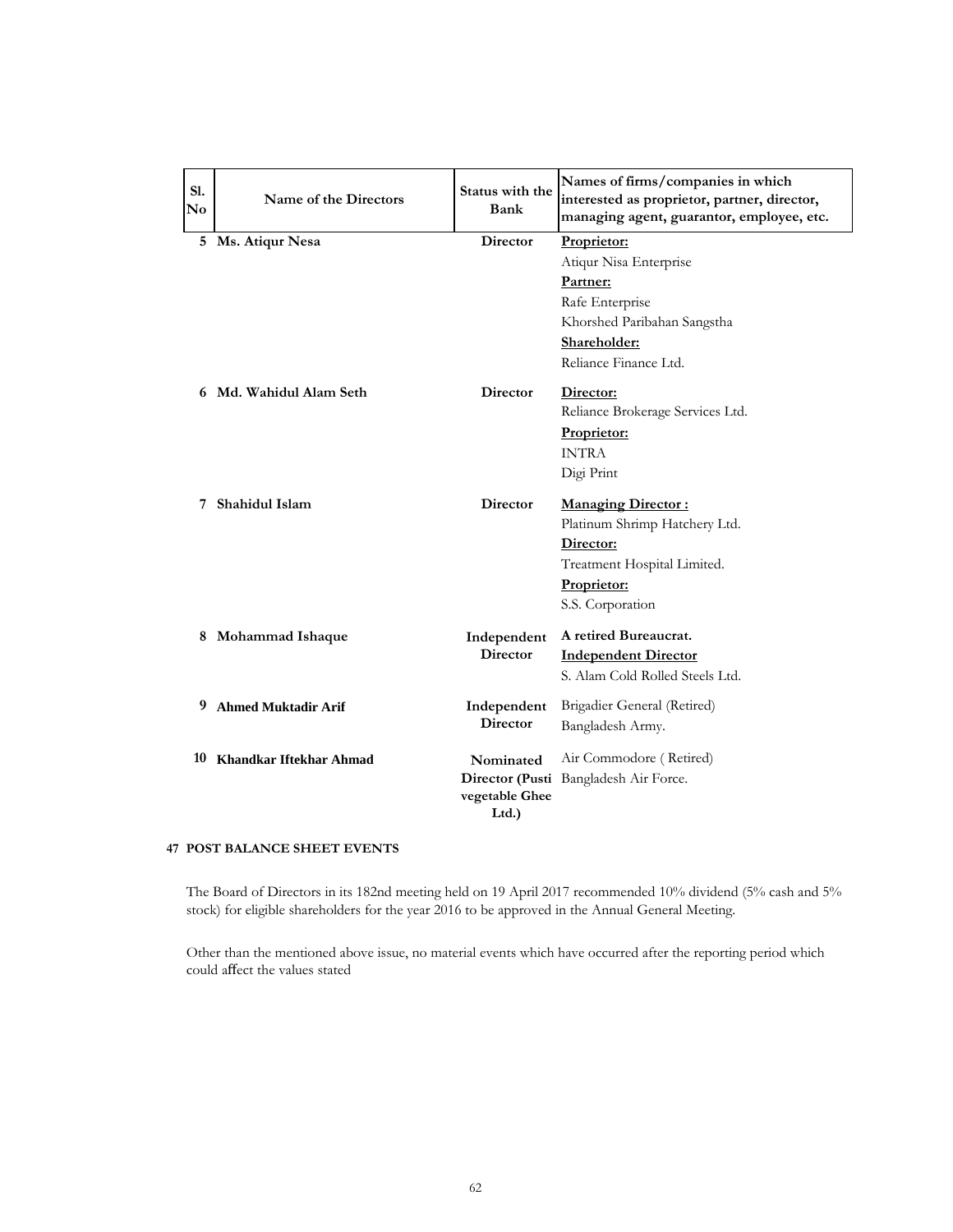#### **48 AUDIT COMMITTEE**

#### a) Constitution:

The Bank has constituted an Audit Committee of the Board of Directors pursuant to the BRPD circular no. 11 dated 27 October 2013 with a view to act as a bridge among the Board of Directors, Executive Authority, Depositors, Shareholders etc so that the Committee can make an effective role in establishing an efficient, strong and secured banking system. Our Audit Committee has been formed comprising three members of the Board of Directors as follows :

| Name                | <b>Status with the Bank</b> | <b>Status with the Committee</b> |
|---------------------|-----------------------------|----------------------------------|
| Ahmed Muktadir Arif | Independent<br>Director     | Chairman                         |
| Mohammad Ishaque    | Independent<br>Director     | Member                           |
| Shahidul Islam      | Director                    | Member                           |

b) During the period under review, the Audit Committee of the Board conducted 05 (Five) meetings.

c) The following steps have been taken for implementation of an effective Internal Control Procedure of the Bank:

A strong powerful division formed for internal audit and inspection as well as compliance thereof.

The division is divided into three separate units i.e. Audit & Inspection , compliance and Monitoring to implement effective internal control and compliances headed by highly experienced bankers.

Audit and Inspection unit is established with a view to carrying out comprehensive internal audit in the branch level and ensure the transparency and accountability in the banking operations in light of the guidelines of the regulatory authorities and policies set by the bank with regular intervals.

Monitoring Unit is established with a view to implementing proper banking practices in the branches. Day to day operations is the focusing area to implement the rules and procedures of the regulatory bodies, bank's policies and other prudential guidelines.

Compliance unit is established to take effective measures for collection and timely submission of compliances of internal, external and Bangladesh Bank Inspection Reports.

The committee is placing its report regularly to the Board of Directors of the bank mentioning its review and recommendations on internal system, compliance of rules and regulations and establishment of good governance within the organization.

The board has given the responsibility to implement internal control system in the bank as per requirement of core risk management and framework provided by the Bangladesh Bank.

**Managing Director Director Chairman** Dhaka, 19 April 2017

**Director**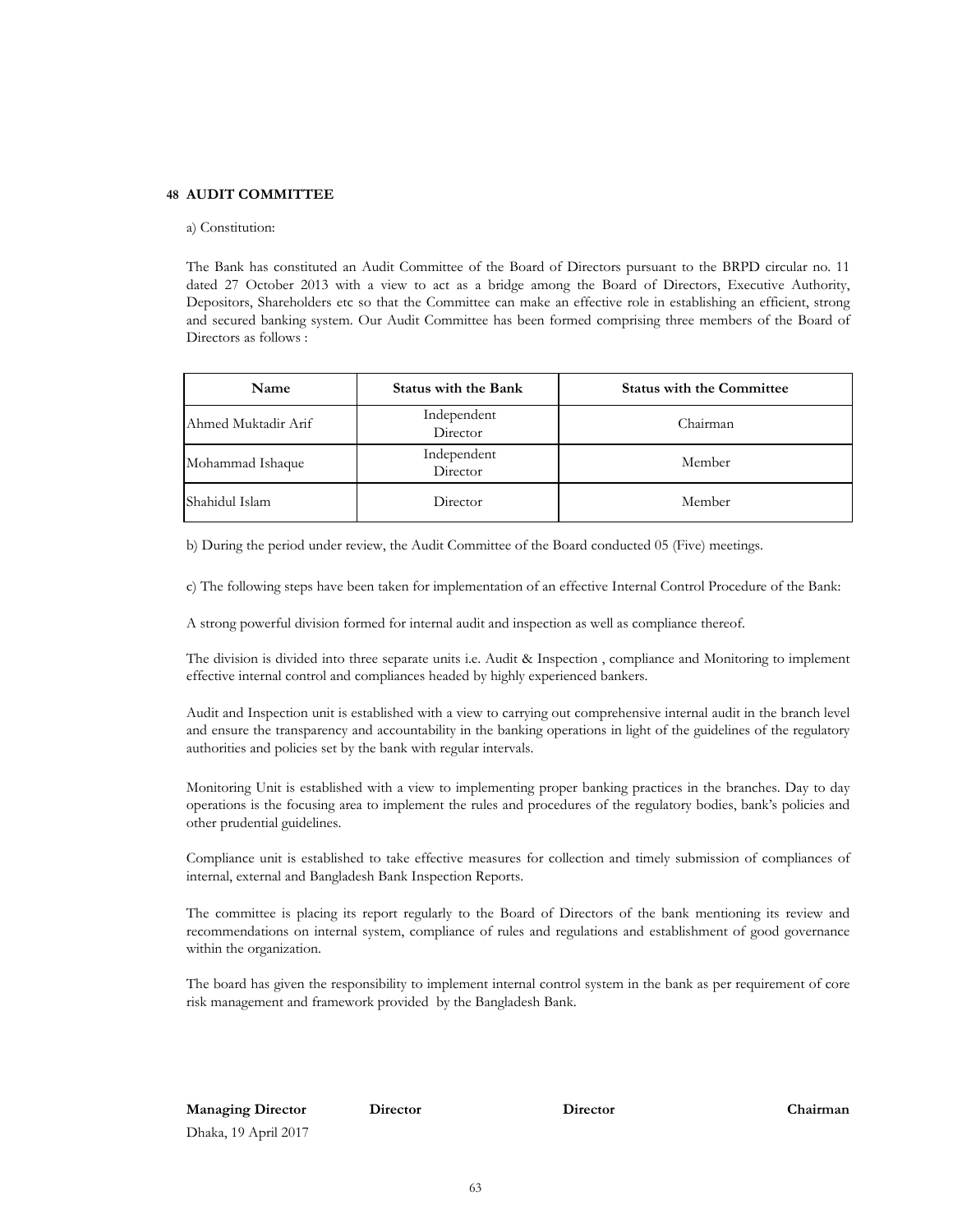**Annexure - A**

#### **FIRST SECURITY ISLAMI BANK LIMITED STATEMENT OF FIXED ASSETS AS AT 31 DECEMBER 2016**

| Figure in Taka |  |
|----------------|--|
|                |  |
|                |  |

|                      | COS T          |             |                          |                |                | <b>DEPRECIATION</b> |                 |                |                 |
|----------------------|----------------|-------------|--------------------------|----------------|----------------|---------------------|-----------------|----------------|-----------------|
| Particulars          | <b>Balance</b> | Addition    | Sales/Trans-             | <b>Balance</b> | <b>Balance</b> | Charge              | Adjustment on   | <b>Balance</b> | Written down    |
|                      | as on          | during      | fer during               | as on          | as on          | during the          | sale/transfer   | as on          | value on 31 Dec |
|                      | 01 January '16 | the year    | the year                 | 31 Dec '16     | 01 January '16 | year                | during the year | 31 Dec '16     | 2016            |
| Land                 | 96,546,000     |             | $\overline{\phantom{m}}$ | 96,546,000     |                |                     |                 |                | 96,546,000      |
| Building             | 1,242,651,774  | 186,558,696 | $\overline{\phantom{m}}$ | 1,429,210,470  | 95,995,326     | 34,957,278          |                 | 130,952,604    | 1,298,257,866   |
| Furniture & Fixtures | 1,696,800,597  | 108,732,840 |                          | 1,805,533,437  | 499, 481, 429  | 121,843,508         |                 | 621,324,937    | 1,184,208,500   |
| Office Equipment     | 1,098,962,167  | 213,702,956 | 117,571                  | 1,312,547,552  | 504,826,852    | 138,399,922         | 117,570         | 643,109,204    | 669,438,348     |
| Vehicles             | 199,713,909    | 21,449,393  | 2,946,500                | 218,216,802    | 77,293,179     | 34,829,146          | 2,946,498       | 109,175,827    | 109,040,975     |
| <b>Books</b>         | 606,516        | 6,509       |                          | 613,025        | 361,635        | 48,604              |                 | 410,239        | 202,786         |
| Total                | 4,335,280,963  | 530,450,394 | 3,064,071                | 4,862,667,286  | 1,177,958,421  | 330,078,458         | 3,064,068       | 1,504,972,811  | 3,357,694,475   |

#### **Software-Amortization**

| Software - Core Banking | 129,178,081   | 8,353,114   |           | 137,531,195   | 46,537,228    | 17,957,503  |           | 64,494,731    | 73,036,464    |
|-------------------------|---------------|-------------|-----------|---------------|---------------|-------------|-----------|---------------|---------------|
| Total Dec' 2016         | 4,464,459,044 | 538,803,508 | 3,064,071 | 5.000.198.481 | 1,224,495,649 | 348,035,961 | 3,064,068 | 1,569,467,542 | 3,430,730,939 |
| Total Dec' 2015         | 4,010,347,512 | 460,201,532 | 6,090,000 | 4,464,459,044 | 907,861,993   | 322,723,653 | 6,089,997 | 1,224,495,649 | 3,239,963,395 |